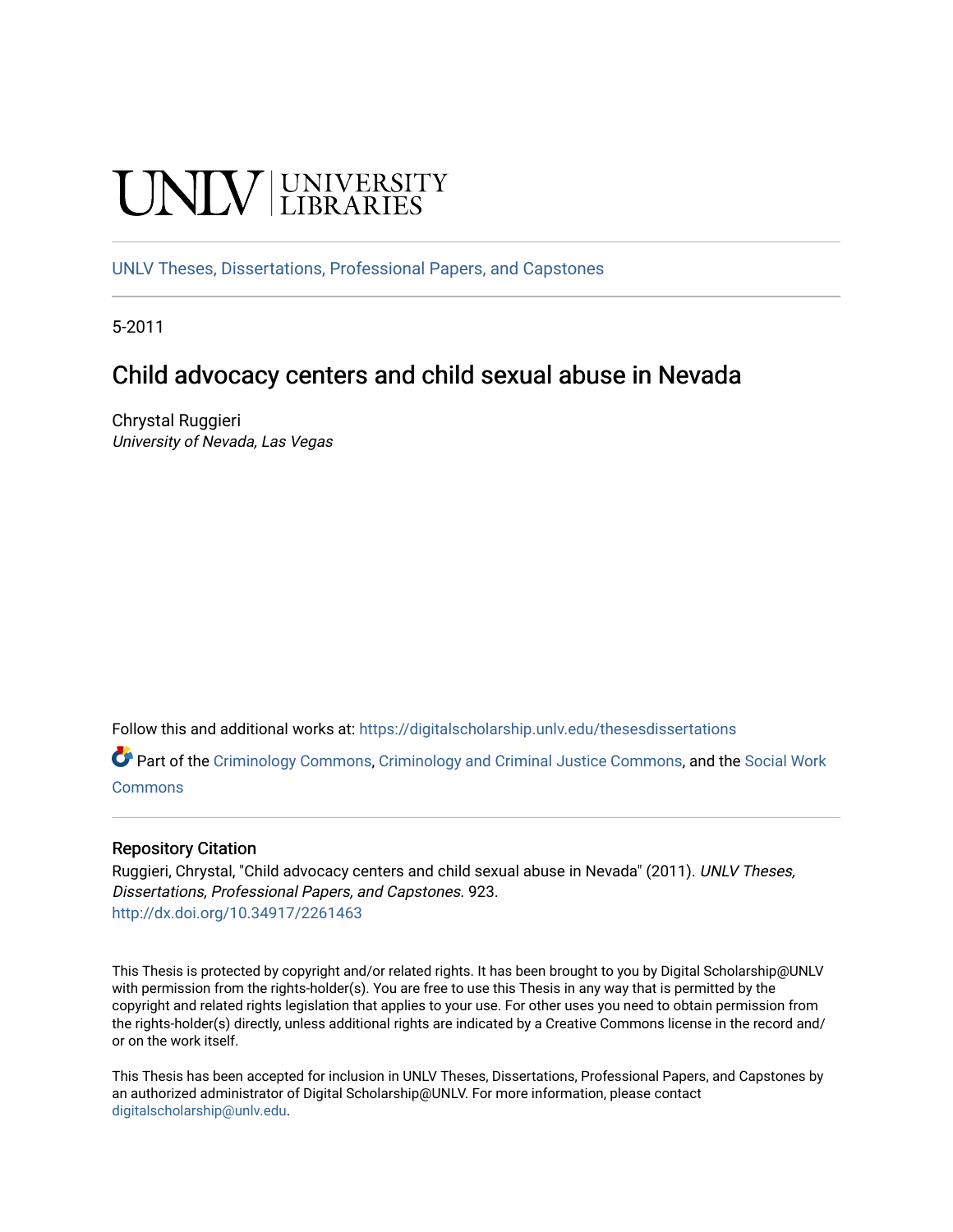## CHILD ADVOCACY CENTERS AND CHILD SEXUAL ABUSE IN NEVADA

by

Chrystal L. Ruggieri

Bachelor of Arts University of Nevada, Las Vegas 2005

A thesis submitted in partial fulfillment of the requirements for the

**Master of Arts Degree in Criminal Justice Department of Criminal Justice Greenspun College of Urban Affairs** 

> **Graduate College University of Nevada, Las Vegas May 2011**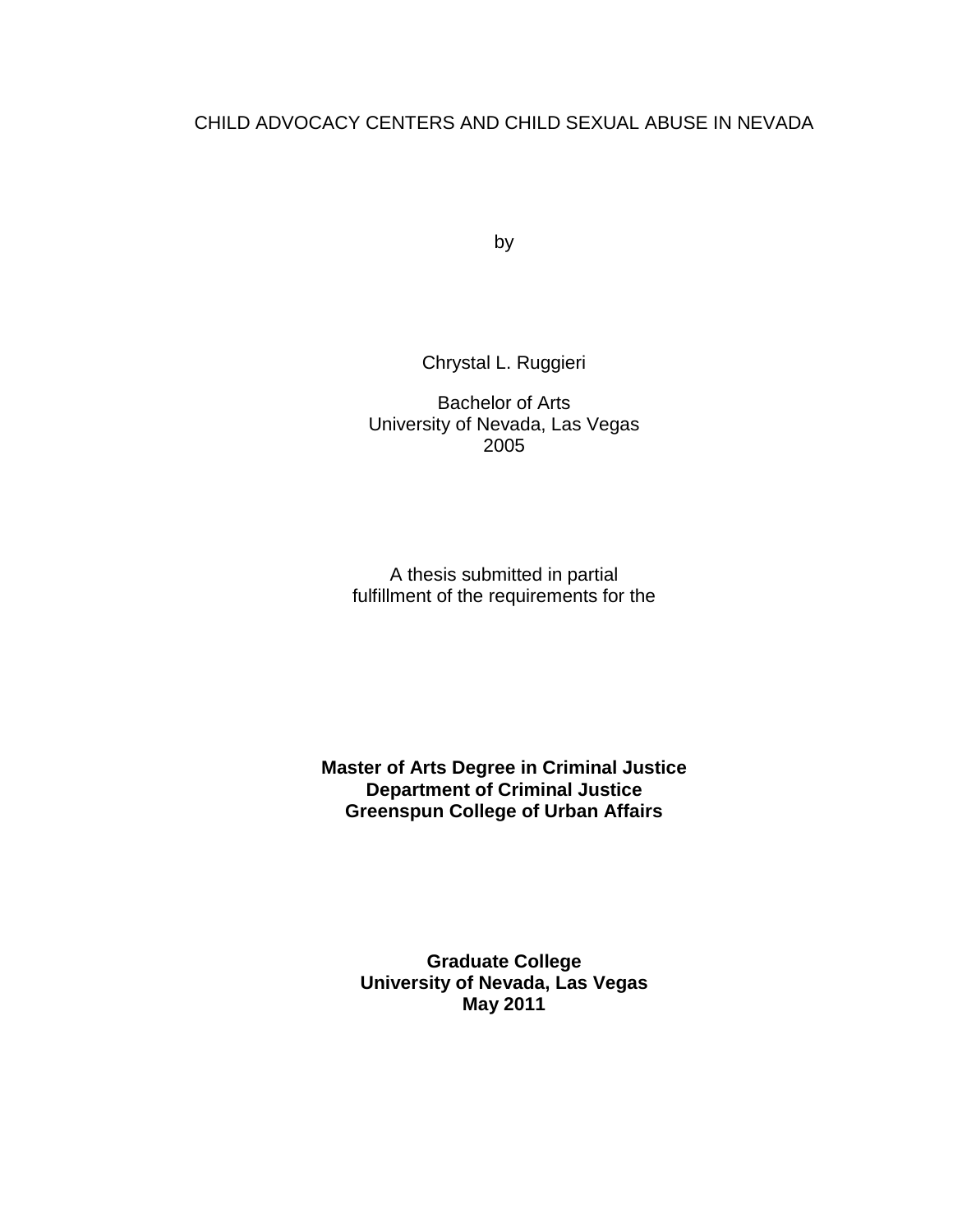Copyright by Chrystal L. Ruggieri 2011 All Rights Reserved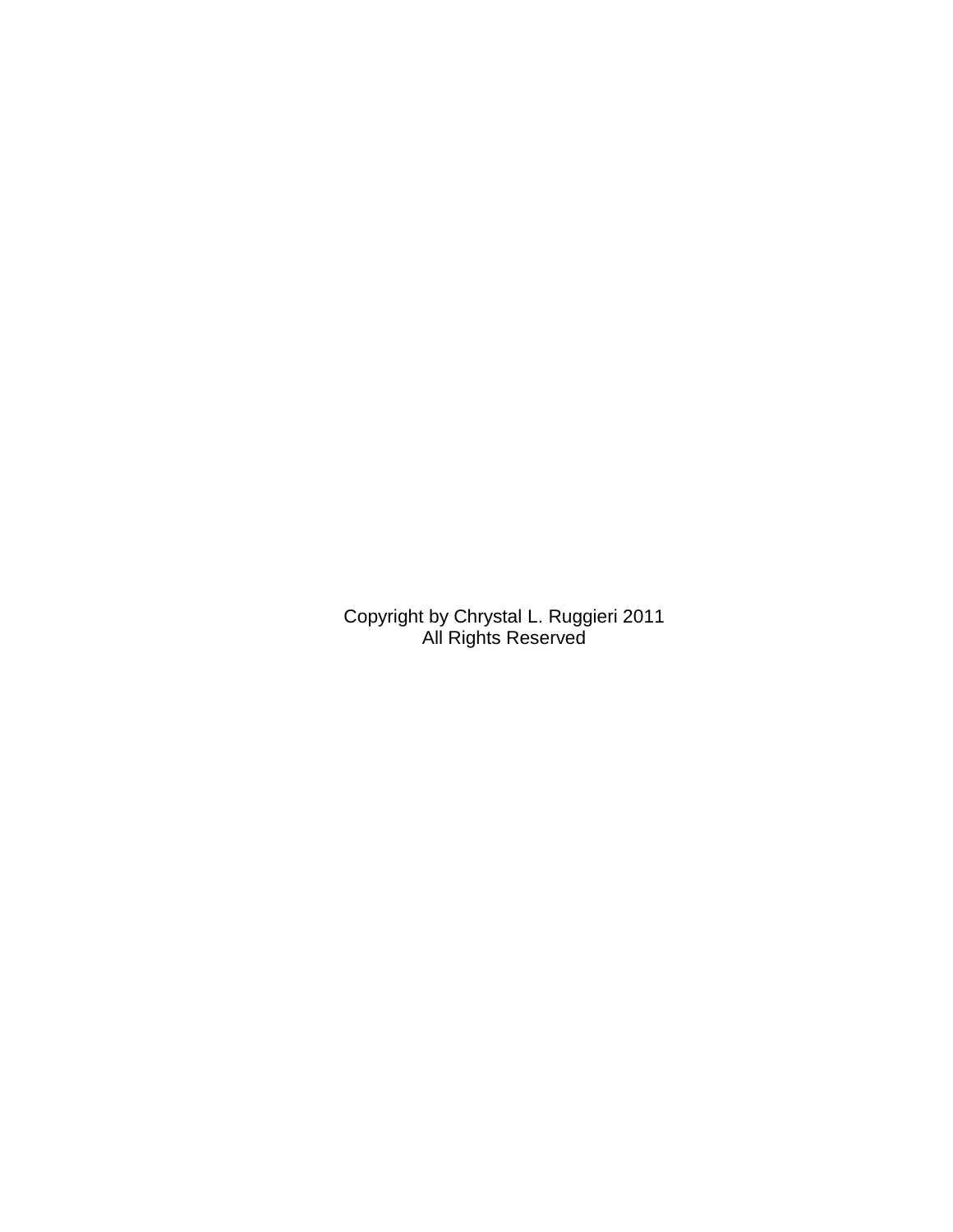

## THE GRADUATE COLLEGE

We recommend the thesis prepared under our supervision by

# **Chrystal L. Ruggieri**

entitled

## **Child Advocacy Centers and Child Sexual Abuse in Nevada**

be accepted in partial fulfillment of the requirements for the degree of

## **Master of Arts in Criminal Justice**

M. Alexis Kennedy, Committee Chair

Randall Sheldon, Committee Member

Tamara Madensen, Committee Member

Rebecca Nathanson, Graduate Faculty Representative

Ronald Smith, Ph. D., Vice President for Research and Graduate Studies and Dean of the Graduate College

**May 2011**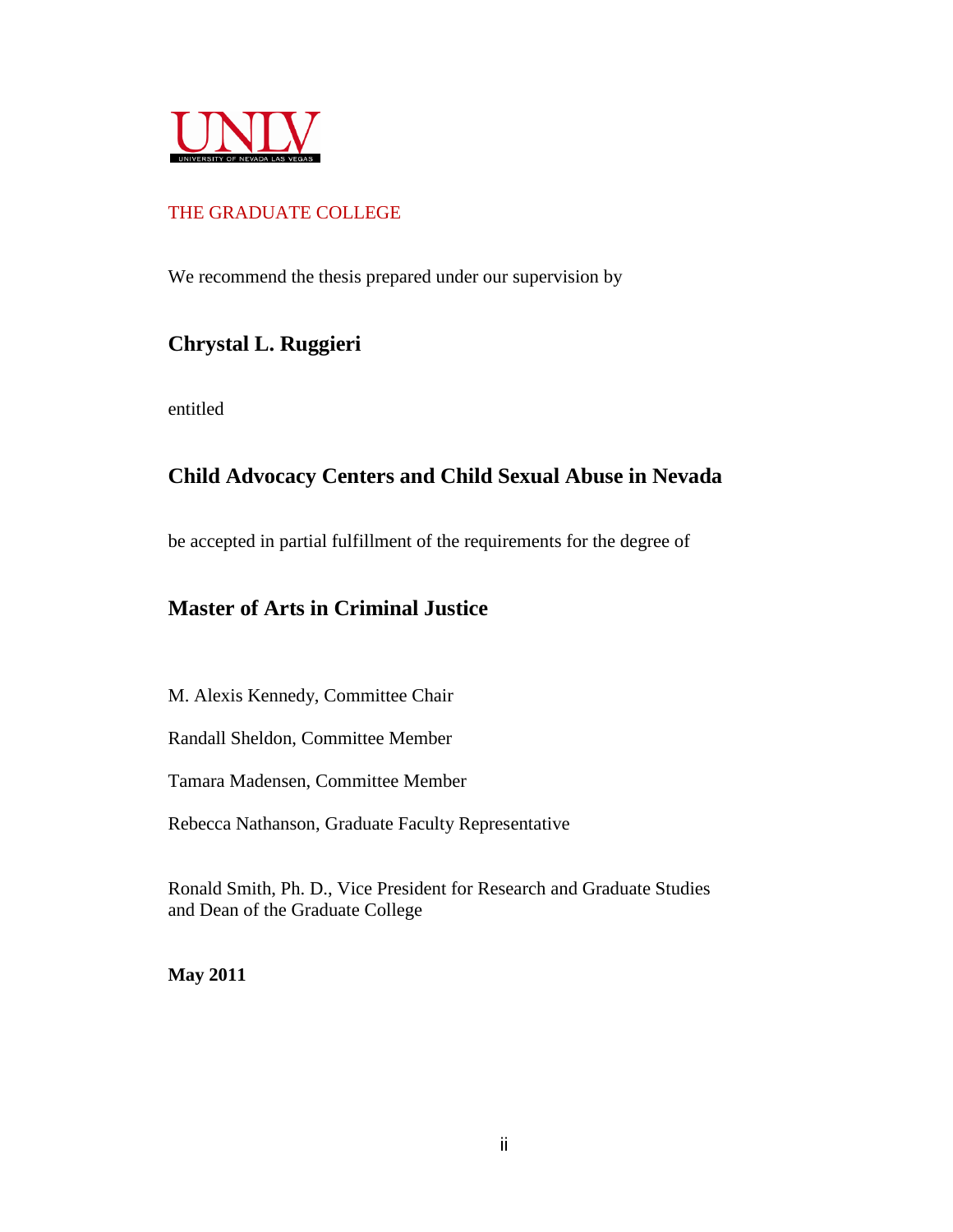#### ABSTRACT

#### **Child Advocacy Centers and Child Sexual Abuse in Nevada**

by

Chrystal L. Ruggieri

Dr. M Alexis Kennedy, Committee Chair Associate Professor of Criminal Justice University of Nevada, Las Vegas

 Child sexual abuse has gained significant attention from the medical, legal and social research communities over the last couple decades. Developed in the 1980s, Child Advocacy Centers (CACs) have been noted as one of the leading developments in combating child sexual abuse. Child Advocacy Centers bring together multi-disciplinary teams in a child friendly environment to improve resources for abused children and their families as well as aid in prosecution. The majority of states across the country have adopted aggressive legislation and funding initiatives to aid in protecting this vulnerable population. This study analyses Nevada's position on childhood sexual abuse and compares it to states similar in demographics. While many studies evaluating the effectiveness of CAC have focused largely on prosecutorial outcomes, this study evaluates CAC effectiveness on the basis of report disposition and prior victimization. This study finds that the number of CACs located within a state has a significant impact on report disposition and prior victimization for children that have been sexually abused.

iii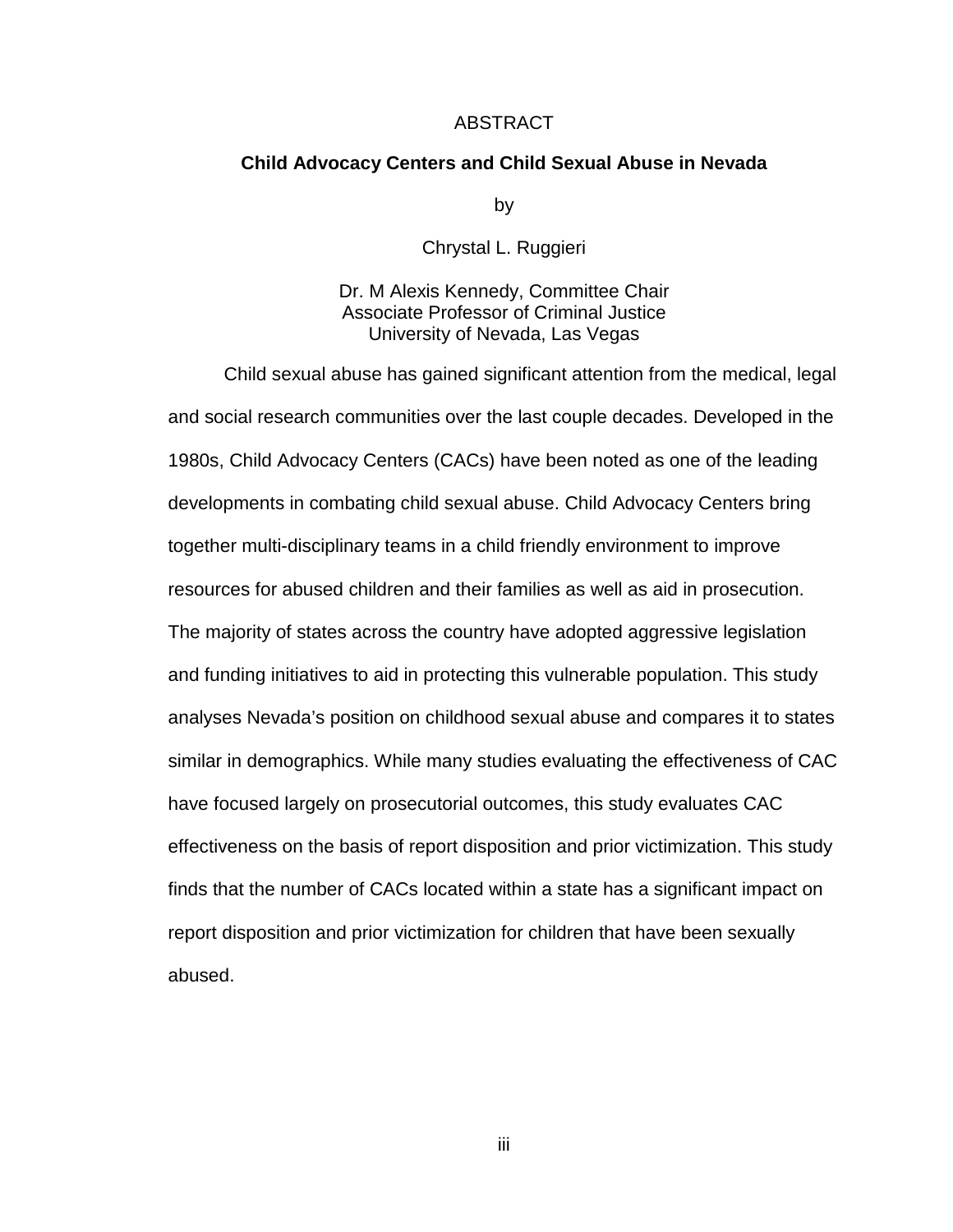#### ACKNOWLEDGEMENTS

 I would like to thank my thesis committee for all of their support, guidance and help during this long and challenging process. I would especially like to thank my thesis chair, Dr. Kennedy because without her help, numerous meetings, guidance and understanding this thesis would not have been possible. She has been a true mentor and I cannot fully express my deep gratitude for all that she has done.

 I would also like to thank my parents, Fred and Cindy, for all of their help and support and not to mention the countless days of free childcare they have provided, so that I could have time to work on my thesis. They have taught me what it means to work hard and have always inspired me to be my best. Without their support and encouragement I would never have been able to accomplish all that I have set out to do in life.

 In addition, I would like to thank my amazing husband, who not only encouraged me to return to school but who has also taken on and sacrificed more than his share so that I could work toward completing my degree. I am truly blessed to have him as a best friend and partner to share my life with. Lastly, I would like to thank my amazing and beautiful daughters, Isabella and Gabriana, who have supported me and been so willing to share their time with me on countless weekends and nights while I completed my school work.

iv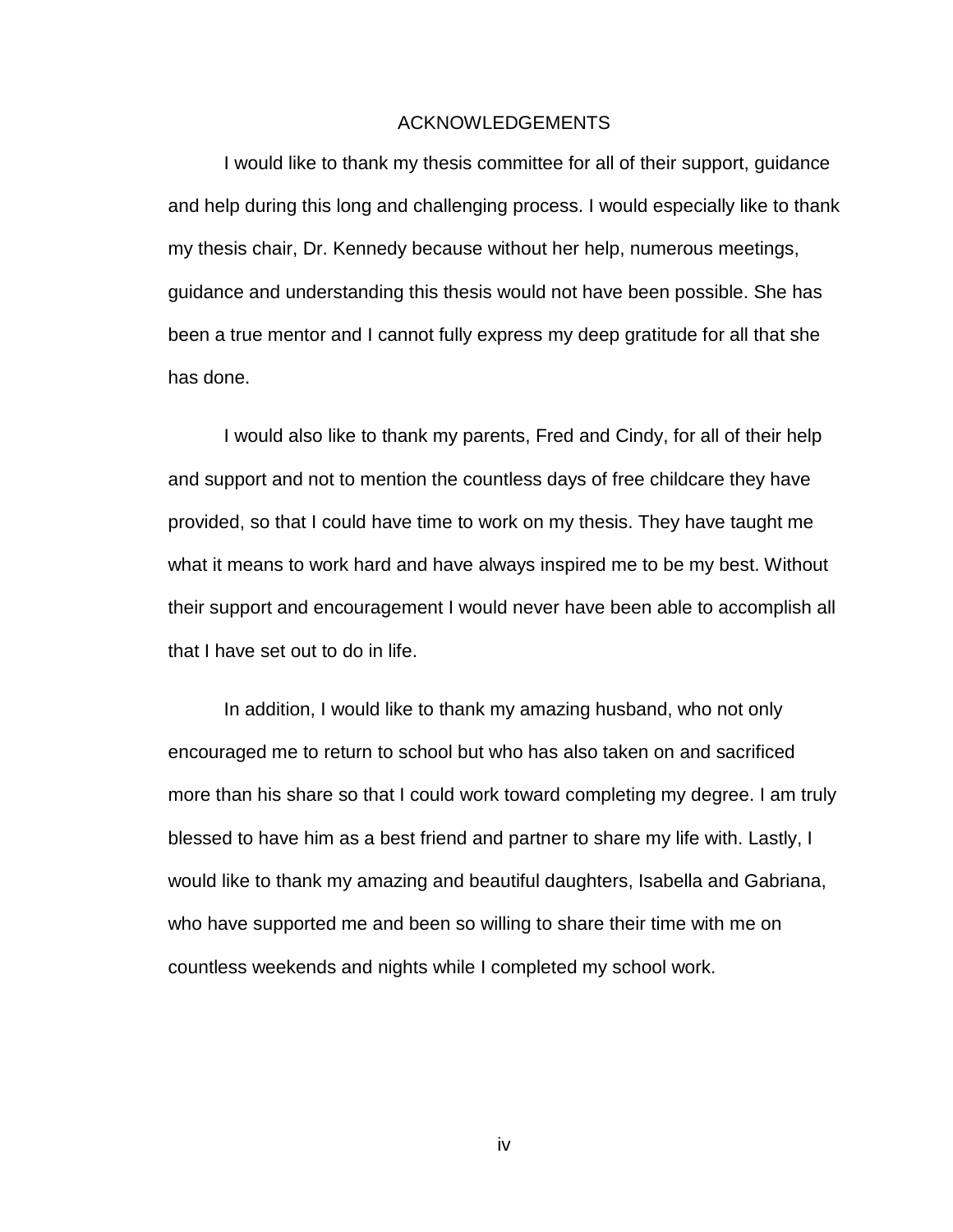This has been a long and grueling process and I could have never made it this far without all those that sacrificed their time and offered encouragement when I wasn't sure that I could go any further. I will be forever grateful!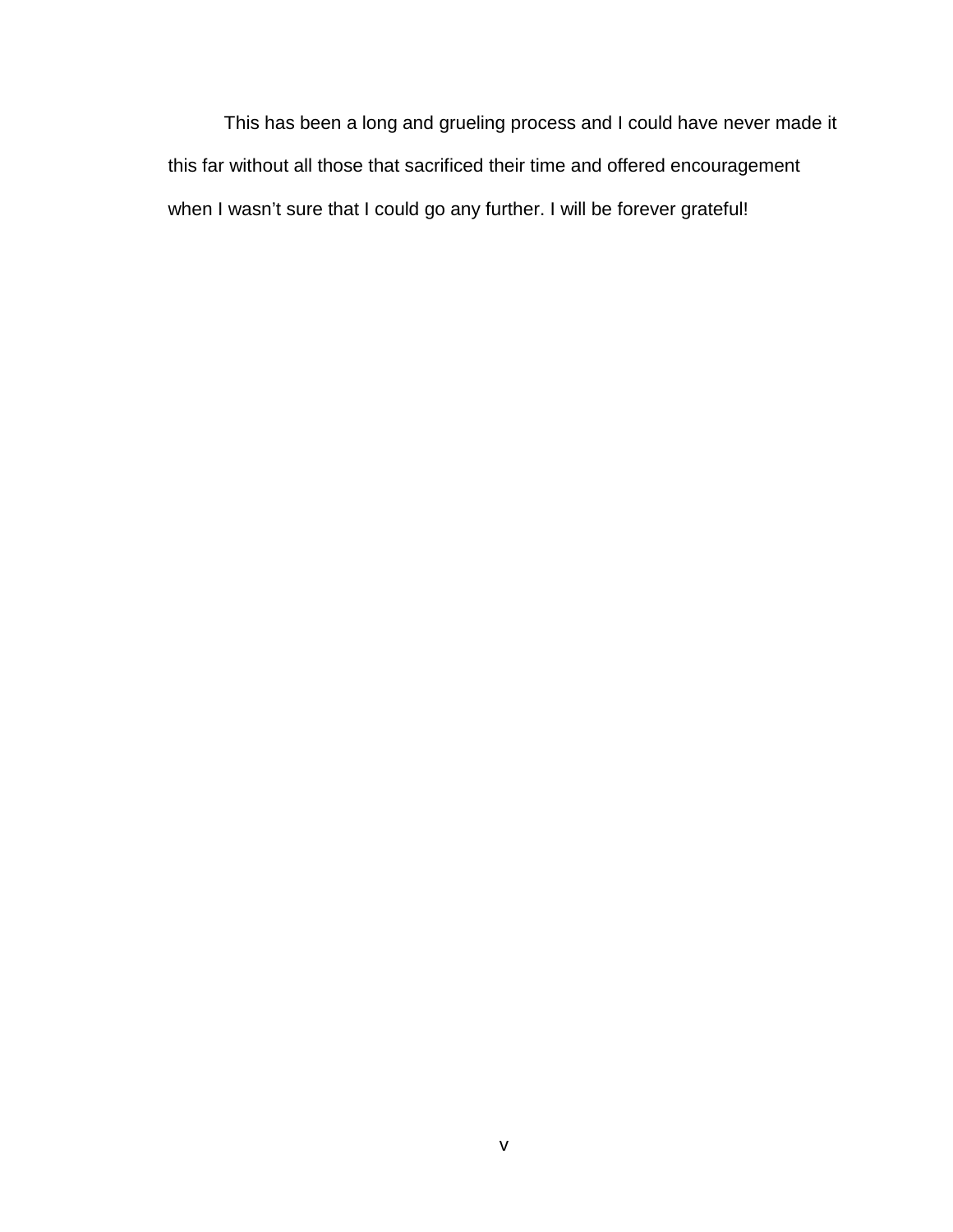| CHAPTER 5 DISCUSSION, LIMITATIONS AND CONCLUSION 75 |
|-----------------------------------------------------|
|                                                     |
| 90                                                  |

# TABLE OF CONTENTS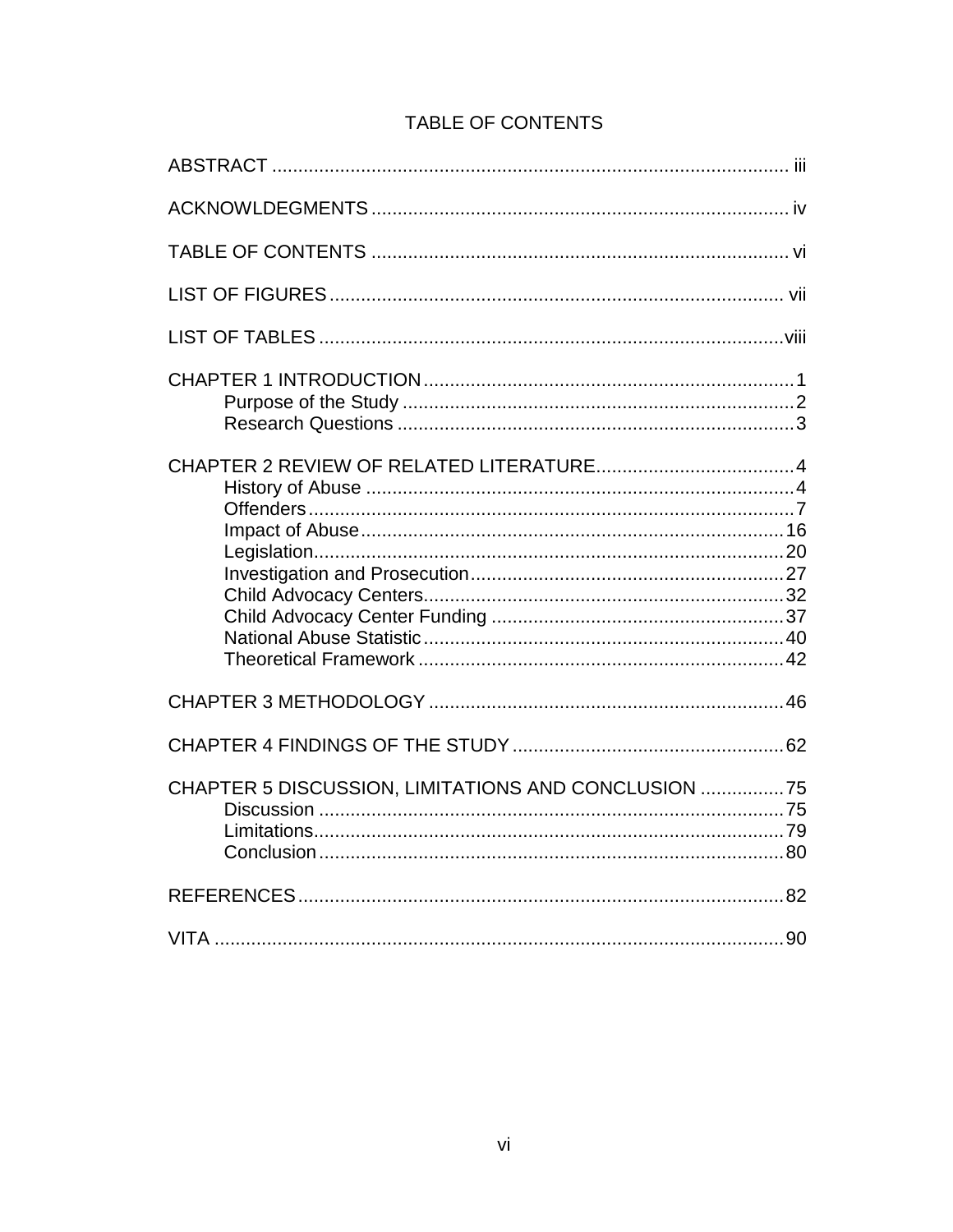## LIST OF FIGURES

| Figure 1  |                                                         |     |
|-----------|---------------------------------------------------------|-----|
| Figure 2  |                                                         |     |
| Figure 3  |                                                         |     |
| Figure 4  |                                                         |     |
| Figure 5  | Percent of Sexual Abuse vs. Other Abuse, 200850         |     |
| Figure 6  | <b>Child Gender for Sexual Abuse and General</b>        |     |
|           |                                                         | .51 |
| Figure 7  | Average Gender of Sexual Abuse Victims for 2006-2008    | .52 |
| Figure 8  | Age at Reported Onset of Sexual Abuse, 2008             | .53 |
| Figure 9  |                                                         |     |
| Figure 10 | Prior Victimization in Nevada Counties 2006-200856      |     |
| Figure 11 | Report Source for Sexual Abuse Allegations 57           |     |
| Figure 12 | Average Percent of Substantiated and Unsubstantiated    |     |
|           |                                                         |     |
| Figure 13 | Percent of Substantiated Sexual Abuse Reports by Nevada |     |
|           |                                                         | 61  |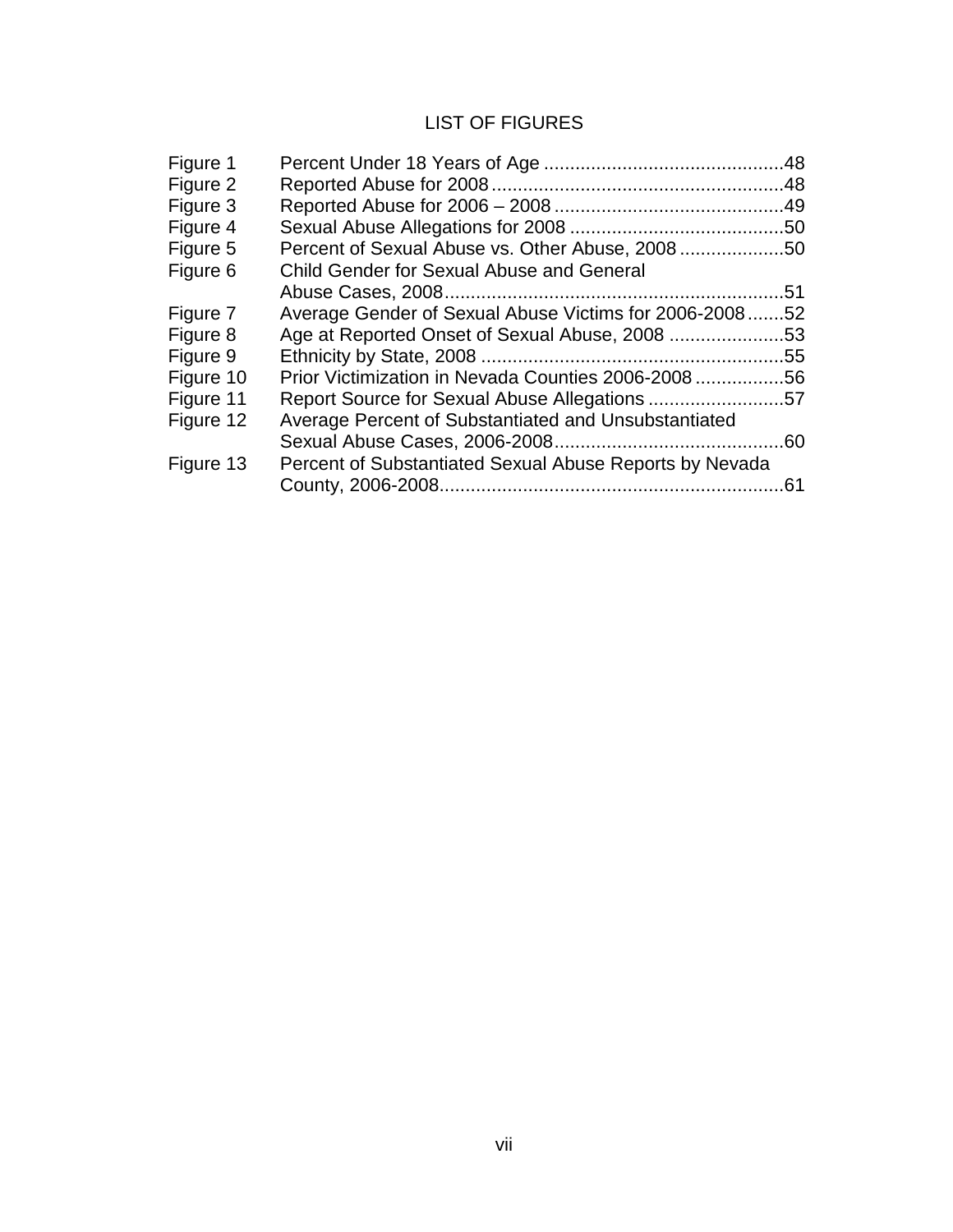## LIST OF TABLES

| Table 1  |                                                                | .54 |
|----------|----------------------------------------------------------------|-----|
| Table 2  | Prior Victimization for Sexual Abuse Allegations, 200855       |     |
| Table 3  | Sexual Abuse Allegation Report Source Percentage               |     |
|          |                                                                | .59 |
| Table 4  |                                                                |     |
| Table 5  | Disposition, Age, Sex and Victimization Correlation across all |     |
|          |                                                                | .64 |
| Table 6  | 2008 State Sexual Abuse Rates per 1,000 children67             |     |
| Table 7  | Sexual Abuse Rates for Nevada Counties                         |     |
|          |                                                                |     |
| Table 8  |                                                                |     |
| Table 9  |                                                                |     |
| Table 10 |                                                                |     |
| Table 11 |                                                                |     |
| Table 12 | CAC Saturation Effect on Report Disposition and                |     |
|          |                                                                | .73 |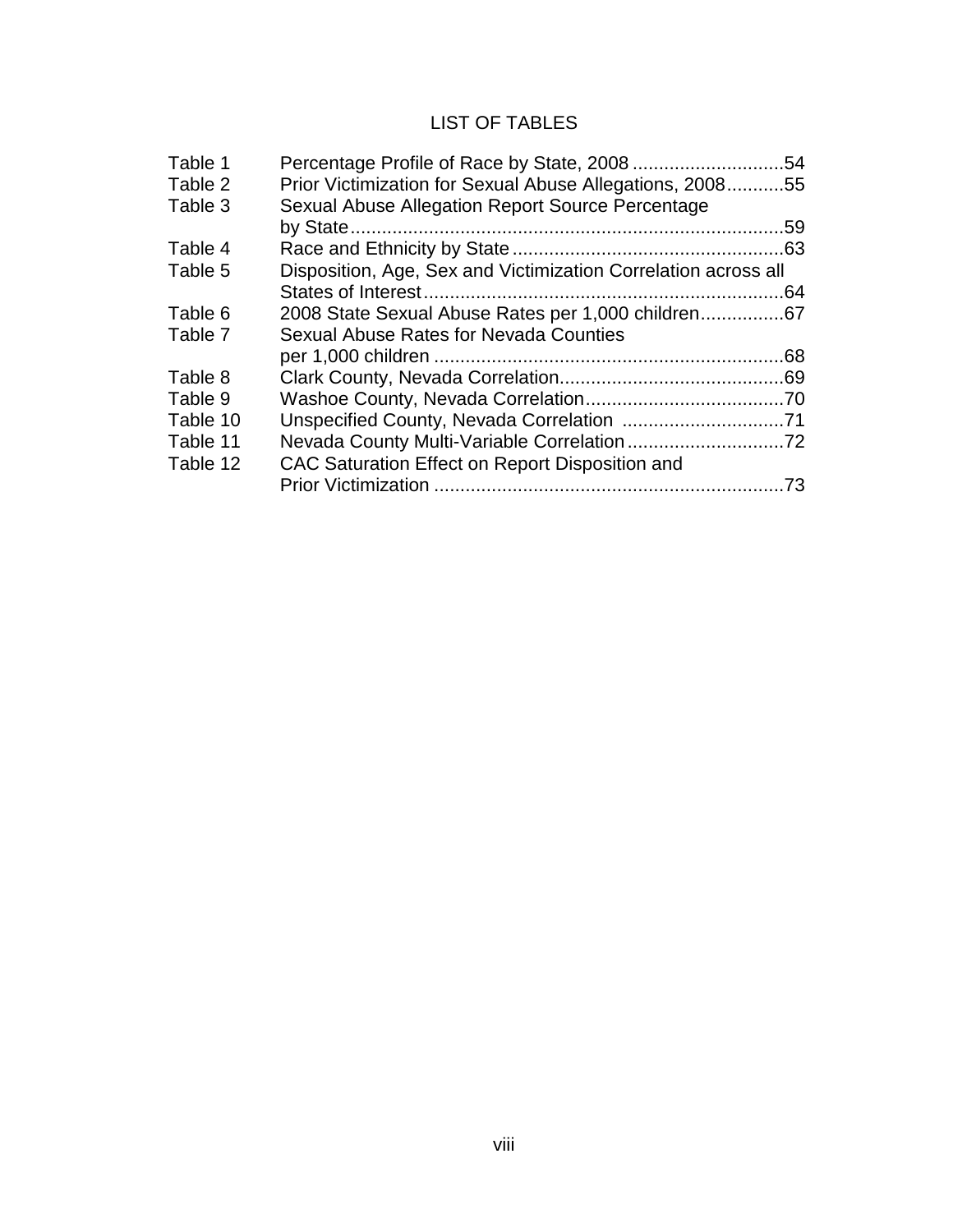#### CHAPTER 1

### INTRODUCTION

"American's Adventure Place", "Sin City", "The City that Never Sleeps", "What Happens in Vegas…", "America's Biggest Little City" are all terms coined for Nevada's two largest cities (Reno and Las Vegas) that reside within Nevada's two largest counties (Washoe and Clark). They are also infamous for gambling, night clubs, alcohol, sex and many other "adult only" activities. What is not referenced, however, is the significant child population that call these two cities home. Nevada's child population has remained steady at over 25% of the population being under the age of 18 years for the past five years compared to the National average of 24 %. However, children and their well being are not generally what come to the mind of most people when thinking about "Sin City" and these adult playgrounds.

In 2008 an estimated 3.7 million children were referred to Child Protection Service Agencies (CPS) across the country for investigation of abuse. This rate was the highest national rate seen for the previous 5 years. Nationally, of those victims in 2008, 9.1% were victims of sexual abuse (Child Maltreatment, 2008). One of the leading developments in combating child abuse (specifically sexual abuse) has been the development of Child Advocacy Centers (CACs). CACs were established in the middle of the 1980s in response to state and community recognition of the immense impact of childhood sexual abuse and the need for a more child appropriate manner in which to deal with sexual abuse cases (National Children's Alliance, 2009). The goal of a CAC is to bring together a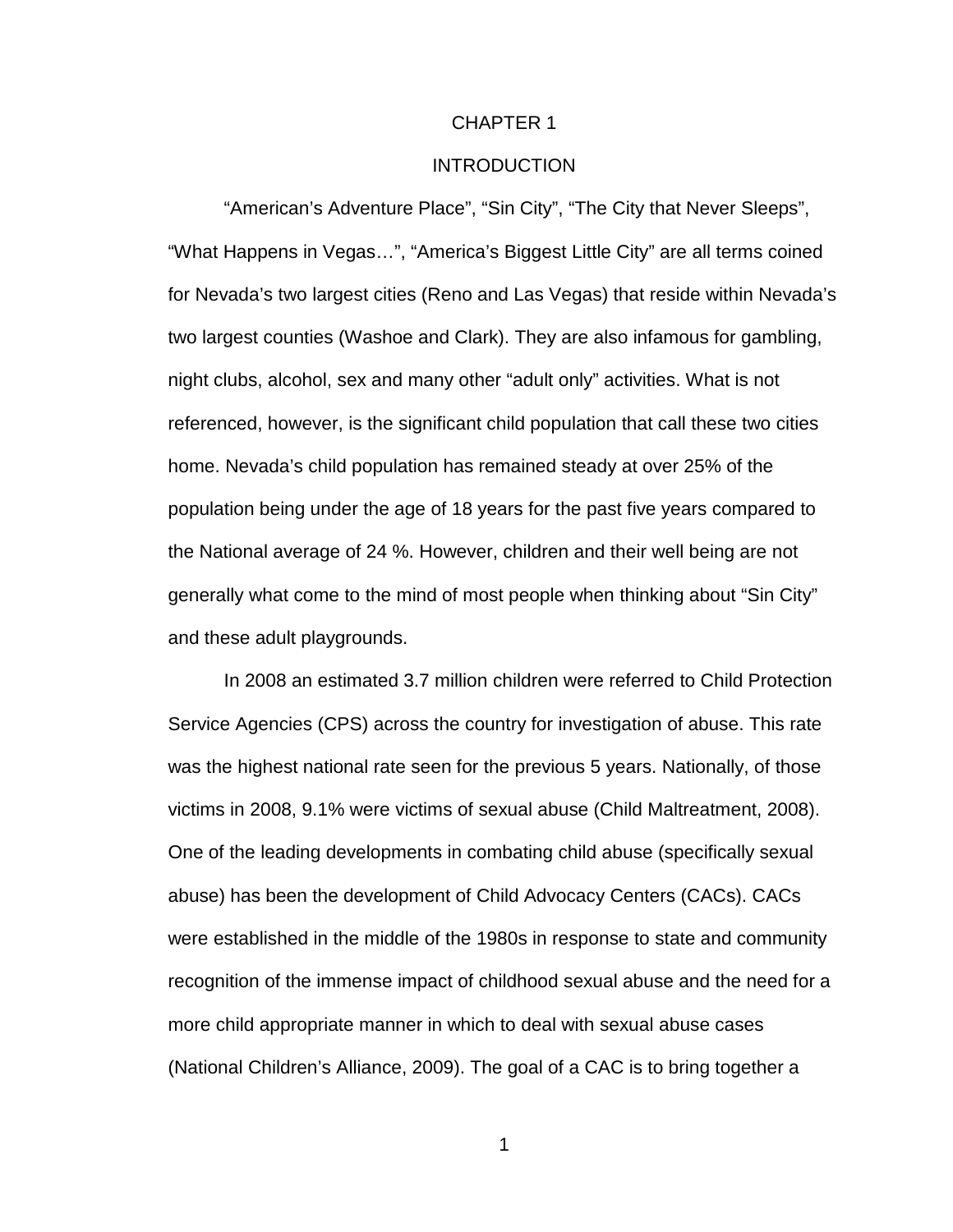multi-disciplinary team of officials (CPS, Law Enforcement, medical providers, prosecutors, etc.) to investigate abuse as well as reduce the re-victimization of the child and provide a centralized center of services for the child and family (National Children's Alliance, 2009).

While many states have adopted aggressive legislation and funding protocols to develop and maintain CACs, Nevada remains among one of only a few states that have not met the challenge of child sexual abuse with the same dedication.

#### Purpose of the Study

 The purpose of the current study is to determine whether the presence of Child Advocacy Centers have an impact on sexual abuse rates and report dispositions. This analysis will also examine the demographics of abuse reported such as the differences in child age at time of abuse, sex, report sources and prior victimization. This study will focus largely on the statistics of Nevada while using states similar in population size, regional proximity and child demographics as comparisons. In 2008, Nevada had only one accredited Child Advocacy Center, one perspective member and two multi-disciplinary teams established to serve the entire state of Nevada, leaving nearly 82 % of Nevada counties unserved, making it one of the lowest represented states in the region and in the country.

 Further, the current study seeks to determine whether Nevada's low representation of CACs has an impact on its abuse statistics and case dispositions. Since the inception of CACs and research supporting the positive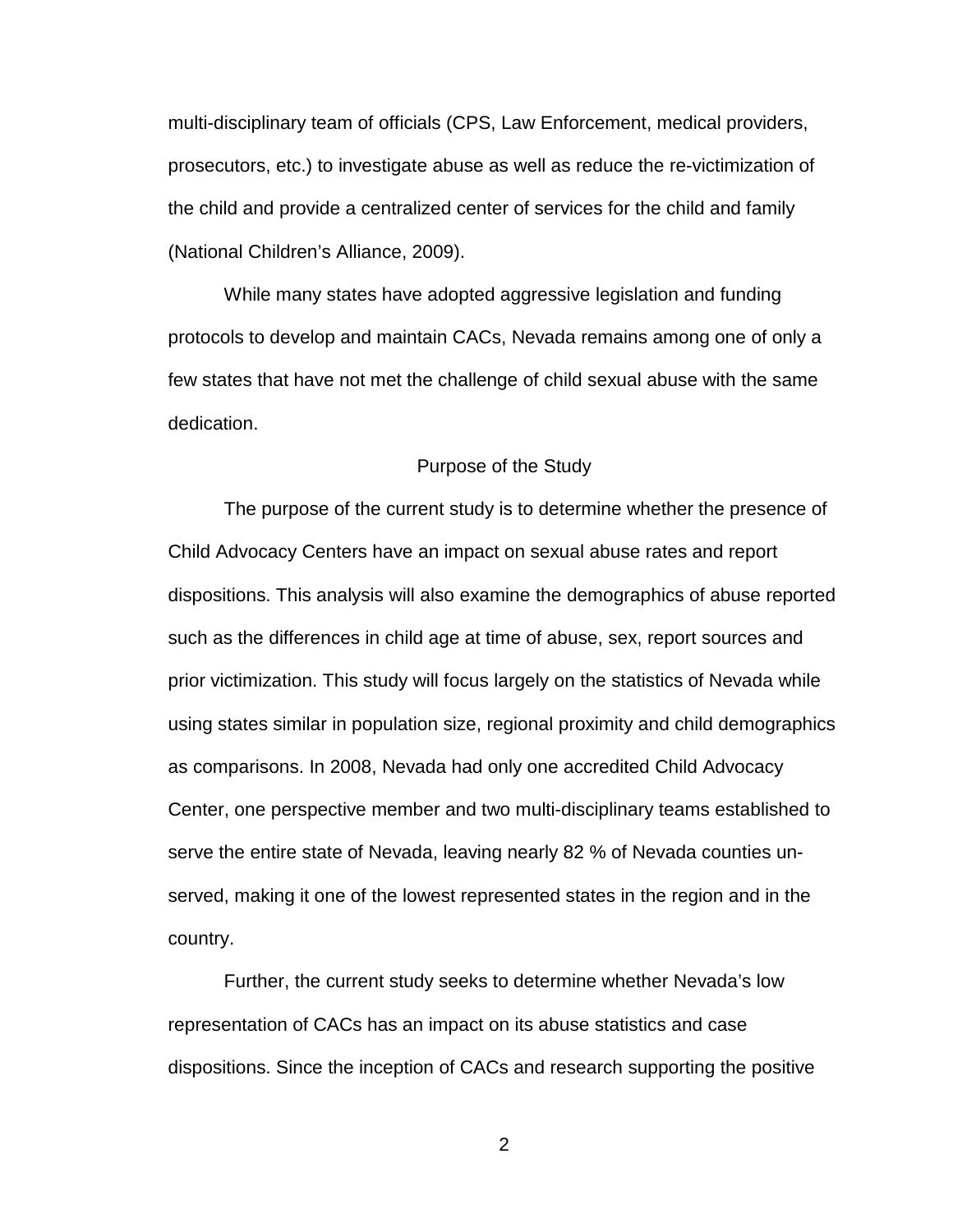effect multi-disciplinary teams have on child sexual abuse cases, most states throughout the country have passed aggressive legislation and funding initiatives to support these centers. This study seeks to uncover the advancements (or lack thereof) Nevada has made in providing a safe and more child friendly environment for sexually abused children.

#### Research Questions

 The main purpose of this research is to determine Nevada's standing on child sexual abuse rates and case dispositions while comparing it with states similar in demographics to determine whether Nevada's lack of Advocacy Centers have an impact on its rates and case dispositions. This research seeks to answer four primary areas of questions:

- How does Nevada's sexual abuse rates and case dispositions compare to other states similar in demographics and child population?
- How do Nevada counties compare against each other on abuse rates and case disposition? Is there a difference in rates between counties that are served by a Child Advocacy Center with those that are not?
- How does Nevada compare to other states in regard to the rate of prior victimization of sexual abuse victims?
- Do Child Advocacy Centers have an impact on case disposition?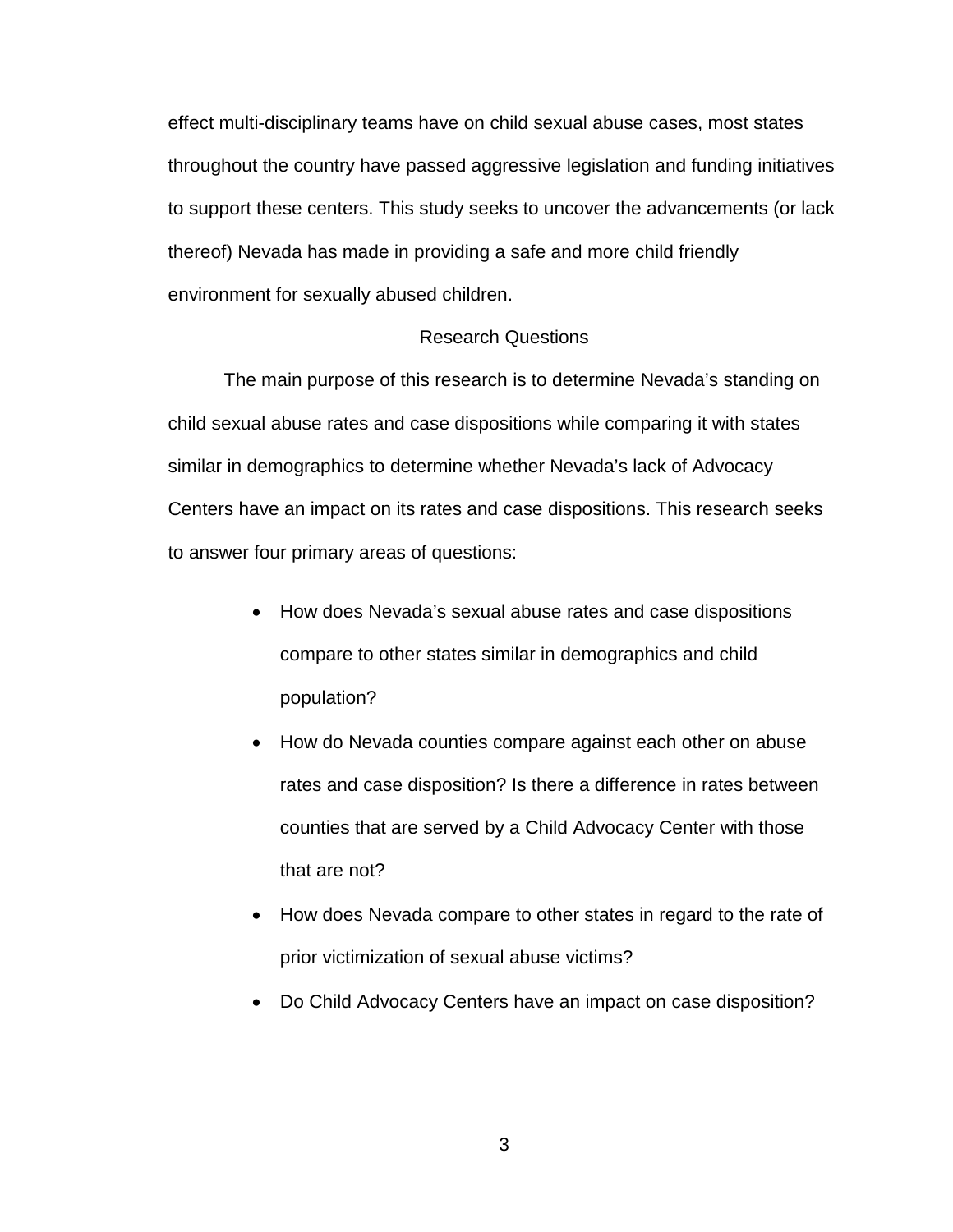#### CHAPTER 2

#### REVIEW OF RELATED LITERATURE

#### History of Abuse

## Do not withhold discipline from your children; if you beat them with a rod, they will not die. If you beat them with the rod, you will save their soul from death. - Holy Bible (Proverbs 23:13-14)

The abuse (sexual, physical and emotional) of children has been around since biblical times, however, it has only relatively recently come to the attention of society as a significant problem in need of new solutions. Abuse and family dynamics vary across different cultures. deMause (1998) found that in many Middle Eastern cultures children and parents often shared one room where children were present and sometimes involved in the sexual relations of their parents. In addition, he found many women would often masturbate their children to help them fall asleep at night. While seemingly unheard of in American cultures it was often common practice and neither viewed as abuse or inappropriate as it had been done for thousands of years (deMause, 1998). deMause (1998) suggests that for many other countries, "incest is often the rule rather than the exception" (p. 219).

It was not until the early 1870s with the abuse of an orphan (Mary Ellen Wilson) that child abuse was brought to the nation's attention. Further, it was only under the guidance of attorneys for the American Society for the Prevention of Cruelty to Animals (ASPCA) that her case was brought forward with the argument that the laws protecting animals from abuse should not be greater than those protecting children (Williams, 2008). In studying the history of child abuse, Ferrara (2002) found that in early America children were considered to be the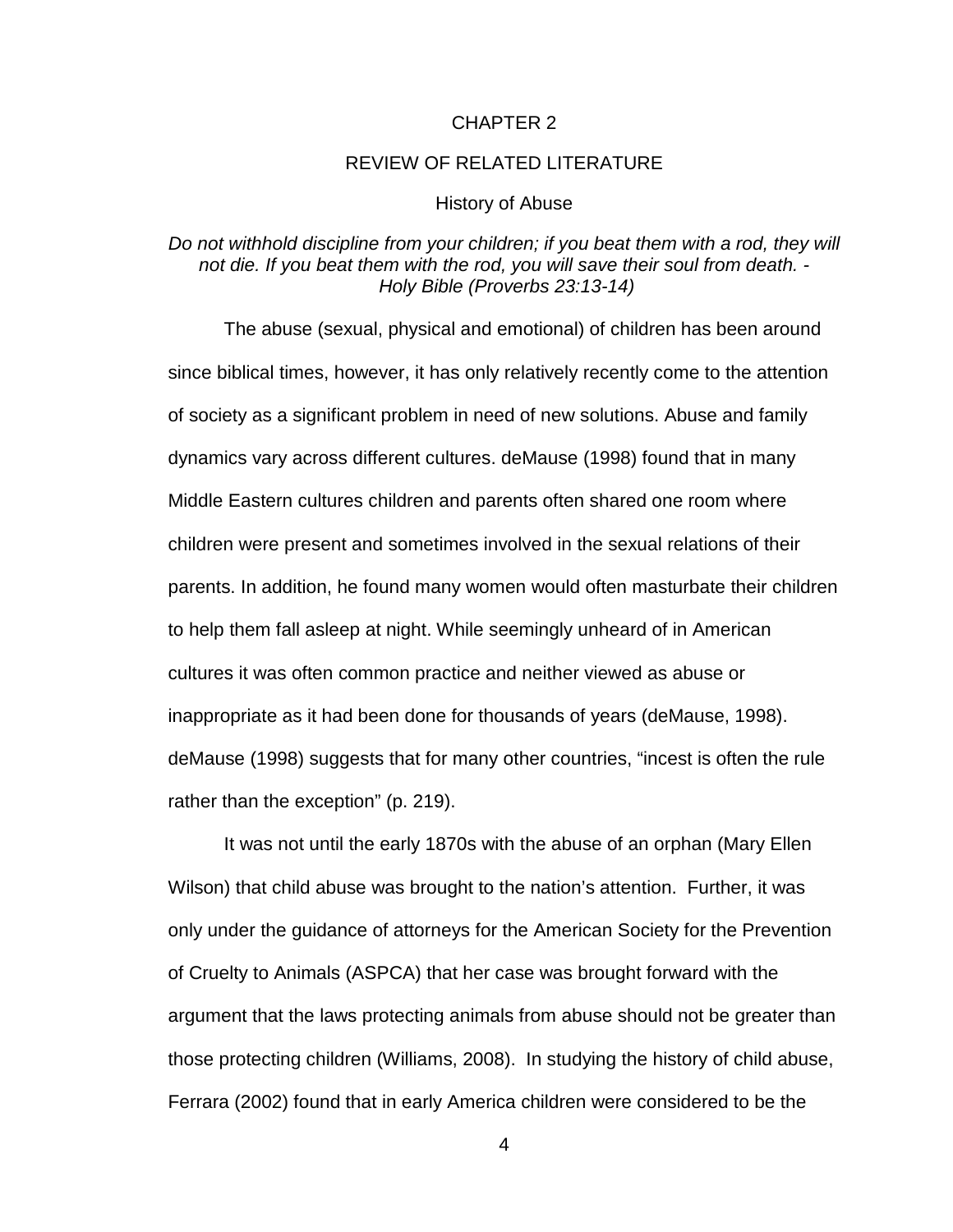property or assets of their fathers and "father[s] had sole responsibility for his children, he had explicit right to expect obedience and respectful compliance from them" (p. 5). Snyder (2009) suggests that at this early point in time when the line between child and adult was different for each family with children working as early as ten years old; the courts and the government had long recognized a parent's right to raise their children how they see fit.

 Scholars agree that Sigmund Freud probably had the single greatest impact on what is known about child abuse and how it was categorized and viewed by other scholars than any other person prior to the late  $20<sup>th</sup>$  century (Bolen, 2001; Conte, 2002; deMause, 1998; Feuereisen & Pincus, 2005). Bolen (2001) suggests that Freud, "fundamentally framed professions conceptualization of child sexual abuse" (p.12) and argues that his ideologies still apply in today's society. Feuereisen and Pincus (2005) suggests that while Freud originally acknowledged the problem of abuse, after being ridiculed by his peers he promptly renounced his ideals and moved forward with what is known as the Oedipus complex. In advancing his theory of the Oedipus complex, Freud suggested that abuse did not exist, however it was the girls that, "create incestuous fantasies of themselves with their fathers" (Bolen, 2001, p.14). Freud's Oedipus theory had a profound impact on the mental health profession and has fundamentally set a precedent for the disbelieving of child sexual abuse cases and their victims (Feuereisen & Pincus, 2005). Given that sexual abuse usually leaves no physically visible scars it is often the hardest to identify and is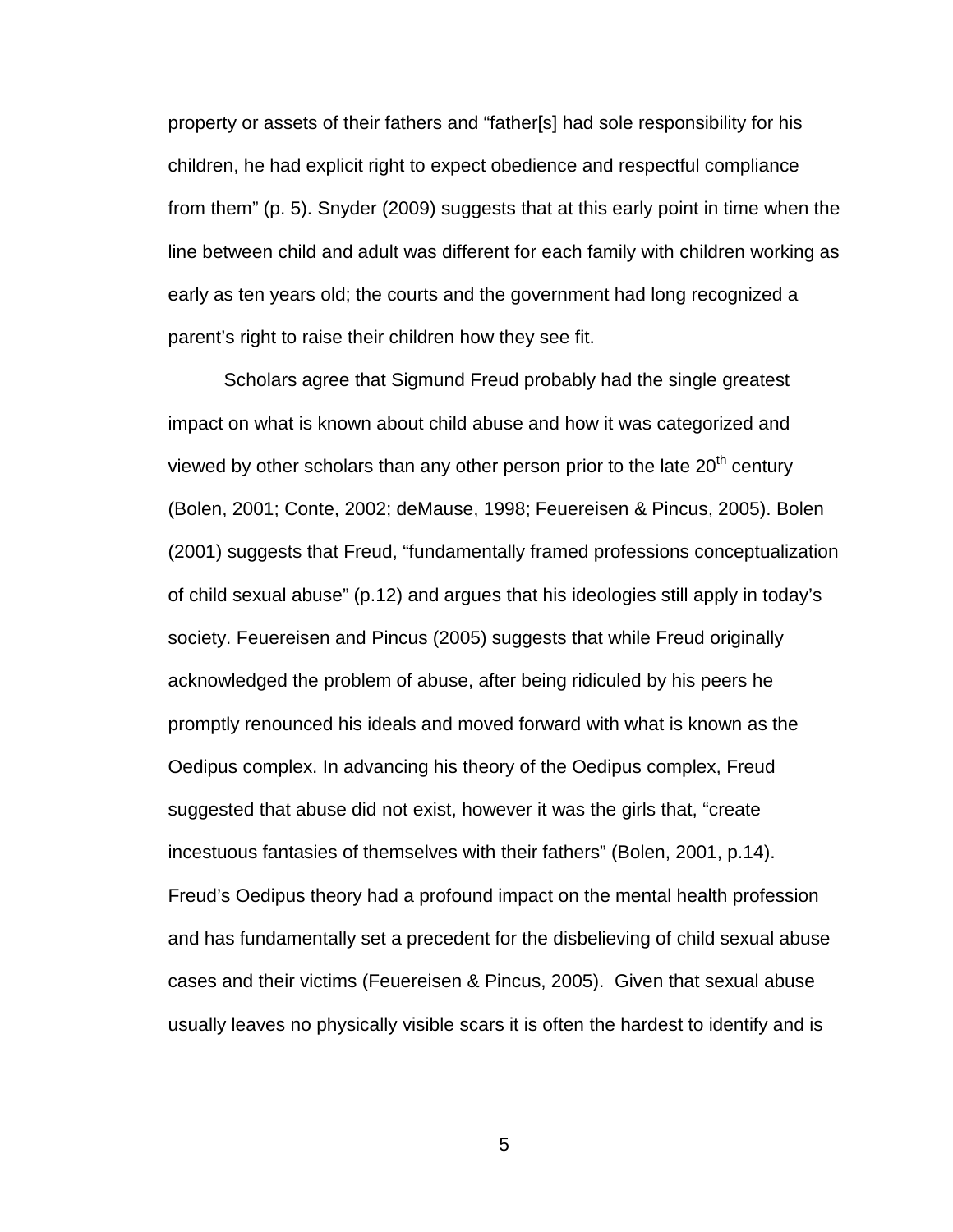among one of the only offenses where the burden of proof lies upon the victim (Kim, 2000).

 Prior to the late 1800s sexual abuse of children was not acknowledged in any form by scholars (Bolen, 2001). Bolen (2001) argues that Frenchman, Ampoise Tardieu was among the first and quite possibly the most important scholar to write about the possible psychological effect that sexual abuse might have on its young victims and was the first to acknowledge it as a significant social issue.

 While the first six decades of the twentieth century provided little advancement for victims of child sexual abuse, it did see the beginning steps for child protection with the creation of non-governmental charitable agencies across the country designed to protect children (Myers, 2008). It was in the early 1960s that abuse became an issue addressed by the academic, medical and legislative communities (Conte, 2002). In 1962, Kempe, Silverman, Steele, Droegemueller and Silver brought attention to the world of abuse against children, essentially coining the term, "battered child syndrome" and undertook a groundbreaking nationwide survey regarding abused children. Kempe et al. (1962) paved the way for abuse research, recognition by the medical community as well as bringing national attention to this often "unrecognized trauma". The national attention received by Kempe et al. further prompted the beginning of child abuse and reporting legislation (Synder, 2009). However, it was not until a speech to the American Academy of Pediatrics in 1977 that Kempe acknowledged child sexual abuse and suggested that it was a hidden problem that needed addressing.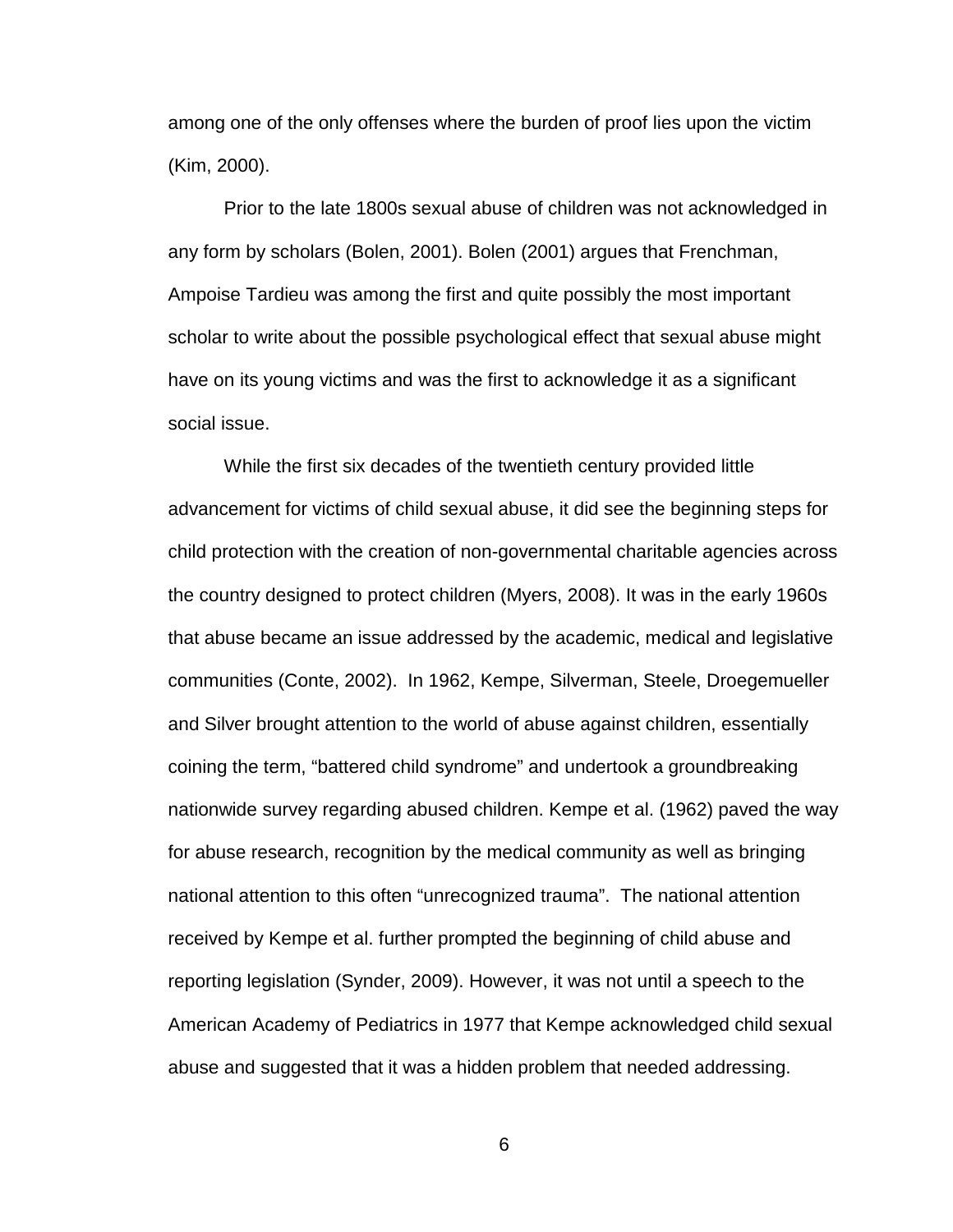While it is difficult to determine the exact turning point for the recognition of the harmful impact of child sexual abuse, Conte (2002) points to the fact that beginning in 1975, "there was an explosion of writing that was more sympathetic to the victims" (p. 41).

 While sexual abuse of children may have been around since biblical times, the manner in which it is perceived and adjudicated has changed drastically over time and cultures. Conte (2002) suggests that while there were some cases of sexual abuse prosecuted in the early  $20<sup>th</sup>$  century they were not the norm and it was not until the 1980s and 1990s that we saw a significant increase in prosecution. Lloyd deMause (1998) suggests that the, "recognition of child abuse and its history is a nightmare from which we have only begun to awaken" (p. 216).

#### **Offenders**

Child sexual abuse is a hidden crime, and if it is difficult to establish the true prevalence of such offending, it is even more difficult to comment with certainty on offender characteristics. – Julia C. Davidson (2008, p. 58)

 Child sexual abuse is a complex area of research and accounting for the true number of children that are being abused each year would be nearly impossible. Similar to rape it is likely that the majority of incidents remain unreported in comparison to those that are brought to the attention of authorities. However, some types of abuse and thus abusers are more easily accounted for than others. In regard to child sexual abuse there remains two primary classifications of offender types: extrafamilial and intrafamilial.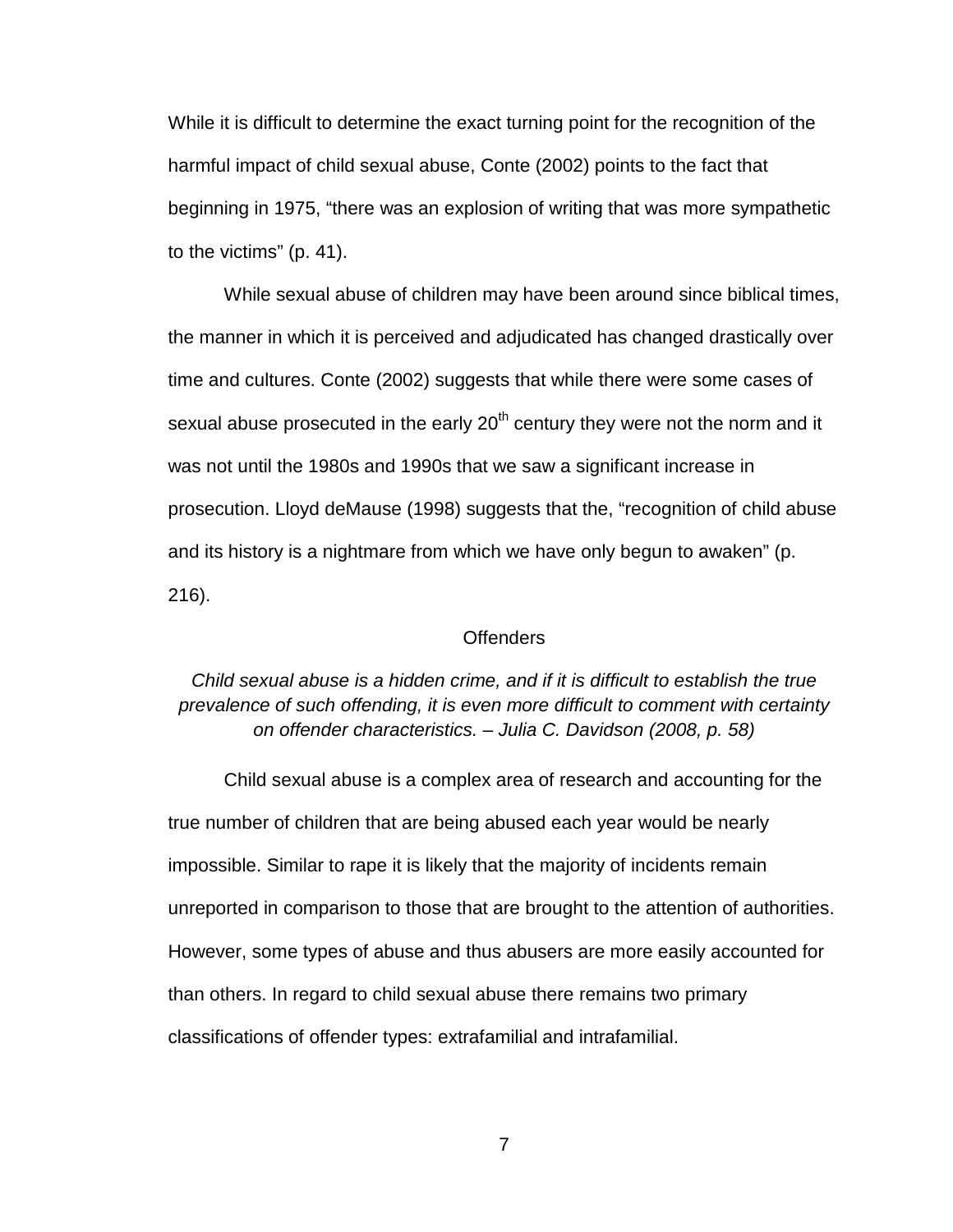Typically, most people would assume that the most common type of child sexual abuse occurs at the hands of family members, however many scholars have found that the most reported abuse is committed by those unrelated to the victim with 71 to 89% being committed by nonrelatives (Bolen, 2001). However, the assumption that more abuse is committed by non family members may simply be the direct result of the underreporting of this type of abuse and the fact that families are more likely to come forward when their child has suffered the abuse by someone outside of the family unit.

#### Extrafamilial Abuse

Extrafamilial abuse consists of any type of sexual abuse committed by anyone unrelated to the victim. Grosz, Kempe and Kelly (2000) found common types of extrafamilial abuse include abuse by authority figures (babysitter, daycare/school staff, etc.), neighbors, acquaintances/friends, friends of family, and strangers. Abuse by authority figures is an area of abuse that is in deserving attention. Abuse by authority figures is considered abuse in which the offender had a direct supervisory or caretaking role over the victim (Bolen, 2001). Consistent with other scholars, Bolen (2001) agreed that this category often also includes teachers, medical personnel, private home day care providers, clergy, etc. In addition, she also found that authority figure abuse, "was the most likely category to have multiple attacks, but the least likely to have the abuse reported to the police (0%)" (Bolen, 2001, p. 105).

One of the most recently and massively publicized forms of extrafamilial abuse has been the sexual abuse of children by Catholic Priests. In response to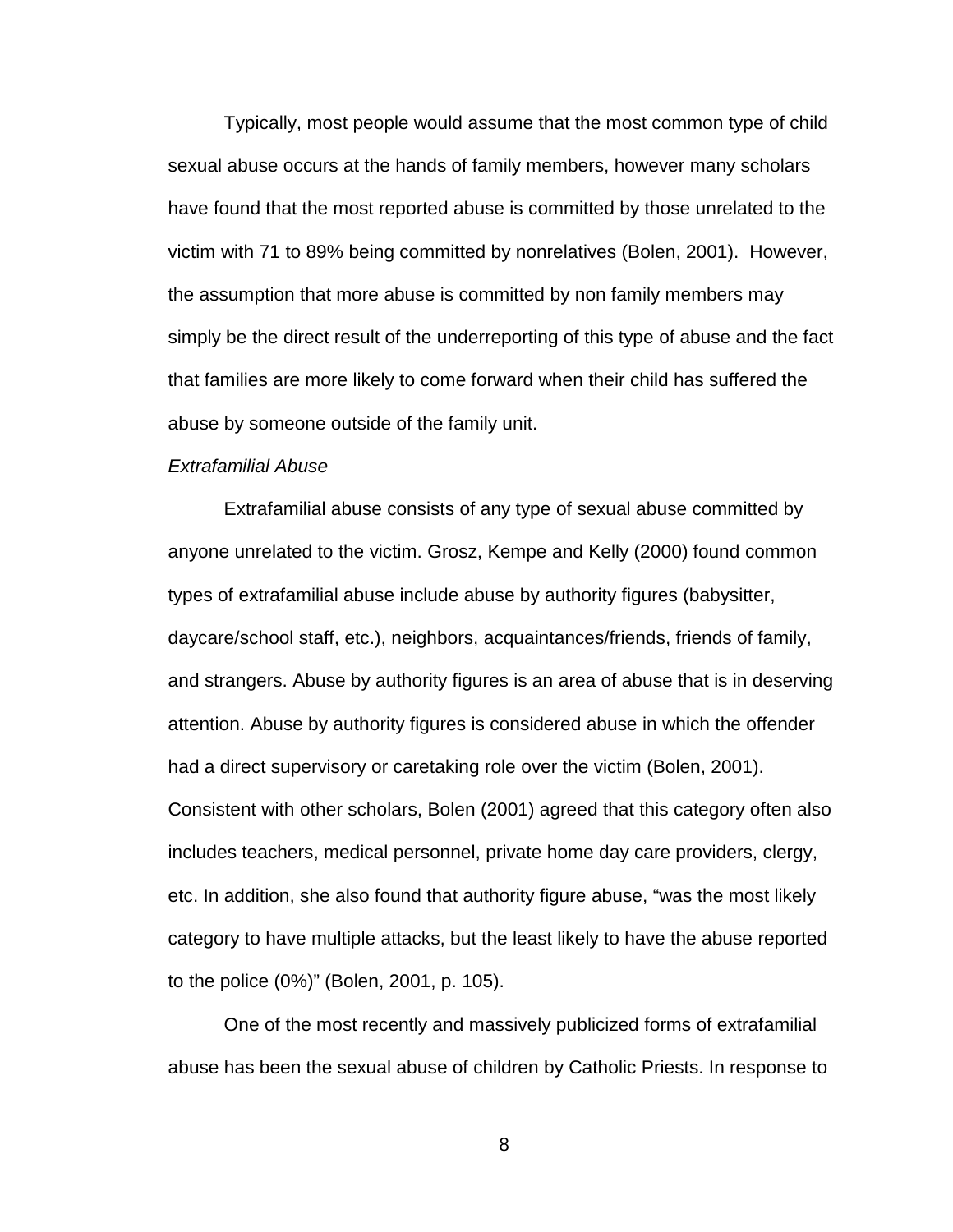this national attention, the United States Conference of Catholic Bishops (USCCB) met in 2002 to address this problem and fully investigate the scope of this abuse. Shockingly, the study they commissioned revealed that of the 195 dioceses and eparchies that participated in the study, over 95% had reported that sexual abuse allegations had been made against at least one official in their district by someone under 18 years of age (John Jay College Research Team, 2004). Further in their study they found that 4,392 Catholic Priests or deacons within the United States had been accused of committing sexual abuse of a minor. However, the research suggests that the majority of abuse (75%) was estimated to have occurred between 1960 and 1984 and the remainder of abuse between 1985 and 2002. The research found that when taking account for the drop in priests ordained each year that the percent of priests accused of abuse have also fallen from roughly 10 % in 1970 to less than 4 % in 1990 (John Jay College Research Team, 2004).

In studying men who have abused children while in an authoritative position, Colton, Roberts and Vanstone (2010) found support that men who abuse often position themselves into roles (teachers, school counselors, daycare staff, home tutoring, etc.) in which they have a greater access to vulnerable children. They found that the men in their study often utilized their role (such as counseling students with low self esteem) in their educational setting to establish and maintain abuse often over many years and took careful calculation in the establishment of their position and ritualistic progression into abuse. Burgess, Welner and Willis (2010) suggest that based on their study, teachers are in a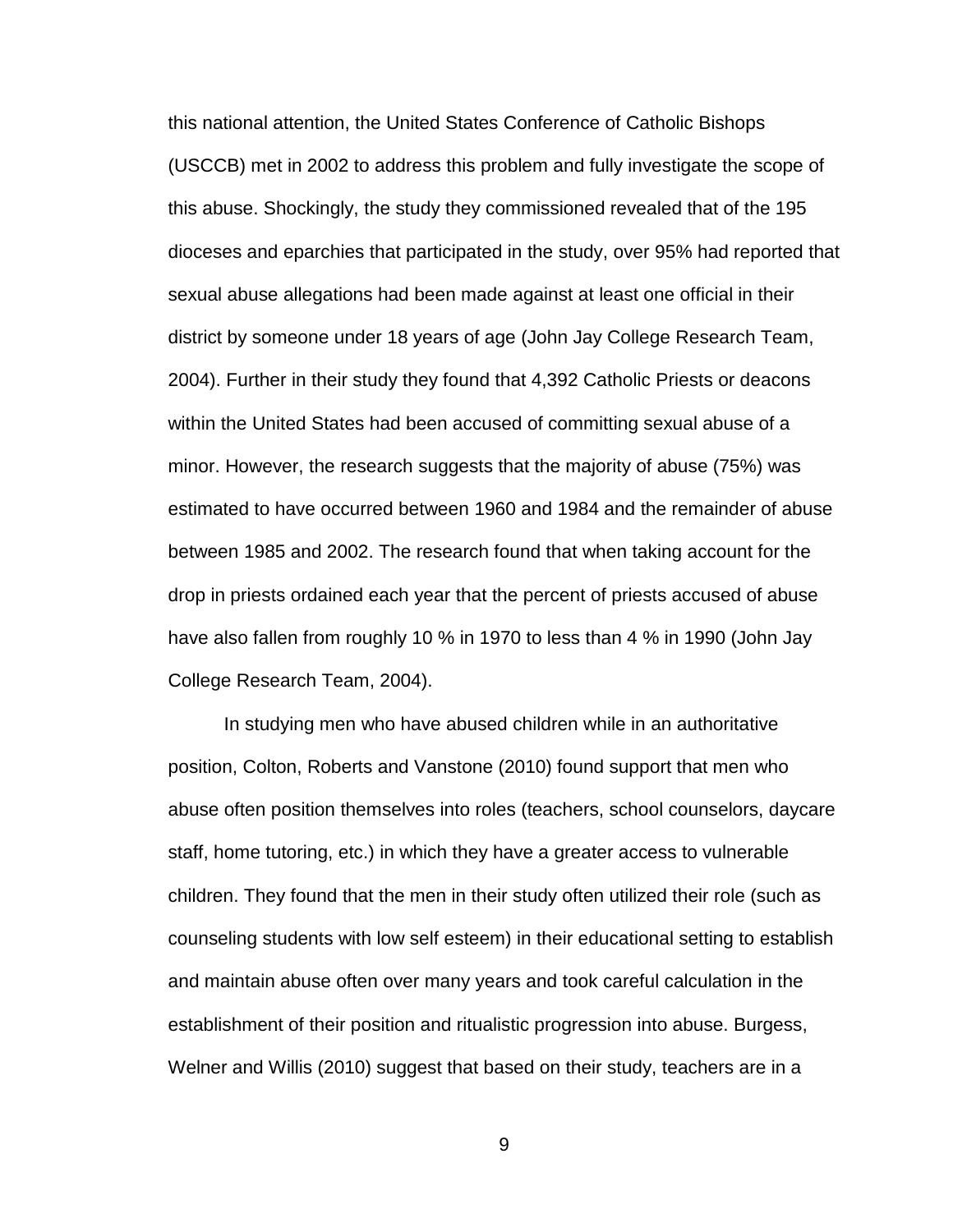unique position to establish and maintain abuse for four primary reasons; (1) they are in a position of authority, (2) they are in a position of power and control, (3) they are able to create a seduction process that often confuses the victim and (4) the "bonding" of offender and victim are solidified when the abuse is left unaddressed and by other members of the faculty. The betrayal, confusion and exploitation experienced by the youth from a person in a position of trust and guidance are often enough to ensure the secretiveness that the event occurred. Freel (2003) found that while definitions of sexual abuse often vary by study, the prevalence rates of child sexual abuse range from 13 to 34% for girls and 7 to 16% for boys.

While extensive research has been devoted to understanding, informing and protecting people from acquaintance rape, acquaintance child sexual abuse has not yet received the same attention. Acquaintance abuse often occurs at the hands of neighbors, older siblings (over the age of 18 years old) of friends, parents co-workers, parents of friends, friends of friends, etc. and accounts for 16 to 50% of all reported child sexual abuse cases (Bolen, 2001). Grosz, Kempe and Kelly (2000) found that sexual abuse by non-family members is often perpetrated by someone known to the victim and family and is often committed on more than one occasions; with 32% of the victimization in their sample occurring in the child's home.

Despite the fact that most child sexual abuse occurs by someone known to the victim, stranger abuse has been given the most support in the way of preventions programs and campaigns and is among the most feared types of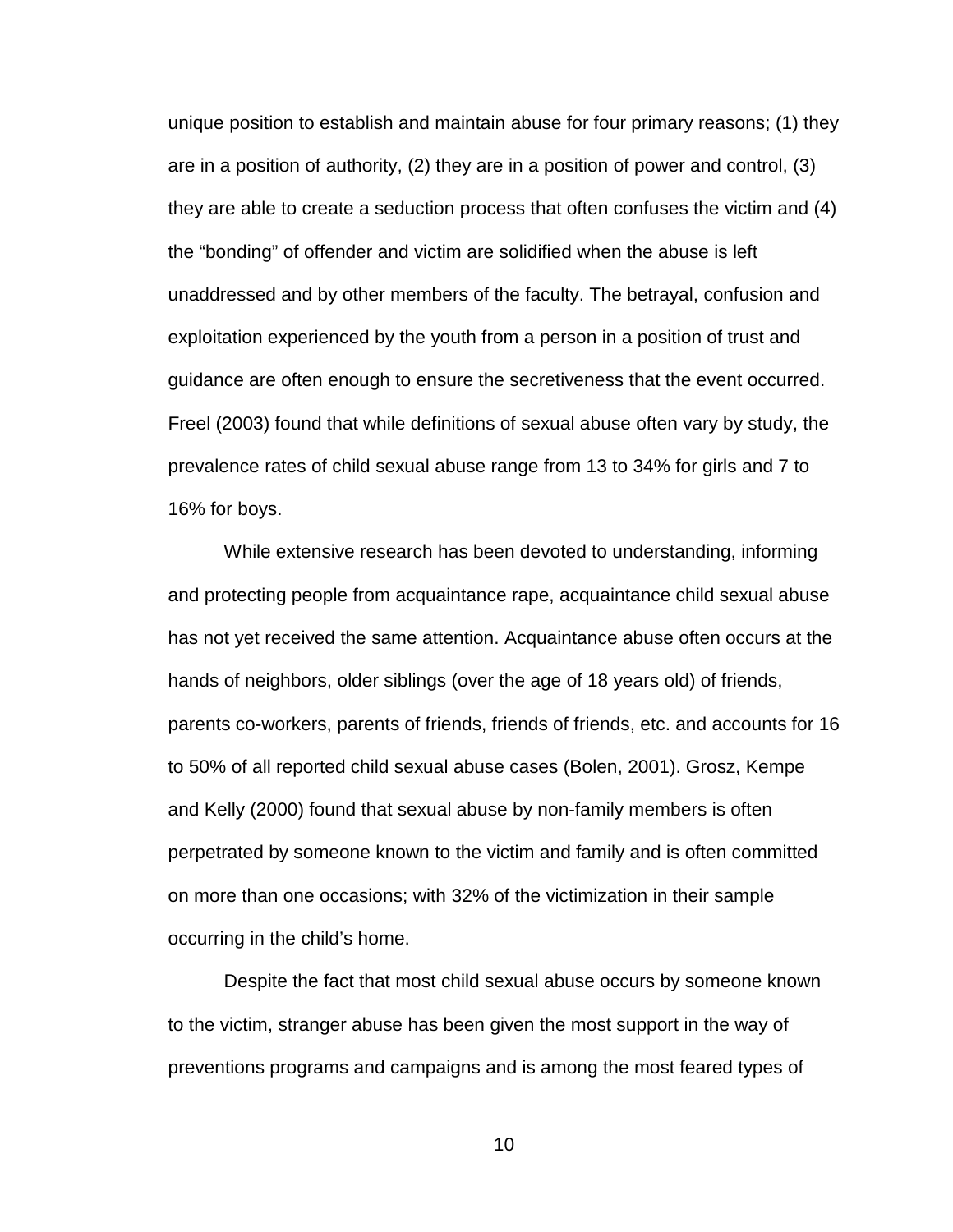abuse by the public (Bolen, 2001). Ullman (2007) found that, of the sexually abused participants in her study, only 10.6% of the victims were abused by a stranger while 89.4% were abused by someone known to the victim. The study found that the percentage of victims that were female were higher for those abused by strangers (93.9%) when compared to those abused by acquaintances or relatives (84.1% and 83.9% respectively). The study also found that when compared with other types of perpetrators a higher percent of victims of stranger abuse perceived the event as life threatening (25%) as well as were more likely to disclose that the event had occurred (75%). However, while not significant, Ullman (2007) found that the age of abuse disclosure was older for acquaintance and relative abuse than that of stranger abuse. However, the study found that despite public perception, abuse by relatives was consistently more severe, began at a younger age and lasted longer than abuse by either stranger or acquaintance (Ullman, 2007).

#### Intrafamilial Abuse

While, statistically, intrafamilial abuse occurs with less frequency than extrafamilial abuse it has nonetheless dominated the field of child sexual abuse research. Intrafamilial abuse, or incest, is abuse committed by any person related to the victim. The offender that has received the most attention and research in intrafamilial abuse is the father; however, it also can include mothers, uncles, cousins, siblings, grandparents or any other person related to the victim (Bolen, 2001).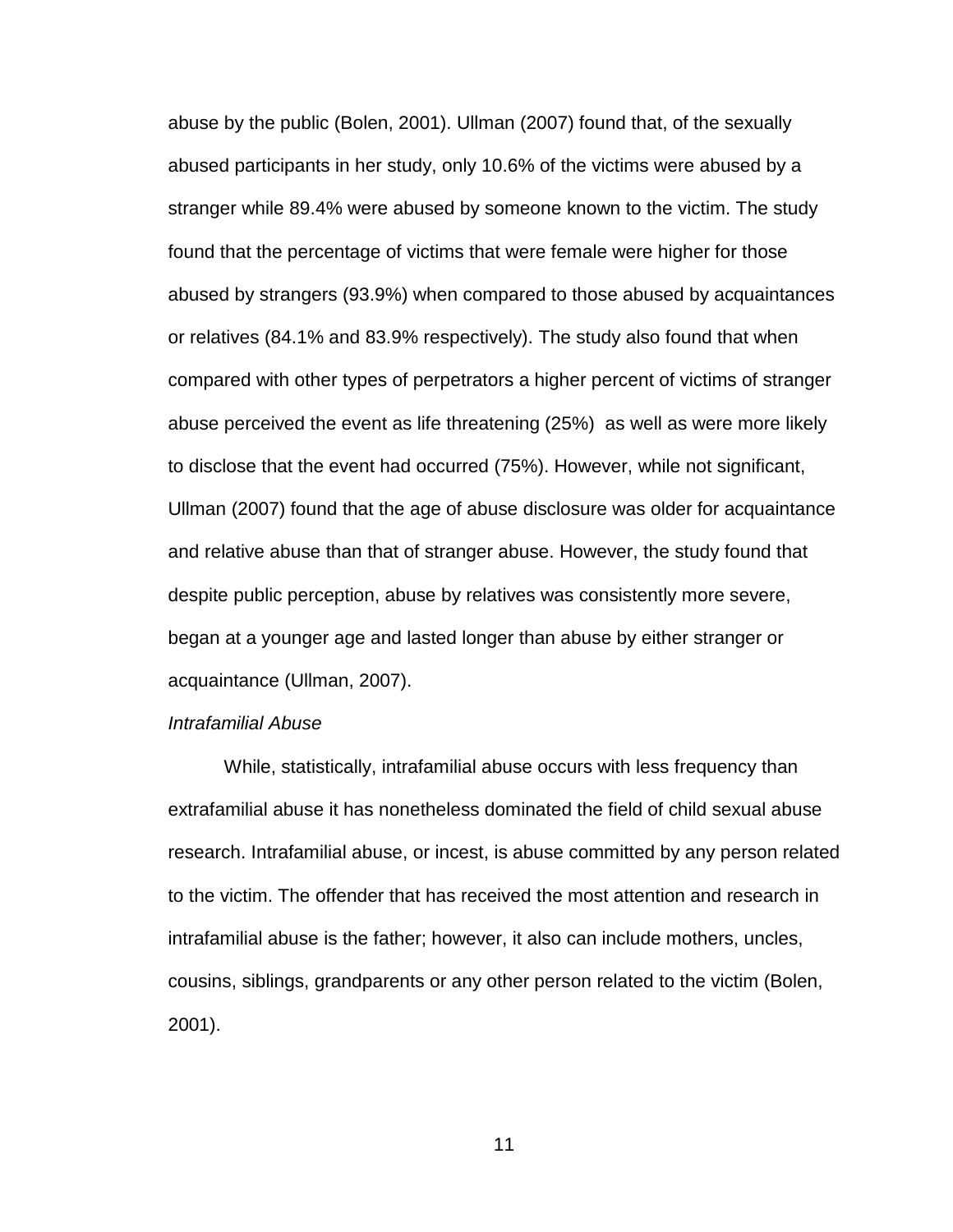Despite the fact that sexual abuse has historically been a crime committed by men against women, child sexual abuse by female offenders does occur. While abuse by women is rare, female sexual abuse of children does occur and has been documented since the 1930s (Strickland, 2008). Strickland's (2008) research suggests that "sexual abuse by women tends to be minimized and justified as an extension of the women's nurturing role, rather than as harmful or assaultive" (p. 474). However, she found that according to Child Protection Agencies the percent of women identified as child sex offenders ranged from 1.5 to 12.5% (Strickland, 2008). Research has supported the fact that sex-offending women often suffered significantly high rates of childhood trauma, including childhood sexual abuse (Strickland, 2008). Findings suggest "the severity of childhood trauma, and sexual abuse in particular, are significant risk factors for the future development of sexually deviant behaviors for females in adulthood" (Strickland, 2008, p. 483).

Alexander et al. (2000) found that the trauma experienced by female sexual offenders (specifically mothers) in their own childhood may directly interfere with her capacity to cope with her own emotions and past trauma. In addition, found that sexual abuse survivors tend to over depend on their children to meet their needs emotionally and sometimes physically (Alexander et al., 2000). Strickland (2008) suggests that the severity of sexual abuse in childhood likely plays a significant role in their sexually deviant behavior with children as well as their inability to engage with healthy and suitable partners. Research suggests that while abuse by female perpetrators (of any relation to the child)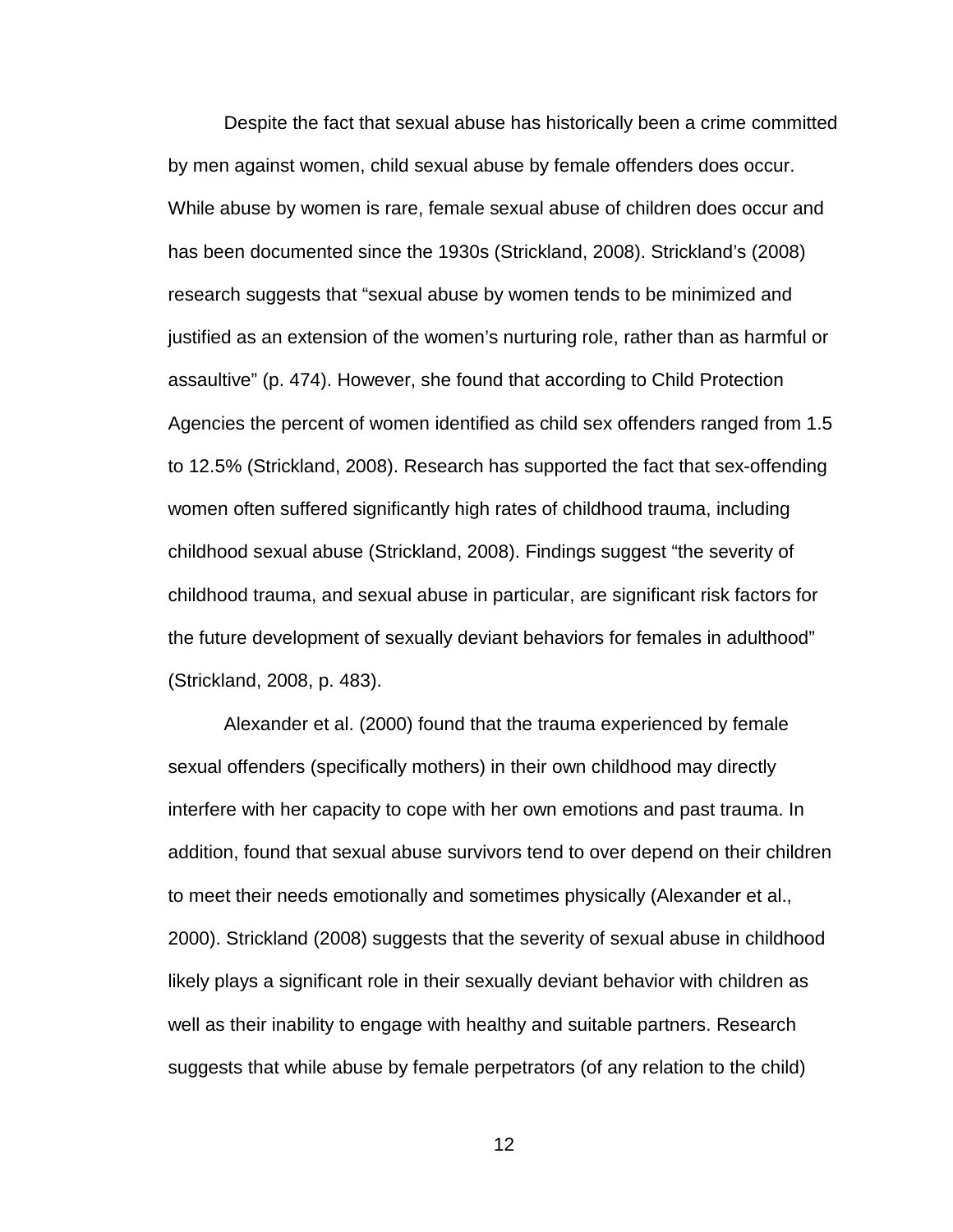does occur, it is among the least likely types of abuse (Bolen, 2001; Grosz, Kempe & Kelly, 2000; Strickland, 2008).

While it is important to understand the various types of perpetrators of CSA, Bolen (2001) suggests that "the most outstanding characteristic of parental sexual abuse is that approximately 99% is perpetrated by fathers or father figures" (p. 120). In an attempt to uncover explanations of father-daughter incest, Greenburg et al. (2005) studied 84 biological and 59 step-fathers that sexually abused their children. While their study found that approximately half of all father abusers had themselves been the victim of sexual abuse as a child, they found no significant difference in the number of victims, age of victims, force or severity of abuse between biological and step-father abuse. Their study also showed that when examining psychological and sexual functioning there was no statistically significant difference between the father groups, with each group showing relatively the same level of clinically deviant arousal. The only statistical difference found between the two groups was in their sexual arousal of children, with biological fathers being less aroused then their step-father counterparts. While the study gave little in explaining the reasoning behind sexual abuse by fathers; it lent support for the fact that there is little statistical difference between the types of fathers that do sexually abuse their children.

Davies and Rogers (2009) found that when looking at people's perception of CSA and father perpetrators, the results suggested that sexual abuse by a father was viewed as a more serious offense than abuse by a stranger; however, respondents held fathers less culpable for their crime then their stranger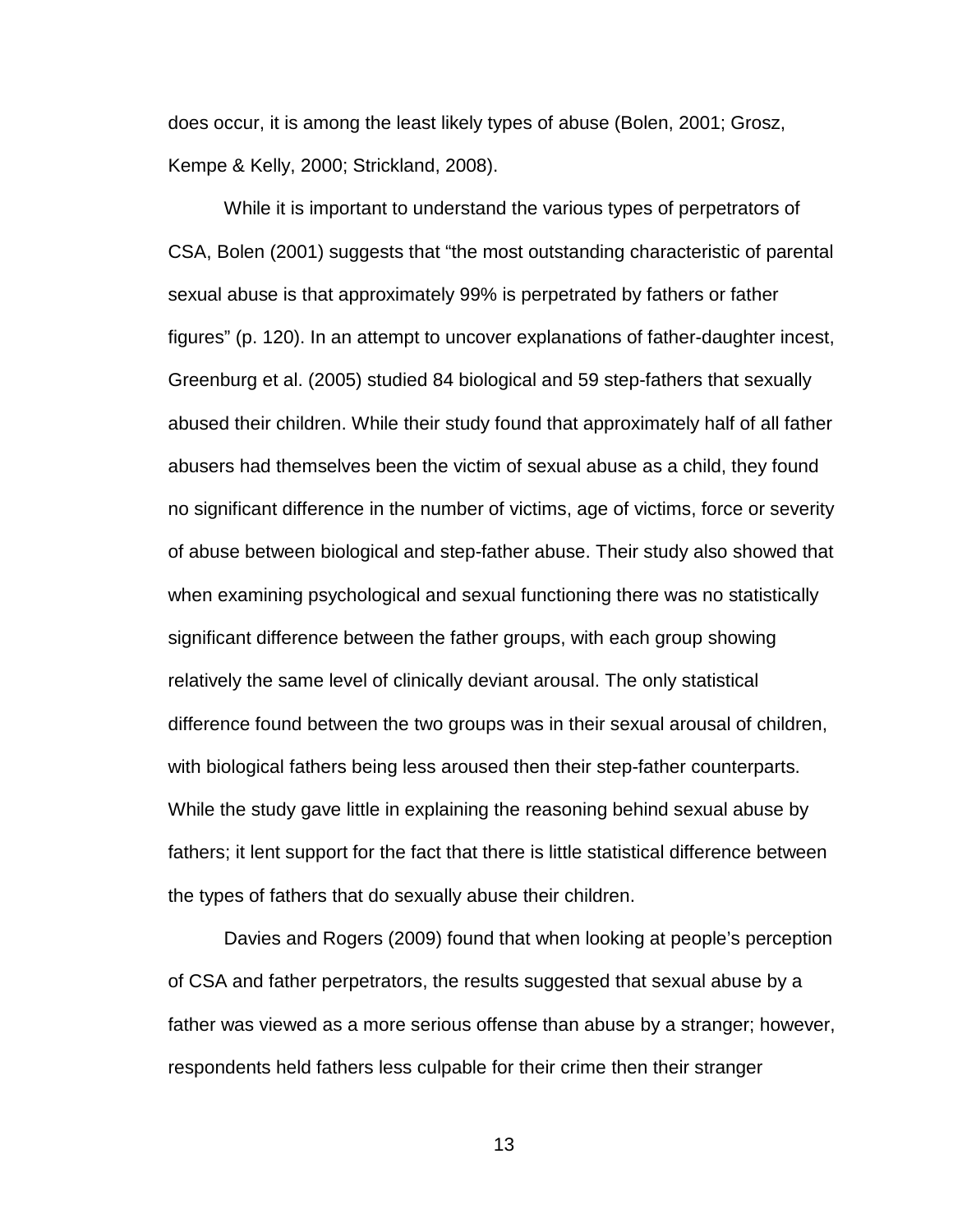counterparts. In addition, when examining the credibility of victims, respondents viewed those children abused by their fathers as being less honest than those abused by a stranger, suggesting the common misperception that a child may simply be acting out against their father for a previous punishment and be lying about the abuse. Davies and Rogers (2009) suggest given their findings that it is possible that "incest is still too much of a taboo for people to accept at face value" (p. 89).

While research on abuse by grandparents (specifically grandfathers) vary, some consensus remains that, generally, when there is abuse by a grandfather there is usually multigenerational incest in which the grandfather likely abused his own children as well. Bolen (2001) found that these victims of generational abuse have become accustomed to the abuse or they feel that successful intervention is unlikely. However, it also appears that children are at an elevated risk of abuse when they are in the primary or temporary care of their grandparents (Bolen, 2001).

While the likelihood of abuse by a grandfather is rarer than most other types of incest abuse (except for abuse by a female family member) Bolen (2001) found that, when abuse did occur, grandfathers were significantly more likely to abuse with greater frequency and for longer periods of time. In addition, while they were more likely to use force in the commission of abuse, they were also more likely to use to the least severe level of abuse, finding the most substantiated form was fondling without penetration (Bolen, 2001).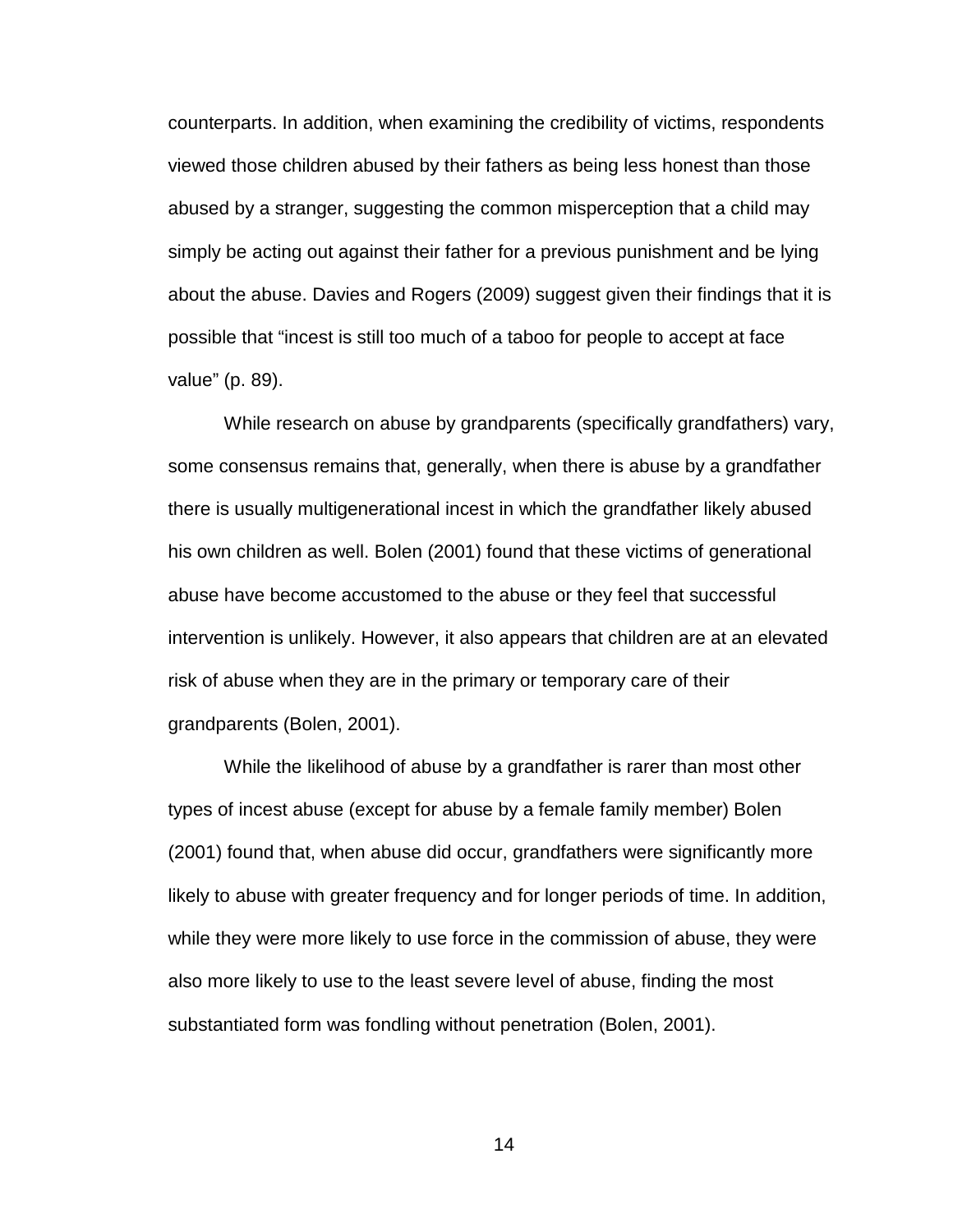Sibling abuse is another form of intrafamilial abuse that is gaining attention in the research community. Historically, sibling abuse had been seen as a less severe form of abuse by children similar in age with the underlying assumption that children are just experimenting with their own sexuality (Bolen, 2001). However, research suggests that nearly one to two percent of all women that have been sexually abused have been so by a sibling (Bolen, 2001). In addition, the age difference between sibling victims and offenders are often greater than what was previously thought with the victim often being at least 5 years younger than the offender and contrary to what was typically thought, research suggests that "siblings also perpetrate more severe abuse" (Bolen, 2001, p. 127). However, there remains some debate on the definition of what truly constitutes sibling abuse with some agreement lying in the age difference between siblings and the mutuality of the event (Carlson, Maciol, & Schneider, 2006).

Carlson, Maciol and Schneider (2006) found that sibling incest varied in duration from less than one year (7.5% of the cases) to more than ten years (22.5% of the cases) with the most common duration lasting three to five years (35% of the cases). They also found that 75.6% of the respondents reported they did not initiate the abuse and 17.1% of the respondents were unsure about how the abuse began. Further, they found that over two-thirds of the victims reported the use of bribery or coercion, 43.9% of the victims reported the use of threats against them, and 22% reported the use of force. While the research found that the most common form of abuse included fondling and genital rubbing on the victim's body, 41.5% reported that the abuse eventually progressed into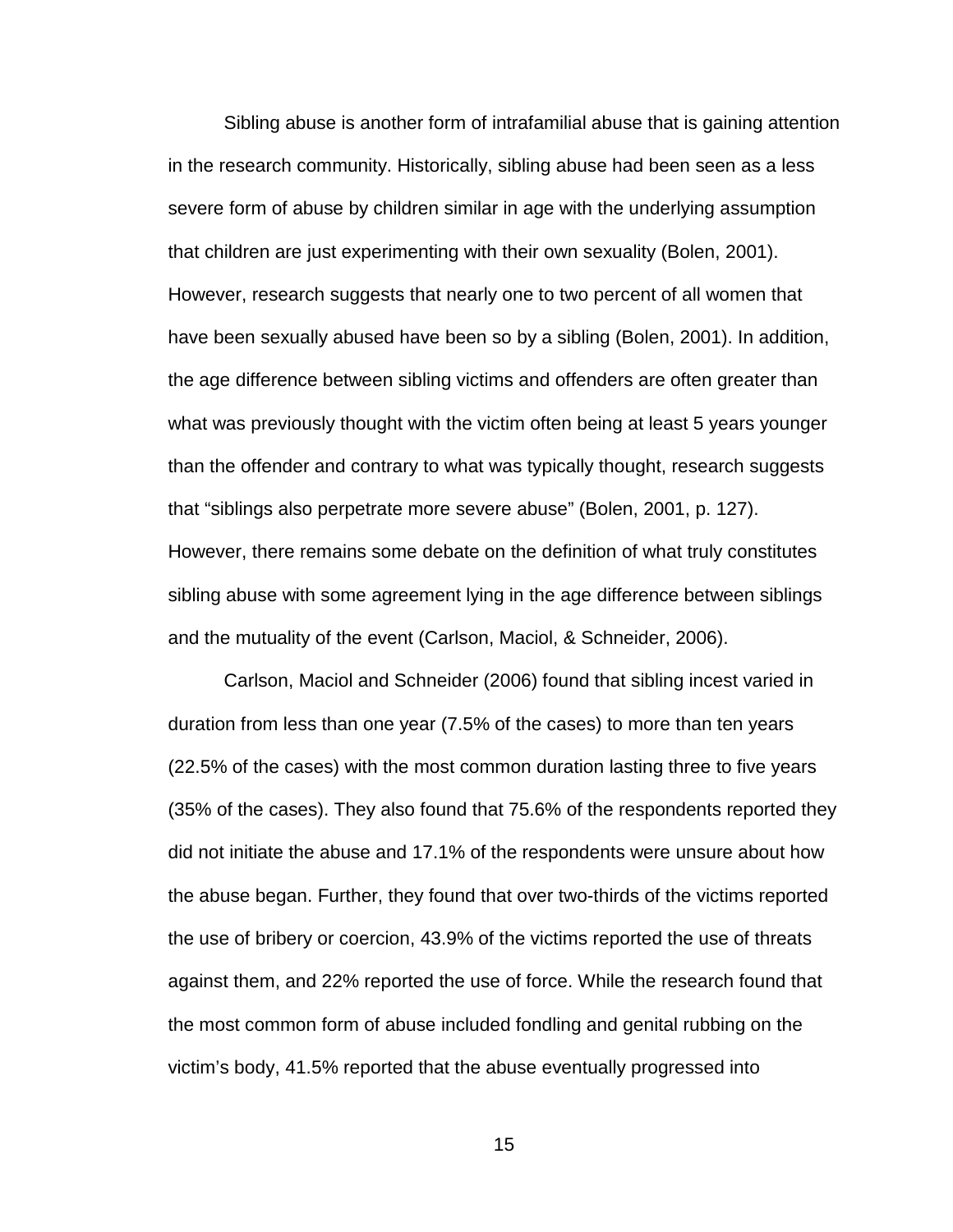intercourse. They found that similar to other forms of sexual abuse, having been a victim of child sexual abuse appears to have the same increase in likelihood of future or subsequent victimizations. Carlson, Maciol and Schneider (2006) found that 34% of their sample also had subsequent sexual encounters, including 28.6% experiencing abuse by other relatives and 19% experiencing abuse by their fathers as well as non-family members with 40.9% engaging in sex play with peers.

#### Impact of Abuse

While there are several different types of child abuse, the most prevalent and recognized forms include, physical and emotion neglect as well as physical, emotional and sexual abuse (including sexual exploitation) (Finkelhor et al., 2005). According to the U.S. Department of Health and Human Services (2006), of the 872,000 confirmed cases of child abuse, 60% involved neglect, 18% involved physical abuse, 10% involved sexual abuse and seven percent involved emotional abuse and neglect. In addition to the initial (and often recurrent) abuse, it is the lasting psychological and behavioral impact that is gaining attention in the academic community. Similar to other victims of abuse, child abuse victims experience significant psychological distress and dysfunction; however, for child victims, this distress occurs at a critical time in their lives where their perceptions of self and the world around them are greatly impacted (Briere, 1992).

In the United States a report of child abuse is made every 10 seconds and child abuse occurs at every socioeconomic, religious, cultural and educational level (Childhelp.org, 2011). Runyon, Deblinger, Ryan and Thakkar-Kolar (2004)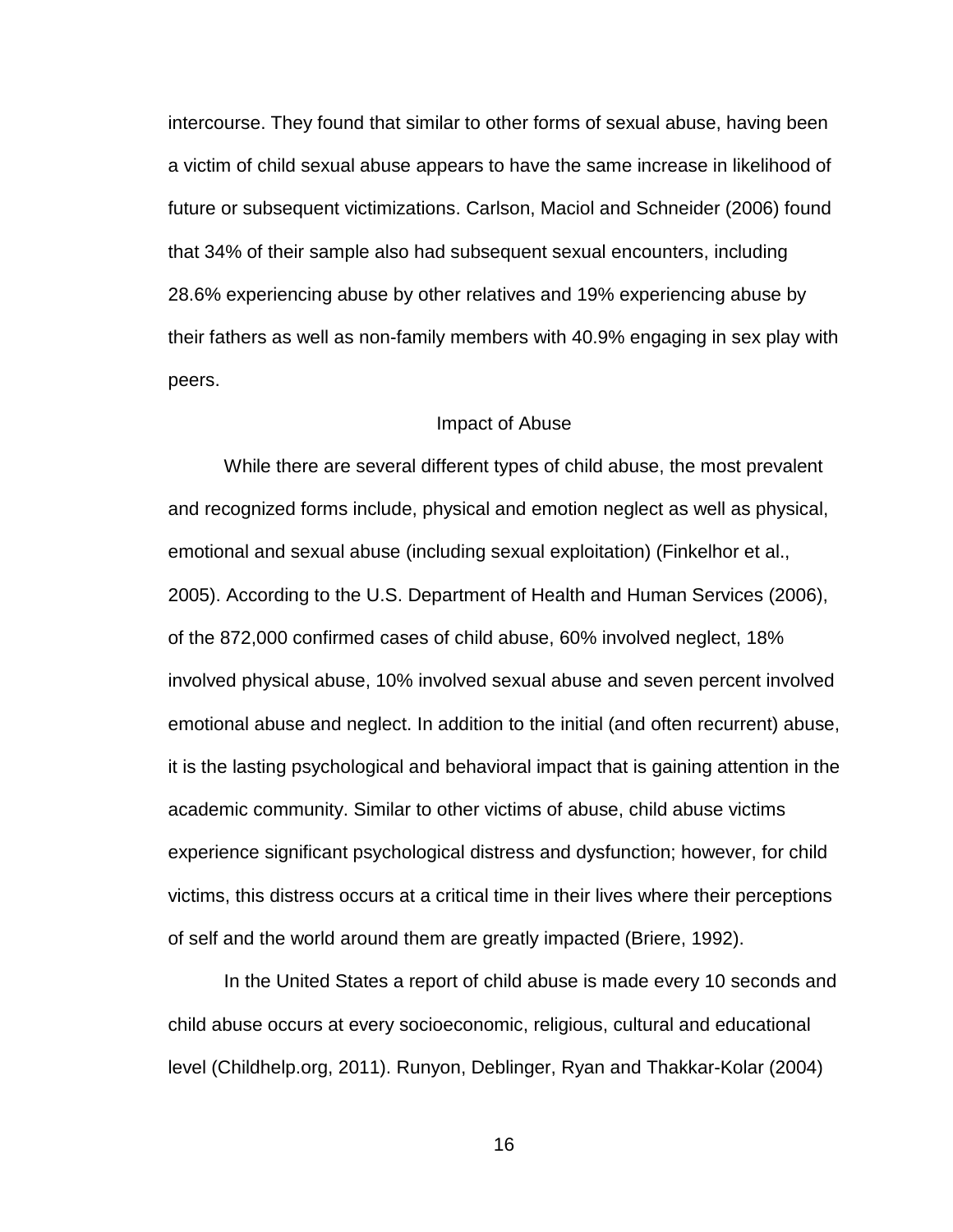suggest that 85 to 90% of all parents accused of abuse do not meet the criteria for any type of psychological disorder, however the same cannot be said about their abused victims. The consequences of childhood abuse can have a profound and lasting impact on its victims that can manifest in childhood, adolescent and/or adulthood and can affect various aspects of development (Brown & Winkelman, 2007). Goldman et al. (2003) suggest that the effects of abuse often occur in three overlapping areas including: health and physical effects, intellectual and cognitive development and emotional, psychological and behavioral consequences.

Childhood trauma and abuse often result in fear, loss of hope, loss of control and fear of future abuse (Brown & Winkelman, 2007). Briere (1992) suggests that abuse occurring during childhood causes a fundamental disruption in cognitive development. In addition, childhood trauma can often result in lowself-esteem, depression, anxiety, poor childhood and adult relationship development, post-traumatic stress disorder, and sometimes self-injuries (such as suicide attempts) (Briere, 1992; Brown & Winkelman, 2007; Clemmons et al., 2007).

Exposure to the negative experiences of child abuse (in any form) can have significant impacts on later behavior, self-perception and psychological functioning (Briere, 1992; Kwako et al., 2010). According to Clemmons et al. (2007), some of the most prevalent long term effects associated with abuse include: post-traumatic stress disorder, depressive symptoms, relationship problems, aggression, adult victimization and substance abuse.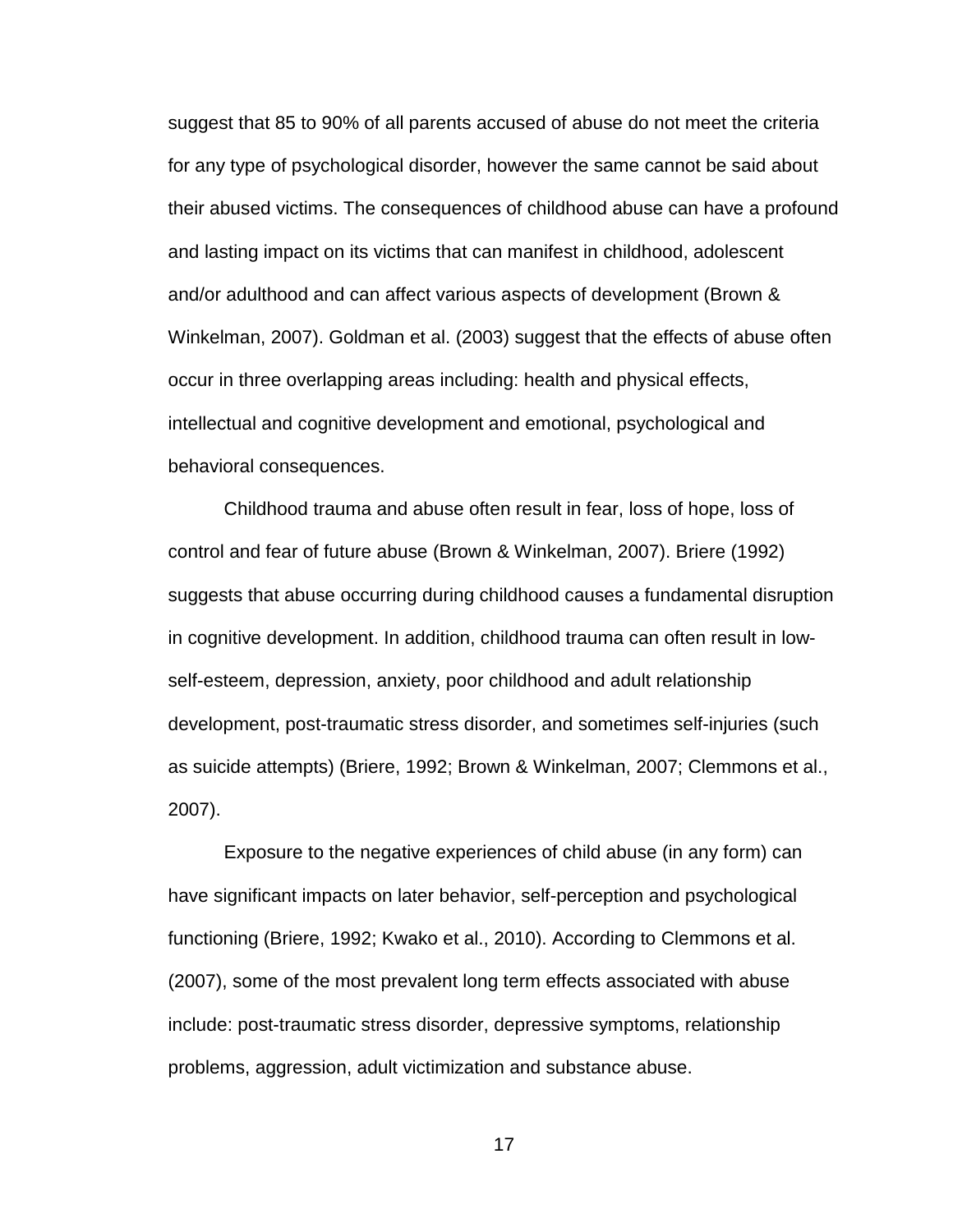Childhood sexual abuse has a profound impact on its victims that often extends far past the initial incident(s) and can effect a child's development well into adulthood. Research has supported that CSA survivors experience an elevated number of psychological disorders including: anxiety, anger, guilt, depression, low self-esteem, shame, humiliation, posttraumatic stress disorder, self-injuries, and suicide (Fillipas & Ullman, 2006; Phanichrat & Townshend, 2010; Schoedl et al., 2010; Walker et al., 2009). Further, Lalor and McElvaney (2010) found that CSA survivors are also significantly more likely to use illicit drugs, have alcohol problems as well as marriage/family problems. Fillipas and Ullman (2006) found that when compared to a non-CSA victim, 42.2% of CSA victims reported re-victimization in adulthood compared to 14% in the non-CSA group, supporting the claim that CSA survivors are significantly more likely to be re-victimized as adults than those that did not experience abuse as children. In addition to their elevated risk of re-victimization, CSA survivors are significantly more likely to engage in risky sexual behavior, have more sexual partners, and engage in some form of prostitution than their non-abused counterparts (Lalor & McElvaney, 2010). In a longitudinal study, Widom, Czaja and Dutton (2008) found that, when following up on individuals that had been sexually abused as children as well as their comparative control group later in life, CSA survivors had significantly higher rates of sexual assault in adulthood (47.7% vs. 28.6%).

While research has long supported self-blaming as a common response to rape, they have also found that CSA survivors also exhibit the same self-blaming to their own victimization. Fillipas and Ullman (2006) found that, while more than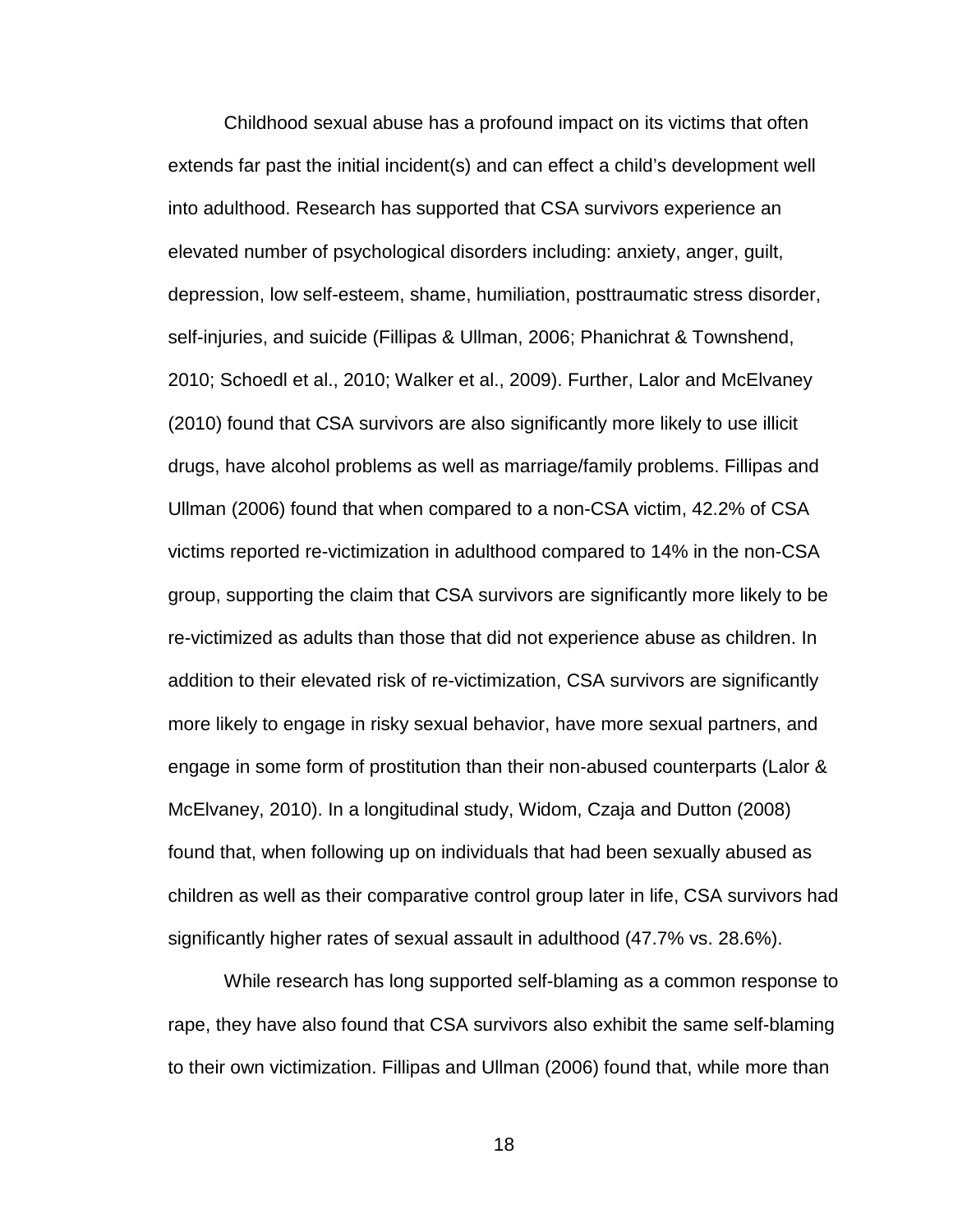half the victims of CSA blamed themselves at the time of the abuse, 41.5% continue to blame themselves into adulthood despite the realization of the inexcusableness of their victimization.

Phanichrat and Townshend (2010) found that various forms of coping with abuse have been observed in patients of CSA as a way to work through the trauma on their own terms. Utilizing a qualitative study they found that almost all participants initially used a form of avoidance coping in order to deal with the initial impact of abuse. From this initial coping mechanism participants then either ventured onto a healthy recovery in the form of recognition of the abuse, seeking help, acceptance, and substantive meaning. However, for some, that initial avoidance lead to suppression, substance abuse, escape, and dissociation. They found that, while avoidance seems to be a common method for coping with abuse, the steps to coping after the initial abuse appears to be a greater predictor of functioning later in life.

In a study of CSA survivors, Long and Jackson (1993) found that over 80% of victims stated that they used denial in trying to forget the event(s) occurred as a primary mode for dealing with their abuse. In addition, nearly 90% of the respondents attempted to keep their feelings about the abuse to themselves with 55.4% attempting to hide the fact that the abuse occurred from others. They also found that less than one quarter of those abused attempted to seek help to stop the abuse, and nearly 38% attempted to persuade the abuser to stop. In concluding, they found that only 9.1% of all victims sought professional help at some point in their life following the abuse.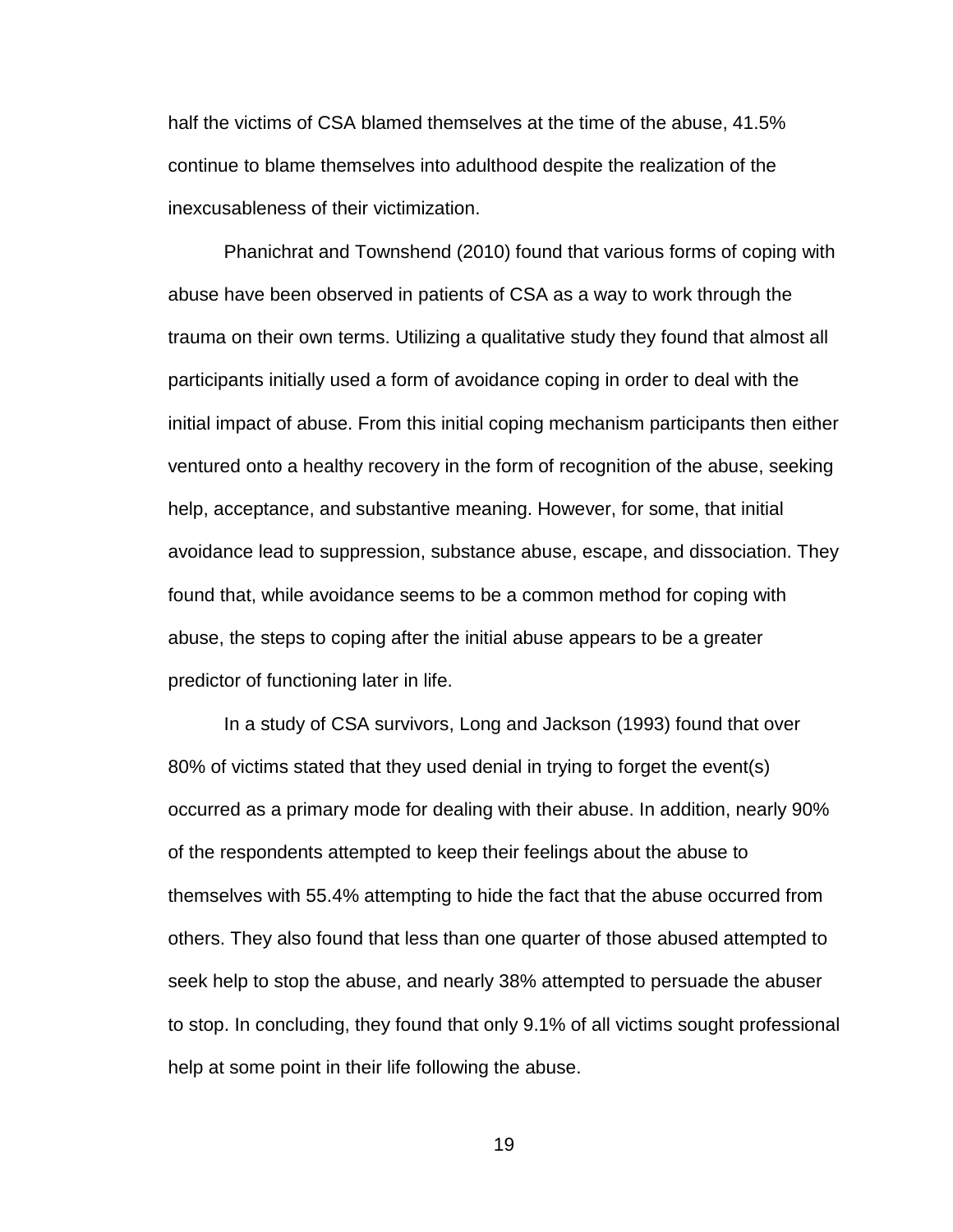Schoedl et al. (2010) suggest that extreme trauma in adolescence is associated with an increased likelihood of experiencing PTSD in adulthood and varies depending on the duration, intensity, frequency, and severity of the event(s). Their study also supported the finding that CSA survivors that later experience some type of trauma (including the dramatic loss of a loved one, violent victimizations, etc.) had significantly more prominent and severe symptoms of depression than those that did not experience sexual abuse as a child. Further, they found from their research that addressing abuse immediately after its occurrence is essential in avoiding the severe effects that could occur in adulthood (Schoedl et al., 2010).

#### Legislation

The protection of children from abuse has not always been an issue enforced by the law. For centuries the beating of a child by their caretakers was viewed as a necessary action to ensure submission and obedience in children. According to the common law heritage of America, caregivers were given "the right to impose any punishment deemed necessary" for the effective upbringing of a child (Pholf, 1977, p. 311). While most abuse went unpunished by the law, Pholf (1977) suggests that criminal sanctions only existed when abuse resulted in permanent injury or death. Other movements proceeded the current movement with the goal of protecting children, including the "house-of-refuge" movement and the emergence of the Society for the Prevention of Cruelty to Children. However, many of the previous initiatives were focused more on protecting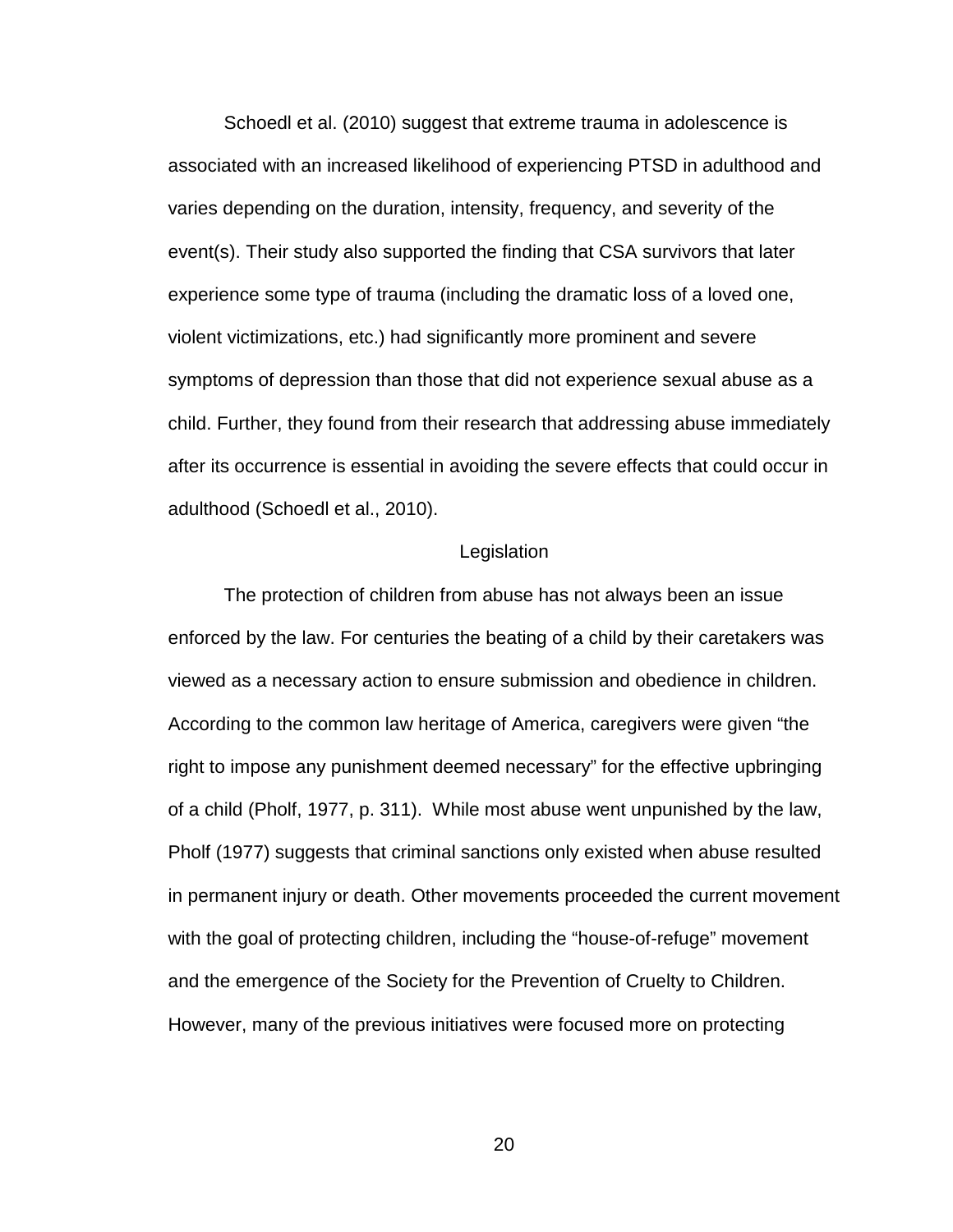society from future delinquent children through preventative penology than protecting children from abusive parents (Pfohl, 1977).

The interests of children officially became a government concern with the establishment of the Children's Bureau in 1912, which was designed to guide Federal programs aimed at supporting existing State child welfare programs (U.S. Department of Health and Human Services, 2003). However, there was still little in the way of legislation aimed specifically at those committing the crimes against children (specifically caretakers) (Pfohl, 1977). While child abuse has been documented throughout centuries; until the early 1960s there were no legislative protections for children against the abuse served at the hands of a guardian. Legislation changed in 1962 and within four years all 50 states passed new legislation against the abuse of children by their caretakers.

The first nationwide significant movement toward change occurred with the Child Abuse Prevention and Treatment Act (CAPTA) of 1974 and is based on the idea of parens patriae, in which the government has a responsibility to protect the interests of children and provide proper care in the event parents fail to do so (U.S. Department of Health and Human Services, 2003). While the responsibility of child protection lies within each state and their own governing laws and legislation, all states must comply with various Federal requirements/minimums in order to remain eligible for certain Federal funding.

As children have moved from being the property of their parents (mainly their father) into individuals with the right to be protected, legislation has been careful to balance the legally protected right of parents to raise their children as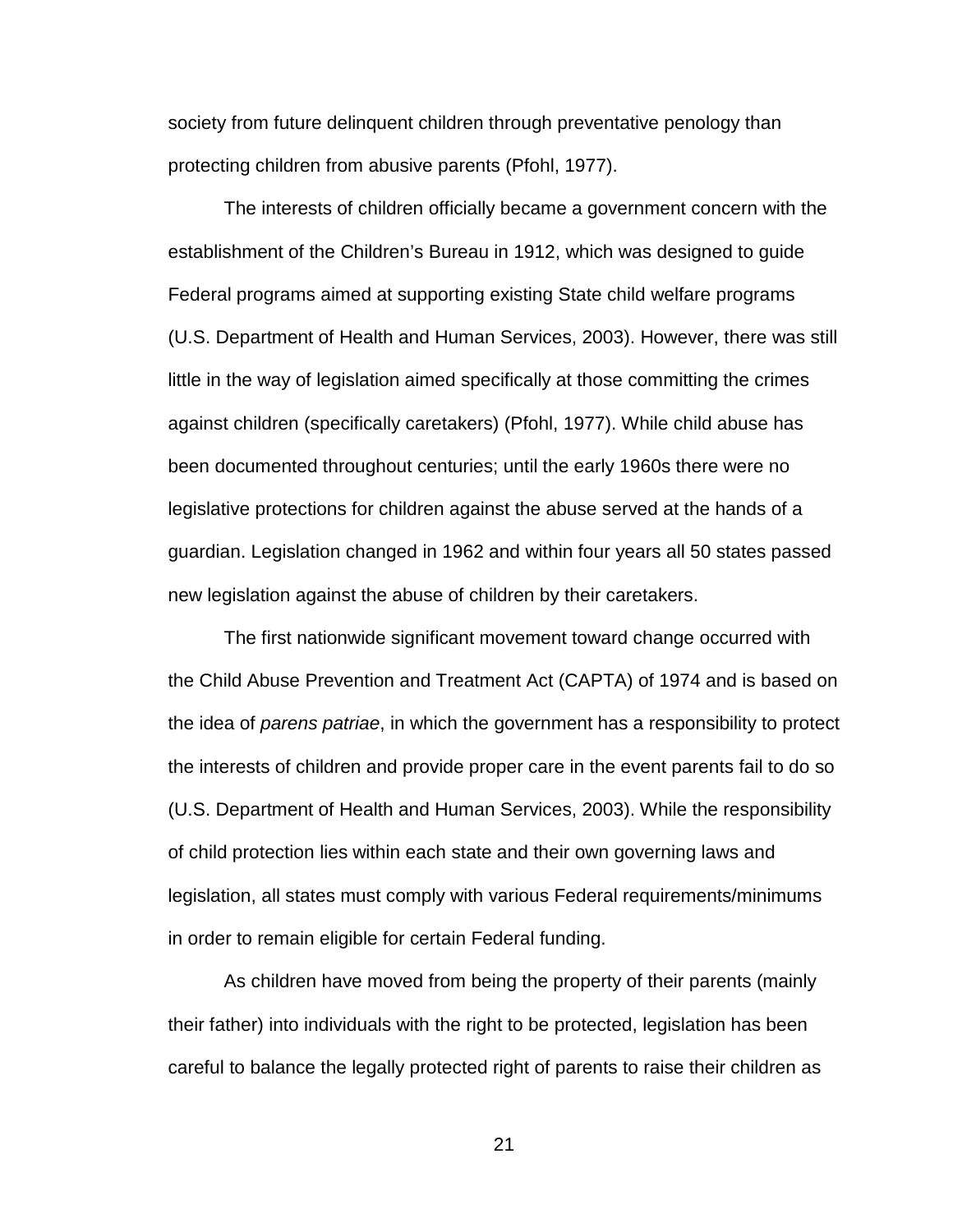they see fit with the child's right to protection from harm when the parents are unable or unwilling to fulfill that commitment. While Congress had passed numerous pieces of legislation supporting the State's right and duty to intervene on the behalf of children, CAPTA remains one of the fundamental pieces of legislation guiding the protection of children (U.S. Department of Health and Human Services, 2003).

CAPTA was originally signed into law in 1974 and has been amended several times, continually expanding and refining the extent of the law. CAPTA is currently under amendment in the CAPTA Reauthorization Act of 2010 that will be in effect until Fiscal year 2015 and includes revisions for grant requirements (Library of Congress, 2010). While no significant changes are currently being made outside of grant revisions, CAPTA continues to remain a driving force in the guidance for protecting children.

CAPTA is responsible for guiding the integration of work between "social services, legal, health, mental health, education and substance abuse agencies and community-based organizations" (U.S. Department of Health and Human Services, 2003, p. 9). It also focuses on strengthening the coordination among all levels of government with private agencies (including religious, professional and civic organizations) (U.S. Department of Health and Human Services, 2003). CAPTA and its amendments frequently require the amendment of Federal policies and regulations which in turn also prompt change at the individual state levels to revise policies and regulation and often the implementation of new state programs (Child Welfare Information Gateway, 2009).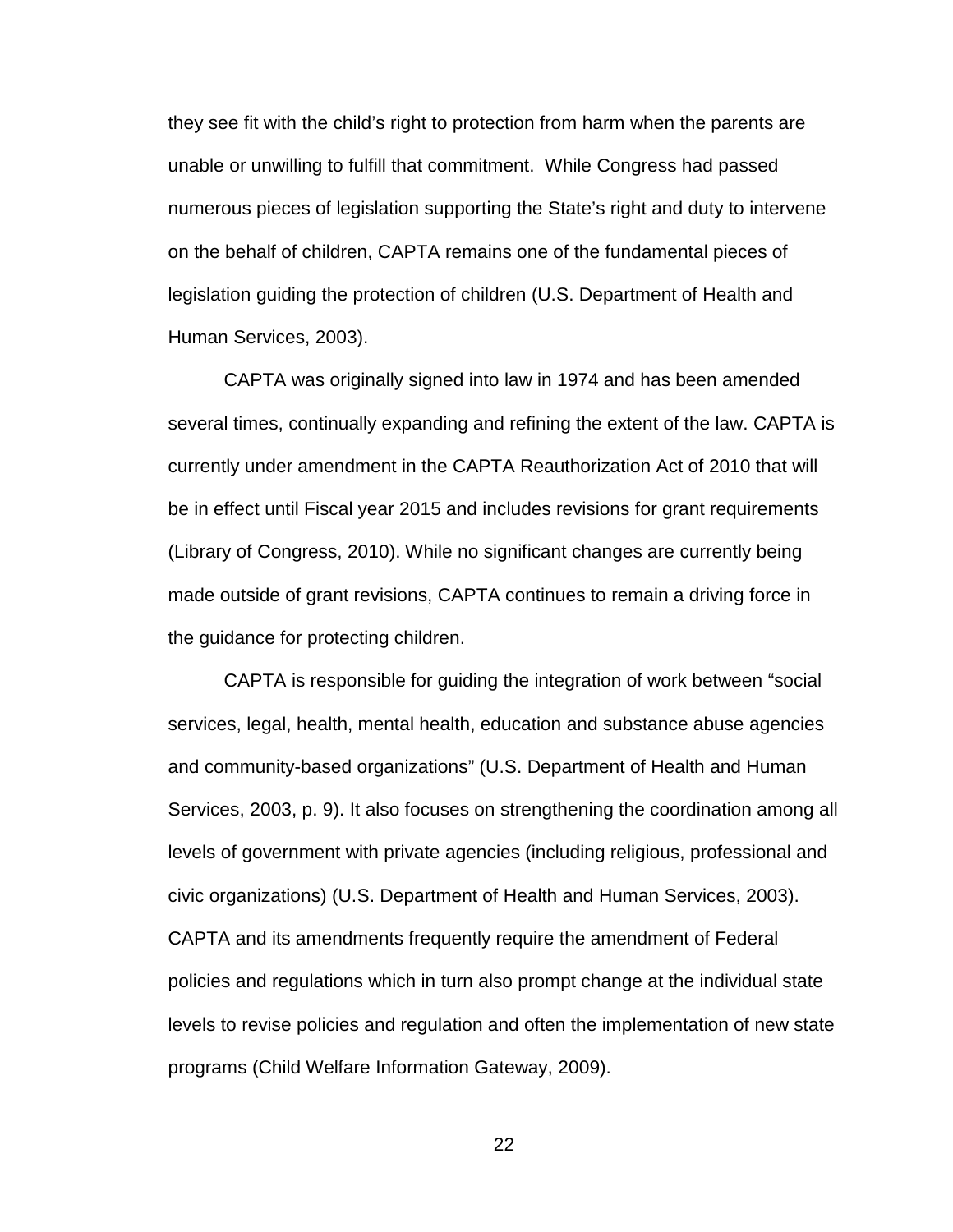The largest federally funded programs for child welfare services are provided under title IV-B of the Social Security Act (SSA) (U.S. Social Security Administration, 2010). The purpose of SSA IV-B is "to promote State flexibility in the development and expansion of a coordinated child and family services program that utilizes community-based agencies and ensures all children are raised in safe and loving families." In terms of child welfare the SSA IV-B 421.1, 421.2 and 421.5 stress the importance of "protecting and promoting the welfare of all children; preventing the neglect, abuse, or exploitation of children;" and calls for "providing training, professional development and support to ensure a well- qualified child welfare workforce" (U.S. Social Security Administration, 2010).

While several laws and amendments have had significant impact on child welfare, the 1984 Amendment to the CAPTA was among the first steps toward improving programs involving child abuse. Among the amendments the bill called for the revision of the definition of sexual abuse, for the purposes of prevention and treatment program provisions of the Act (Library of Congress, 1984).

In addition to several other provisions, the 1988 CAPTA amendment provided the broadening of the research requirements to include studies of the way cases were investigate and process as well as to generate a national incidence snapshot of child abuse cases. It further directed the compilation of each State's child abuse and neglect reports to be collected in a national database and directed the establishment of a national analysis program to interpret the newly collected data. It also required the program to include,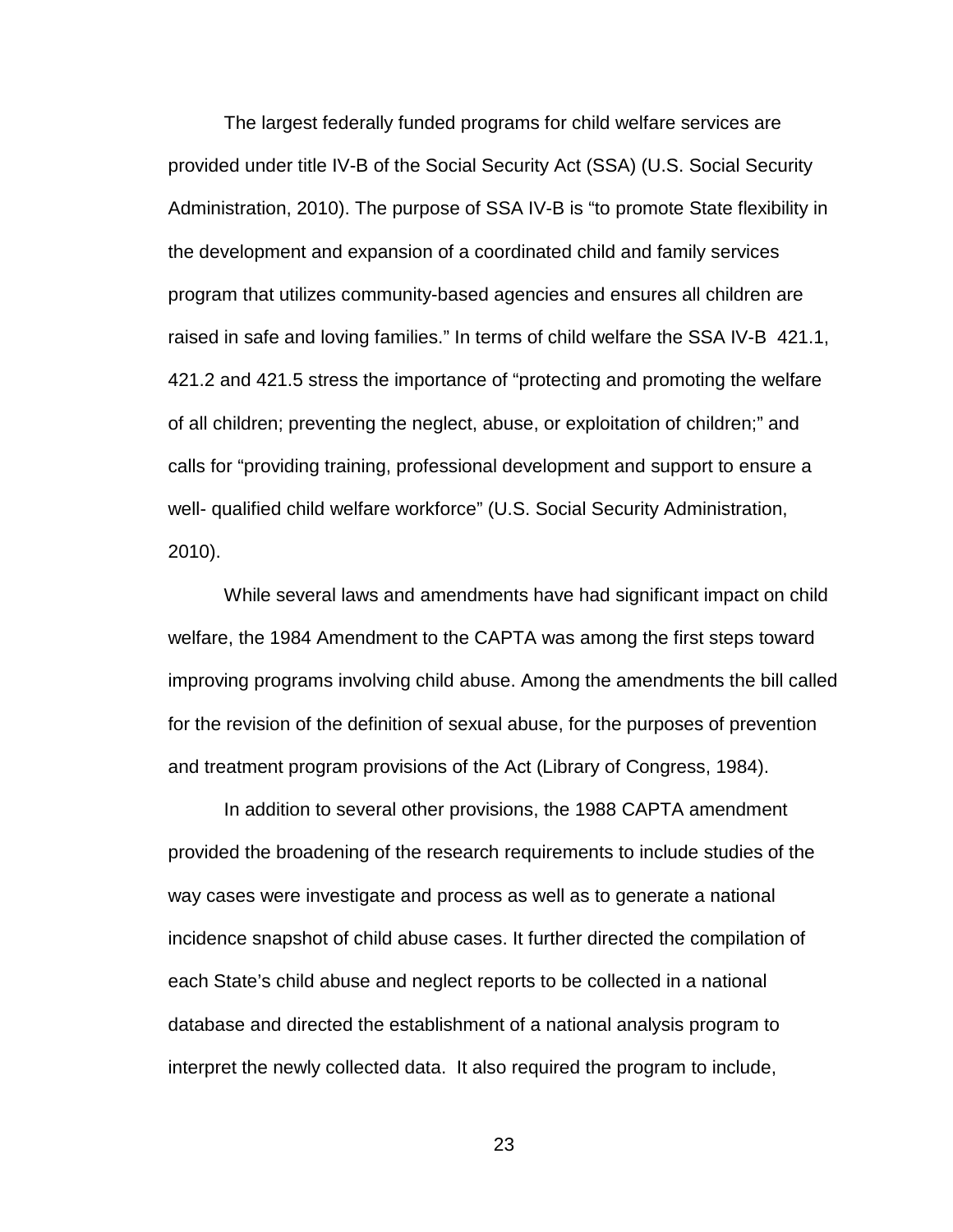"standardized data on false, unfounded, or unsubstantiated reports; and information on the number of deaths due to child abuse and neglect" (Library of Congress, 1988).

Another significant revision came about with the CAPTA amendment in 1996. As part of this revision it called for the redefinition of abuse and neglect which called for:

'child abuse and neglect' to mean, at a minimum, any recent act or failure to act on the part of a parent or caretaker, which results in death or serious physical or emotional harm, sexual abuse or exploitation, or an act or failure to act which presents an imminent risk of serious harm; and 'sexual abuse' to include the statutory rape of children in cases of caretaker or inter-familial relationships. (Library of Congress, 1996)

Another significant movement toward advancing the protection of children

was the Child Abuse Prevention and Enforcement Act of 2000 which amended the Crime Identification Technology Act of 1998 to include the authorization of funds under the State grant program or to upgrade the criminal justice systems capability to assist programs that are involved in the evaluation of services associated with the protection of children, including but not limited to the placement of children in the foster care system and protection from abuse (specifically sexual abuse) (Library of Congress, 2000). The Act also amended the Omnibus Crime Control and Safe Streets Act of 1968 to allow for the grants used for drug control and system improvements to be applied to enforcing "child abuse and neglect laws, including laws protecting against child sexual abuse" (Library of Congress, 2000).

While other amendments had been made, the next significant advancement in regard to child abuse was the 2003 amendment requiring the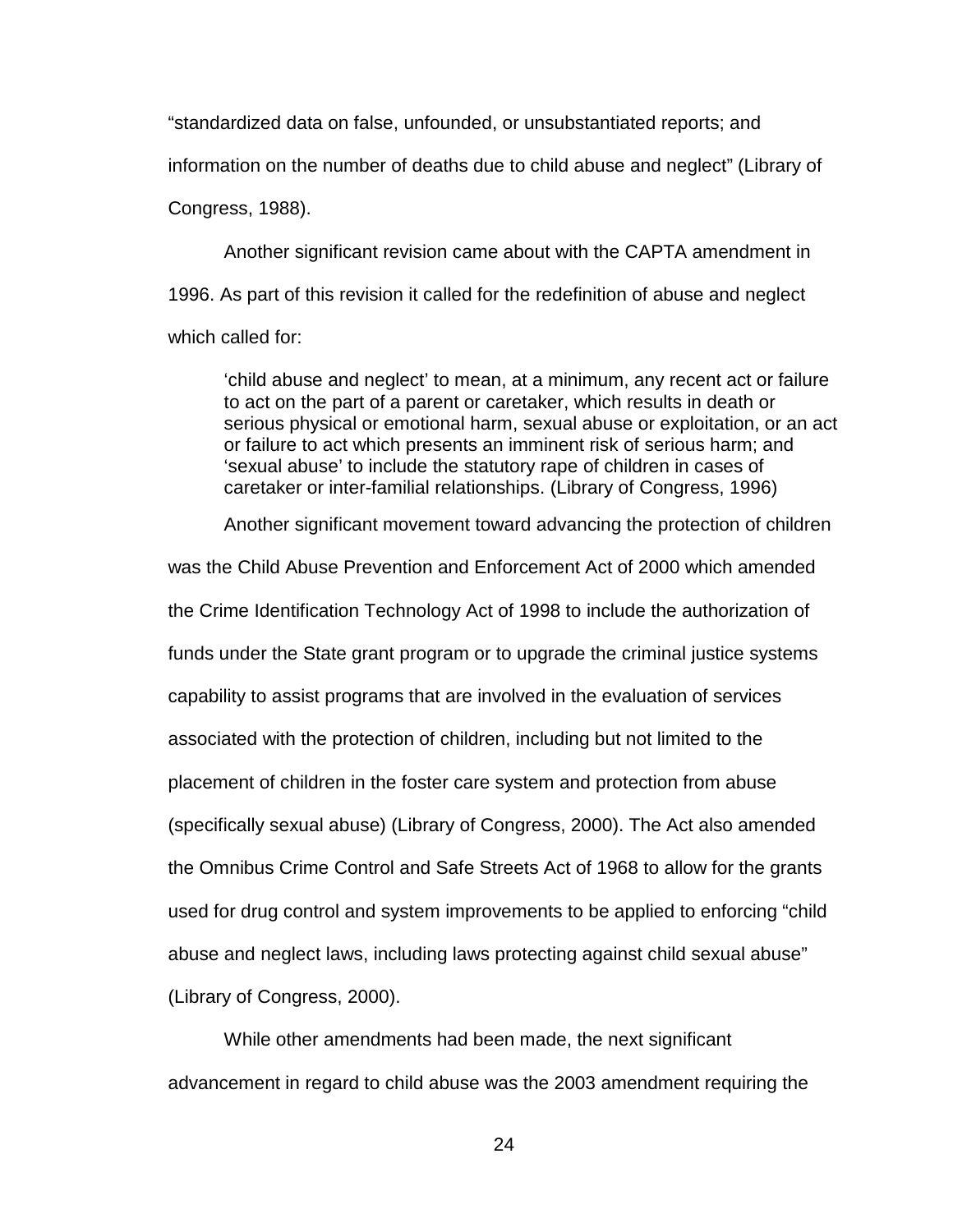national clearinghouse dissemination of information to "provide technical assistance for prosecution of child physical and sexual abuse cases and for psychological services to child victims" (Library of Congress, 2003).

In 2006 Congress passed the Adam Walsh Child Protection and Safety Act recognizing the commitment of Adam Walsh's parents to the protection of children from child predators. Title I of this act formally declared "the establishment of a comprehensive national system for the registration of sex offenders and offenders against children" (Library of Congress, 2006). It further established a tiered classification system "for sex offenders based upon specific criteria, including the seriousness of the underlying offense and the age of any child involved" (Library of Congress, 2006). The Act also defined "sex offense" to include; "a criminal offense that has an element involving a sexual act or contact or that is a specified offense against a minor; a federal offense involving sex trafficking, sexual abuse, sexual exploitation or abuse of children, or domestic assault" (Library of Congress, 2006). It also defined "specified offense against a minor' to include offenses involving kidnapping, false imprisonment, sexual solicitation, video voyeurism, and possession, production, or distribution of child pornography" (Library of Congress, 2006). It called for the requirement of each "jurisdiction to maintain a jurisdiction-wide sex offender registry," set forth the requirements of sex offenders to registration, the requirements of what a sex offender registry must keep record of, the "duration of registration periods for sex offender," and the requirement of the jurisdiction to provide public access to sex offender registries. In addition, it established the National Sex Offender Registry,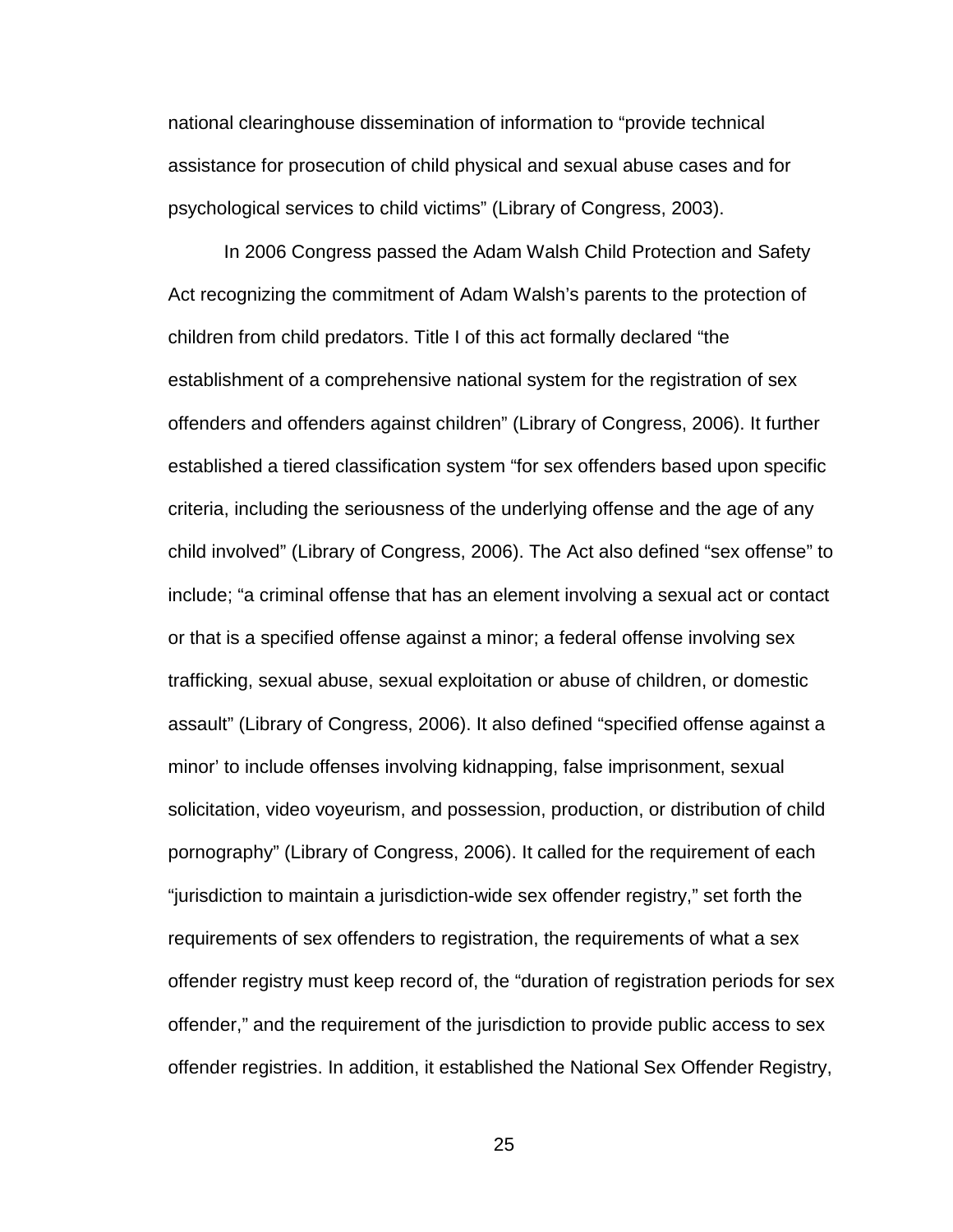a national sex offender public website, community notification programs as well as called for a 10% reduction of funding under the Omnibus Crime Control and Safe Streets Act of 1968 for any jurisdiction failing to comply (Library of Congress, 2006).

The Act also implemented amendments to the federal criminal code imposing fines and up to 10 years imprisonment for any sex offender failing to fully comply with all registration and updating guidelines as well as increased penalties for any subsequent violent crime committed (if they also failed to register). This act also fundamentally changed the manner in which children are protected from further acts of violence by imposing new laws, restriction, guidelines and procedures for nearly every agency dealing with children from the manner in which foster parents are checked to imposing and/or increasing mandatory minimums for violent and non-violent offenses against children. There is very little that this Act did not address from child pornography prevention and the placement of housing for potentially sexually dangerous individuals to guiding research funding and enrichment programs (Library of Congress, 2006).

While each state has its own definitions of child abuse and thus sexual abuse, they are required to at least meet the minimum definition as defined by the Federal Government. CAPTA defines "sexual abuse" as including:

the employment, use, persuasion, inducement, enticement, or coercion of any child to engage in, or assist any other person to engage in, any sexually explicit conduct or simulation of such conduct for the purpose of producing a visual depiction of such conduct; or the rape, and in cases of caretaker or interfamilial relationships, statutory rape, molestation, prostitution, or other form of sexual exploitation of children, or incest with children. (Child Welfare Information Gateway, 2009)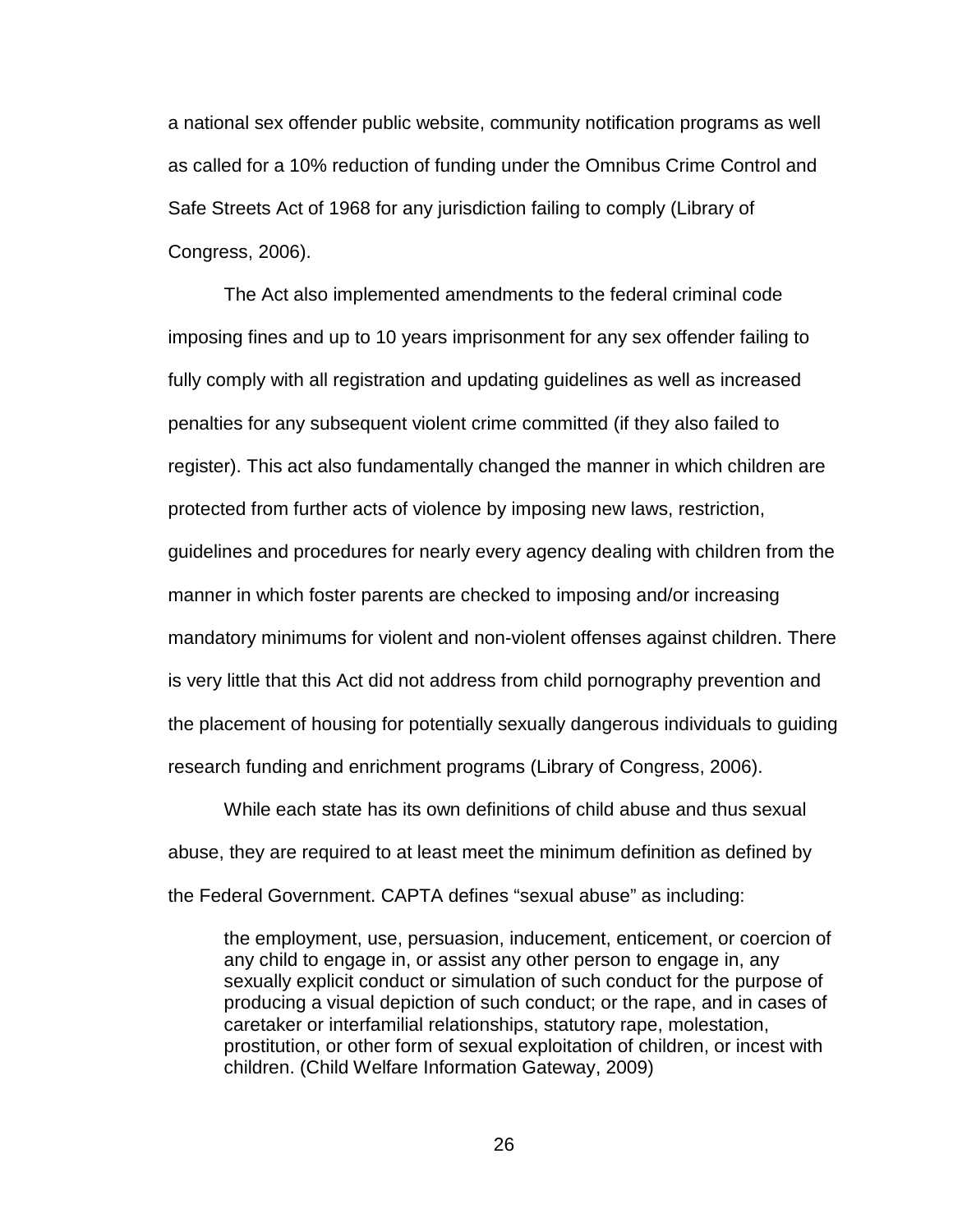Nevada Law

Nevada defines abuse or neglect of a child under its Nevada Revised

Statutes (NRS) 432B.020 as "physical or mental injury of a non-accidental

nature; sexual abuse or sexual exploitation; or negligent treatment or

maltreatment as set forth in NRS 432B.140" (Nevada Revised Statutes, 2010).

NRS 432B.140 states that maltreatment occurs when the caretaker is unable or

unwilling to provide proper care for the well-being of the child.

Nevada specifically defines sexual abuse and exploitation under the

Nevada Revised Statutes 432B.100 and 432B.110. The statute defines sexual

abuse as including:

acts upon a child constituting: incest, lewdness with a child, sadomasochistic abuse, sexual assault, statutory sexual seduction, open or gross lewdness, or mutilation of the genitalia of a female child, aiding, abetting, encouraging or participating in the mutilation of the genitalia of a female child, or the removal of a female child from this State for the purpose of mutilating the genitalia of the child. (Nevada Revised Statutes, 2010)

The Nevada Revised Statute further defines 'sexual exploitation' under

432B.110 as including:

forcing, allowing or encouraging a child: to solicit for or engage in prostitution, to view a pornographic film or literature and to engage in filming, photographing or recording on videotape or posing, modeling, depiction or a live performance before an audience, which involves the exhibition of a child's genitals or any sexual conduct with a child. (Nevada Revised Statutes, 2010)

Investigation and Prosecution

Upon discovery and disclosure of abuse, child victims and their non-

offending caregiver must then enter into a world of professional intervention from

child protections service agencies, police, doctors (both psychological and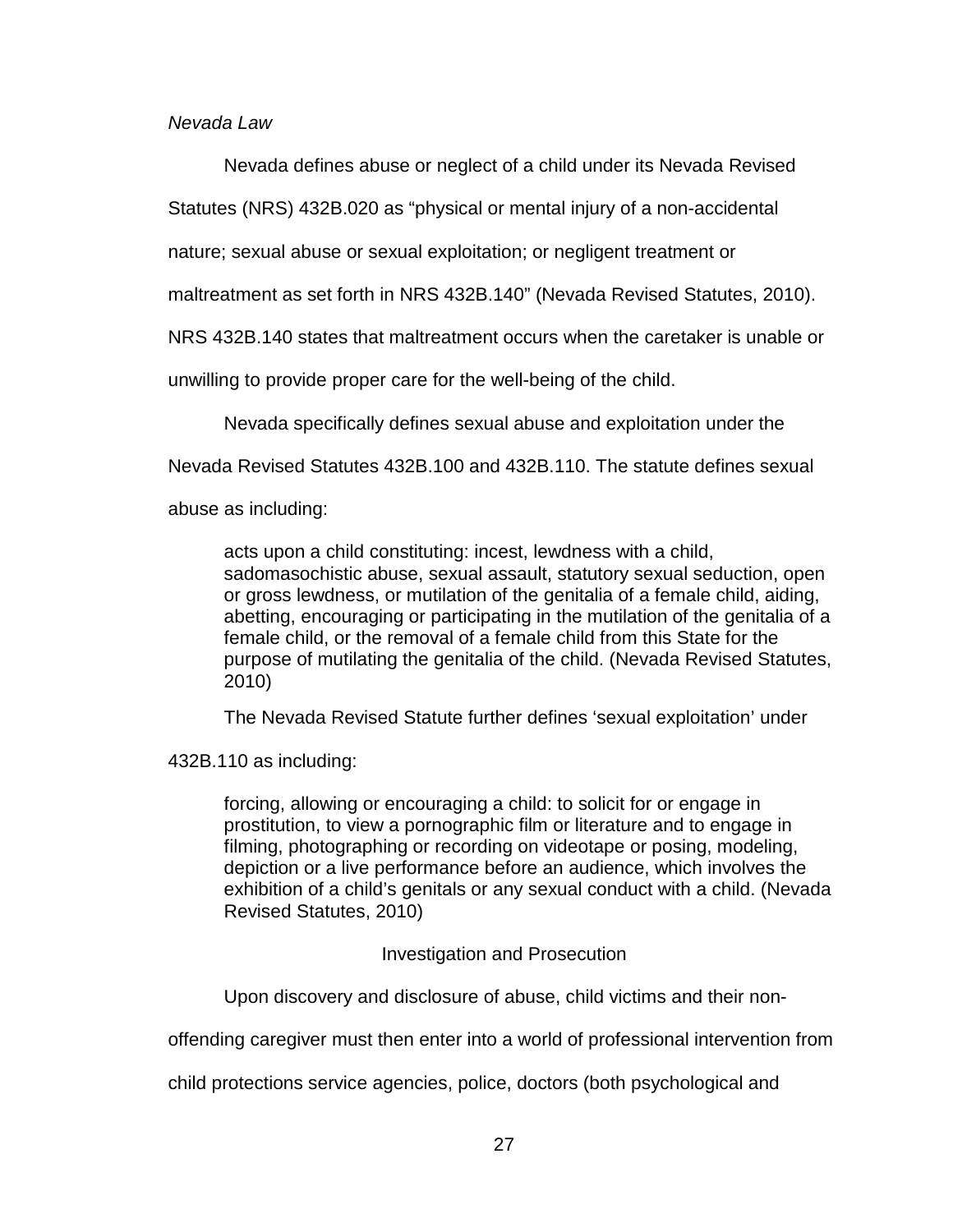physical) as well as members of the judicial community (Plummer & Eastin, 2007). After the initial abuse, children are often thrown into an environment designed for adults and are at an elevated risk of secondary victimization as they are questioned, examined, and re-questioned multiple times.

 Kuehnle and Connell (2010) suggest that despite the findings of sexual abuse by a physician or child protective agency, the ultimate decision on the legal findings of abuse lies solely within the judicial system. They also found that when a therapist takes on a forensic interviewing role and subjects the child to ongoing questioning, the children are not receiving the therapeutic support they are so desperately in need of. If the therapist attempts to be a forensic assessor, she or he will undermine their credibility as a treatment provider. Research has highlighted the importance of avoiding taking on these dual roles and, if it is absolutely necessary due to a lack of staff, to clearly distinguish to all involved the purpose behind each separate role (Heilbrun, 2003).

#### Forensic Interview

 The importance of a quality interview following the suspicion, disclosure, or finding of child sexual abuse is fundamental in the protection of that child. Herman (2005) suggests that, "well conducted evaluations can result in the discovery of critical factual information, and can lead to the substantiation of genuine allegations or the refutation of false allegations" (p. 88). However, the absence of a quality interview can have a significant detrimental impact on the allegedly abused child and potentially other children in the community (Herman, 2005).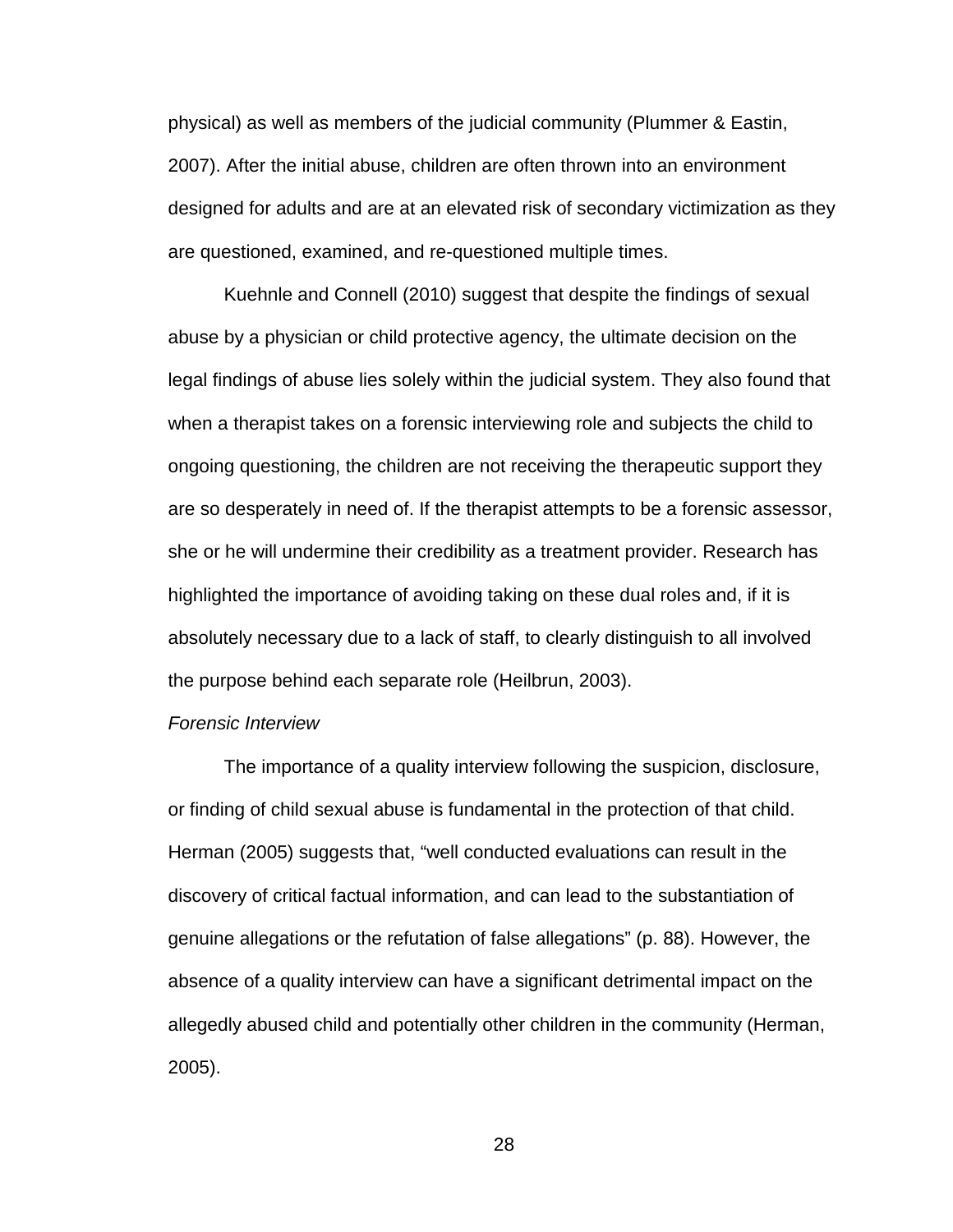Herman (2005) suggests that, given the importance of quality forensic interviews, the task should only be conducted by the most thoroughly trained individuals. However, for most agencies, forensic evaluations are performed by minimally trained CPS caseworkers of whom often do not have any mental health profession licensure. In a study of California CPS workers charged with forensic interviewing, Herman found that only 12% were licensed and only 66% possessed an undergraduate or graduate degree.

While suspicion of child sexual abuse is often first brought to the attention of therapists and teachers, the careful forensic interviewing of a child suspected of being abused lies within the responsibility of CACs, child protective services, and/or law enforcement (Kuehnle & Connell, 2010). The goal of forensic interviewing is to allow the child to explain what has happened to them in their own words as accurately and completely as possible without the interference of leading or accusatorial questions. Further, forensic interviewers have minimal contact with the victim. While they are trained to be sensitive to the child's needs, their assistance usually ends with the initial interview and they should not participate in the child's therapeutic recovery. These interviewers are trained to follow specific interviewing protocol in an effort to maximize the credibility of the interview and reduce false positives (Kuehnle & Connell, 2010).

Lippert et al. (2009) found that for children who had not previously disclosed abuse, most cases resulted in full disclosure after completing the forensic interviewing process. Their findings support the positive effects of specialized interviewing as disclosure is essential for an effective response to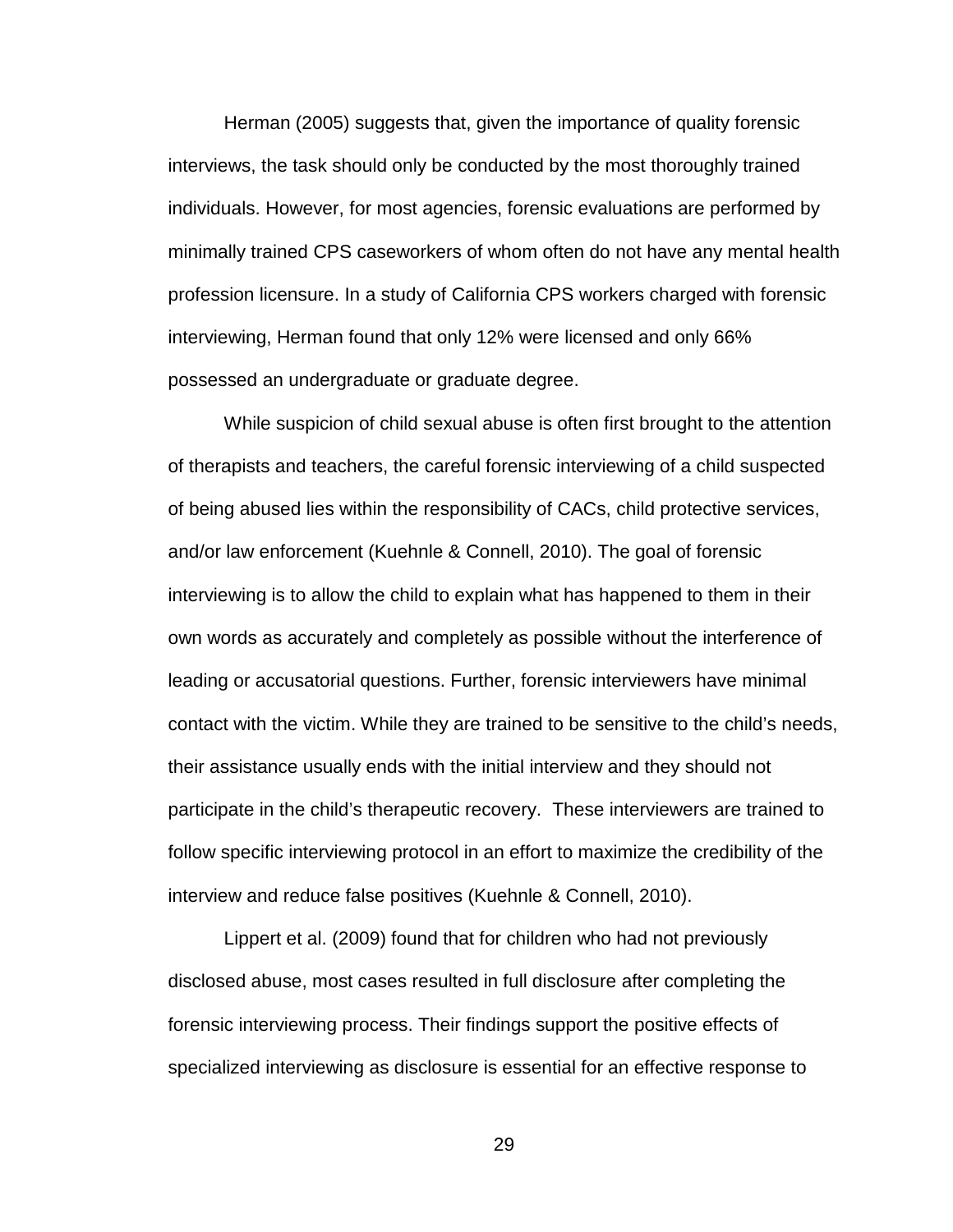child sexual abuse cases. Kuehnle and Connell (2010) also suggest that the credibility of a child's statement and their ability to provide accurate information is significantly influenced by the manner in which they are interviewed and that interviewer's ability to follow interviewing protocol. Further research supports the importance of an interviewer and therapist separation for both the child's sake (so that they do not confuse the therapeutic environment with that of judicial finding) as well as the integrity of the therapists ability to truly help rehabilitate the child without influencing their ideas of what did or did not occur. Kuehnle and Connell (2010) suggest that, "during the investigative phase the goal of therapy is not to investigate the alleged event but to create an atmosphere of stability and predictability for their children" (p. 568).

Given the positive findings of the effectiveness of forensic interviews, specialized facilities were developed to specifically meet the needs of these carefully conducted interviews and delicate victims. More details on these facilities are discussed in the Child Advocacy Center section.

#### Prosecution

 Cross et al. (2003) suggest that prosecution of child abuse cases are generally more difficult and differentiate from the prosecution of other types of crimes. Among those differences is the manner in which cases are referred to the district attorney's office. While almost all crimes (with the exception of child abuse cases) are referred strictly by police, child abuse cases are also referred by child protection agencies, from which point both agencies are usually involved in the investigation of these types of cases. Further, given the complication of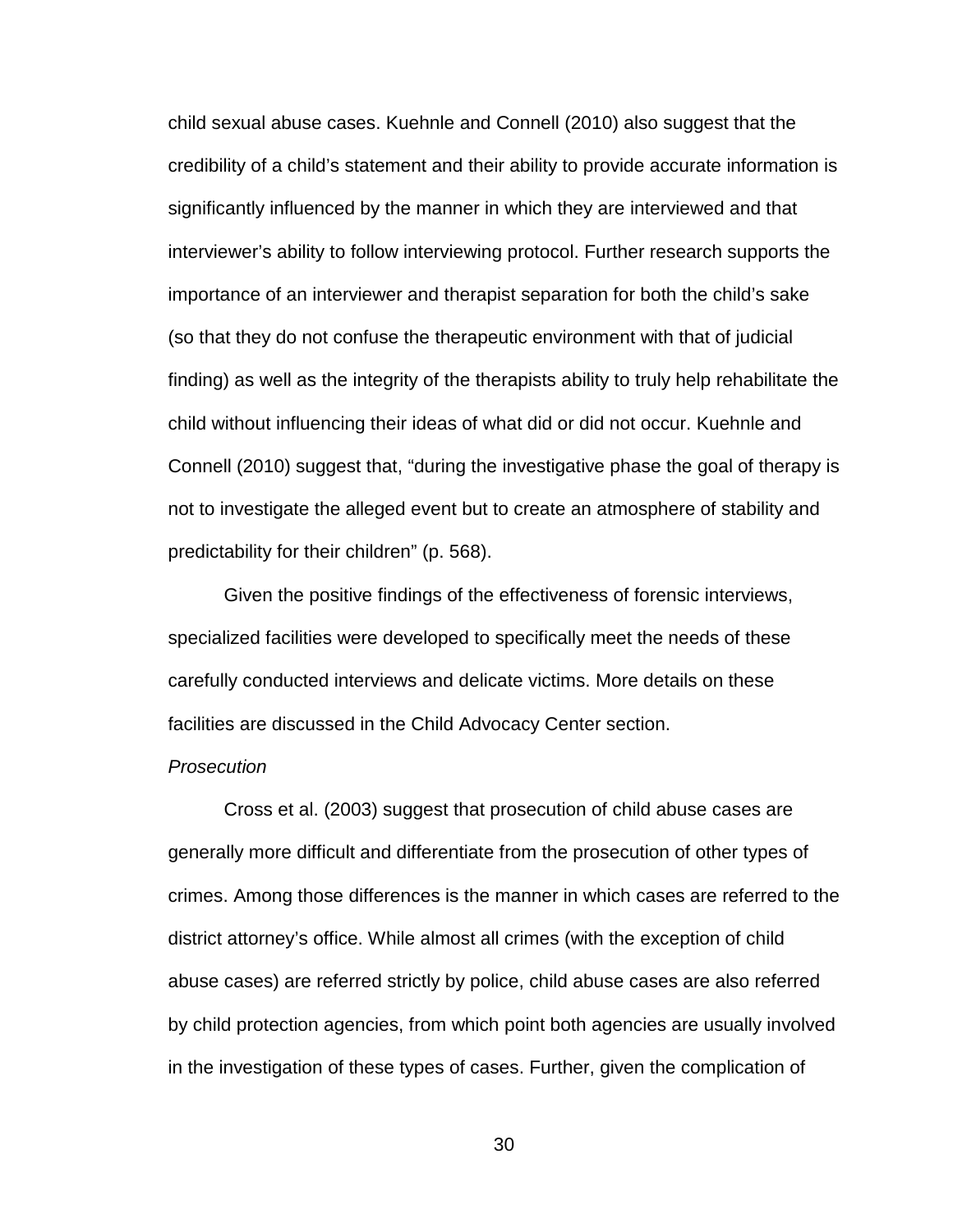multidisciplinary team needs for child abuse cases, the investigation often involves the coordination of several different agencies for one case.

 The introduction of multidisciplinary teams and Child Advocacy Centers across the country have provided a more child friendly environment for forensic evaluations as well as provided aid in the prosecution of these cases. In addition, these agencies have improved coordinating efforts of various organizations designed to improve the ease and likelihood of prosecution (Cross et al., 2003). However, given the heavy reliance on child testimony, prosecution of abuse cases (particularly sexual abuse cases) depends largely on the "families commitment to prosecute, and child victims' ability as witnesses, credibility with juries, and capacity to withstand the stress of criminal trial" (Cross et al., 2003, p.325). In addition to the multiple challenges facing the prosecution of abuse cases, prosecutors will often opt out for more therapeutic approaches while weighing the benefits and consequences on the child and their families of taking a case to trial (Cross et al., 2003).

Staller and Faller (2010) suggest that in a judicial system designed to prove guilt beyond reasonable doubt, CSA cases face challenging odds as the only witness is typically the victim, who is also a child. In the absence of physical injury that can be detected by medical specialist and no bodily fluids to be analyzed for the proof that crime occurred, they are charged with the task of verbally convincing the jury that the child was victimized. They must help the jury to understand the reason that many children wait months and sometimes years to bring forward their abuse, why they may not fully disclose the extent of their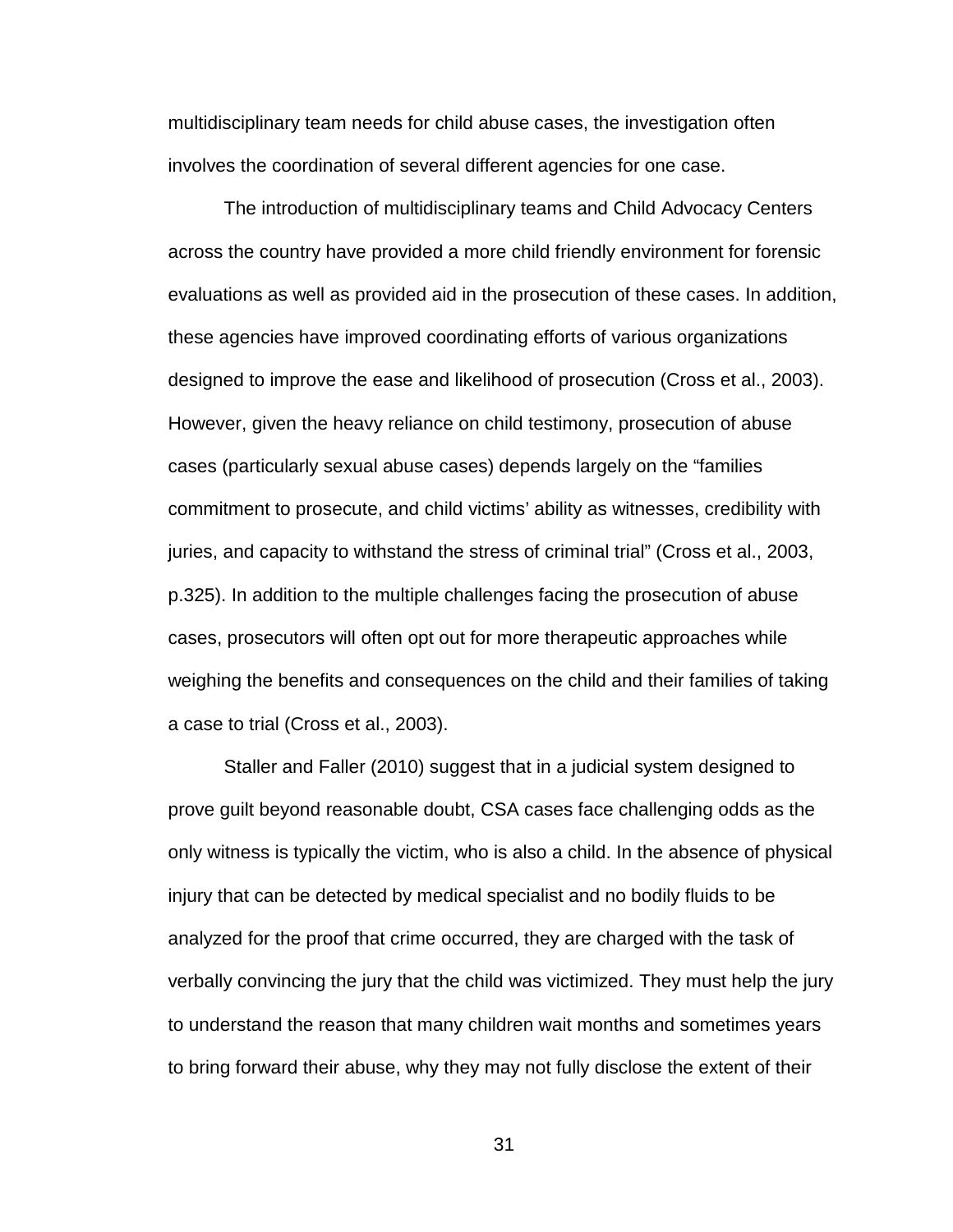abuse in their initial statements, or why that child may still feel love and compassion for their abuser (Staller & Faller, 2010). However, most cases do not meet the criteria to meet this standard of proof. Without sufficient evidence, most prosecutors will not bring the case to a judicial hearing.

 Cross et al. (2003) found that "data demonstrate[d] that most substantiated and founded child abuse cases do not lead to prosecution" (p. 333). Cross et al. suggest that given the considerable resource commitment required in prosecuting child abuse cases (including interviewing children, managing families, and interagency coordination), many district attorneys are less likely to give priority to child abuse cases. Staller and Faller (2010) found, that "crimes of sexual violence against children are among the most underreported and infrequently prosecuted major offenses" (p. 7). However, Cross et al. suggest that while some district attorney's offices participate in specialized forensic teams and CAC agencies, many have not established this type of partnership and, therefore, may be less likely to move forward with child abuse cases.

#### Child Advocacy Centers

In response to the substantial number of abuse cases each year and the need for multidisciplinary coordination, many states have created Child Advocacy Centers. These centers facilitate multidisciplinary teams that investigate child abuse cases with the fundamental goal of decreasing the amount of revictimization to the child. In recognizing the need for a different way to investigate, prosecute, and treat child abuse, CACs bring together child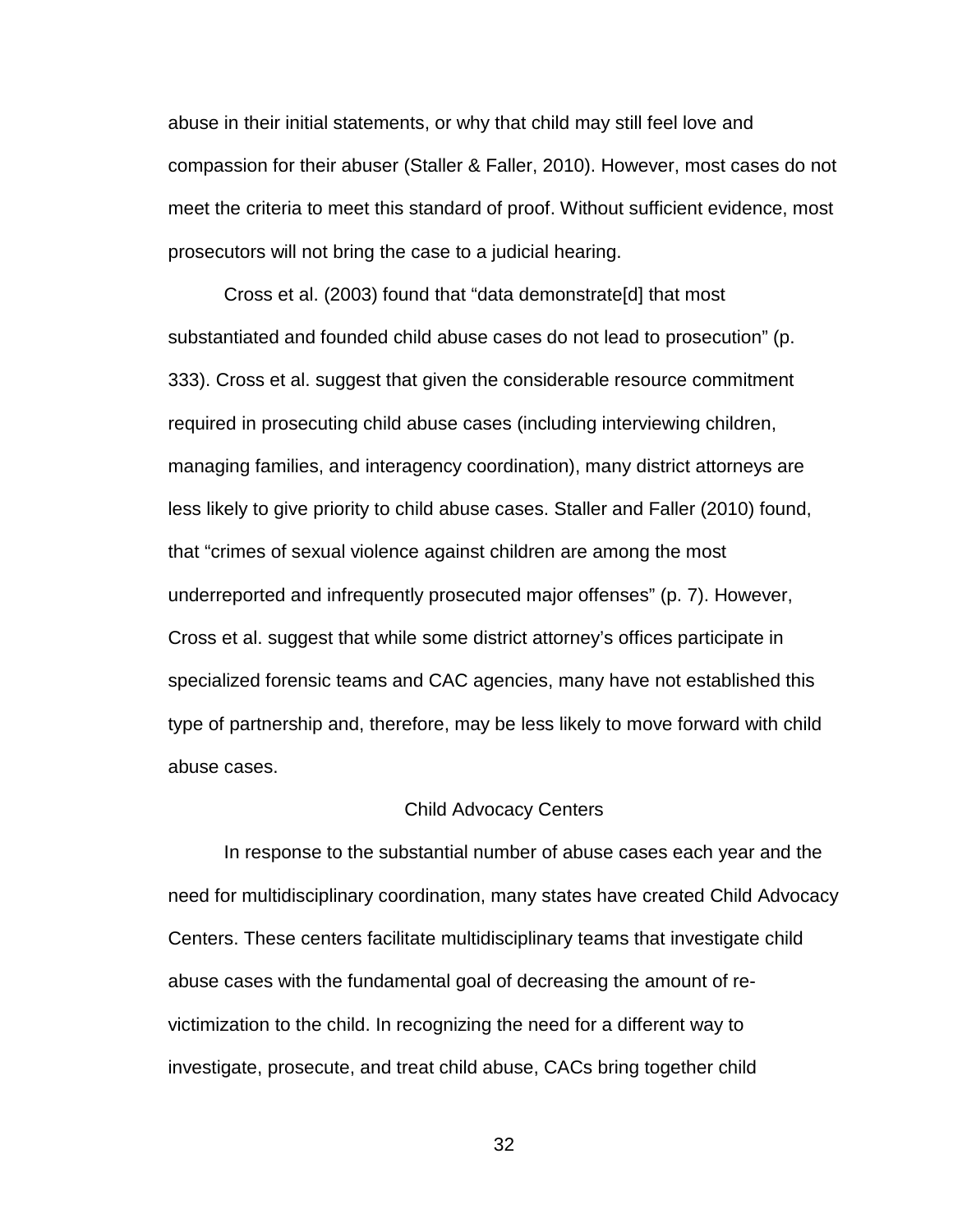protection workers, law enforcement officers, medical providers (both physical and mental), prosecutors, victim advocates and CAC staff to conduct one coordinated interview to ensure the child is safe and further reduce the trauma of disclosing their abuse (National Children's Alliance, 2009).

Research has supported that CACs often result in greater success in prosecution as well as greater access to treatment for both the victim and their family (Jones et al., 2010; Walsh et al., 2008). Given the benefits of CACs, states nationwide have implemented CACs to serve the counties within their state through the use or private, non-profit, co-op and government funding (National Children's Alliance, 2009). Almost every state in the US has funded and established multiple CACs.

CACs first appeared in the mid 1980s in response to several communities and states that recognized the immediate and lasting impact of abuse on children and the need for a different approach in dealing with all aspects of child victims. The first CAC was established in 1985 in Alabama by Congressman Robert E. Cramer and has since evolved into more than 900 CAC programs across the country (National Children's Alliance, 2009).

Prior to the creation of CACs (and still in many counties across the United States), child protection services and the criminal justice system operated independently of each other in handling child sexual abuse cases. The independent nature of the agencies created an environment that was often damaging to the child victim as they were often subjected to additional stress of having to repeatedly explain what they had experienced. Many of the separate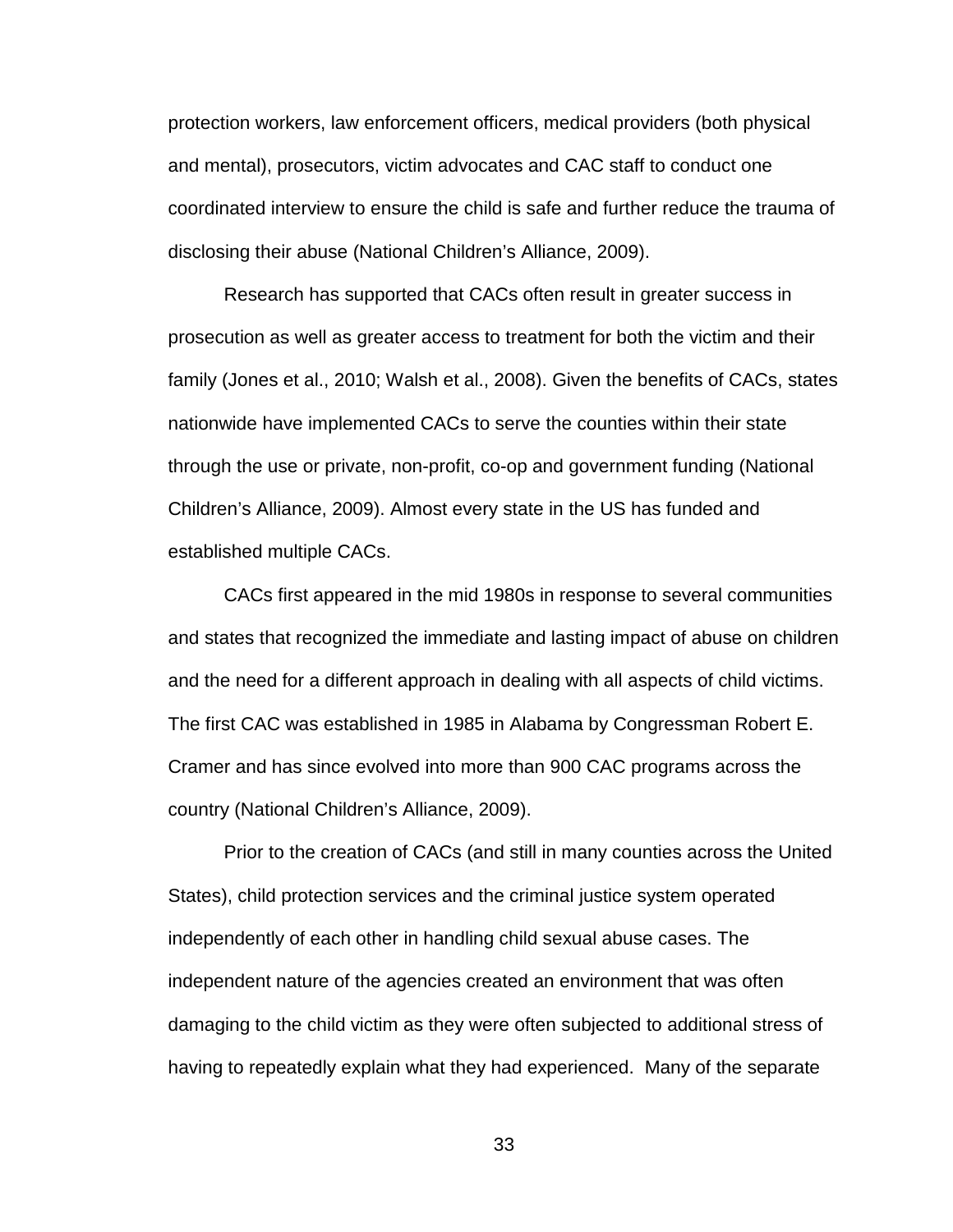interviews were often conducted in environments designed to handle adults creating a frightening experience for the child and subjecting them to a form of re-victimization in their repeated questioning (National Children's Alliance, 2009).

The child advocacy model integrates law enforcement, medical and mental health workers, the criminal justice system, and child protective services into a single team designed to address each child's individual needs. CACs seek to provide a centralized child-friendly environment in which interviews are conducted by a team of professionals (including child forensic interviews) as well as offer to provide on-site medical, therapeutic, and educational services (Jones et al., 2005). Studies evaluating the effectiveness of CACs focus largely on the legal outcomes of cases as a measure of effectiveness, despite the relatively low number of cases sent for prosecution. However, in comparing parental and youth satisfaction for victims processed through a CAC with those processed within a community not served by CACs, Jones et al. (2010) found that, even when controlling for other factors, the overall satisfaction was greater for those individuals processed through a CAC.

Walsh et al. (2008) found that, while legal sanctions against an offender might be the desired outcome, the prolonged criminal hearings have a significantly negative effect on the mental health of child victims. Further there are several variables that can affect legal proceedings including: the age of the child, ability to pass competency exams that allow them to testify, inconsistency in explanation of abuse and the perceived credibility of the child witness (Joa & Edelson, 2004). Given the finding that CAC cases often have a quicker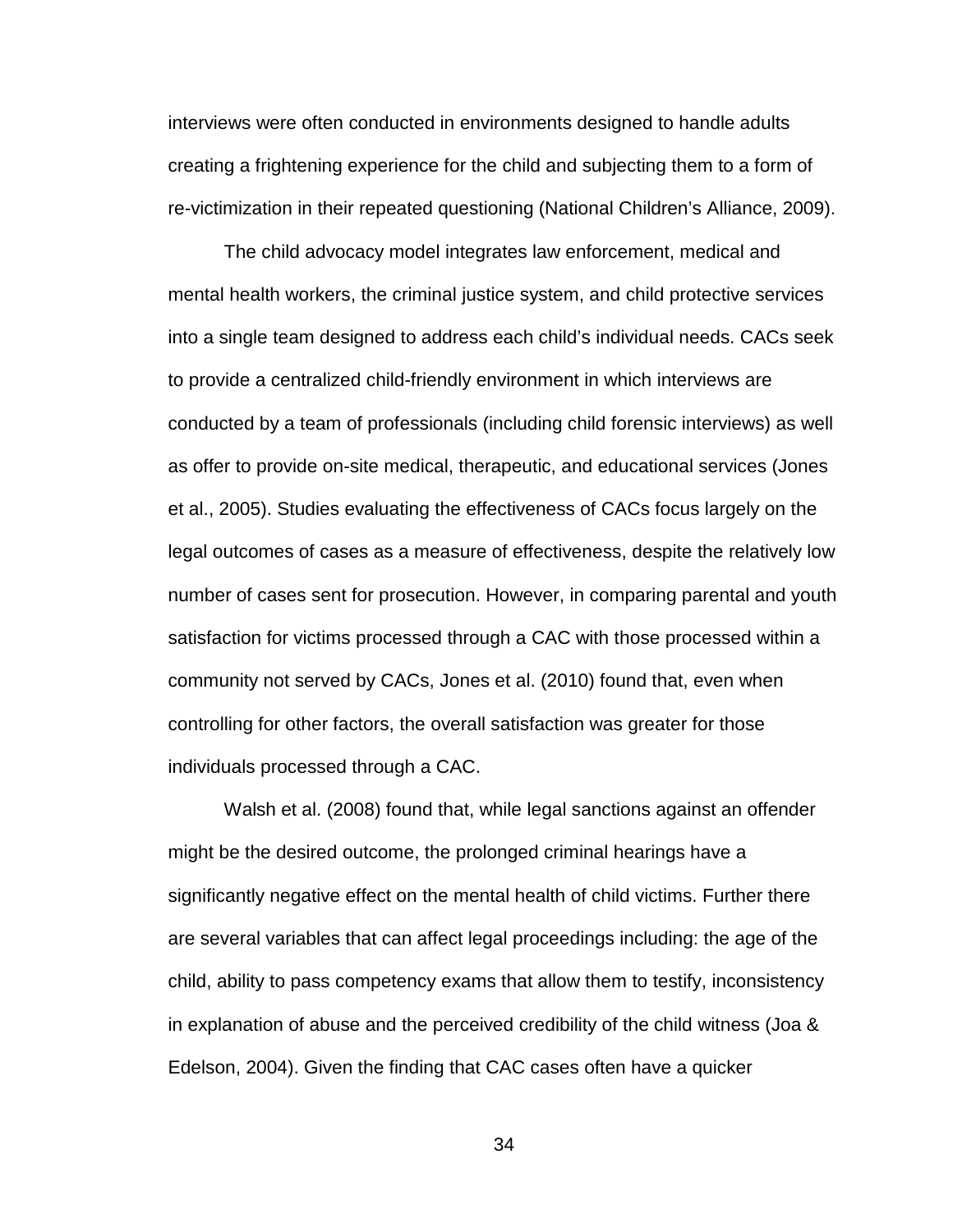preliminary processing time, this expediency is an additional benefit for the victims (Walsh et al., 2008).

Many jurisdictions throughout the United States have passed aggressive legislation and implemented reforms designed to increase the effectiveness of criminal investigations of child abuse and reduce the stress on victims (Jones et al., 2005). Many innovative methods for interviewing child abuse victims have been introduced; however, the programs receiving the most attention as "best practices" include multidisciplinary teams (MDT), trained child forensic interviewers and examiners, video-taped interviews, and CACs. The CAC model incorporates most of those elements included in other programs deemed standard as best practice (Jones et al., 2005).

The National Children's Alliance (NCA) is funded by the Office of Juvenile Justice and Delinquency Prevention and is the leading resource for most CACs offering support to the "continued evolution of the CAC model." In addition, some of the services they offer include training hundreds of people each year, funding opportunities, establishing standards for CAC programs, providing leadership for multi-disciplinary team investigations, and national conferences. The Office of Juvenile Justice and Delinquency Prevention created four regional CACs (Northeast, Western, Southern and Midwest Regional CACs) in 1995 to support various state CACs as well as work in collaboration with the National Children's Alliance with the goal of developing CACs across the country to provide services for every child sexually abused child (National Children's Alliance, 2009).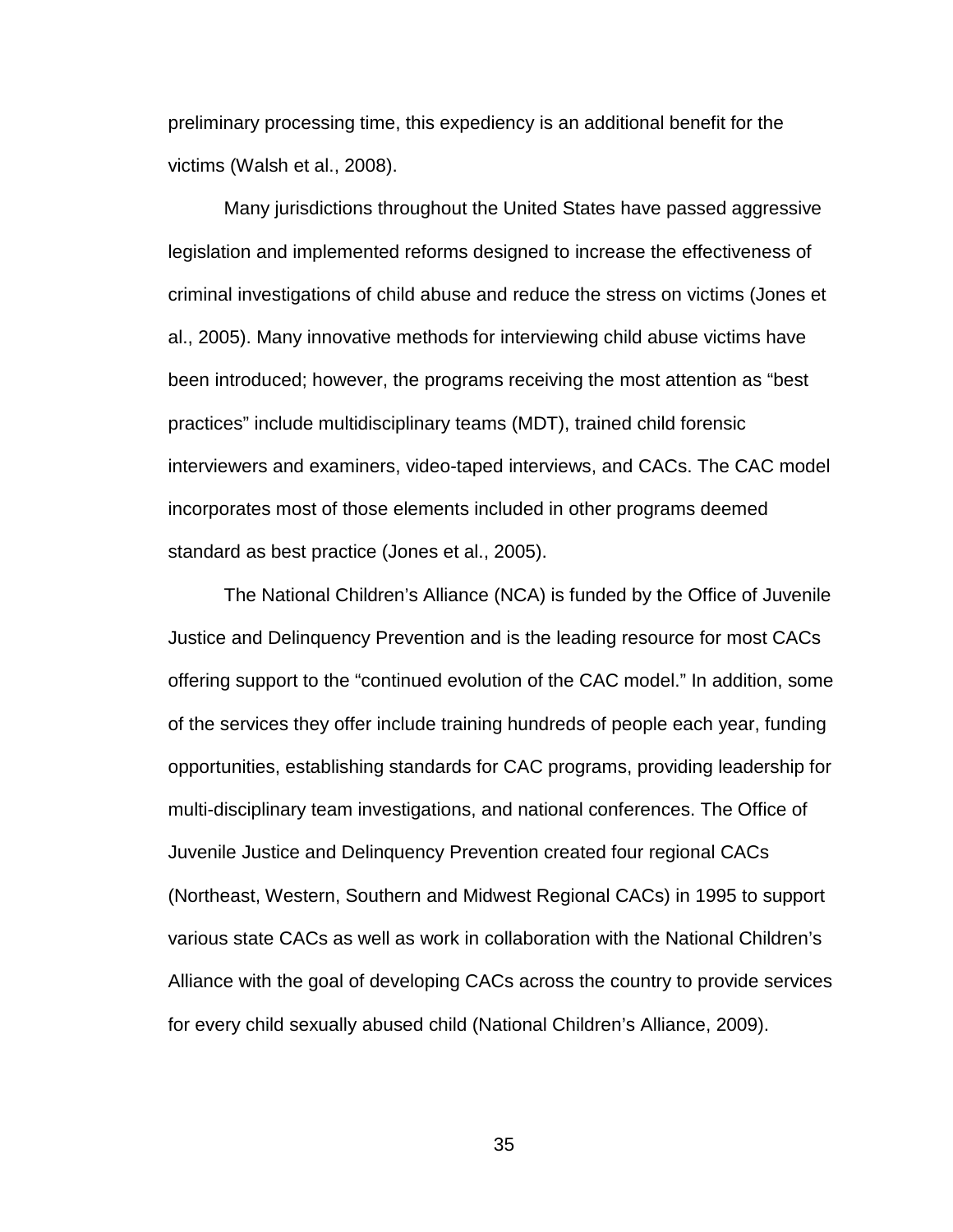The NCA offers two levels of membership to CACs: Accredited and Associate memberships. The Accredited member is "offered to fully functioning Children's Advocacy Centers meeting NCA's Standards for Accredited Members" and "must demonstrate a proven record of multidisciplinary investigation and treatment in cases of suspected child abuse" (National Children's Alliance, 2009). The Associate member must "have completed substantial planning towards the establishment of a fully functioning Children's Advocacy Center" and "have established a multidisciplinary team for investigations, have begun conducting joint forensic interviews, and have based their advocacy center program in a facility" (National Children's Alliance, 2009).

CAC teams work in collaboration to minimize any additional trauma to the victim and improve the collaborative efforts of all agencies in responding to the abuse of a child (National Children's Alliance, 2009). In order to receive NCA Accreditation, each CAC must at least meet the minimum standard requirements. According to NCA (2009), "seven core disciplines form a multi-disciplinary team and lead the investigation with efficiency" operating in manner in which information flows between disciplines, providing services to both the victim and their non-offending family members in an environment designed to meet the needs of children.

National Children's Alliance (2009) suggests that for victims and their families, the benefits of CACs are apparent including steady and timely followups to suspected abuse reports, reliable and sympathetic support for both children and families, adequate referrals to specialists, significantly less victim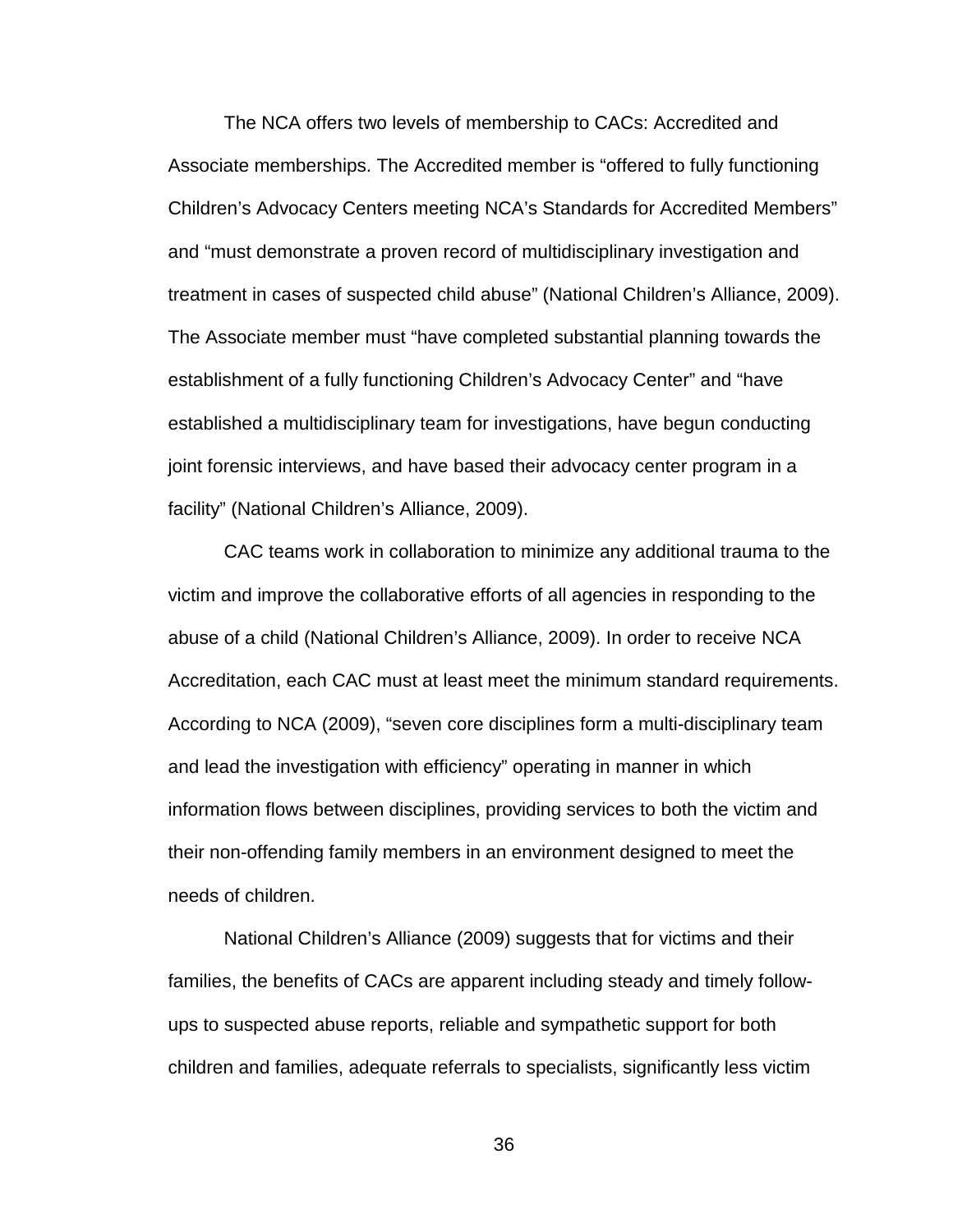interviews in addition to the more child friendly interviewing process as well as increased prosecutorial success.

In addition, in a cost benefit analysis, studies suggest that, in comparison to traditional joint investigations, the CAC approach proved to be more highly valued by community residents and cost roughly 36% less than traditional investigations (National Children's Alliance, 2009).

#### Child Advocacy Center Funding

While funding a new program in any county is usually a concern, CACs across the U.S. have been funded in various ways that meet that communities needs. According to the National Children's Alliance (2009) funding can come from various sources including fundraisers, state and local government appropriations, government and organizational grants, donations, etc. For example, many CACs also apply for grants through the National Children's Alliance, the Federal Children's Justice Act and VOCA funding in conjunction with state grants (National Children's Alliance, 2009). In addition, while CACs have similar fundamental elements, many communities have developed different and innovative organizational structures to meet the needs of their community including private non-profit, hospital-based, government based, under an umbrella organization, as part of a private-public partnership or in collaboration with other entities (National Children's Alliance, 2009).

 Kairys et al. (2006) conducted a detailed evaluation of financial management and reimbursement for child abuse examination for various child abuse programs. In evaluating 75 agencies across 38 states, they found that the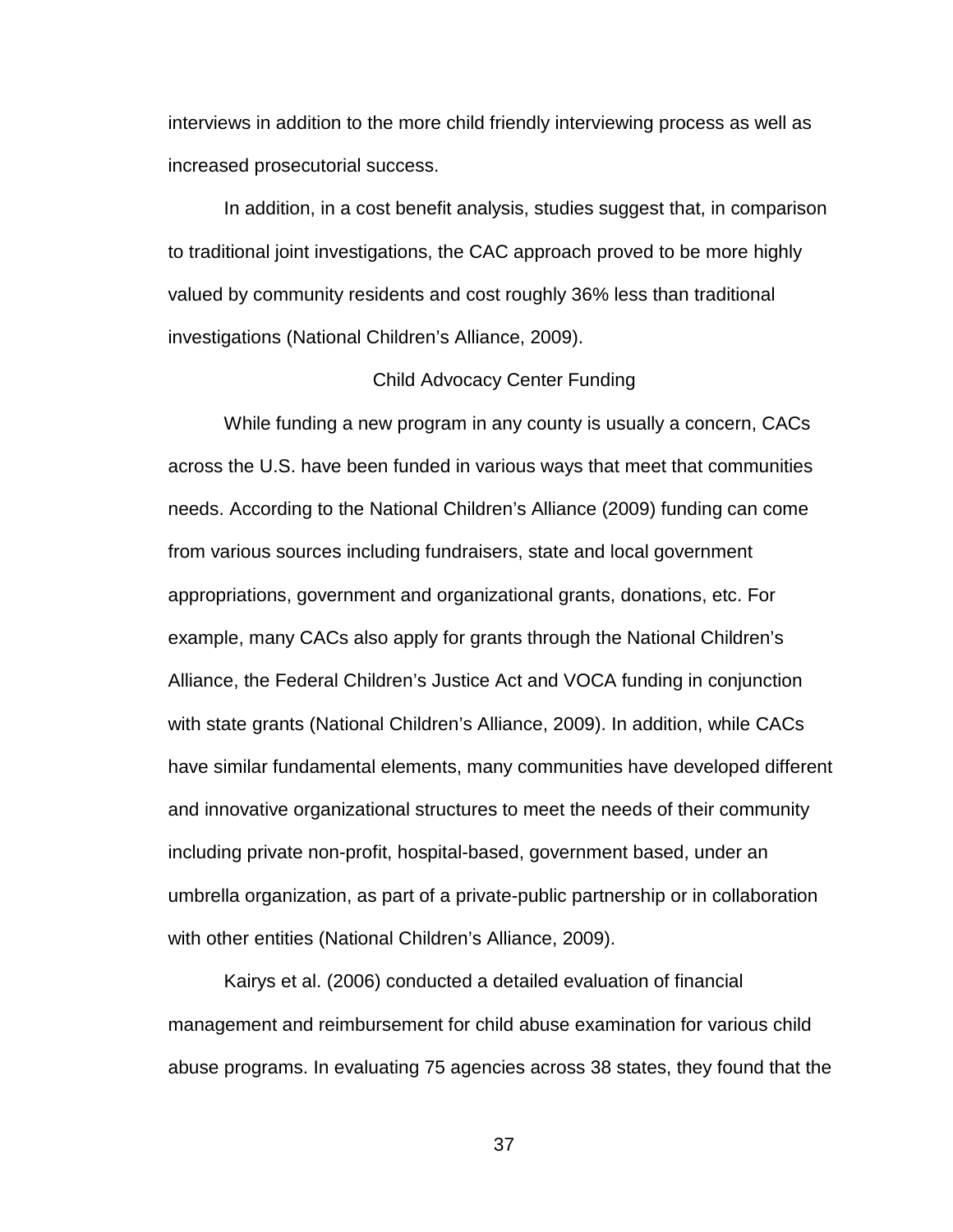average number of professionals working in these agencies was between 6.4 (for CACs) and 1.3 (for physician office-based programs), and the average number of sexual abuse evaluations for CACs were 370.3 per year compared to 119.4 for physical abuse and 85.4 for other abuse evaluations (Kairys et al., 2006). In their study, they found that the average agency spent nearly 4 hours on each case with reimbursement for sexual abuse examinations around \$375 but ranging from \$45 to \$675 for those agencies that had established charges for their services. Further, they found that methods for reimbursement for each agency were variable with little overlap in procedure. Their study noted that 33 programs had established contractual payments (usually for sexual abuse examinations) with their local attorney general's office, local child protection agencies, or secured funds through the Victims of Crime Act (VOCA). However, only 13% had established a contract for payment with their state Medicaid department and only one percent had established any type of contractual payment system with private health care companies.

 Kairys et al. (2006) found that most agencies used standard billing codes to bill insurance companies, however many insurance companied do not recognize their specialized examination falling under the category of "specialist" and therefore denied their claims. There is considerable variation between agencies reimbursement levels in comparison to their cost for such services. Kairys et al. (2006) highlighted four innovative state programs offering financial assistance in the reimbursement for physical and sexual abuse examinations including Virginia (providing \$700 per examination), Ohio (providing \$500 per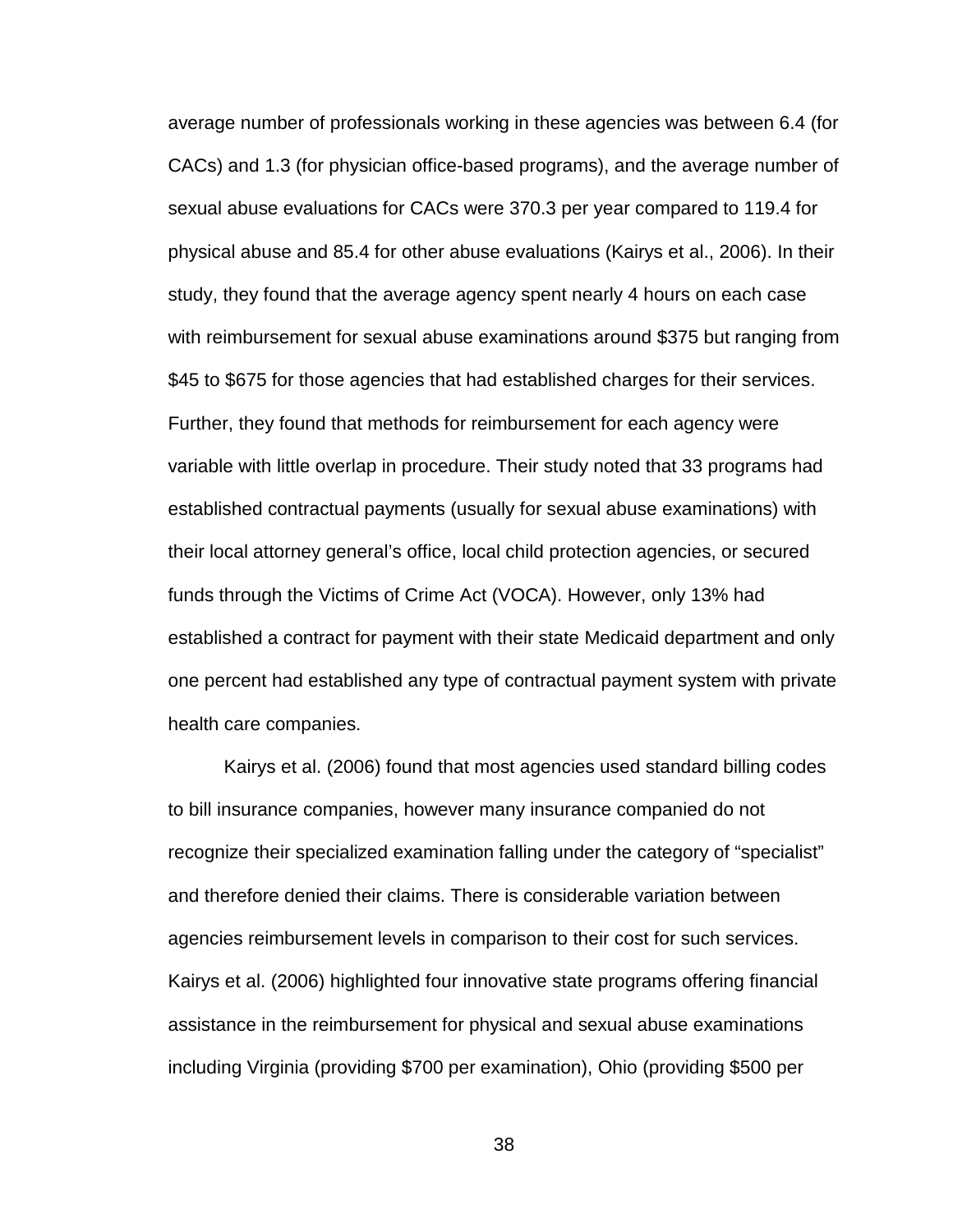examination), Utah (who also utilized the legislature to secure \$230 per examination), and a local program in Kansas (that will pay up to \$165 per examination).

#### State Funding Initiatives

In reviewing Nevada's stance on Child Advocacy Funding with states similar in demographics (i.e., Kansas, Nebraska, New Mexico and Utah), there appears to be a clear deficit on Nevada's side. In Kansas, funding is including in the Governor's state budget and awarded to each eligible CACs through a grant process. In addition, separate funds are awarded annually from the Attorney General's office through a "fees-and-fines" statute to the state Chapter that then disburses the funding to eligible CACs through an additional grant process. Kansas has also implemented a unique "Child Advocacy Center Fund" that receives the money from court-imposed fines on convicted offenders of crimes against minors (Western Regional Child Advocacy Center, 2007).

 In Nebraska, each fully operational CAC receives \$50,000 and each developing center receives \$35,000. The balance of funding is equally divided among an established formula of "1/3 equally divided among operational centers; 1/3 based on population of children in service area; and 1/3 based upon utilization of services by individual centers" (Western Regional Child Advocacy Center, 2007). In New Mexico, money for CAC funding is allocated to the Administrative Office of the District Attorney (AODA) and network members determine the amount of funding each program will be allocated based on individual need (Western Regional Child Advocacy Center, 2007). In the state of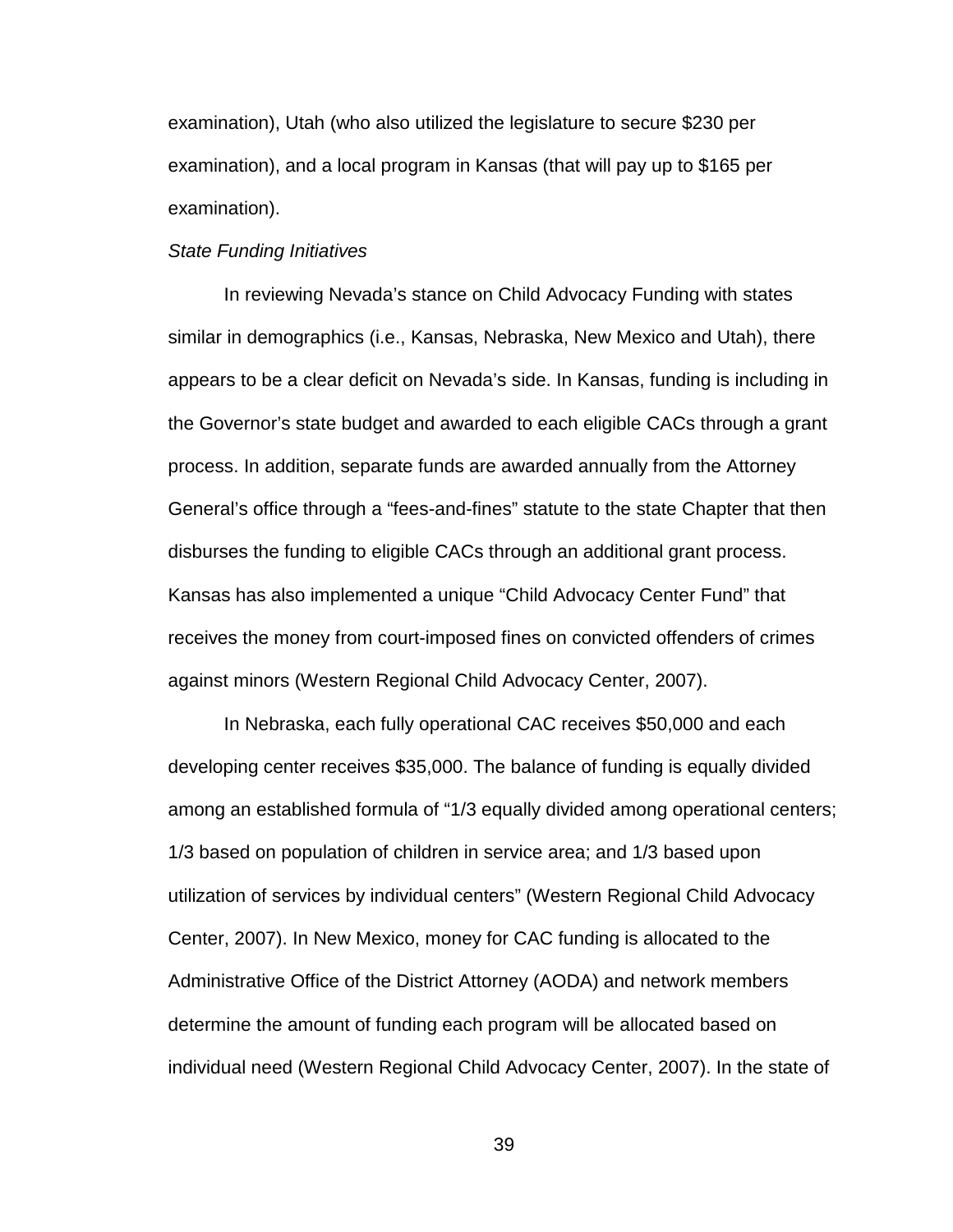Utah, the District Attorney's office is charged with funding and appropriation for Utah's 15 Children's Justice Programs (CACs) as set forth by Title 67 Chapter 5b Sections 101-107 (Utah State Legislature, 2010).

 While Nevada has no current state funding for CACs, Clark County (in which the only Nevada CAC is located) and some of the outlying communities currently provide funds to the Clark County Department of Family Services to maintain the building the Children's Advocacy Center is located in as well as providing funding for the CAC staff (Western Regional Child Advocacy Center, 2007). However, no other counties in Nevada have established any type of funding and are therefore un-served by any type of CAC, including Washoe County (Nevada's second largest county) and all other outlying counties.

#### National Abuse Statistics

 According to the Children's Bureau, U.S. Department of Health and Human Services, and scholars alike; "child abuse and neglect is one of the Nation's most serious concerns" (U.S. Department of Health and Human Services, 2010). In 2008, nearly 2 million investigations of abuse, involving 3.7 million children were processed by Child Protection Agencies across the United States, from which nearly 24 % abuse was found to have occurred (U.S. Department of Health and Human Services, 2010). It was determined that an estimated 772,000 children were the victims of abuse in 2008. While the most common form of abuse was neglect (at 71.1%), nearly 10% of victims suffered some form of sexual abuse (U.S. Department of Health and Human Services, 2010).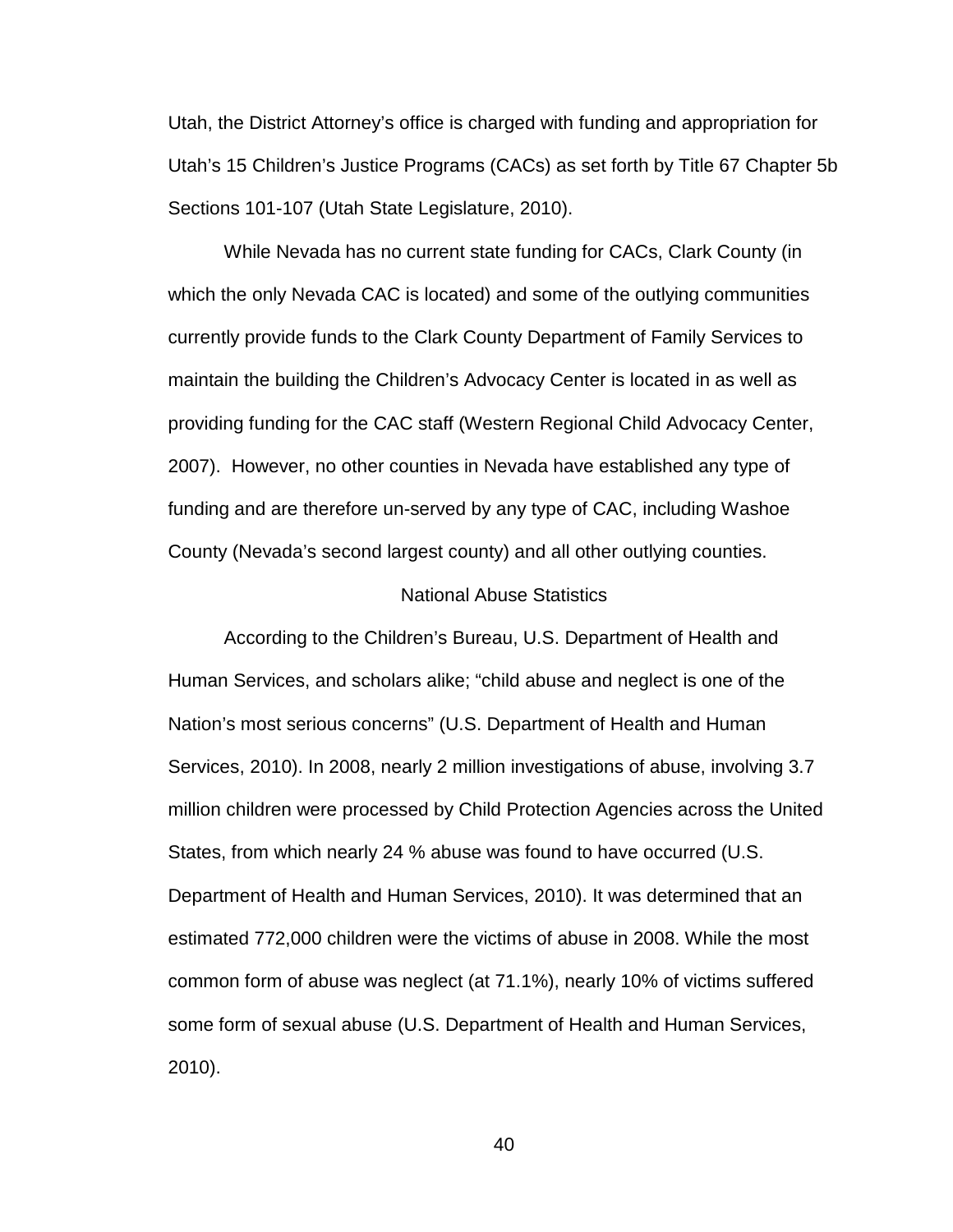In 2008, the National rate for abuse referrals to Child Protection Agencies experienced a slight increase from 2007 with a national rate of 44.1 referrals per 1,000 children in 2008 up from 43.0 per 1,000 children in 2007 (U.S. Department of Health and Human Services, 2010). While most states have established specific timeframes for the response of abuse from the time the allegation is made to the time in which it is investigated, some have established priority levels based on the type of abuse reported ranging anywhere from 1 to 24 hours for high priority reports and 1 to 14 days for lower priority reports of abuse (U.S. Department of Health and Human Services, 2010).

 In regard to victimization rates, the average victimization rate for 2008 was 10.3 per 1,000 children in the population. Since 2004, the Nation has seen a relative decrease in the rate of child victimization when it was 12.0 per 1,000 children.

Nearly 33% of those victimized were under the age of 4 years old, followed by the age group 4 to 7 years old (23.6 %). While data supports that the older a child gets the less likely they are to be victims of abuse 8 to 11 years old (18.9%), 12 to 15 years old (18.1%) and 16 to 17 years old (6.3%) the same pattern is not always true for victims of sexual abuse (Child Maltreatment, 2008).

 When examining perpetrator type by relationship to the victim, the Child Maltreatment Report for 2008 found that of those that committed sexual abuse on a child; 29.4% were perpetrated by non parental/guardian family, followed by parent (27.1%), the 'other' category (21.7%), unmarried partner of parent (8.8%), unknown or missing (6.3%), friends or neighbors (3.9%) and child daycare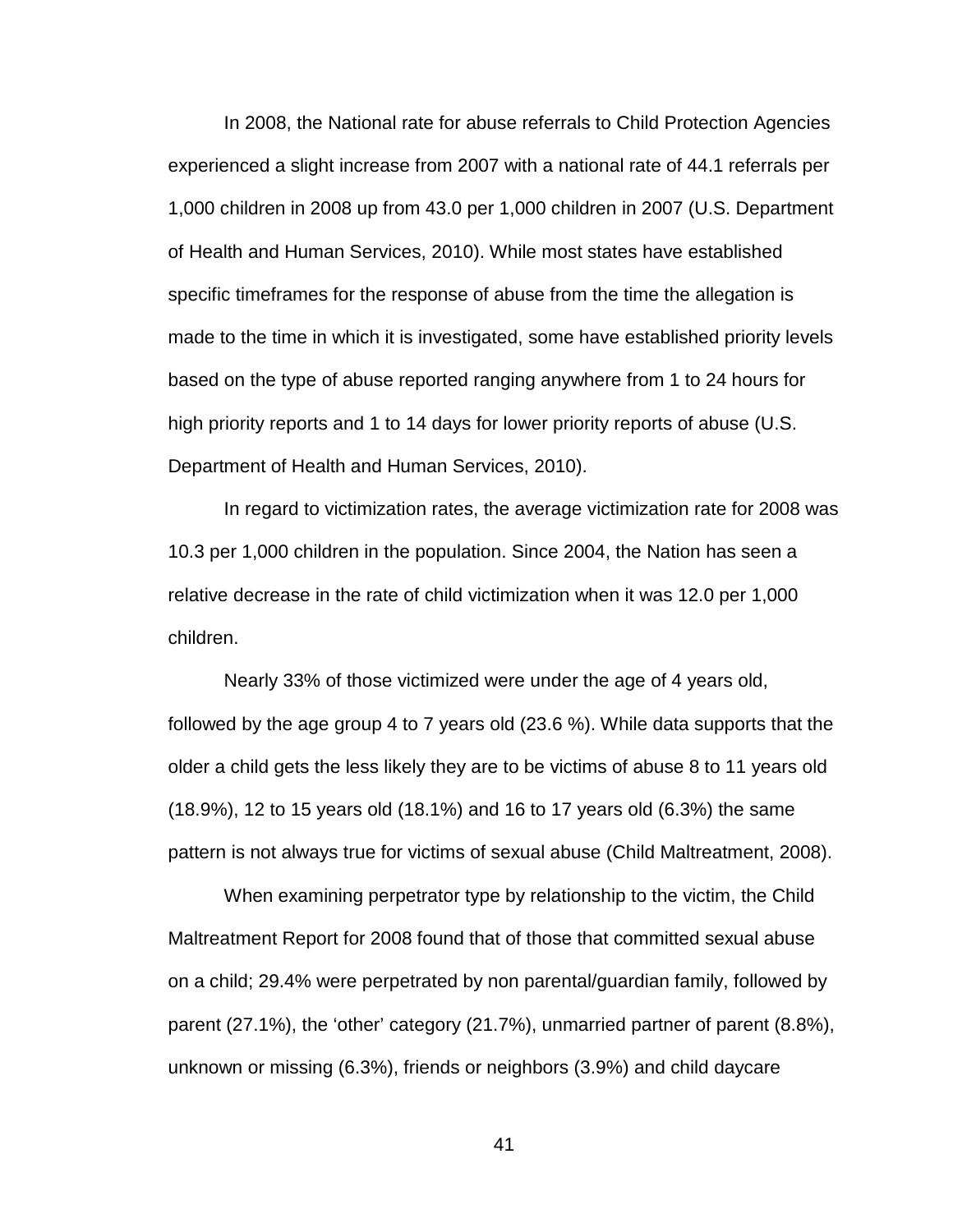provider (1.7%) with the remaining categories falling at less than one percent (including foster parent, legal guardian, other professional and residential facility staff). However, when examining all forms of abuse committed by friends or neighbors, sexual abuse was the most prevalent (58.3% of all abuse committed by friends or neighbors) (U.S. Department of Health and Human Services, 2010).

# Theoretical Framework

One theory that may help to explain the dynamics of sexual abuse offending is Routine Activities Theory, which states that there are three minimal elements for a crime to occur. Cohen and Felson (1979) postulated that changes in rates may be affected by a "convergence in space and time" of these three distinct elements including a motivated offender(s), a vulnerable victim, and the absence of a guardian (over person, place or thing) preventing the commission of the crime. Further, they suggest that changes in crime trends are a direct result of offenders' opportunity to commit a desired crime(s) (p. 589). In concurrence with Cohen and Felson's (1979) argument Lilly, Cullen and Ball (2007) agree that, "the nature of opportunity affects what, where, how, and against whom crimes are committed" (p. 266). They further argue that all three elements must be present and that the absence of any element would be enough to deter the commission of the crime.

Cohen and Felson (1979) suggest that, for a crime to occur, there must be a motivated offender, which has the desire to commit the crime. However, in order for a motivated offender to act on his/her desire there must also be a suitable target. Depending on the desired crime a suitable target may be a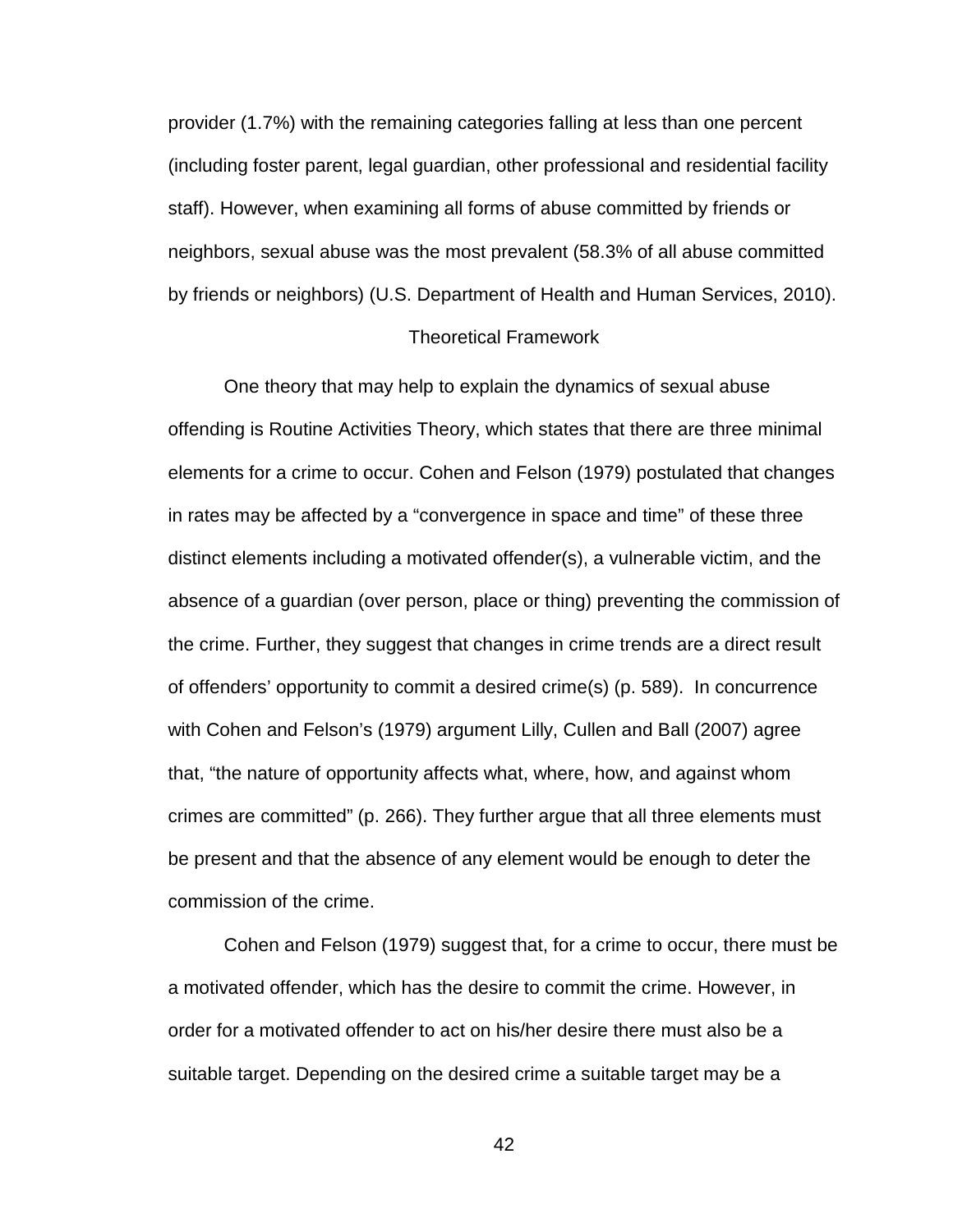person, place or thing that the offender has a desire to possess or attack. Finally, routine activities theory states that there must also be an absence of capable guardianship over the desired object in order for the offender to commence in the crime.

 Routine Activities Theory is often presented along with rational choice theory, which suggests that offenders make rational decisions to offend and take careful consideration as to which crimes to commit, carefully weighing which crimes are most likely to result in immediate gratification with the least amount of effort or likelihood of detection or consequences (Clarke & Felson, 1993). This fits well with the sexual abuse of children as offenders generally choose victims that are most vulnerable and less likely to immediately reveal abuse (especially abuse by a known adult) as well as the idea that they are more easily manipulated into keeping a secret (thus decreasing the chance of detection). Routine Activity Theory Application to Childhood Sexual Abuse

Routine activities theory has often been applied as a way of understanding the variable rates of victimized youth given their unique vulnerability. Finkelhor and Asdigian (1996) suggest that given the unique lifestyles and constraints inherent in being a youth, they have greater probability of being in contact with potential offenders. Further, more time spent alone or away from their family unit (or potential protective guardian) increases their desirableness to potential offenders. Thus, they suggest that, "increased exposure and decreased guardianship heighten youth vulnerability" (p. 4).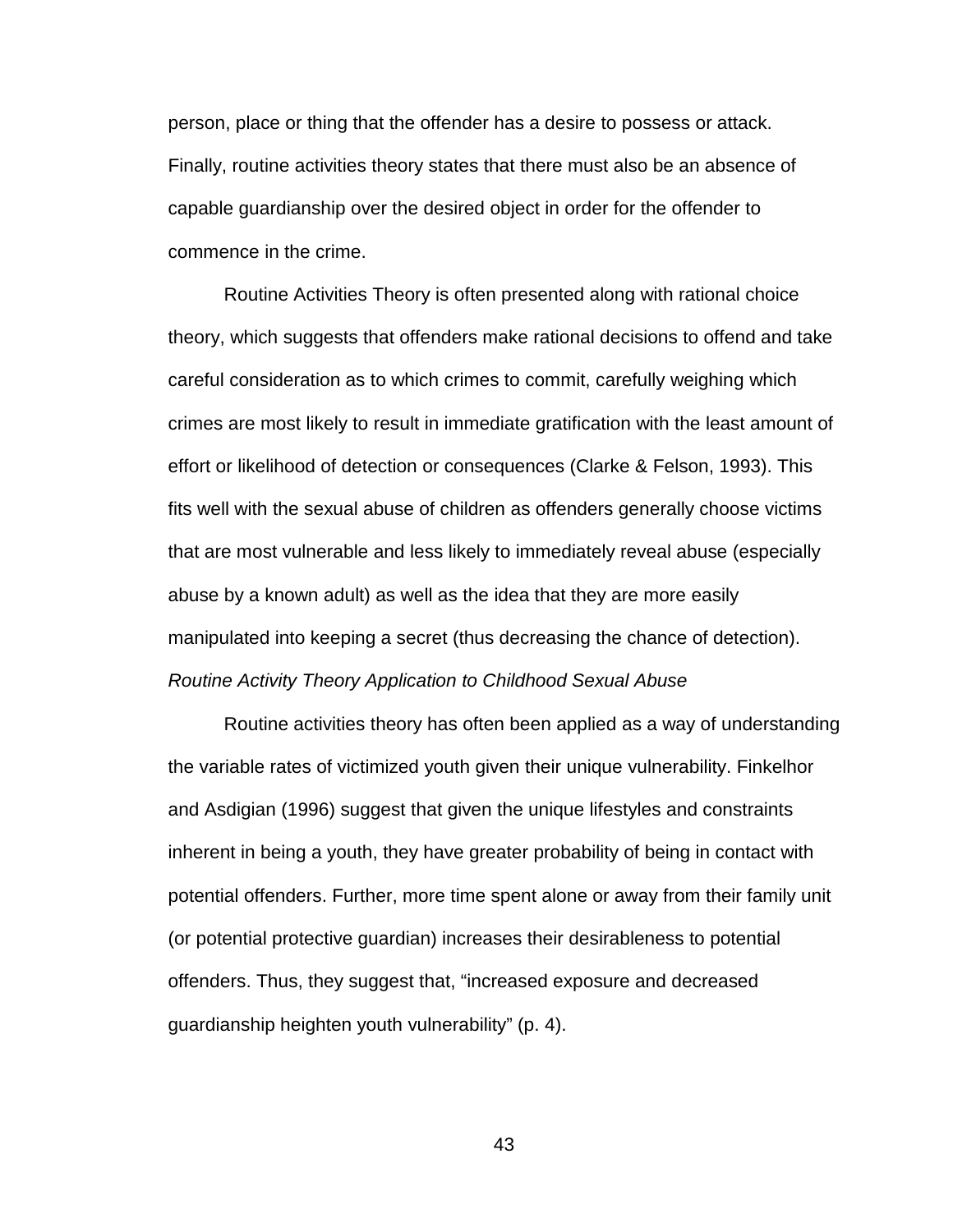In regard to sexual abuse of a child, the child themselves serves as the object (or target) of desire for the potential offender. For a motivated offender with the desire to commit a sexual offense, children are often the ideal target for their crime. When considering the element of "vulnerable victim", youth, especially those with low self-esteem, poor family connection, etc., make an increasingly attractive target for offenders (Finkelhor & Asdigian, 1996). In addition, children often have many other attributes that make them attractive to potential offenders including their smaller size, their general reluctance to challenge adults in authoritative positions and increased immaturity (both socially and psychologically).

 Another important element in understanding the victimization of youth is the level of capable guardianship. Studies suggest that youth are at an increased risk for victimization when there are poor family attachments, emotional neglect, and lack of presence or involvement on behalf of the parental unit that might otherwise decrease their vulnerability (Finkelhor & Asdigian, 1996; Reid & Sullivan, 2009). Further, motivated offenders are able to use the lack of guardianship or parental involvement as a way in which to lure those vulnerable youth into sexual activities or abuse (Finkelhor & Asdigian, 1996). However, when applying routine activities theory to abuse by a parental unit, the missing element of guardianship may not be the parents, but other members of extended family or social networks that could intervene to protect the youth.

Cohen and Felson (1979) stress the importance of understanding the significance of capable guardianship as it is an essential element in decreasing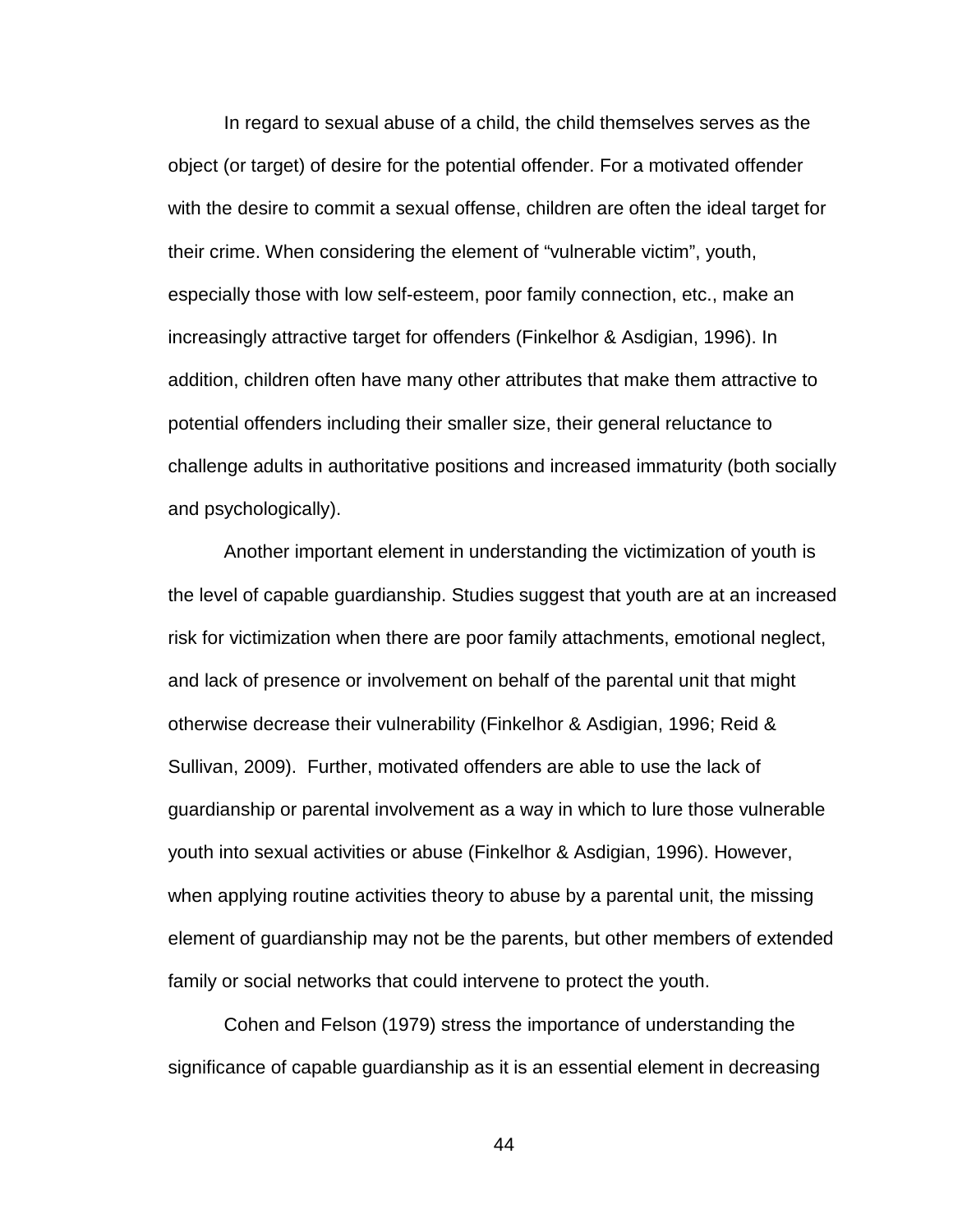the opportunities for an offender to commit the desired crime. They suggest that these opportunities are what motivate offenders to commit one crime over another and that despite the desire of an offender to engage in criminal activity or commit a desired offense they are unable to act upon those desires without the element of opportunity.

Given all the elements together, when considering CSA, routine activities theory hypothesizes that when there is a motivated offender, a vulnerable victim and the absence of an able guardian there is an increased opportunity for victimization. Taking all the elements together this theory provides an understanding of the increased risk of abuse for children. Thus, given the findings that CACs have a positive role in the detection, disclosure and prosecution of sexual abuse, CACs may be decreasing the number of motivated offenders as well as raising the risk of detection (or increasing the potential for a capable guardian to protect that child). This would lend support for their continued and increased presence in communities throughout the United States.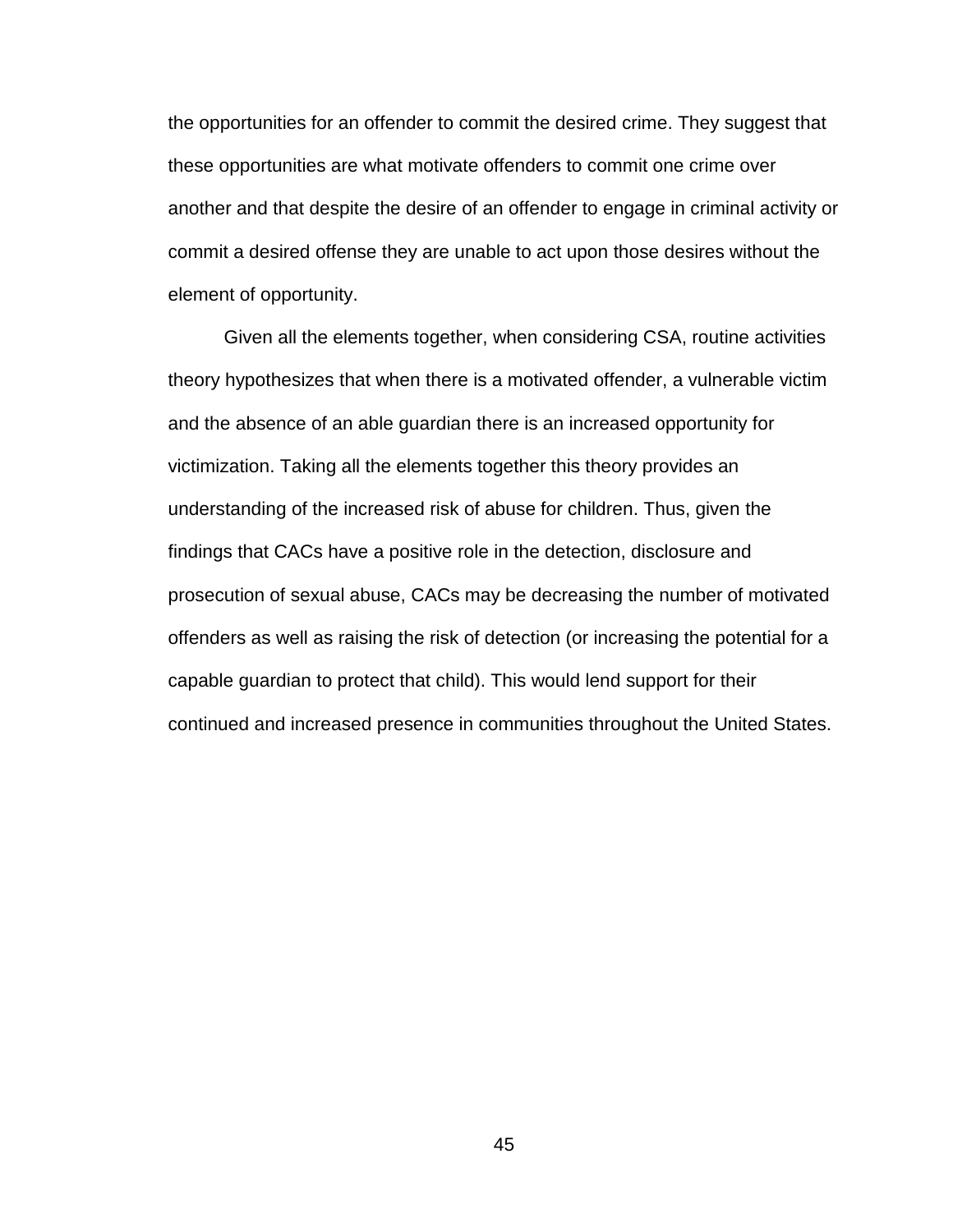# CHAPTER 3 METHODOLOGY Collection of Data

 The primary data source used to answer the research questions in this thesis was files compiled in the National Child Abuse and Neglect Data System (NCANDS) Child File for the years of 2006, 2007 and 2008 and unless otherwise stated all analyses were conducted on these files**.** In the interest of capturing the most current data available, 2008 was utilized as the primary year of study with 2006 and 2007 utilized as measures of change. The 2008 NCANDS report includes reporting's from fifty states (including the District of Columbia and Puerto Rico) with only two states not reporting (North Dakota and Oregon). The data for this thesis was focused to only include Nebraska, New Mexico, Nevada, Utah and Kansas. The national data file included over 3.6 million cases which made running statistics unwieldy. These four comparison states were chosen based on United States Census Data for 2008 which placed the aforementioned states in order of population size respectively, with the exclusion of West Virginia. Various analyses were conducted to determine how Nevada compared to other states similar in demographics on sexual abuse rates, child sex ratio, child age distribution, prior victimization, perpetrator relationship, report source and report disposition by both state and county levels to determine how the presence of CACs impact rates.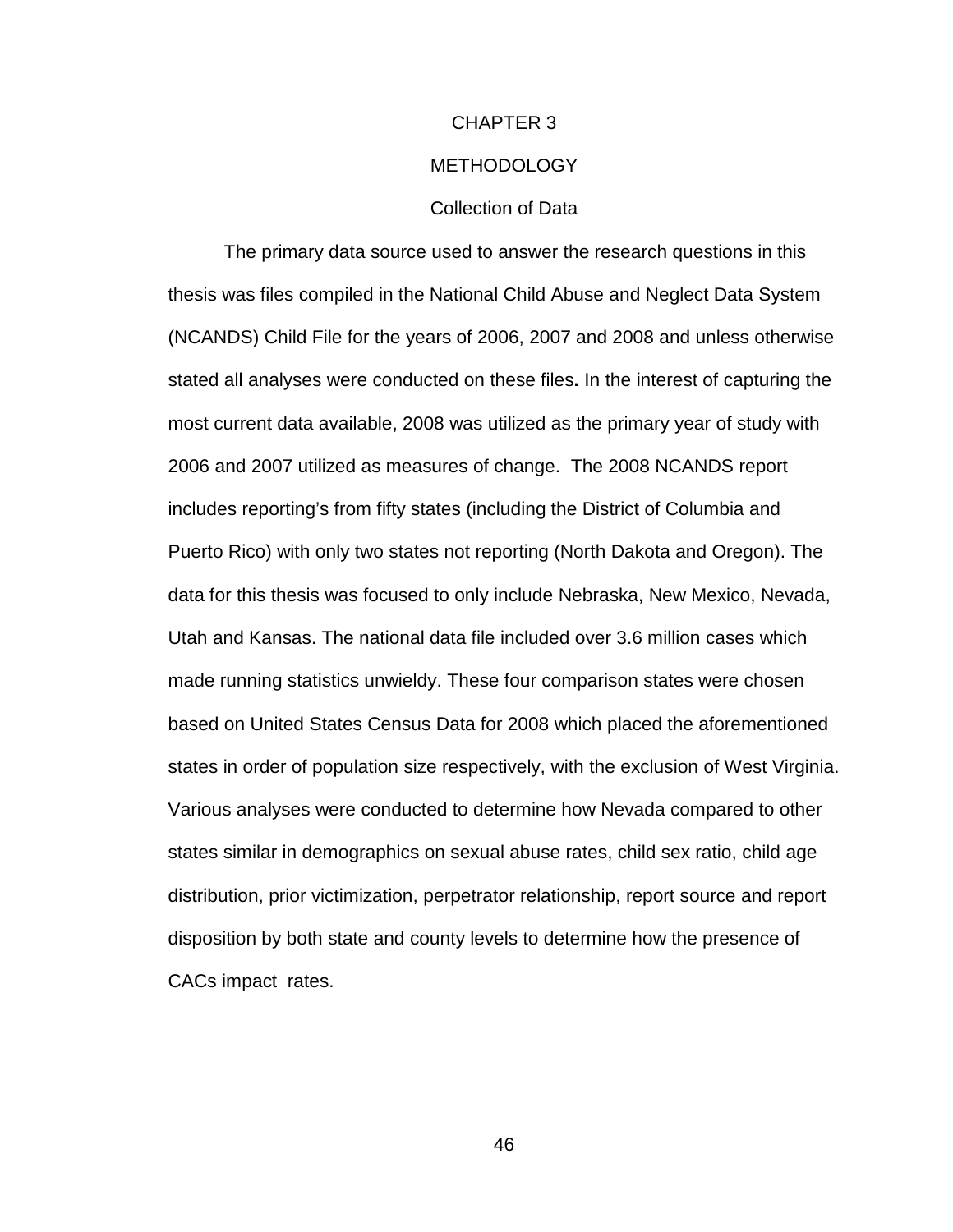#### Sample

#### Population Size and Percent under 18 years for 2008

 According the United States Census Bureau for 2008, the states closest to Nevada based on approximate population size include in descending order Kansas (2.8 million), Utah (2.7 million), New Mexico (2 million) and Nebraska (1.8 million) with Nevada falling in the middle at 2.6 million residents. West Virginia (1.8 million) was excluded from the study based on its distant regional proximity to Nevada compared to the other states and its relatively low child population of 21% under 18 years of age.

 Further, child population (percent under the age of 18 years old) was also analyzed within the states under study falling relatively close to each other, with around 25% of its population being under the age of 18 years (see Figure 1). However, while Utah had a slightly larger child population (31%) it was still included in the study based on its comparable overall population size, geographic proximity (a border state) to Nevada and its progressive Child Advocacy Initiatives.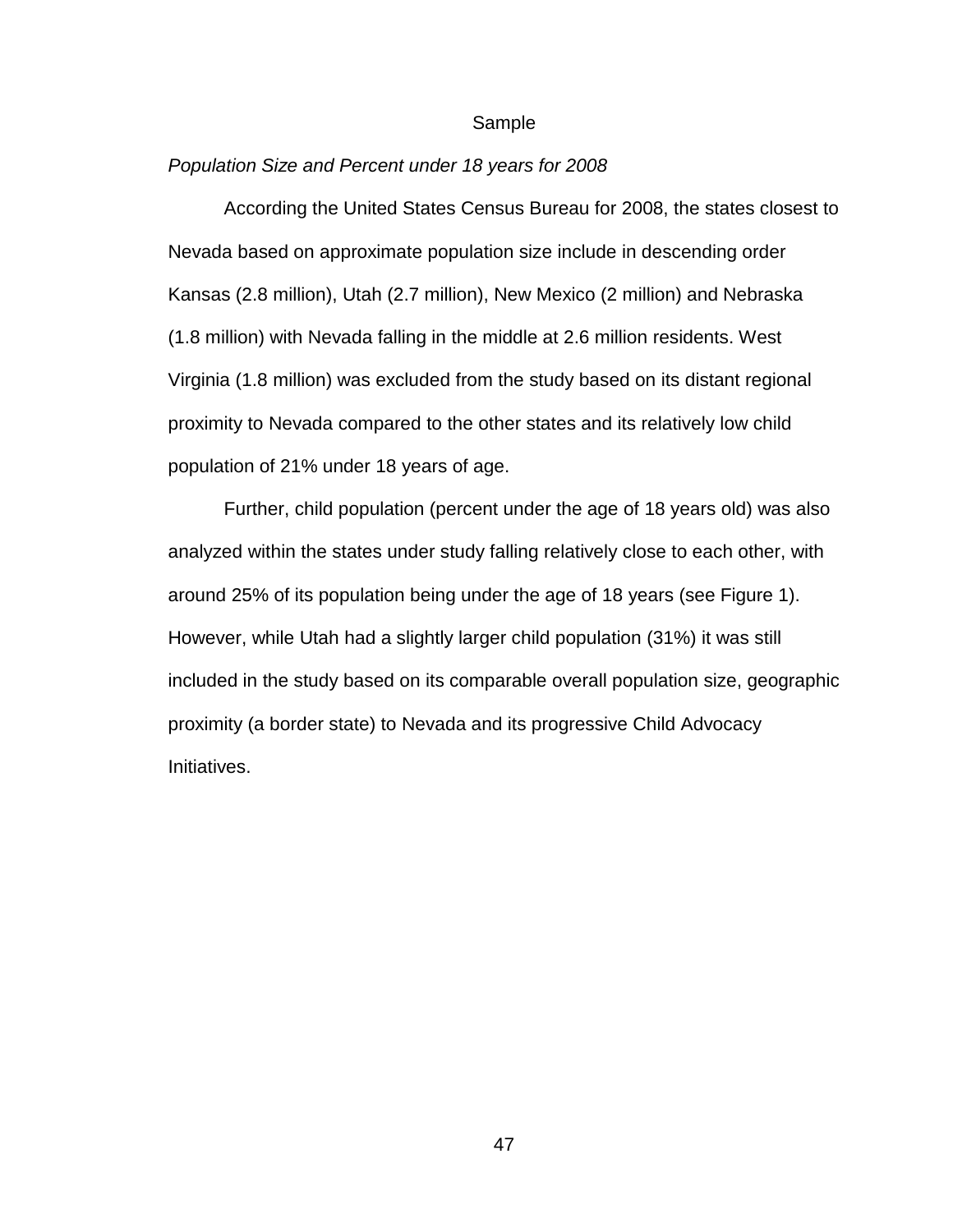Figure 1: Percent Under 18Years of Age



# General Abuse Data

 Figure 2 shows that for 2008, among the comparable states included in the study, Nevada had the second highest number of reported abuse with 34,515 reported cases following Utah with 38,507 reported cases.



Figure 2: Reported Abuse for 2008

 Figure 3 illustrates the change in general abuse rates between 2006 and 2008. Figure 3 demonstrates that while every state included in these analyses saw an increase in abuse rates for 2008, it was not a steady increase for all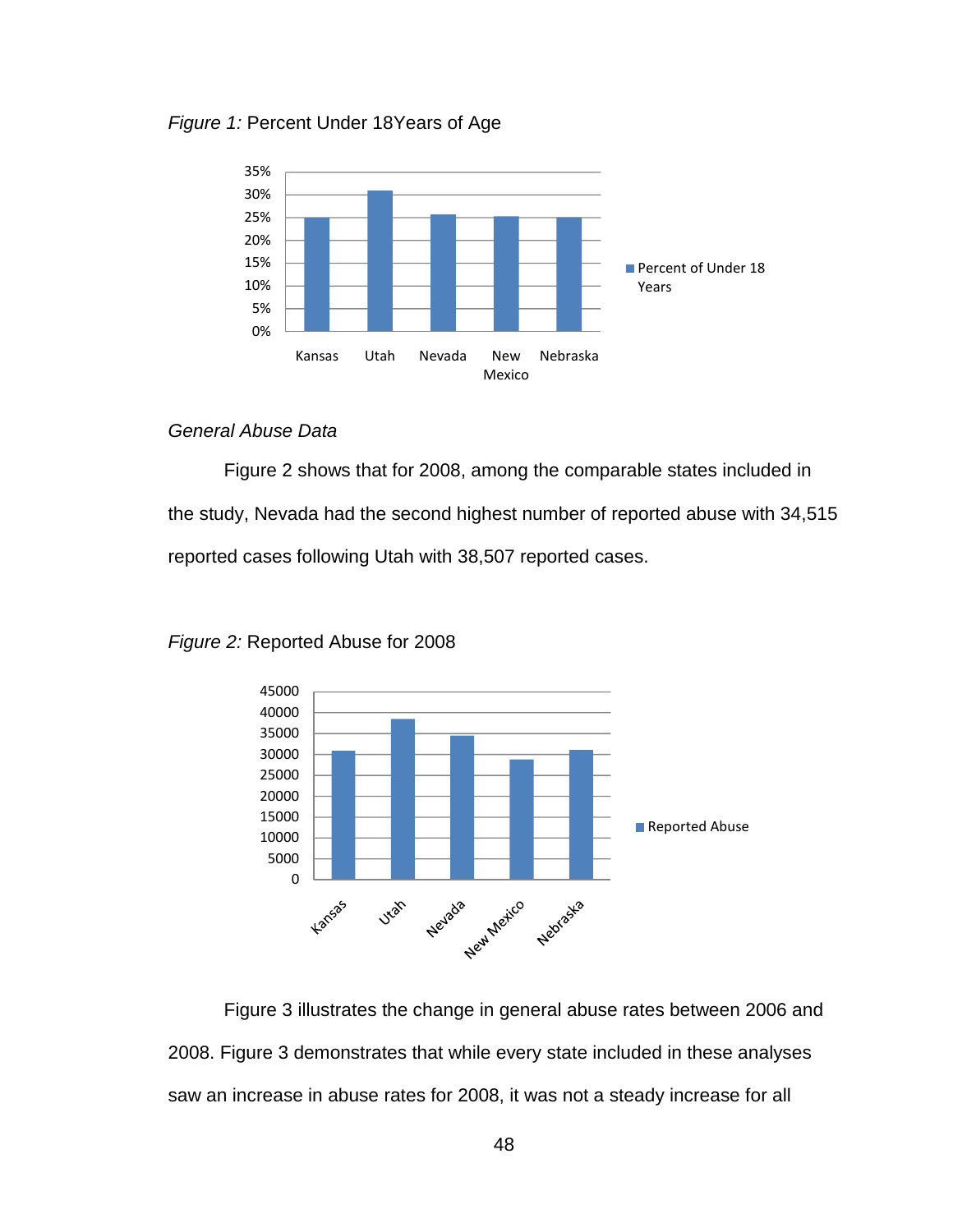states. While Nevada and Kansas saw a relative increase across the three years, New Mexico and Nebraska saw a decrease in 2007 from 2006 and then a spike in 2008.



#### Figure 3: Reported Abuse for 2006-2008

## Sexual Abuse Data

Figure 4 reveals that in 2008 among Nevada and comparable states within the sample, Nevada had the second lowest number of reported sexual abuse cases with 1,235 suspected cases of sexual abuse, followed by New Mexico with 1,177 suspected cases. Figure 4 also reveals that Utah has almost four times the number of reported sexual abuse cases as Nevada with 4,866 suspected cases of sexual abuse. Figure 5 also reveals a difference in the percentage of cases that are reported as sexual abuse when compared to total abuse cases reported for each state. Figure 5 demonstrates that of the total reported abuse cases, Nevada had the lowest percentage of reported cases identifies as sexual abuse allegations.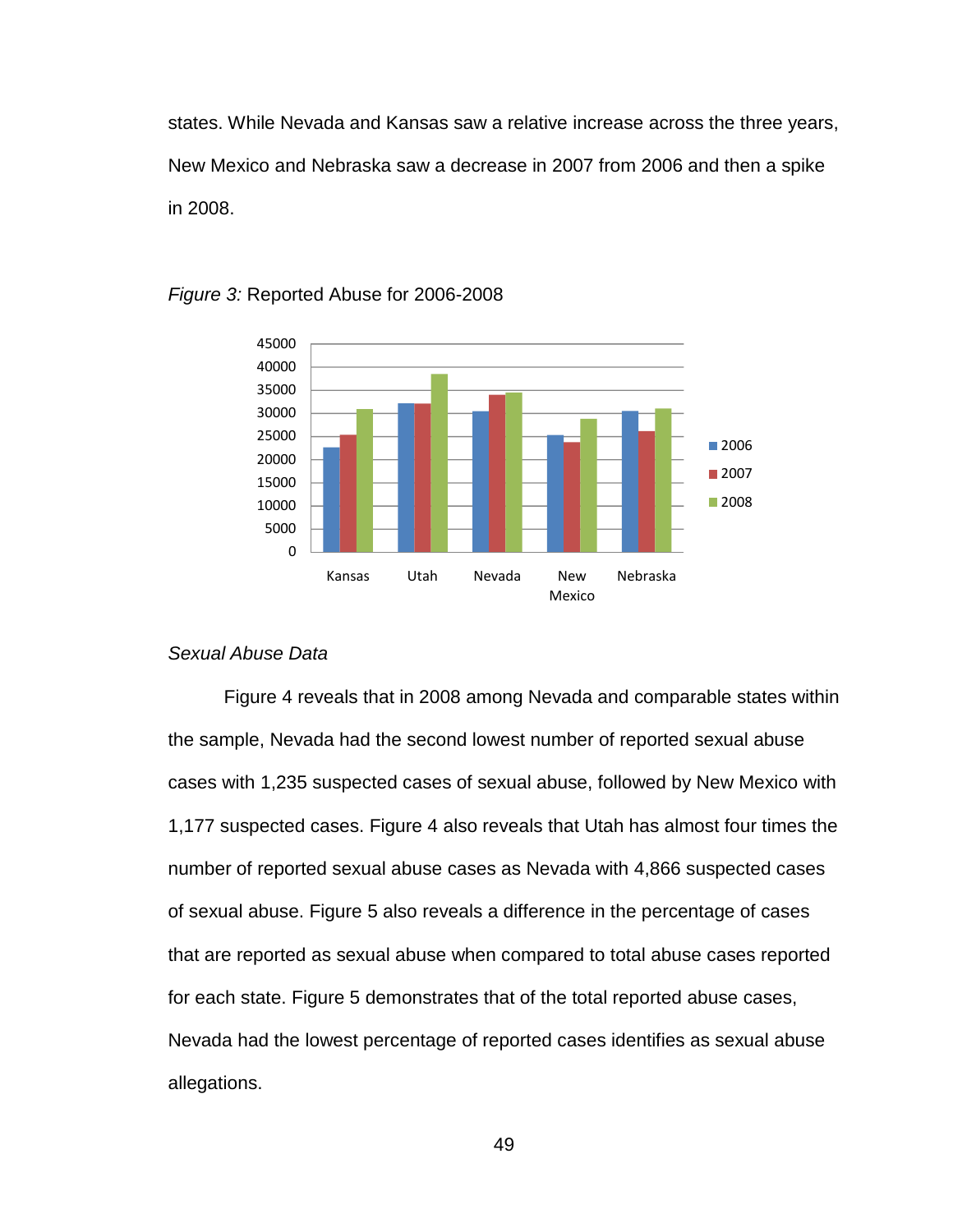



Figure 5: Percent of Sexual Abuse vs Other Abuse



## Child Gender and Age Distribution Age

To determine whether gender and age distribution vary between sexual abuse cases and general cases of abuse, a detailed examination of each variable was conducted across all states included within the study. In exploring the gender differences between Sexual Abuse Cases and General Abuse Cas Cases in this sample, Figure 6 reveals that while the gender balance remains neutral for general cases of abuse (physical, psychological, neglect, etc.) the differences in determine whether gender and age distribution vary between sexual<br>les and general cases of abuse, a detailed examination of each<br>as conducted across all states included within the study. In exploring<br>r differences between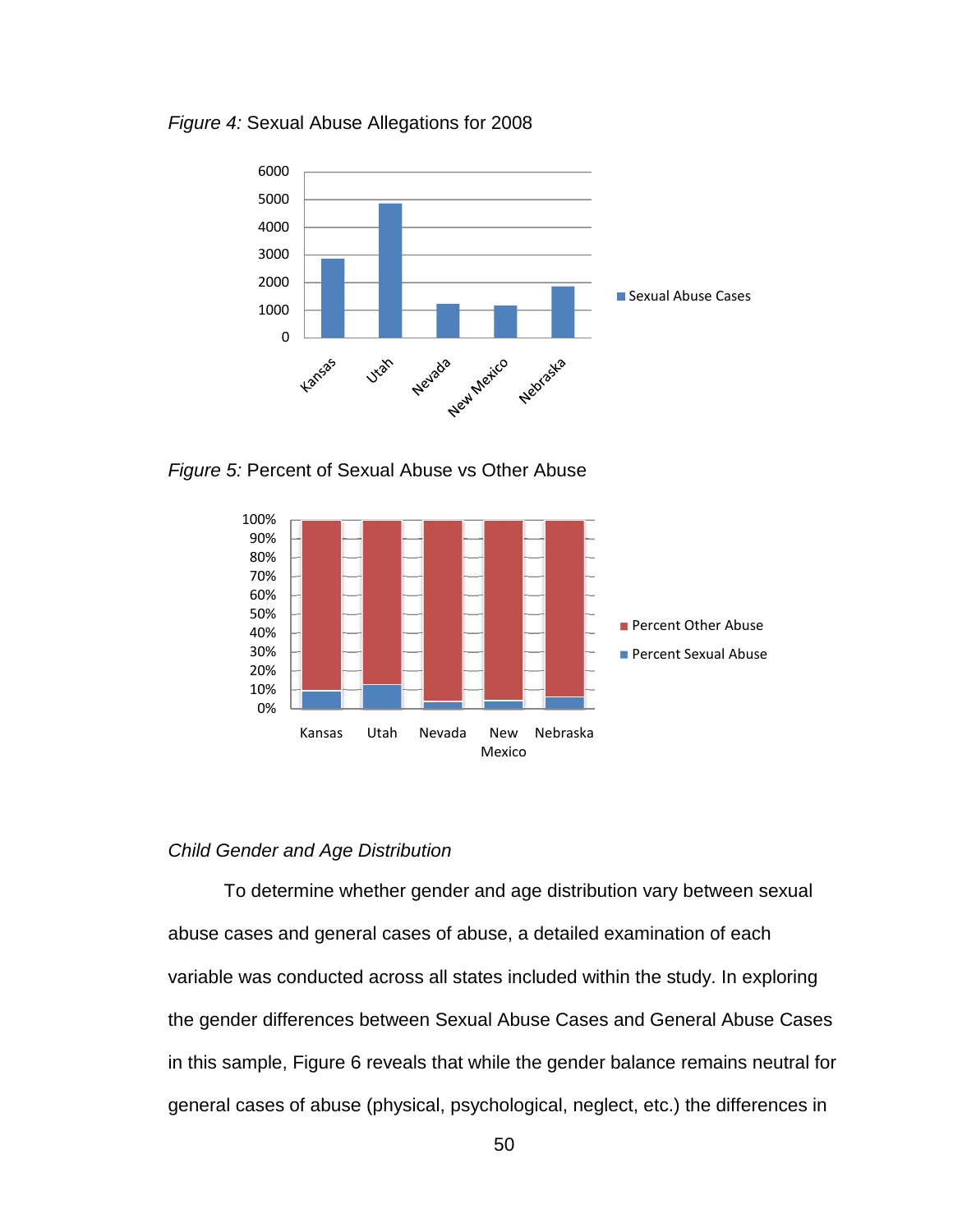sexual abuse cases are distinctive. The findings show that for all comparable states the percentage of female victims of sexual abuse when compared against male victims is over 70% for all states included within this study.



Figure 6: Child Gender for Sexual Abuse and General Abuse Cases, 2008

 Figure 7 represents the average percentage of male and female victims between the years of 2006 to 2008 and suggests that the number of female victims of sexual abuse appear to be consistently higher than that of male victims.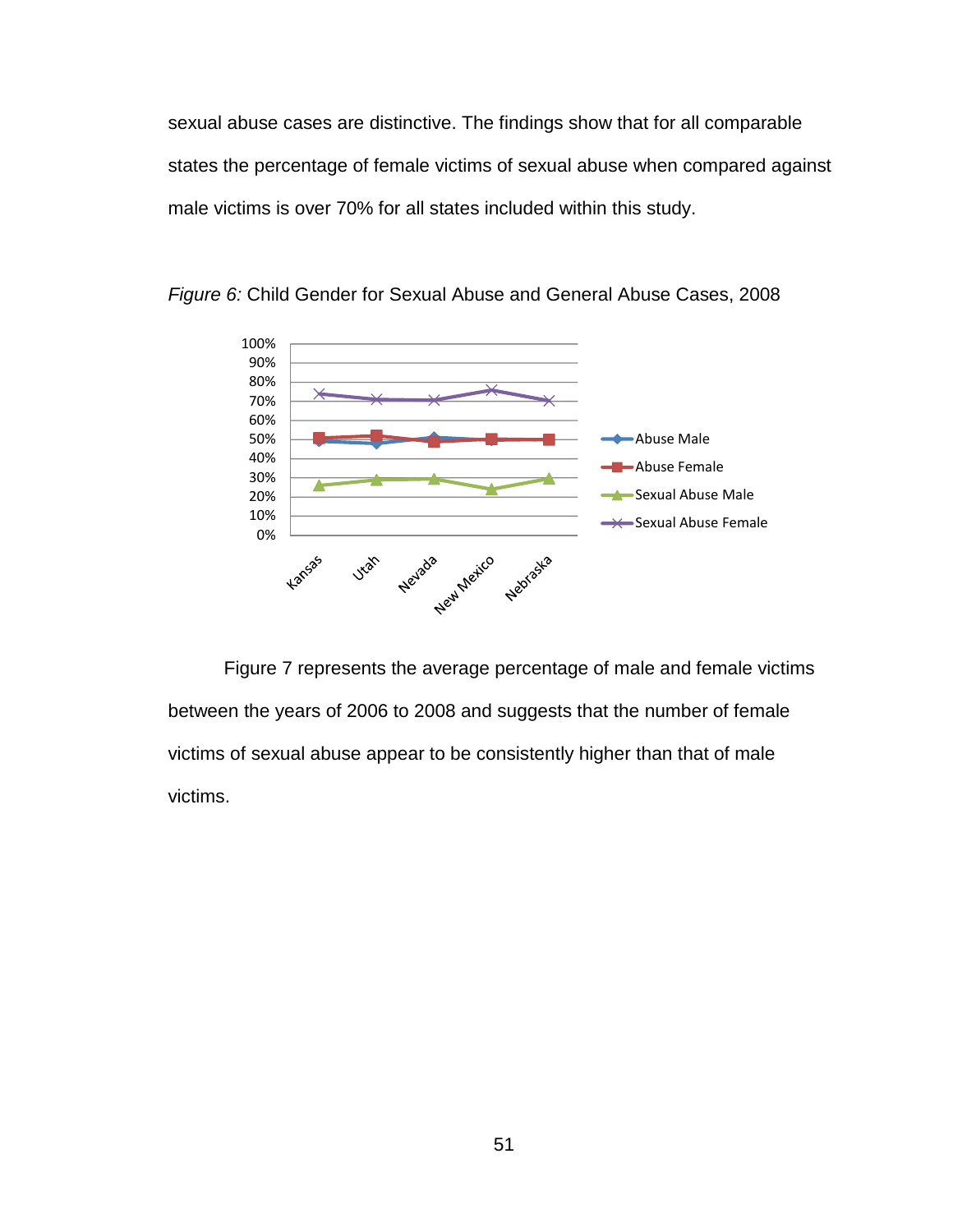

Figure 7: Average Gender for Sexual Abuse Victims for 2006-2008

In order to determine the age(s) at which a child was most at risk for sexual abuse, Figure 8 compares the age at reported abuse across all five states under study with the goal of discerning any pattern for age of abuse rates within this sample. Figure 8, demonstrates that (with the exception of a spike in Utah at age 13 to 15) the age at which most sexual abuse cases are reported to have occurred are for children between the age of 4 and 6 years old, ranging from 21.4% (Utah) to 23.7% (New Mexico). Further, Figure 8 illustrates that the second most common age range in which children are most at risk for abuse is between the age of 13 to 15 years old, ranging from 19.5% (New Mexico) to 27.6% (Utah).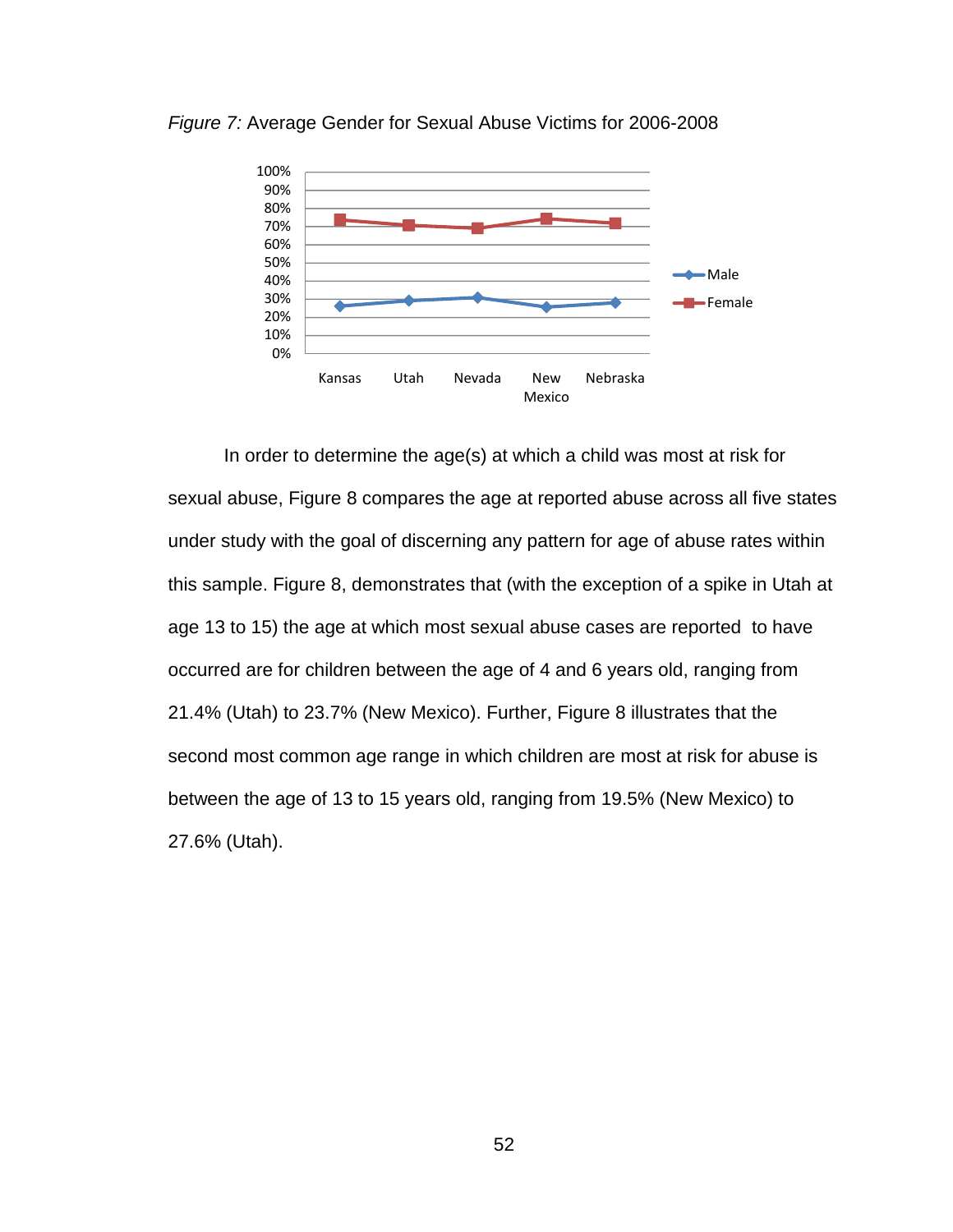

Figure 8: Age at Reported Onset of Sexual Abuse, 2008

## Child Race and Ethnicity Distribution

 Table 1 examined the percentage of known racial identity for the victims included within this study. Table 1 illustrates that while the majority of respondents for all states identified their race as White, Utah had the highest concentration of White respondents (92.4%) and Nevada had the lowest concentration of White respondents (81.5%) when compared to the other states in the study. In addition, the table illustrates that the second most common racial response identified was Black or African American for Kansas, Utah, Nevada and Nebraska, while New Mexico's second most frequently represented race is American Indian or Alaskan Native. While each state varies in their representation of the remaining races, and nearly all states have a relatively low representation of Hawaiian or Pacific Islander victims, Nebraska had zero respondents indicate their race as Hawaiian or Pacific Islander.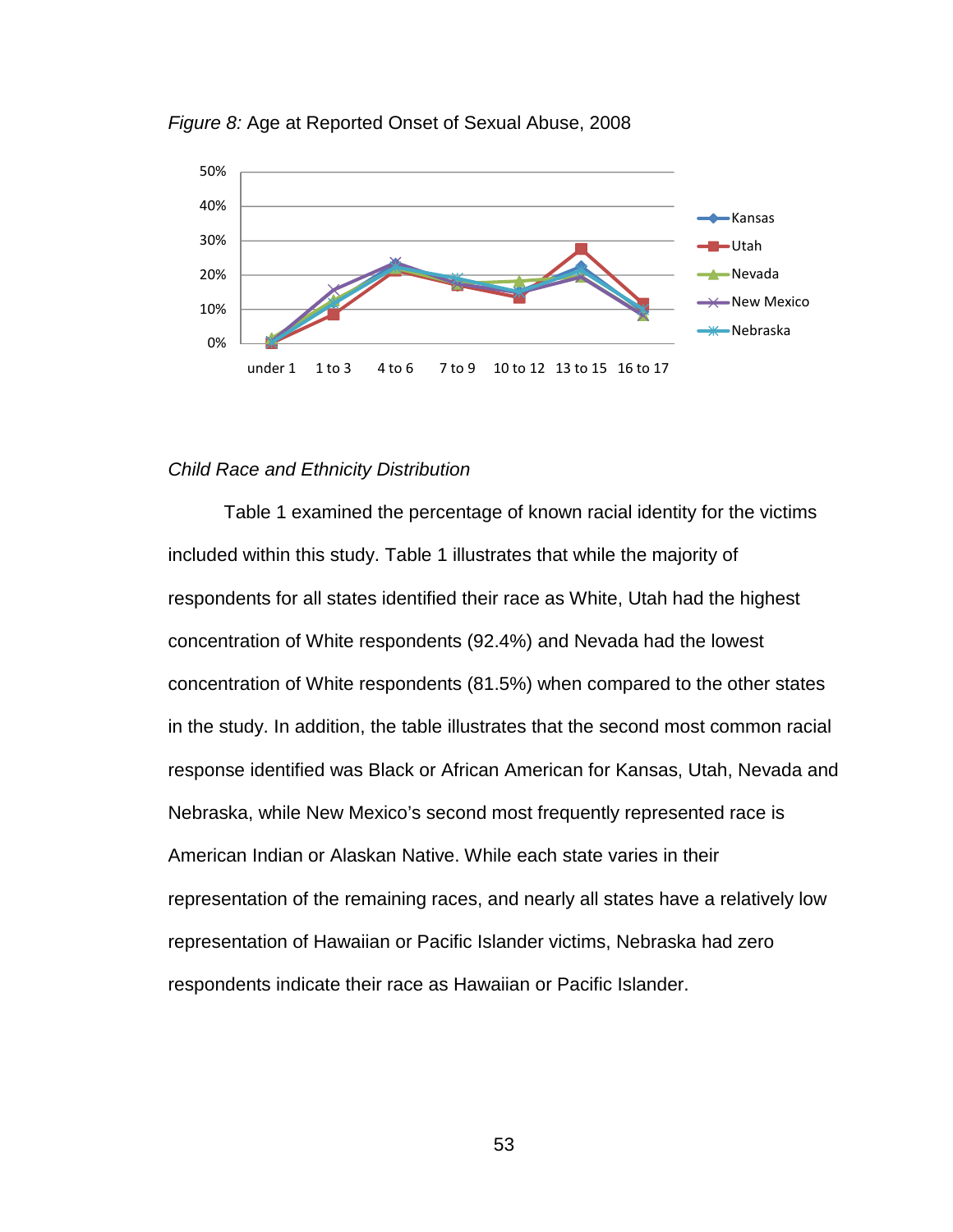## Table 1

|                               | KS      | UL      | NV      | NΜ    | NE.     |
|-------------------------------|---------|---------|---------|-------|---------|
| White                         | 84.5%   | 92.4%   | 81.5%   | 89.1% | 87.8%   |
| American Indian/Alaskan       |         |         |         |       |         |
| <b>Native</b>                 | $1.2\%$ | 2.6%    | 1.6%    | 6.5%  | $3.5\%$ |
| Asian                         | 0.3%    | 0.8%    | 2.1%    | 0.7%  | 0.5%    |
| <b>Black/African American</b> | 13.7%   | 3.2%    | 13.2%   | 3.6%  | 8.1%    |
| Hawaiian or Pacific Islander  | 0.3%    | $1.0\%$ | $1.6\%$ | 0.2%  | 0.0%    |

# Percentage Profile of Race by State

Figure 9 examined whether victims identified their ethnicity as either Hispanic/Latino or Non-Hispanic/Latino and also includes those cases identified as Unknown or Missing. The figure shows that with the exception of New Mexico (with 60.1% respondents indicating they are Hispanic or Latino) the remaining states have more non-Hispanic respondents than those that identified their ethnicity as Hispanic. The figure also illustrates the significant difference in unknown or missing cases between Nebraska and the remaining states in the study. While Kansas, Utah, Nevada and New Mexico have less than seven percent of their cases identified as unknown or missing, Nebraska has 73.1 % of their cases identified as unknown/missing.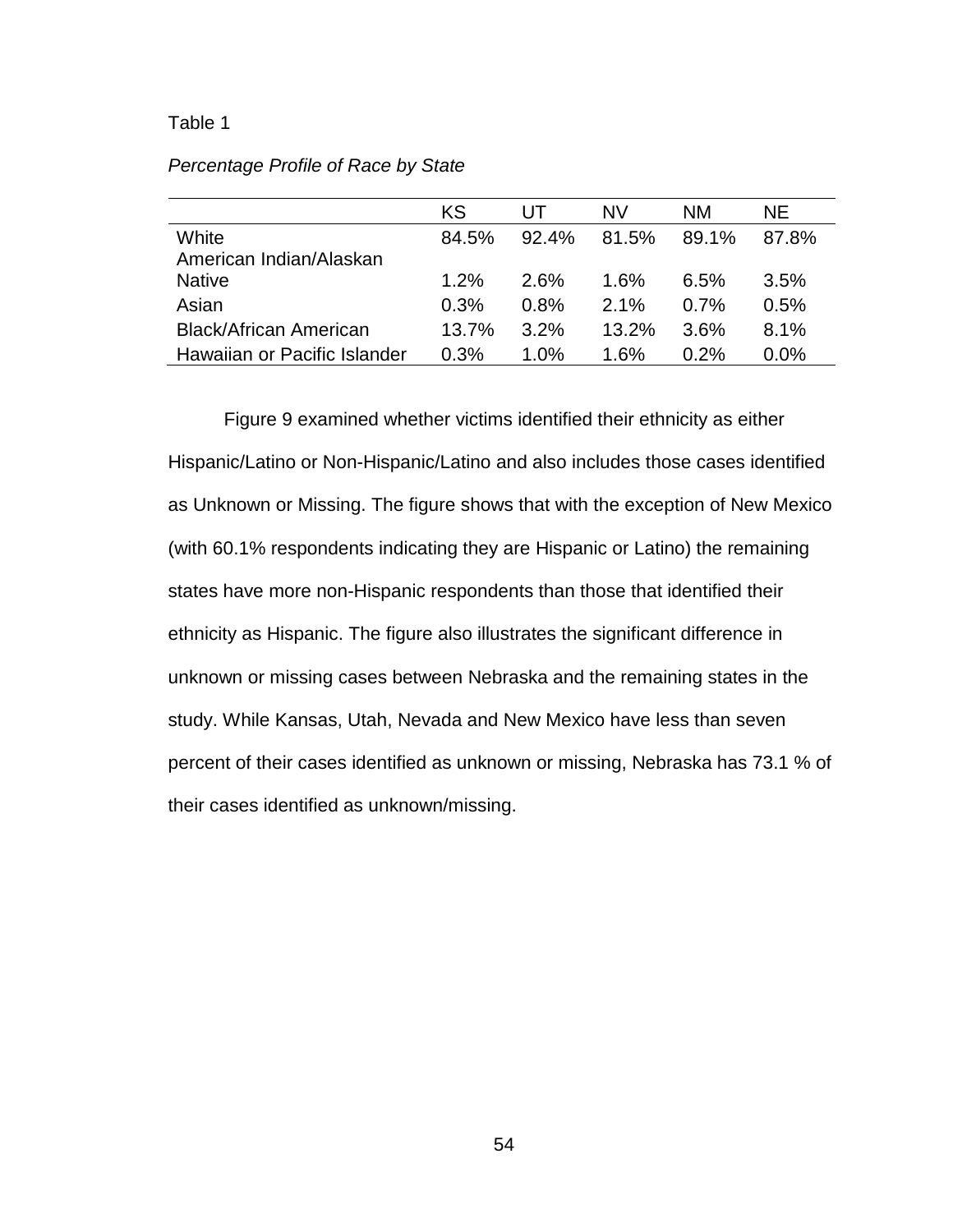Figure 9: Ethnicity by State, 2008



# Prior Victimization of Sexual Abuse

 Table 2 examines the rate of prior victimization for sexual abuse cases. The table illustrates that Nevada (23.7%), New Mexico (22.7%) and Nebraska (25.2%) have similar percentages of prior victimization. However, in examining the rates of Kansas and Utah that data reveals that Utah has a relatively higher percentage of prior victimization at 38.6% while Kansas has a relatively lower rate of 14.5% than the other states within the study.

# Table 2

| <b>State</b>      | Yes   | No    |
|-------------------|-------|-------|
| Kansas            | 14.5% | 85.5% |
| Utah              | 38.6% | 61.4% |
| Nevada            | 23.2% | 76.8% |
| <b>New Mexico</b> | 22.7% | 77.3% |
| Nebraska          | 25.2% | 74.8% |

Prior Victimization for Sexual Abuse Allegations, 2008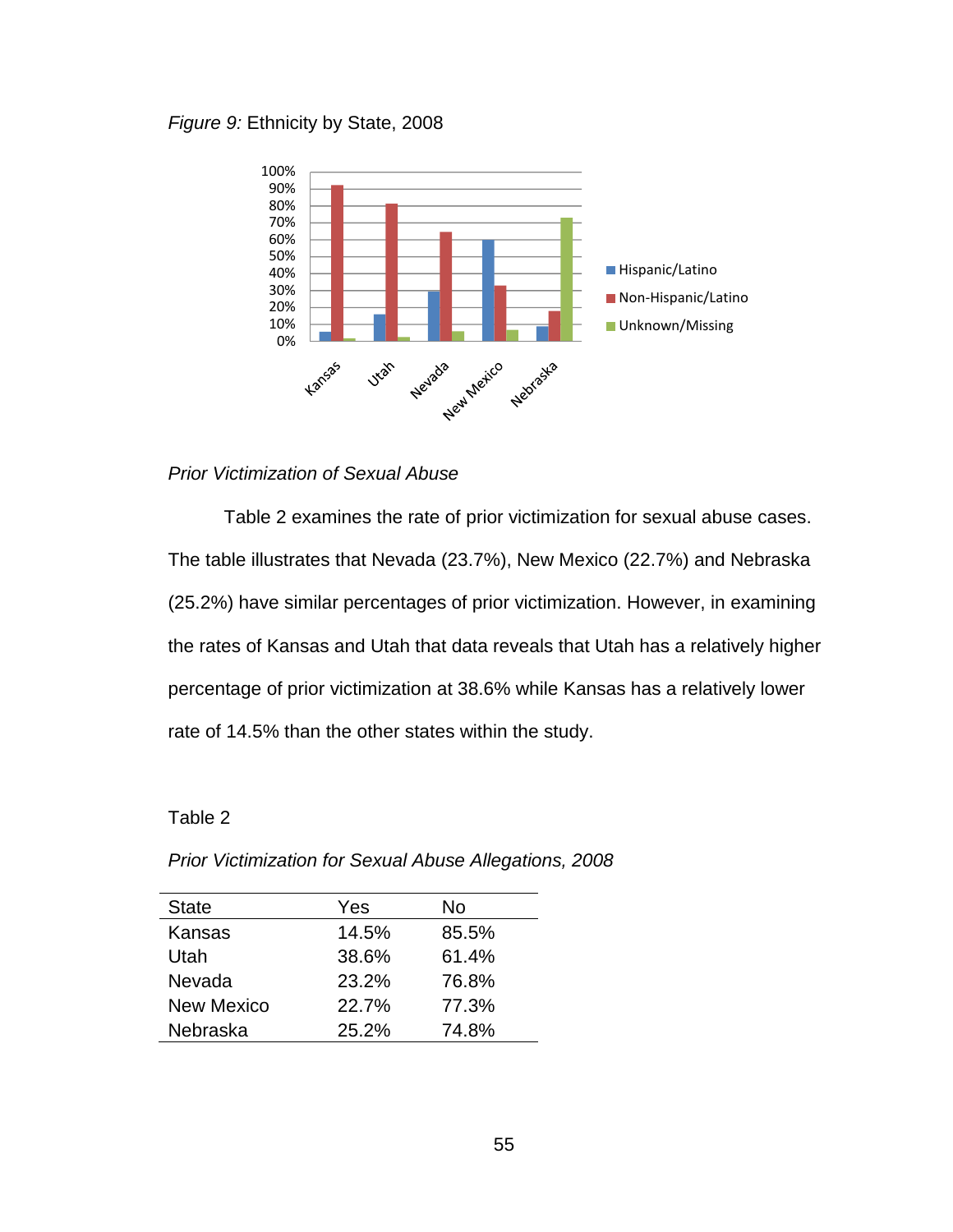Based on the fact that there is only one accredited Child Advocacy Center located in the state of Nevada (based in Clark County, Nevada), Figure 10 examines the difference in prior victimization for counties within Nevada to determine if any difference exists. The counties were divided into three categories including the two largest counties (Clark and Washoe) and the grouping of all other counties into the category of Unspecified County. Figure 10 illustrates that while there appears to be a relative decline in the percentage of prior victimizations for the years of 2006 through 2008 for Clark County and Unspecified County, Washoe has demonstrated a significant increase each year (from 22.9 to 42.4%) of victims with a history of abuse.





# Report Source for Sexual Abuse Allegations

 In order to determine the most common avenue(s) in which sexual abuse allegations are brought to the attention of CPS officials, Figure 11 compiles the total percent of all report sources across the five states included in the sample.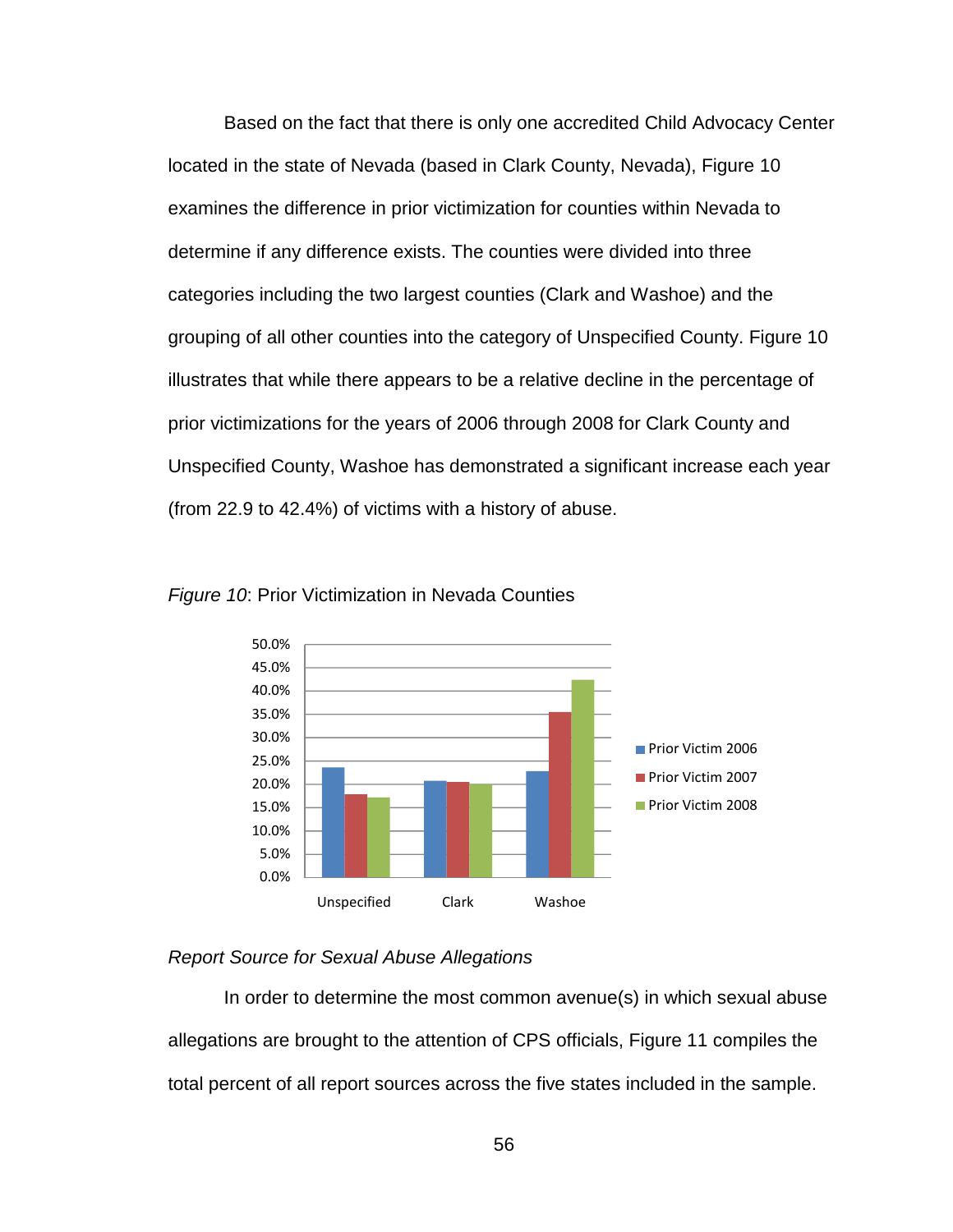The figure illustrates that on average the most common source for sexual abuse allegations are brought forth through Legal, Law Enforcement or the Criminal Justice System followed by Social Services. The figure also illustrates that the least common report sources come from the alleged perpetrators with less than 1% and the alleged victims with 2% of the total reports.



#### Figure 11: Report Source for Sexual Abuse Allegations

Given the uniqueness of each state's reporting trends, services and policies, table 3 examines the report sources at an individual state level. The table demonstrates the difference in the avenues in which sexual abuse allegations are reported by each state. The table reveals that Kansas has the highest percentage of reports originating through social service personnel (28.8%) and parents (10.3%), however also has the lowest percent of reports through law enforcement, legal or criminal justice personnel (14.1%), mental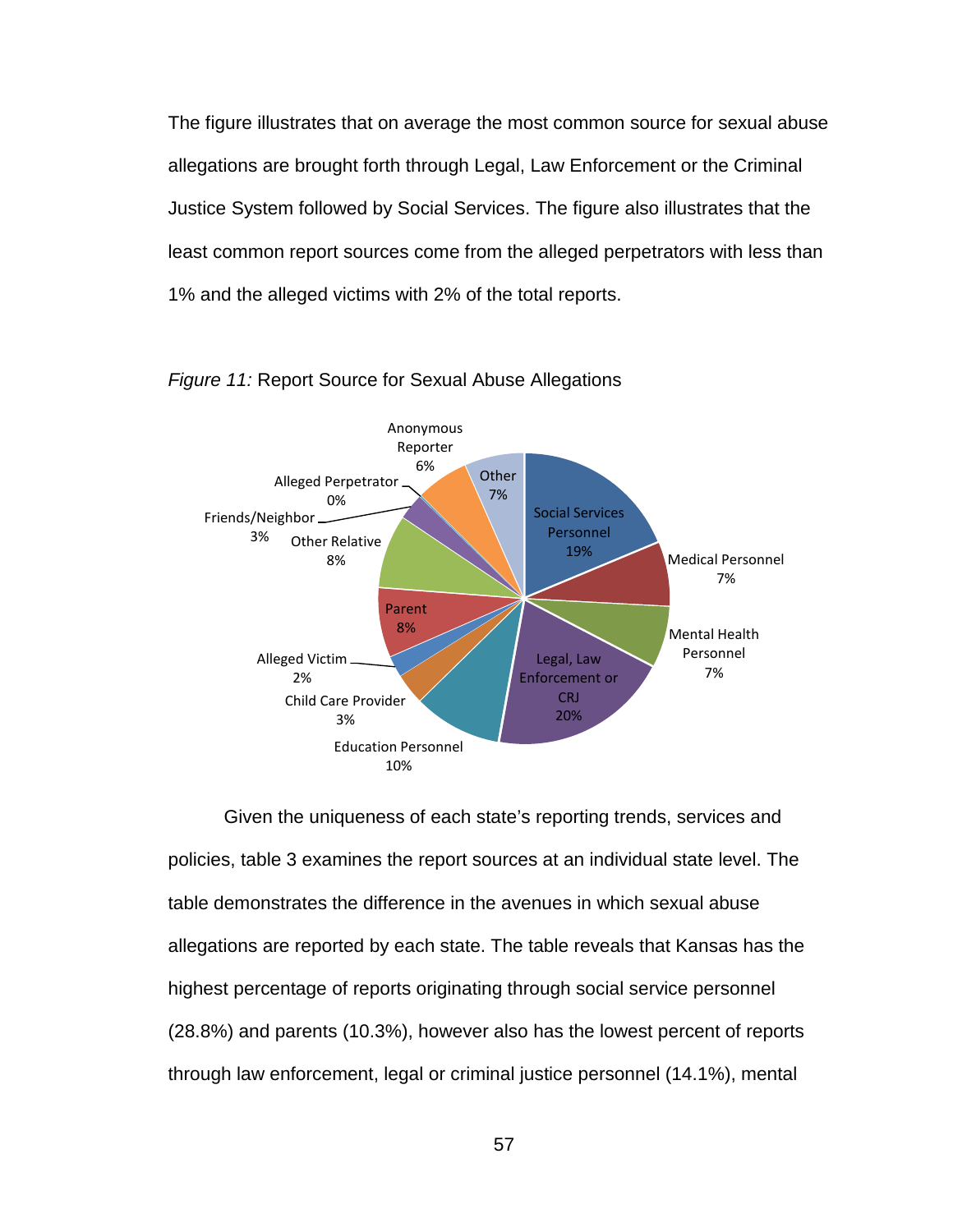health personnel (1.2%), alleged victim (0%) and other relatives (4.2%) when compared with the other states.

 Table 3 also reveals that while Utah has the highest percentage of reports originating from Law Enforcement, Legal and Criminal Justice Personnel (26.3%) and other relative reports (12.6%) they have the lowest percentage of medical personnel (6.0%) and anonymous reports (0%). Further, while Nevada has the second highest percent of Law Enforcement, Legal or Criminal Justice personnel (18.9%) reports they have the highest percent of reports from Educational Personnel (16.4%). Table 3 also reveals that New Mexico has a distinctly different pattern of report sources. New Mexico has the lowest percentage of reports (when compared with the other states) coming from Social Services Personnel (5.4%), Child Care Providers (0.3%), Friends or Neighbors (0.3%), however has the highest percent of reports originating from Medical Personnel (9.1%), Alleged Perpetrators (0.6%) and Anonymous Reports (24.7%). While more closely related to the other states, Nebraska had notably the highest percent of reports from Mental Health Personnel (14.4%), Child Care Providers (5.1%), Alleged Victims (12.6%), and Friends or Neighbors (4.5%), however had notably the lowest percent of reports originating from parents (0.2%).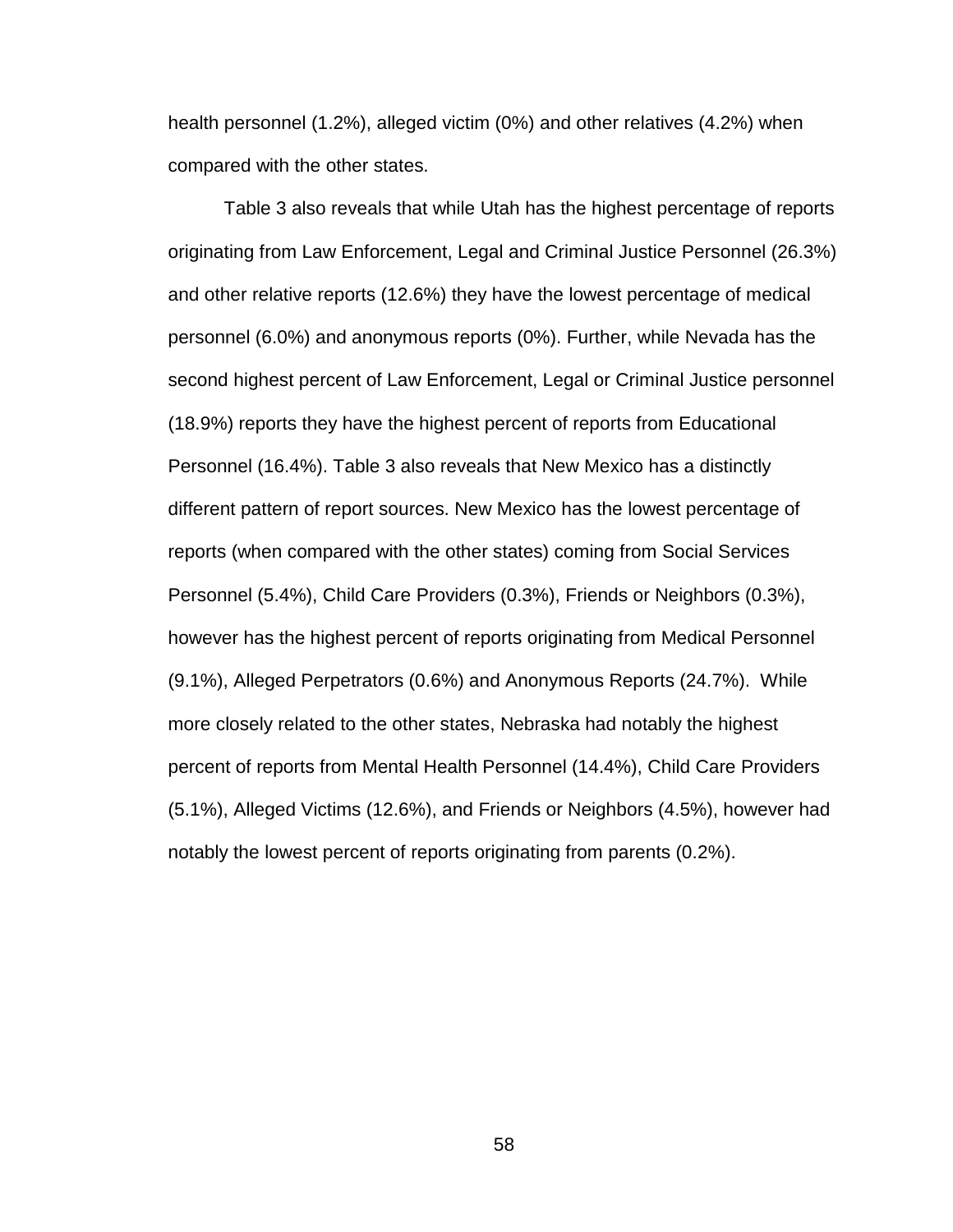## Table 3

| <b>Report Source</b> | KS. | $\mathbf{U}$ | NV 11 | <b>NM</b> | NE. |
|----------------------|-----|--------------|-------|-----------|-----|
|                      |     |              |       |           |     |

Sexual Abuse Allegation Report Source Percentage by State

| <b>INUPULL OUGHUU</b>            | ╵    | ັັ   | .    | .    | .    |
|----------------------------------|------|------|------|------|------|
| <b>Social Services Personnel</b> | 28.8 | 17.9 | 17.4 | 5.4  | 14.6 |
| <b>Medical Personnel</b>         | 7.9  | 6.0  | 7.3  | 9.1  | 7.6  |
| <b>Mental Health Personnel</b>   | 1.2  | 6.7  | 9.2  | 6.2  | 14.4 |
| Legal, Law Enforcement or        |      |      |      |      |      |
| <b>CRJ</b>                       | 14.1 | 26.3 | 18.9 | 17.8 | 16.1 |
| <b>Education Personnel</b>       | 11.0 | 7.0  | 16.4 | 12.1 | 9.5  |
| <b>Child Care Provider</b>       | 4.0  | 3.5  | 2.5  | 0.3  | 5.1  |
| <b>Alleged Victim</b>            | 0.0  | 0.8  | 0.7  | 0.1  | 12.6 |
| Parent                           | 10.3 | 8.7  | 10.0 | 7.3  | 0.2  |
| <b>Other Relative</b>            | 4.2  | 12.6 | 5.0  | 6.1  | 6.5  |
| Friends/Neighbor                 | 1.7  | 3.4  | 3.8  | 0.3  | 4.5  |
| <b>Alleged Perpetrator</b>       | 0.0  | 0.2  | 0.0  | 0.6  | 0.1  |
| Anonymous Reporter               | 8.0  | 0.0  | 6.2  | 24.7 | 5.6  |
| Other                            | 8.8  | 6.9  | 2.3  | 10.0 | 3.2  |

## Report Disposition

 While many reports of abuse are brought to the attentions of Law Enforcement and Child Protections Services, not all cases result in substantiation (finding that abuse was in fact present). While for most states within the study the number of unsubstantiated cases far outnumber the substantiated cases, Utah is the only state within the study where the percentage of substantiated sexual abuse cases are consistently higher than those cases where no abuse was found (unsubstantiated). Figure 12 demonstrates the percentage of substantiated versus unsubstantiated sexual abuse cases from 2006 to 2008 for all states under study. The figure illustrates that while there are minor changes in the rates of substantiation for Kansas (20.7% to 25%), Nevada (20.5% to 26.2%), New Mexico ( 21.8% to 25.1%) and Nebraska (22.3% to 33.6%); Utah (50.5% to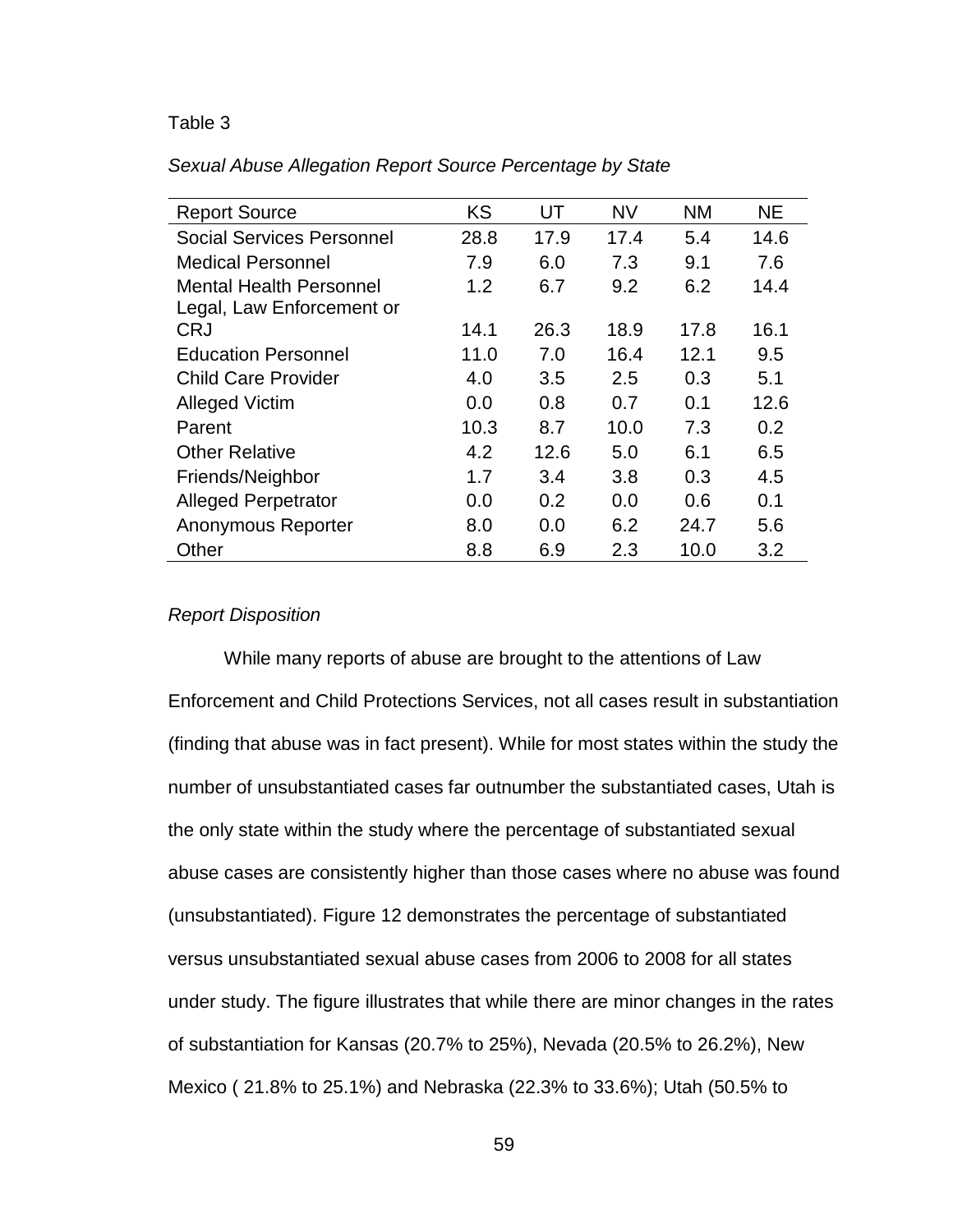53.1%) remained the leader in the percent of substantiated cases for all three years .



Figure 12: Average Percent of Substantiated and Unsubstantiated Sexual Abuse Cases, 2006-2008

 Figure 13 also demonstrates the difference in the percent of sexual abuse cases that are substantiated at the Nevada county level. The figure shows that while Clark County and Unspecified Counties have seen a relative increase in substantiation each year, Washoe County has seen a relative decrease in substantiation each year. However, it is possible that the increase in substantiation for Unspecified Counties is due in part to the benefits those counties are receiving from Clark County's CAC.

60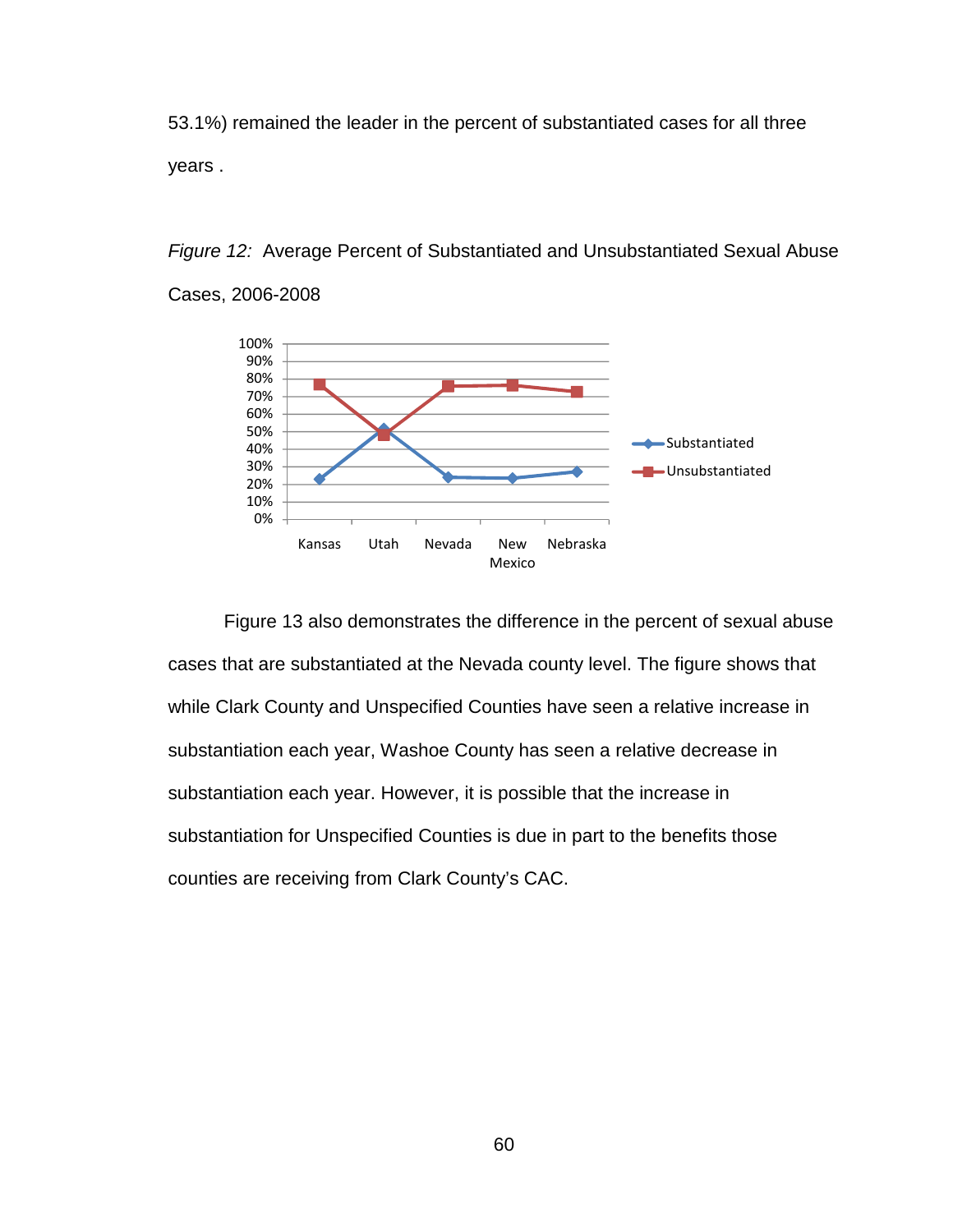Figure 13: Percent of Substantiated Sexual Abuse Reports by Nevada County

# 2006-2008

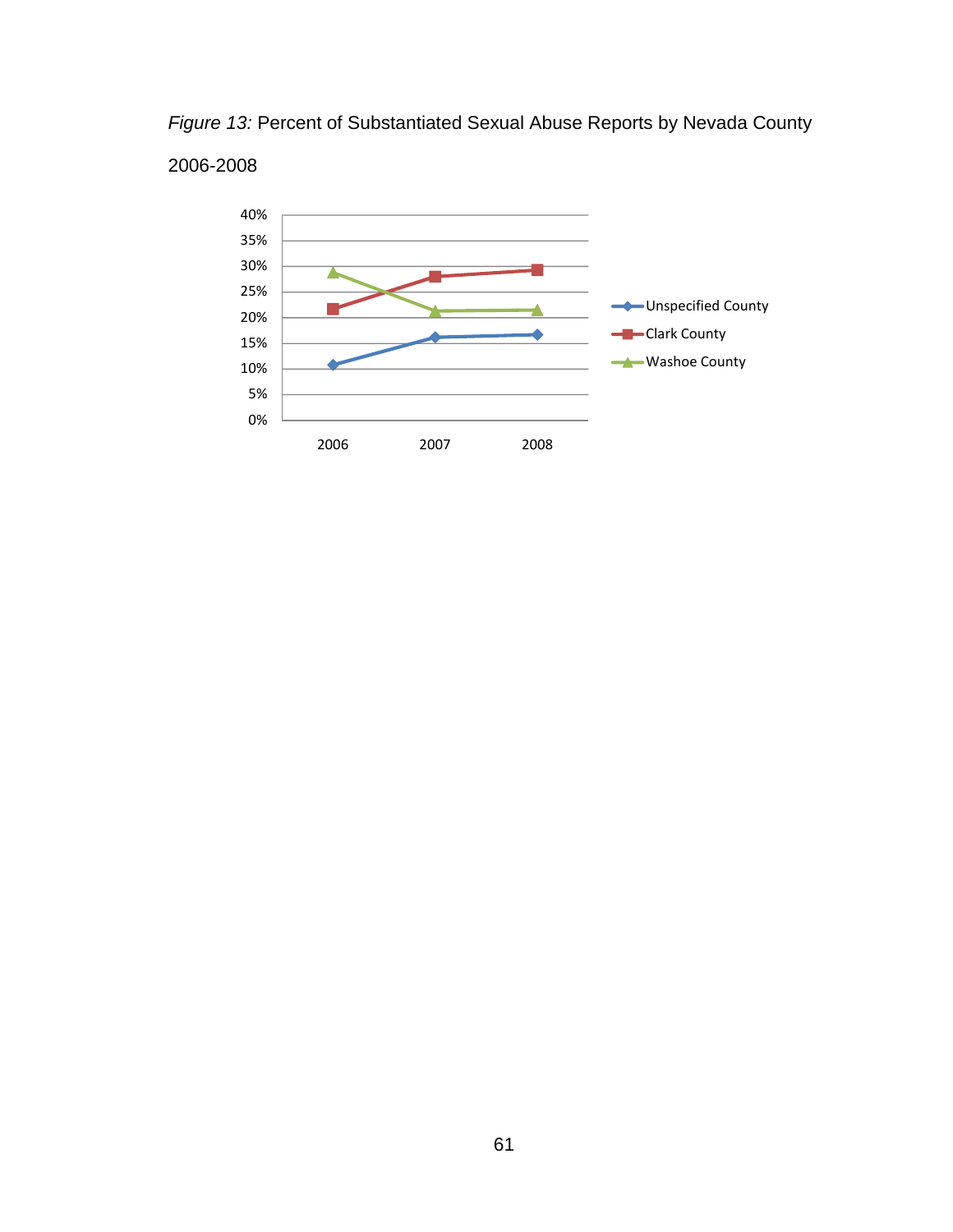# CHAPTER 4

# FINDINGS OF THE STUDY

 The first analyses conducted were to determine if race or ethnicity varied significantly by state. A One-way ANOVA was conducted to determine if any racial category differed significantly by each state. Table 4 illustrates the valid percent of racial distribution by state as well as the F-value indicating the lack of significant impact of race by each state. Each analyses of race across all states was significant at the p<.001 significance level.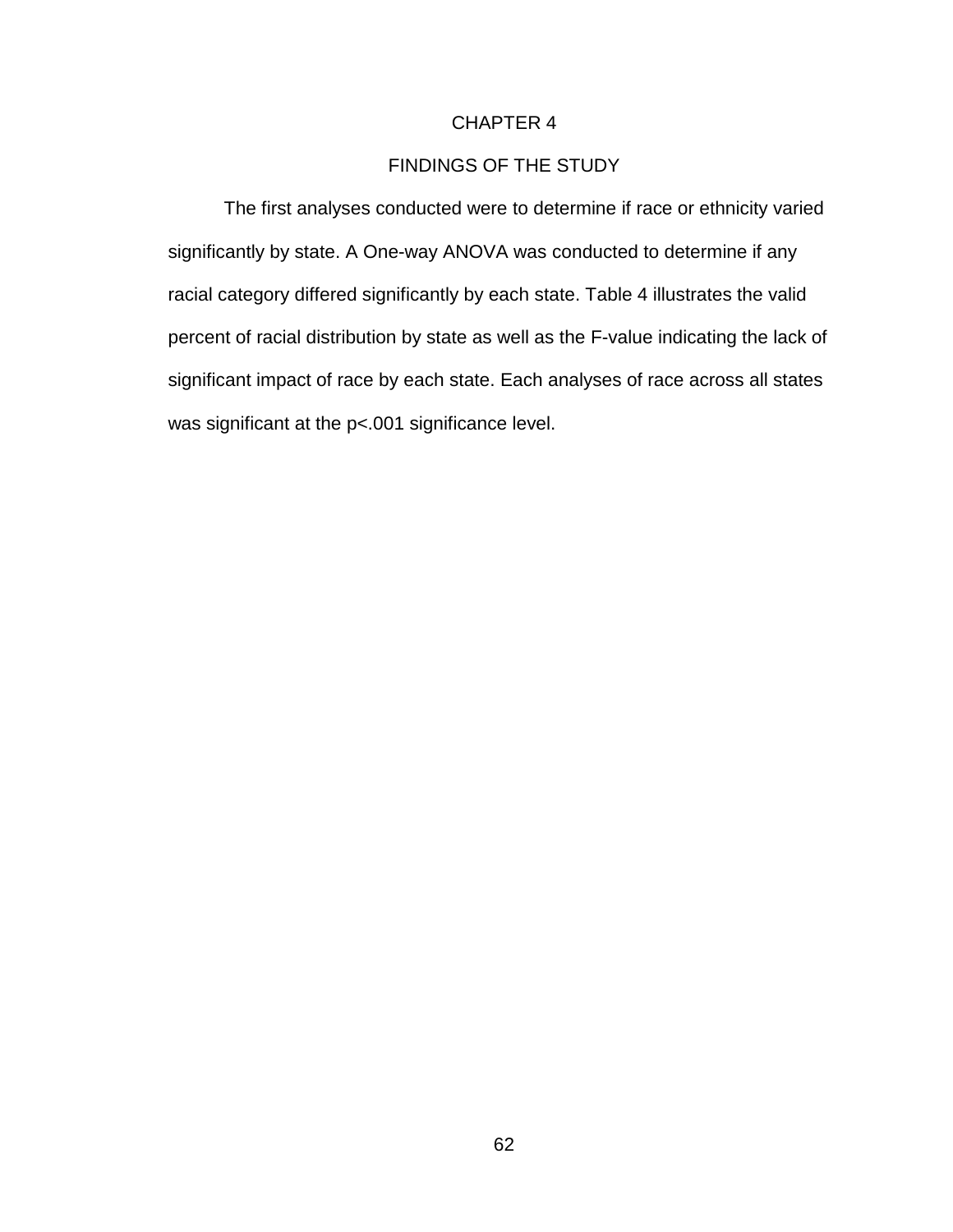# Race and Ethnicity by State

|                                  |        | <b>New</b> |          |        |       |          |
|----------------------------------|--------|------------|----------|--------|-------|----------|
|                                  | Nevada | Mexico     | Nebraska | Kansas | Utah  | F-Value  |
| White                            | 84.6%  | 86.8%      | 70.5%    | 86.7%  | 91.5% | 146.56*  |
| American Indian or Alaskan       |        |            |          |        |       |          |
| <b>Native</b>                    | 1.6%   | 6.3%       | 2.8%     | 1.2%   | 2.5%  | 116.04*  |
| <b>Black or African American</b> | 13.7%  | 3.5%       | 6.5%     | 14.1%  | 3.2%  | 143.01*  |
| Asian                            | 2.2%   | 0.7%       | 0.4%     | 0.3%   | 0.8%  | 125.44*  |
| Hawaiian or Other Pacific        |        |            |          |        |       |          |
| <b>Islander</b>                  | 1.7%   | 0.2%       | $***$    | 0.3%   | 1.0%  | 126.78*  |
| Hispanic                         | 29.3%  | 60.1%      | 8.9%     | 5.8%   | 16.1% | 4040.18* |

Note: Findings marked by (\*) are significant at the p<.001

\*\* Indicates that there were no cases that indicated that race/ethnicity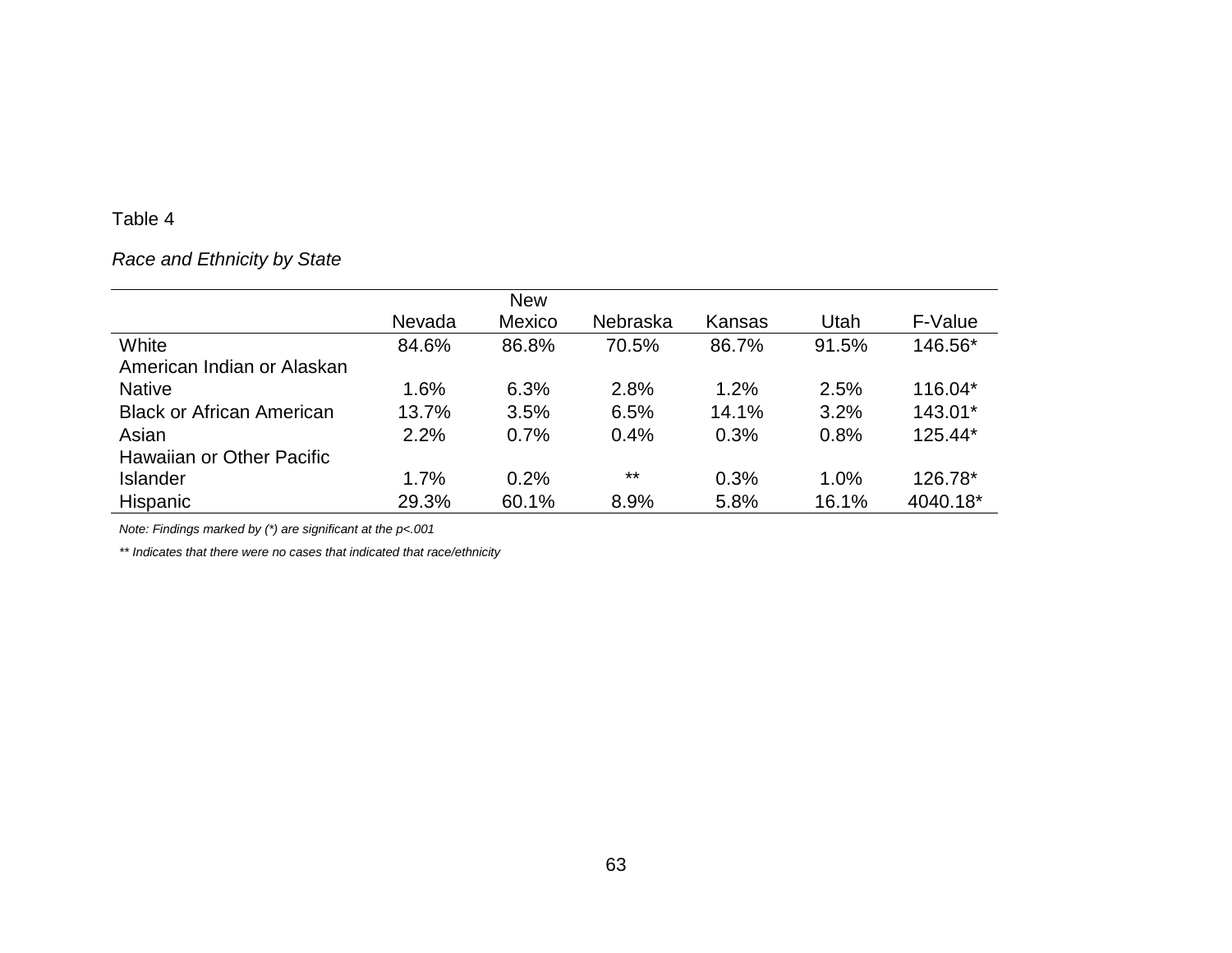Table 5 presents a correlation matrix examining whether report disposition, gender, age, prior victimization and the states of interest varied significantly. The table illustrates that the majority of variables are significantly related at the 0.01 level of significance. Given the various breakdowns of report disposition given in the data, report dispositions was re-coded and simplified into the variable Disposition (substantiated or not substantiated). However, to ensure accuracy of the recoded variable, both the original and modified variables were included in the matrix. The table shows that even with the recode the case dispositions remained significant at the p<.001 level.

#### Table 5

|                           | Report       |              | Child        | Child        | Prior        | States of    |
|---------------------------|--------------|--------------|--------------|--------------|--------------|--------------|
|                           | Disposition  | Disposition  | Age          | Sex          | Victim       | Interest     |
| Report                    |              |              |              |              |              |              |
| Disposition               | $\mathbf{1}$ | $-0.989**$   | $-.027**$    | $-0.074**$   | $.060**$     | $-.049**$    |
| Sig. (2-tailed)           |              | .000         | .003         | .000         | .000         | .000         |
| Disposition               |              | $\mathbf{1}$ | $.033**$     | $.076**$     | $-0.065**$   | $.058**$     |
| Sig. (2-tailed)           |              |              | .000         | .000         | .000         | .000         |
| Child Age                 |              |              | $\mathbf{1}$ | $.076**$     | $-.002$      | $.040**$     |
| Sig. (2-tailed)           |              |              |              | .000         | .807         | .000         |
| Child Sex                 |              |              |              | $\mathbf{1}$ | $-0.006$     | .011         |
| Sig. (2-tailed)           |              |              |              |              | .485         | .233         |
| Prior Victim              |              |              |              |              | $\mathbf{1}$ | $-.034**$    |
| Sig. (2-tailed)           |              |              |              |              |              | .000         |
| <b>States of Interest</b> |              |              |              |              |              | $\mathbf{1}$ |
| Sig. (2-tailed)           |              |              |              |              |              |              |

Disposition, Age, Sex, and Victimization Correlation across all states of interest

\*\*. Correlation is significant at the 0.01 level (2-tailed).

Note: Report Dispositions range from 1 (substantiated) to 6 (non substantiated)

Disposition is either 0 (non substantiated) or 1 (substantiated)

States of Interest is coded Nevada =0 all other states =1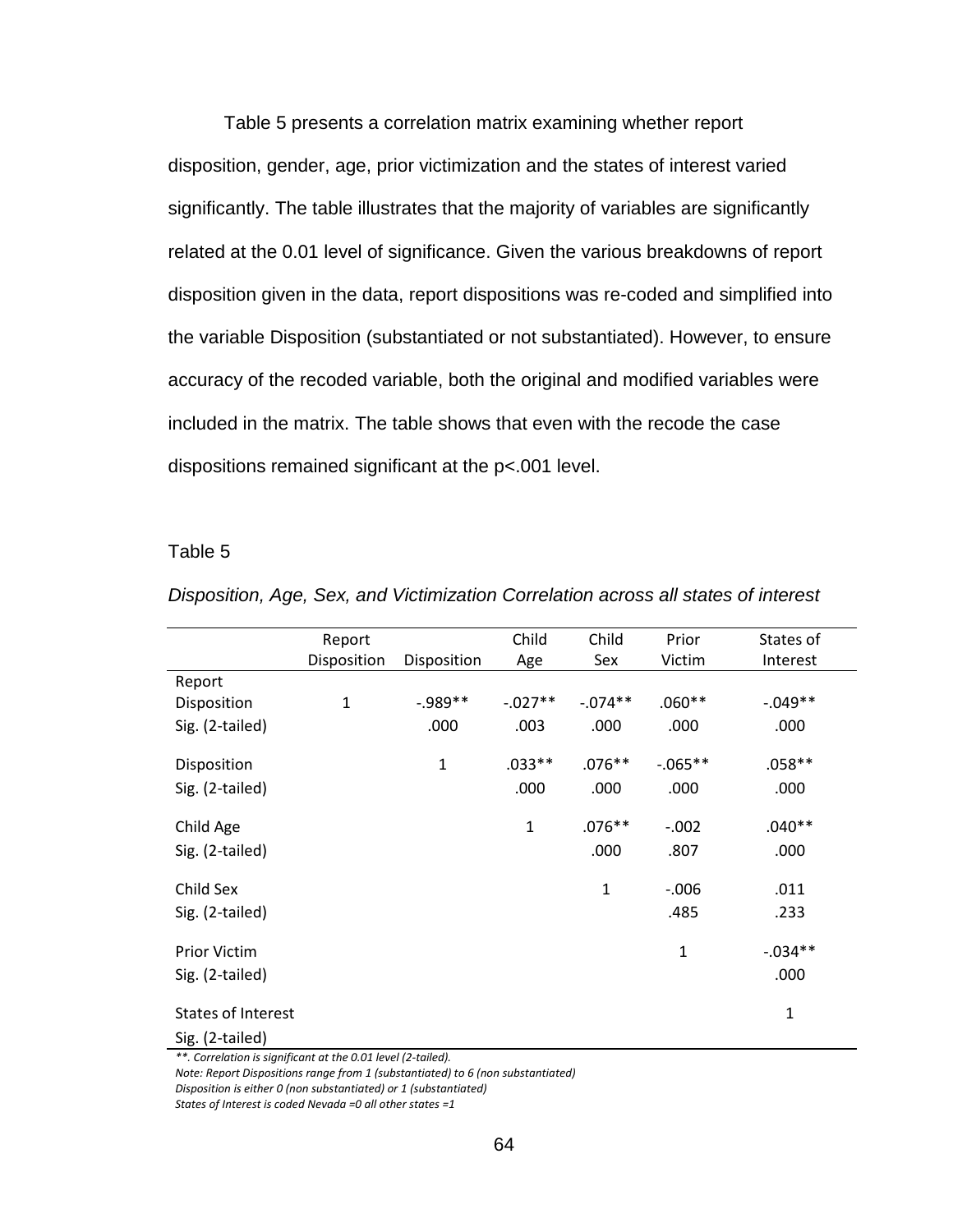## Report Dispositions

 Table 5 reveals statistical significance at the p<.01 level across all variables examined with nearly every variable (with exception of child age at report) being significant at the p<.001 level of significance. When looking at child age and report disposition, the findings suggest that as the child's age goes down the likelihood of a case resulting in non substantiation increases, thus the younger the child's age the less likely that abuse will be substantiated. The table also shows, that when looking at child gender, while there is a relatively weak relationship between the report dispositions of male and female victims, the relationship between the two variables are significant at the p<.001 level. In addition, when examining report disposition against prior victimization the data reveals that cases are more likely to result in un-substantiation when the victim was also previous victimized. Despite the relatively weak correlation strength, all variables were nonetheless significant at the p<.01 level of significance.

# Child Sex, Age and Prior Victimization

Consistent with what was expected due to the larger number of female versus male victims of sexual abuse, the data found that child sex and age were significantly related. The findings suggest that as the age of the victim increases the likelihood of the victim being male decreases. However, when examining prior victimization with child sex and age, there was no statistically significant relationship. This finding suggests that there is no discernable relationship between a child's age or sex and the likelihood of them having been previously victimized.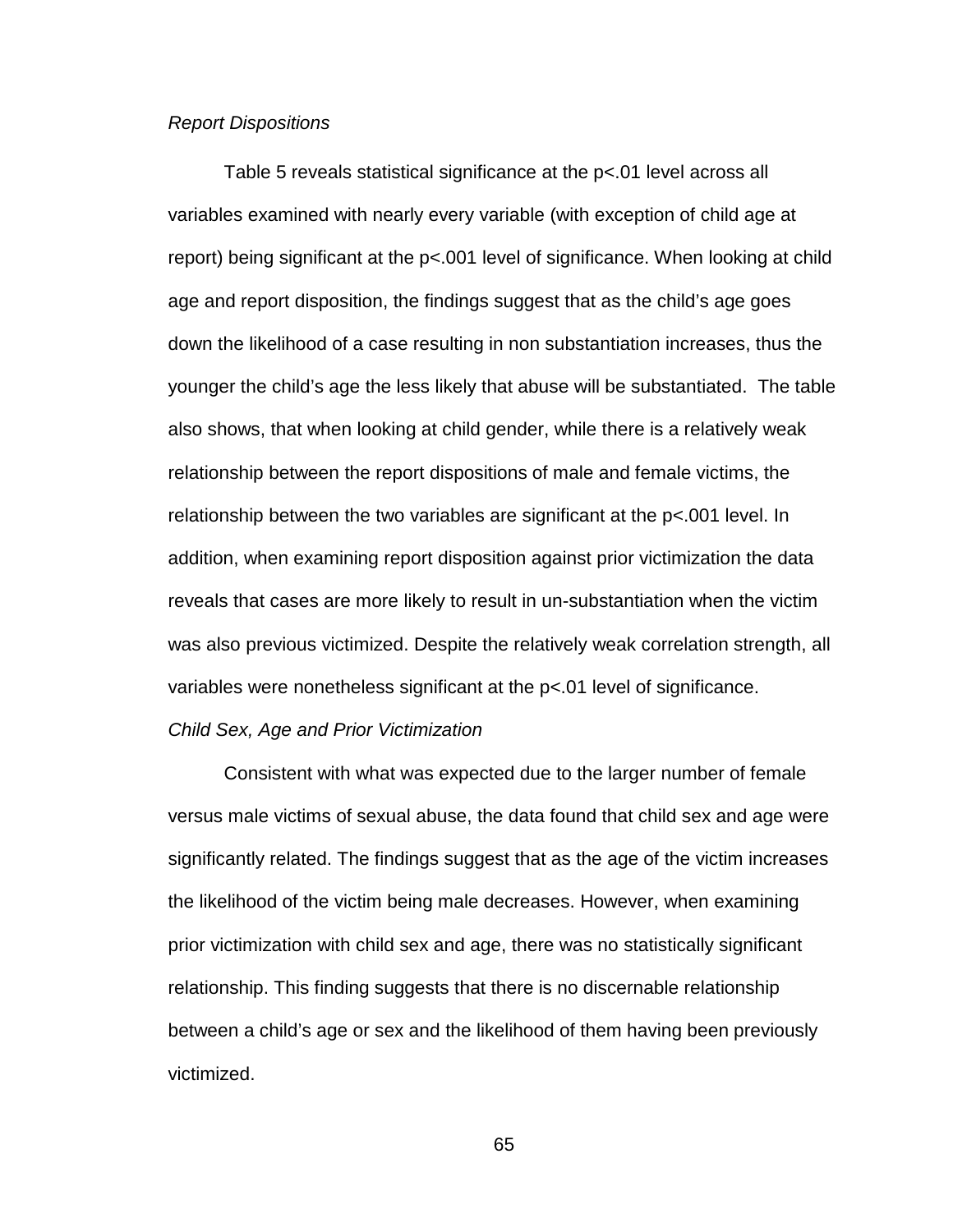# States of Interest

 In order to examine the differences across all states of interest, Table 5 also compared report disposition, child age, child sex and prior victimization to uncover any significant relationships. Table 5 shows a statistically significant relationship between report disposition, child age and prior victimization and all states examined in this study. While still statistical significance the relatively weak relationships are likely a result of the large sample size (of 12,017 sexual abuse cases across all five states). However, the data does suggest that based on the coding of Nevada =0 and all other states=1 cases are more likely to be substantiated in other states than in Nevada. Further the data suggests that victims are more likely to have also been previously victimized in other states when compared to those in Nevada.

## State Sexual Abuse Rates

 Table 6 illustrates the sexual abuse rates for all states included within the study. The table shows that Utah has the highest rate of childhood sexual abuse at 5.7 per 1,000 children followed by Nebraska (4.2 per 1,000) and New Mexico (4.1 per 1,000). In addition it also demonstrates that Nevada has the lowest sexual abuse rates (1.8 per 1,000) across all states included within the study.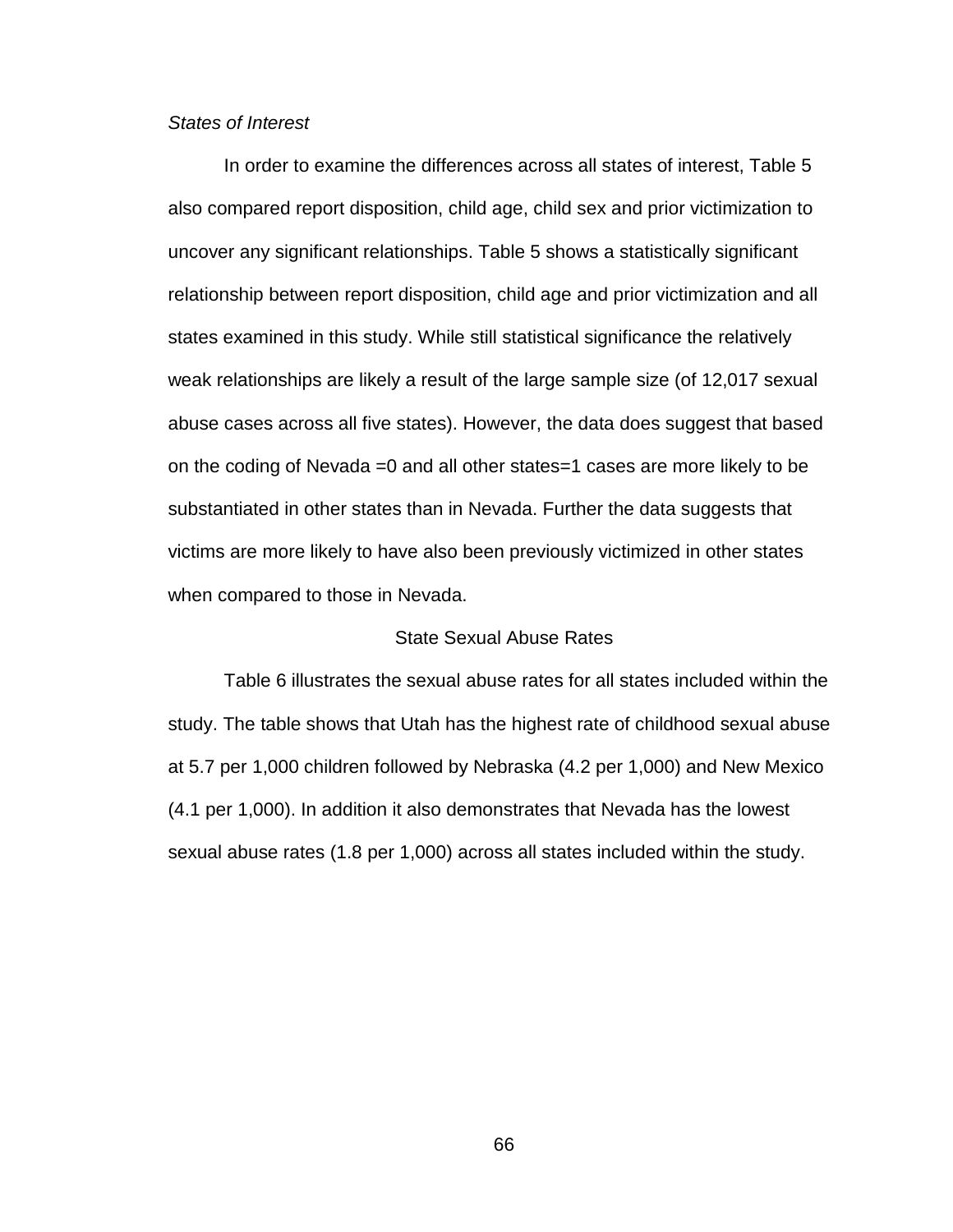|                 | Child Population | Sexual Abuse Cases |     |
|-----------------|------------------|--------------------|-----|
| Kansas          | 700485           | 2875               | 4.1 |
| Utah            | 849635           | 4866               | 5.7 |
| Nevada          | 667801           | 1235               | 1.8 |
| New Mexico      | 502450           | 1177               | 2.3 |
| <b>Nebraska</b> | 446995           | 1865               | 4.2 |

#### 2008 State Sexual Abuse Rates per 1,000 children

#### Nevada County Correlations and Abuse Rates

 Table 7 shows the childhood sexual abuse rate for Nevada counties. Nevada counties were broken down into three categories including Nevada's two largest counties (Clark County and Washoe County) and then based on the relatively low population size and absence of any type of CAC, the remaining Nevada counties were grouped into the category Unspecified Counties. The population data was obtained from the 2009 census data, given the unavailability of 2008 county population breakdown. However, given the relatively low population increase between the two years (less than a 47,000 person increase across the entire state) there is no reason to suggest that the rates would be significantly impacted by this population change. The table demonstrates that when added together, the Unspecified counties category has highest rate of sexual abuse followed by Washoe, with Clark County falling slightly under the overall state rate.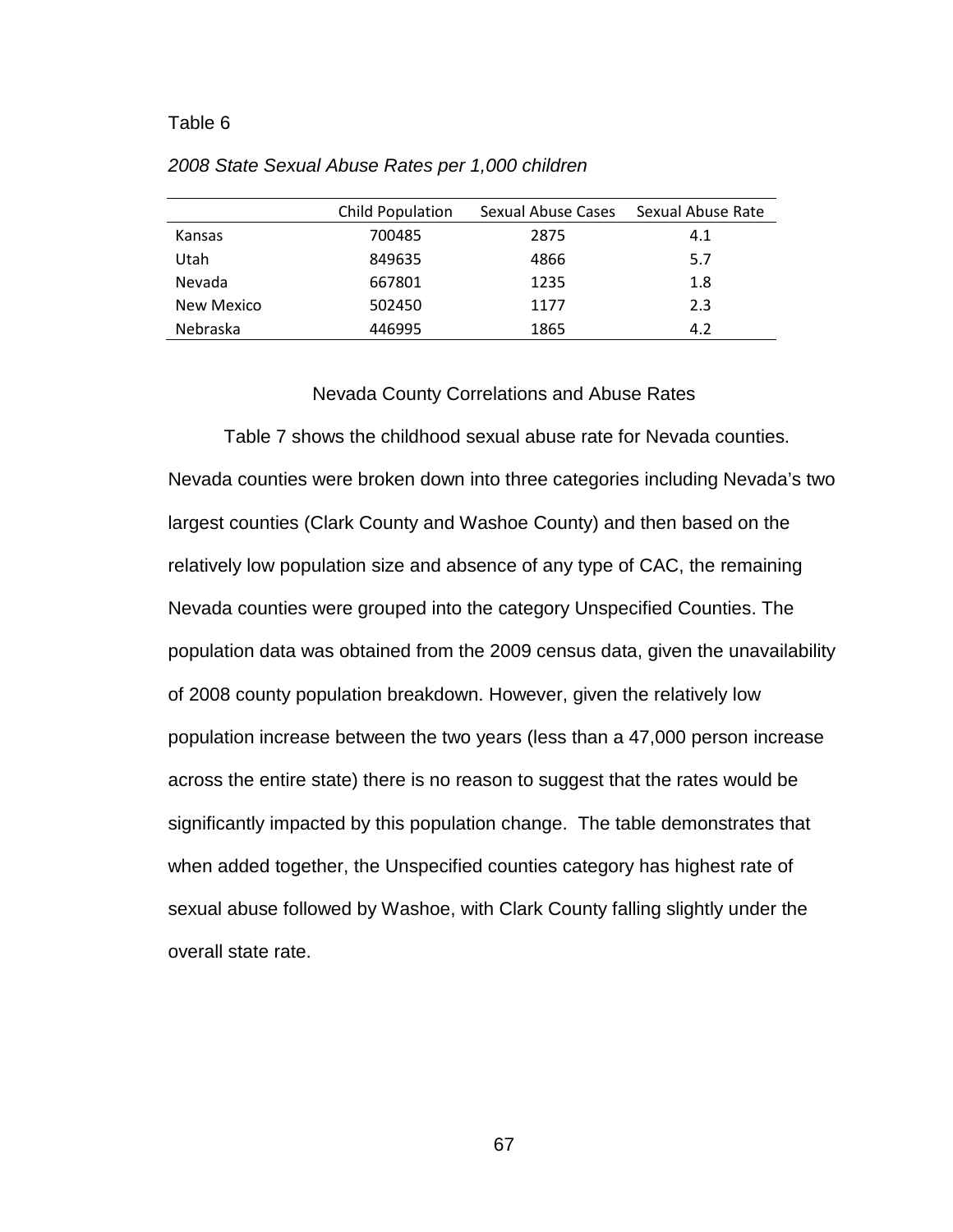|                      | Child Population* | Sexual Abuse Cases | Sexual Abuse Rate |
|----------------------|-------------------|--------------------|-------------------|
| <b>Clark County</b>  | 500445            | 857                | 1.7               |
| <b>Washoe County</b> | 101216            | 198                | 2.0               |
| Unknown County       | 78657             | 180                | 2.3               |
|                      |                   |                    |                   |
| State Rate           | 680318            | 1235               | 1.8               |

\* Population data was obtained from the 2009 census data, as 2008 county population breakdown is no longer available.

Tables 8, 9 and 10 show the correlation of report disposition, age, gender and prior victimization across those same Nevada counties.

#### Clark County

 Table 8 shows the correlation of report disposition, age, child sex, and prior victimization for Clark County, Nevada. The data shows that a statistically significant relationship exists when examining report disposition with age and prior victimization but not child sex. Similar to the multi-state correlation the analyses on child age also demonstrates a negative correlation suggesting that as age decreases the likelihood of a case resulting in substantiation also decreases. However, contrary to the multi-state correlation, prior victimization and report disposition had a negative correlation, suggesting that more cases where a victim has been previously abused will result in substantiation than those where the victim was not previously victimized.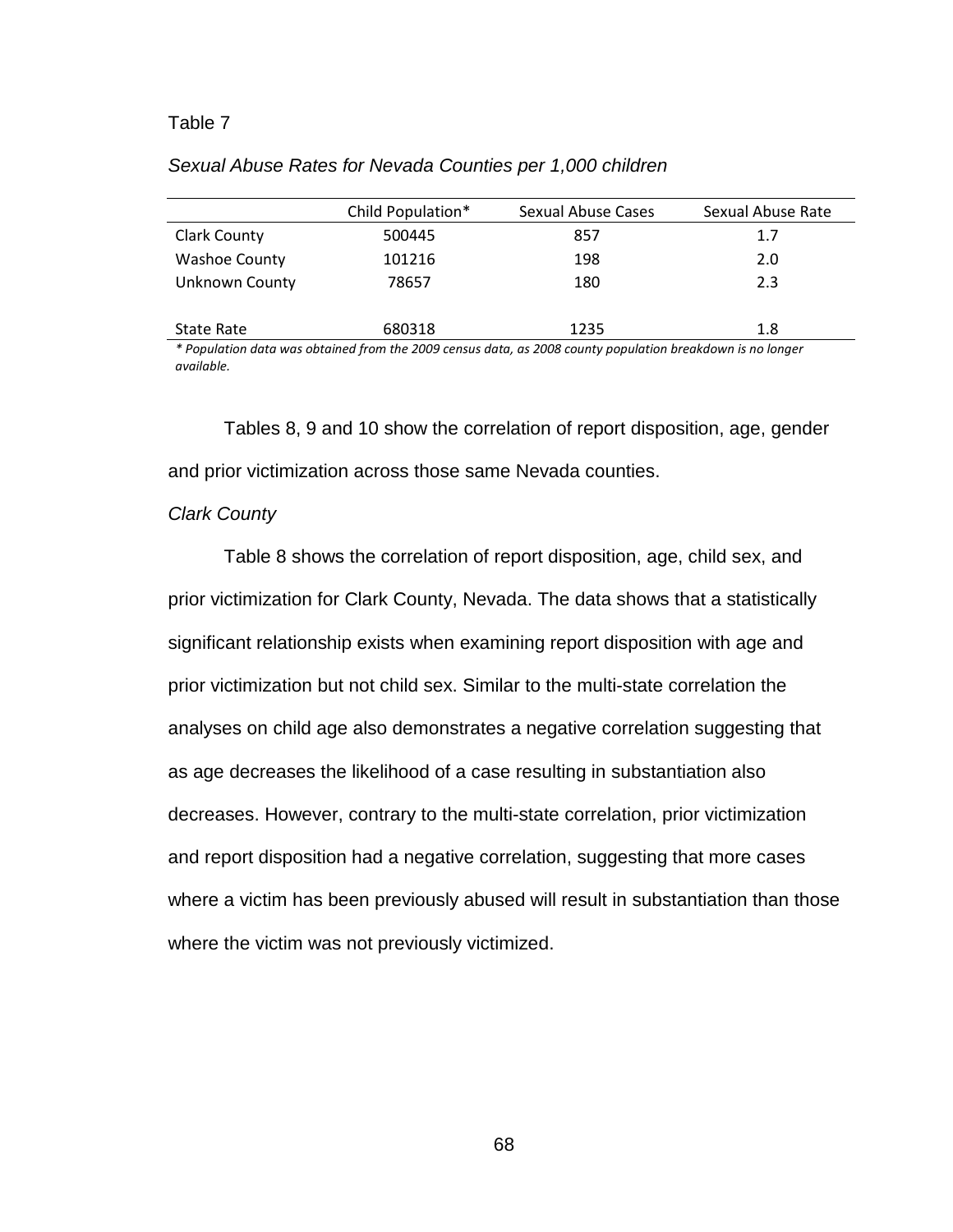### Clark County, Nevada Correlation

|                           |                           | Child      | Child      | Prior    |
|---------------------------|---------------------------|------------|------------|----------|
|                           | <b>Report Disposition</b> | Age        | <b>Sex</b> | Victim   |
| <b>Report Disposition</b> | 1                         | $-0.159**$ | $-0.059$   | $-.071*$ |
| Sig. (2-tailed)           |                           | .000       | .084       | .037     |
|                           |                           |            |            |          |
| Child Age                 |                           | 1          | $.094**$   | .035     |
| Sig. (2-tailed)           |                           |            | .006       | .309     |
|                           |                           |            |            |          |
| Child Sex                 |                           |            | 1          | $-.022$  |
| Sig. (2-tailed)           |                           |            |            | .517     |
|                           |                           |            |            |          |
| <b>Prior Victim</b>       |                           |            |            | 1        |
| Sig. (2-tailed)           |                           |            |            |          |

#### Table 8: Clark County, Nevada Correlation

\*\*. Correlation is significant at the 0.01 level (2-tailed).

\*. Correlation is significant at the 0.05 level (2-tailed).

Note: Report Dispositions range from 1 (substantiated) to 6 (non substantiated)

#### Washoe County

 Table 9 examined the relationship between report disposition, child age, child sex and prior victimization for those cases in Washoe County, Nevada. The analyses found a significant relationship between report disposition and child age, but not child sex or prior victimization. The findings suggest that, comparable to the Clark County and the multi-state analyses, as age decreases less cases result in substantiation. The analyses found that there is no between a child's age or prior victimizations and report disposition. In addition, the analyses did not identify any other correlations between child age and sex or prior victimization and sex or age.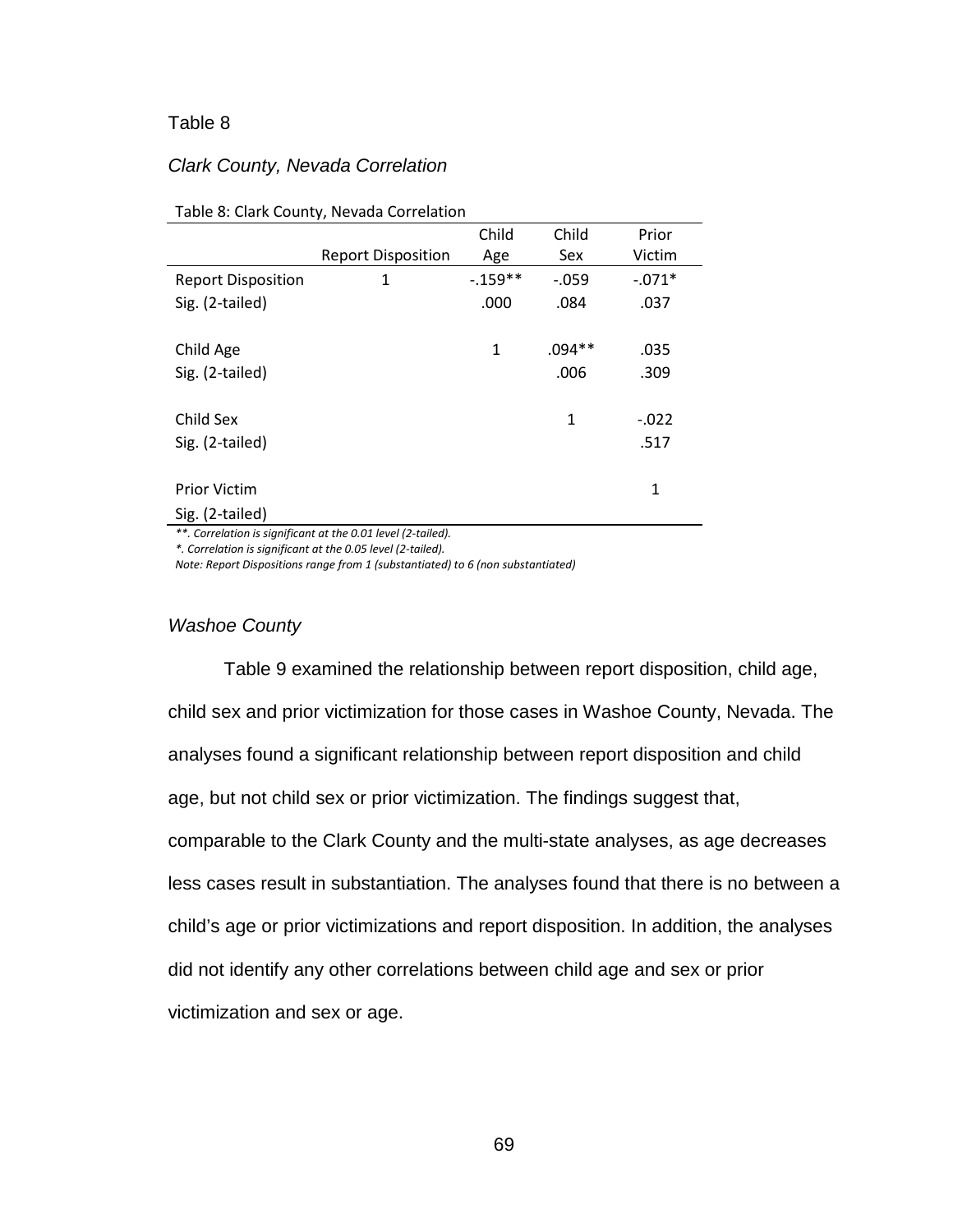|                     | Report      | Child     | Child          | Prior    |
|---------------------|-------------|-----------|----------------|----------|
|                     | Disposition | Age       | Sex            | Victim   |
| Report              |             |           |                |          |
| Disposition         | 1           | $-.223**$ | $-.070$        | .123     |
| Sig. (2-tailed)     |             | .002      | .324           | .084     |
|                     |             |           |                |          |
| Child Age           |             | 1         | $-.011$        | $-0.085$ |
| Sig. (2-tailed)     |             |           | .873           | .233     |
|                     |             |           |                |          |
| Child Sex           |             |           | $\overline{1}$ | .068     |
| Sig. (2-tailed)     |             |           |                | .339     |
|                     |             |           |                |          |
| <b>Prior Victim</b> |             |           |                | 1        |
| Sig. (2-tailed)     |             |           |                |          |

## Washoe, Nevada Correlation

\*\*. Correlation is significant at the 0.01 level (2-tailed).

Note: Report Dispositions range from 1 (substantiated) to 6 (non substantiated)

Unspecified Counties, Nevada

The final county analyses for Nevada included all of the remaining counties located within Nevada for a total of 180 sexual abuse allegations. The analyses found no relationship between report disposition, child age, child sex, or prior victimization for all cases analyzed.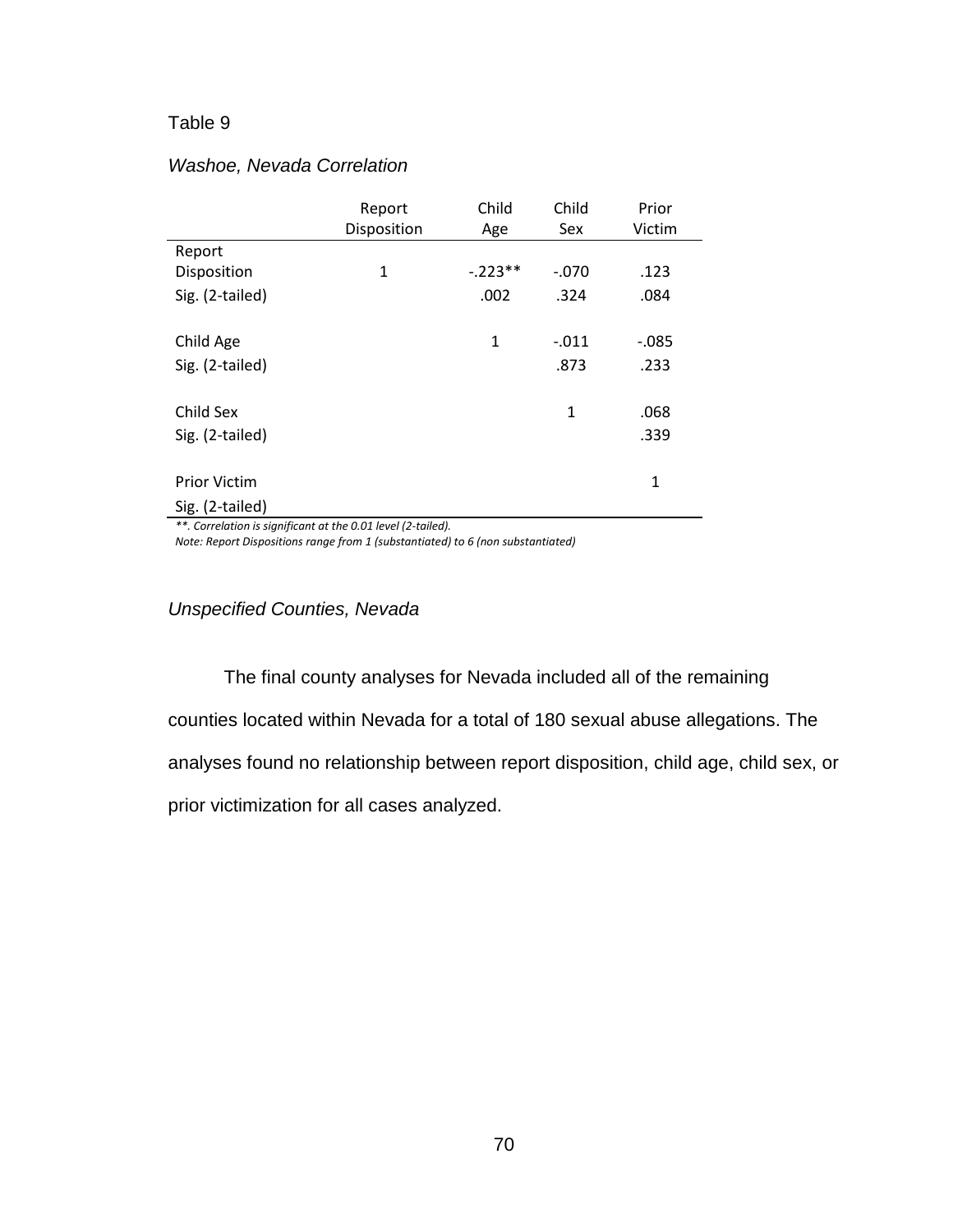|                     | Report      | Child    | Child    | Prior        |
|---------------------|-------------|----------|----------|--------------|
|                     | Disposition | Age      | Sex      | Victim       |
| Report              |             |          |          |              |
| Disposition         | 1           | $-0.104$ | $-0.125$ | 0.033        |
| Sig. (2-tailed)     |             | 0.165    | 0.094    | 0.661        |
| Child Age           |             | 1        | 0.036    | 0.027        |
| Sig. (2-tailed)     |             |          | 0.632    | 0.717        |
|                     |             |          |          |              |
| Child Sex           |             |          | 1        | $-0.069$     |
| Sig. (2-tailed)     |             |          |          | 0.36         |
|                     |             |          |          |              |
| <b>Prior Victim</b> |             |          |          | $\mathbf{1}$ |
| Sig. (2-tailed)     |             |          |          |              |

# Unspecified County, Nevada Correlation

Note: Report Dispositions range from 1 (substantiated) to 6 (non substantiated)

# Nevada County Multi-Variable Correlation

 Table 11 presents a correlation matrix examining whether report disposition, child age at report, gender and prior victimization vary when compared by Nevada County. Similar to table 5, the results suggest that report disposition is significantly related to the child's age, gender and county of report. However, in contrast prior victimization is no longer significantly related to report disposition when examined at the Nevada county level. Table 11 also demonstrates that while child age and child gender are still significantly related, prior victimization is only significant when correlated with CAC County. Coded Clark (0) and all other counties (1), the data suggests that cases are significantly more likely to be substantiated in Clark County than any other county in the state.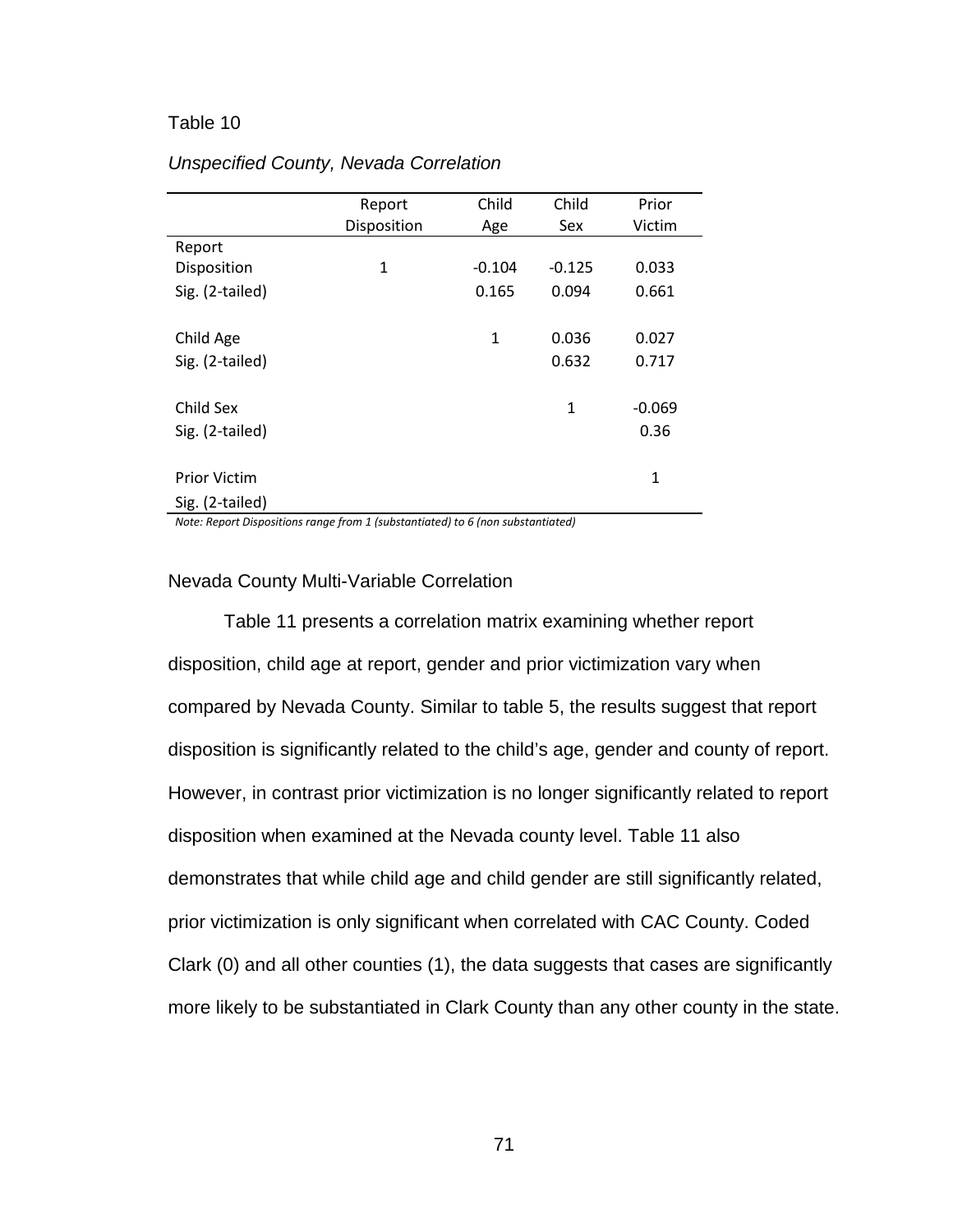|                   | Report       |              | Child        | Child        | Prior        | CAC          |
|-------------------|--------------|--------------|--------------|--------------|--------------|--------------|
|                   | Disposition  | Disposition  | Age          | Sex          | Victim       | County       |
| Report            |              |              |              |              |              |              |
| Disposition       | $\mathbf{1}$ | $-.999**$    | $-0.165**$   | $-0.066*$    | $-0.031$     | $.106**$     |
| Sig. (2-tailed)   |              | .000         | .000         | .019         | .284         | .000         |
|                   |              |              |              |              |              |              |
| Disposition       |              | $\mathbf{1}$ | $.164**$     | $.067*$      | .033         | $-.110**$    |
| Sig. (2-tailed)   |              |              | .000         | .018         | .245         | .000         |
|                   |              |              |              |              |              |              |
| Child Age         |              |              | $\mathbf{1}$ | $.073*$      | .017         | $-0.038$     |
| Sig. (2-tailed)   |              |              |              | .010         | .562         | .182         |
|                   |              |              |              |              |              |              |
| Child Sex         |              |              |              | $\mathbf{1}$ | $-0.017$     | .024         |
| Sig. (2-tailed)   |              |              |              |              | .548         | .408         |
|                   |              |              |              |              |              |              |
| Prior Victim      |              |              |              |              | $\mathbf{1}$ | $-.114**$    |
| Sig. (2-tailed)   |              |              |              |              |              | .000         |
|                   |              |              |              |              |              |              |
| <b>CAC County</b> |              |              |              |              |              | $\mathbf{1}$ |
|                   |              |              |              |              |              |              |
| Sig. (2-tailed)   |              |              |              |              |              |              |

# Nevada County Multi-Variable Correlation

\*\*. Correlation is significant at the 0.01 level (2-tailed).

\*. Correlation is significant at the 0.05 level (2-tailed).

Note: Report Dispositions range from 1 (substantiated) to 6 (non substantiated) Disposition is either 0 (non substantiated) or 1 (substantiated)

States of Interest is coded Nevada =0 all other states =1

# CAC Saturation

 Table 12 examined whether the presence of CACs (saturation effect) has an impact on report disposition and prior victimization. A One-way ANOVA was conducted to determine if the number of CACs (either Accredited or Associate) significantly impact case disposition and prior victimization. The table illustrates that CAC saturation and both variables are significantly related. The findings show that in regard to report disposition, Nevada (which has one CAC) varied significantly from all other states. New Mexico and Nebraska (which each have 7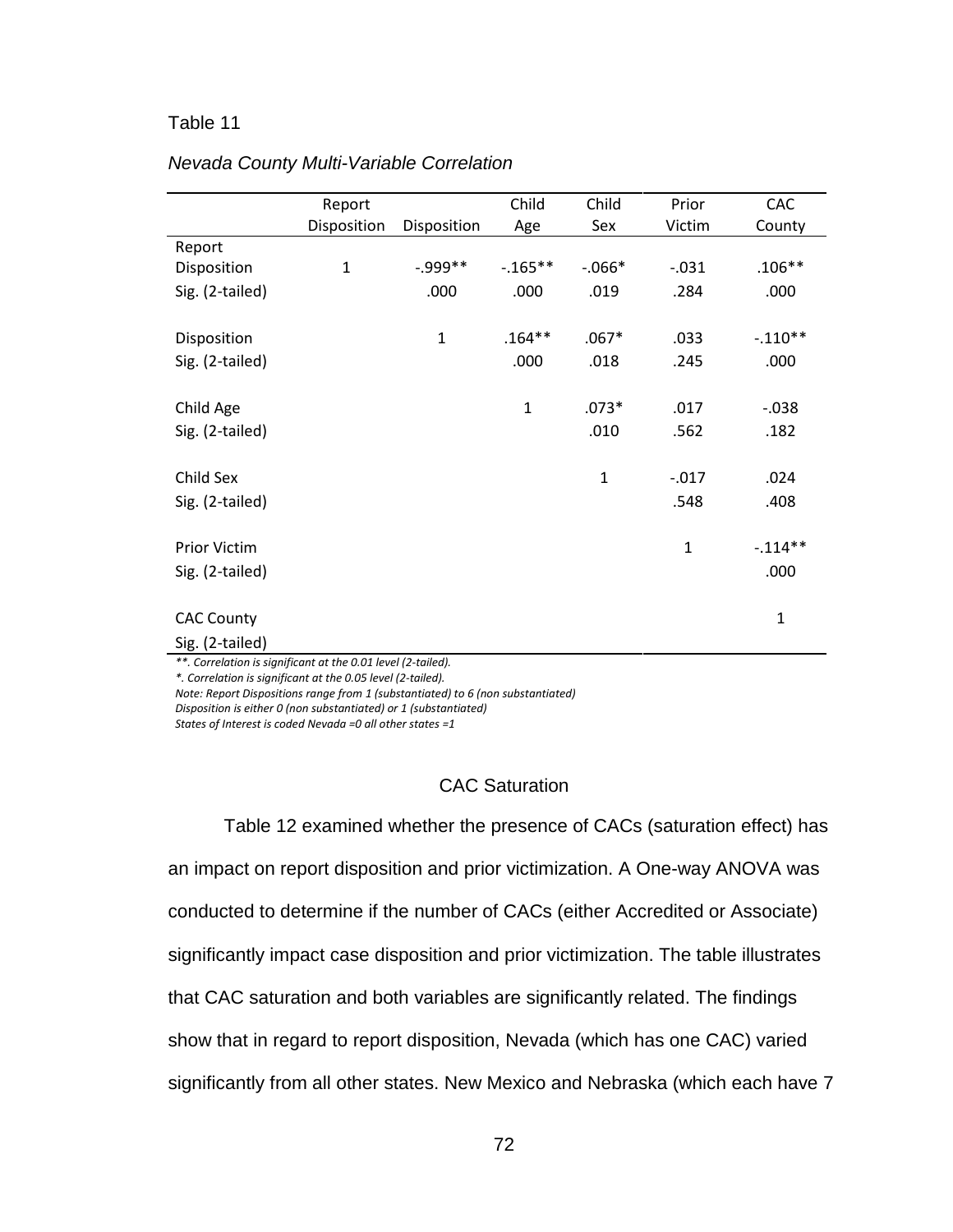CACs) varied significantly from Utah (which has 14 CACs), but not Kansas (which has 11 CACs). In addition, results showed that Kansas also varied significantly from Utah when examining CAC saturation effects on report disposition.

 While table 12 demonstrates a slight difference in findings on the effect of CAC saturation and prior victimization, results were still statistically significant in evident areas. While ANOVA testing did not show a significant difference between the effect of CAC saturation and prior victimization between having one CAC (Nevada) and seven CACs (New Mexico and Nebraska) it demonstrates statistical significance when compared to having 11 CACs (Kansas) and 14 CACs (Utah). Post-hoc analyses for individual questions were done using the least-significant difference (LSD) method and the groups did not differ significantly from each other however, each differed from the group.

#### Table 12

|                                     | Nevada<br>(1 CAC) | <b>New</b><br>Mexico<br>(7 CACs) | Nebraska<br>(7 CACs) | Kansas<br>(11 CACs) | Utah<br>$(14$ CACs) | F-Value             |
|-------------------------------------|-------------------|----------------------------------|----------------------|---------------------|---------------------|---------------------|
| <b>Report Disposition</b><br>1,2,3  | 26.1%             | 24.3%                            | 23.6%                | 20.7%               | 50.8%               | $301.25 * 1,2,3$    |
| <b>Prior Victimization</b><br>2,3,4 | 23.2%             | 22.7%                            | 25.2%                | 14.5%               | 38.6%               | $199.31 * ^{2,3,4}$ |

CAC Saturation Effect on Report Disposition and Prior Victimization

Note: Findings marked by (\*) are significant at the p< .001. 1Nevada varied significantly from all other states.

 $^2$ New Mexico and Nebraska varied significantly from Utah but not from Kansas or each other.

 $^3$ Kansas varied significantly from Utah. 4Nevada varied significantly from Kansas and Utah but not from

New Mexico or Nebraska. Report Dispositions range from 1 (substantiated) to 6 (non substantiated)

Disposition is either 0 (non substantiated) or 1 (substantiated)

States of Interest is coded Nevada =0 all other states =1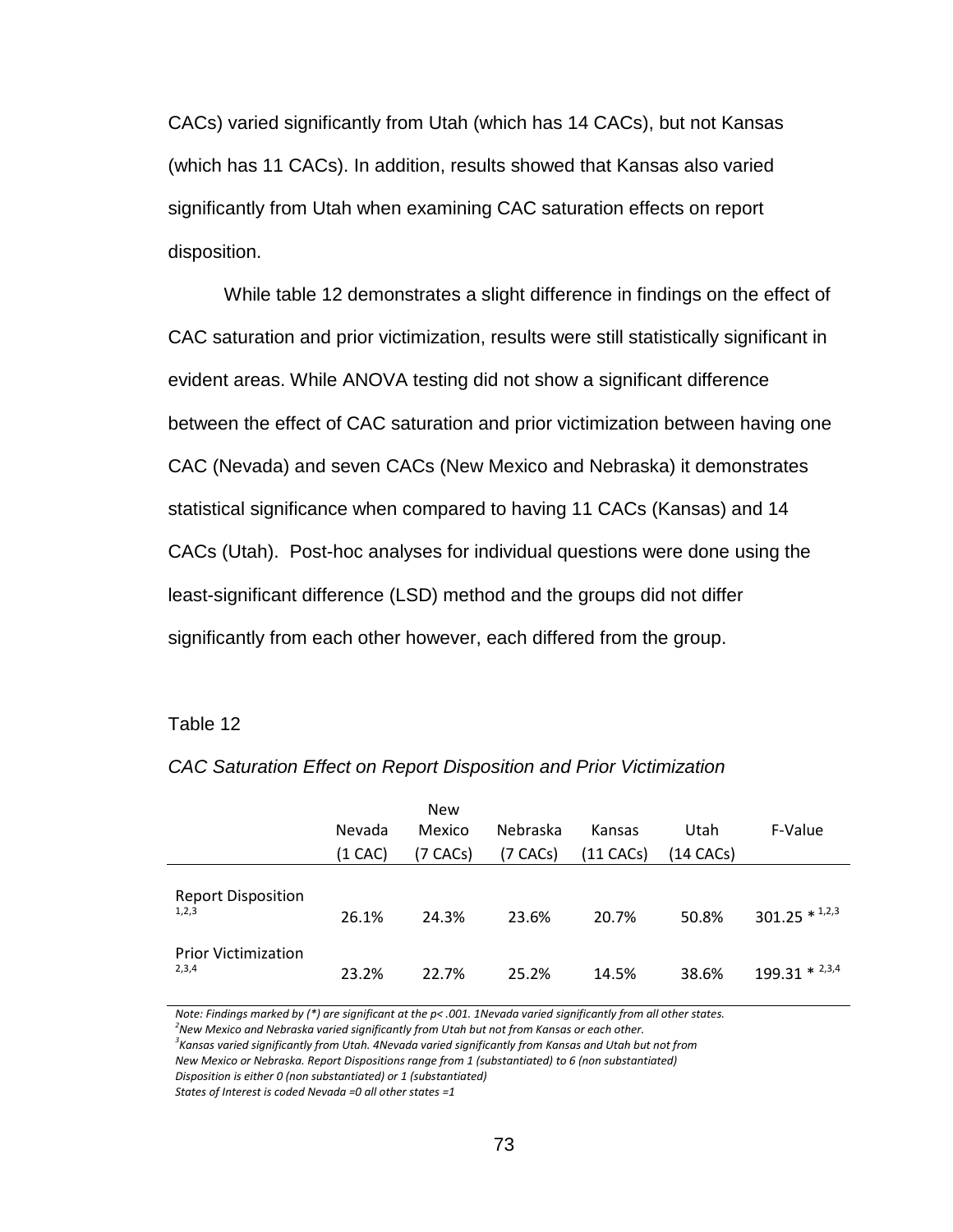#### CHAPTER 5

## DISCUSSION, CONCLUSION AND LIMITATIONS

# **Discussion**

The purpose of this research was to determine if there were any differences between Nevada and states similar in demographics when examining the sexual abuse of children. This research also sought to discover whether Nevada's lack of abundant CAC presence had a negative impact on sexual abuse rates, case dispositions and prior victimization. It also sought to compare counties within Nevada.

 The research revealed that the number of CACs has a statistically significant impact on report disposition, but found no evidence to support CAC saturation and sexual abuse rates. When examining the sexual abuse demographics, it was clear that Nevada had the lowest rate of abuse when compared with the other states under study and was one of the states with the lowest number of sexual abuse allegations brought to authorities. However, Finkelhor and Jones (2004) offer caution in examining abuse rates, suggesting that the decline in cases as well as proportionality of offenders could be in large part due to Child Protection Agencies' exclusion of cases not involving caretakers of the victim, especially in the instances of those cases involving the sexual abuse of child by a non primary caregiver. As a state policy Nevada reports only familial sexual abuse, a state policy, so it may not be a complete picture of the true abuse rates.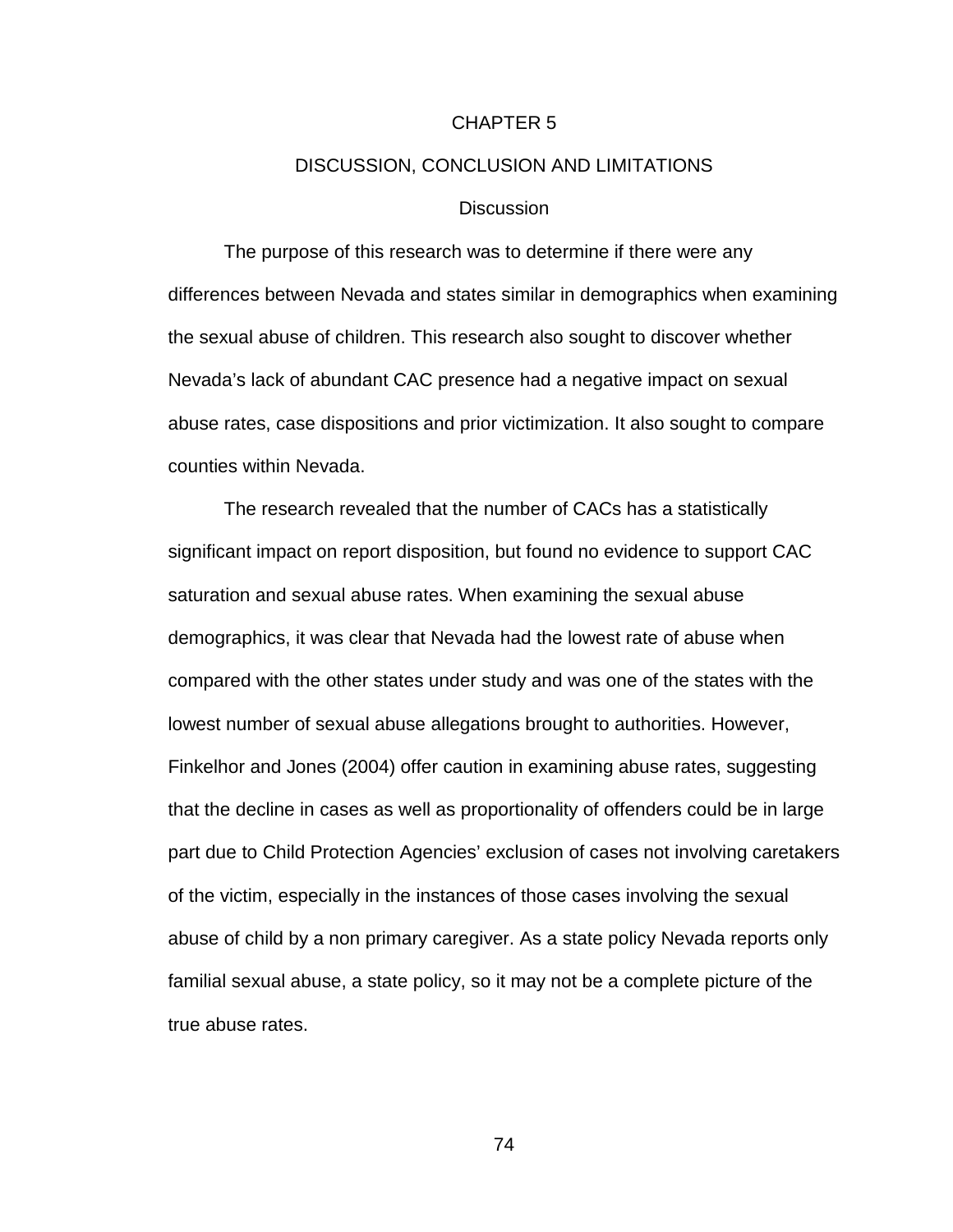In contrast to Nevada, Utah had notably the highest rates of sexual abuse as well as prior victimization when compared to the other states in the study. However, Utah also differed significantly in case disposition with over 50% of their cases resulting in substantiation over a three year period, substantiating 20- 30% more cases then all other states in the study. It is clear that Utah is making children a different priority than Nevada, and the saturation rate of 14 CACs for a population similar to ours is a dramatic difference. It is also possible that their higher rates could simply reflect a greater awareness of the issues as well as greater efficiency in solving and addressing abuse, suggesting that better awareness and reporting could likely lead to the increased reporting of crimes.

 Given the research suggesting the positive effects CACs have on report disposition, this research also examined report disposition across variables that are likely to impact disposition outcomes including age, sex, and prior victimization status. The findings from this research support previous research, suggesting a significant relationship between a victim's age, sex, and prior victimization status on report disposition. As expected the findings also supported the fact that gender and age are also significantly related, as there are clear patterns for an increased risk for abused children based on age and gender with the majority of sexual abuse victims being female across all states included in the study.

 Nevada is the only state within the study to have only one accredited CAC to serve the entire state. Based on this finding this research also examined the differences in abuse substantiation between Nevada counties. The counties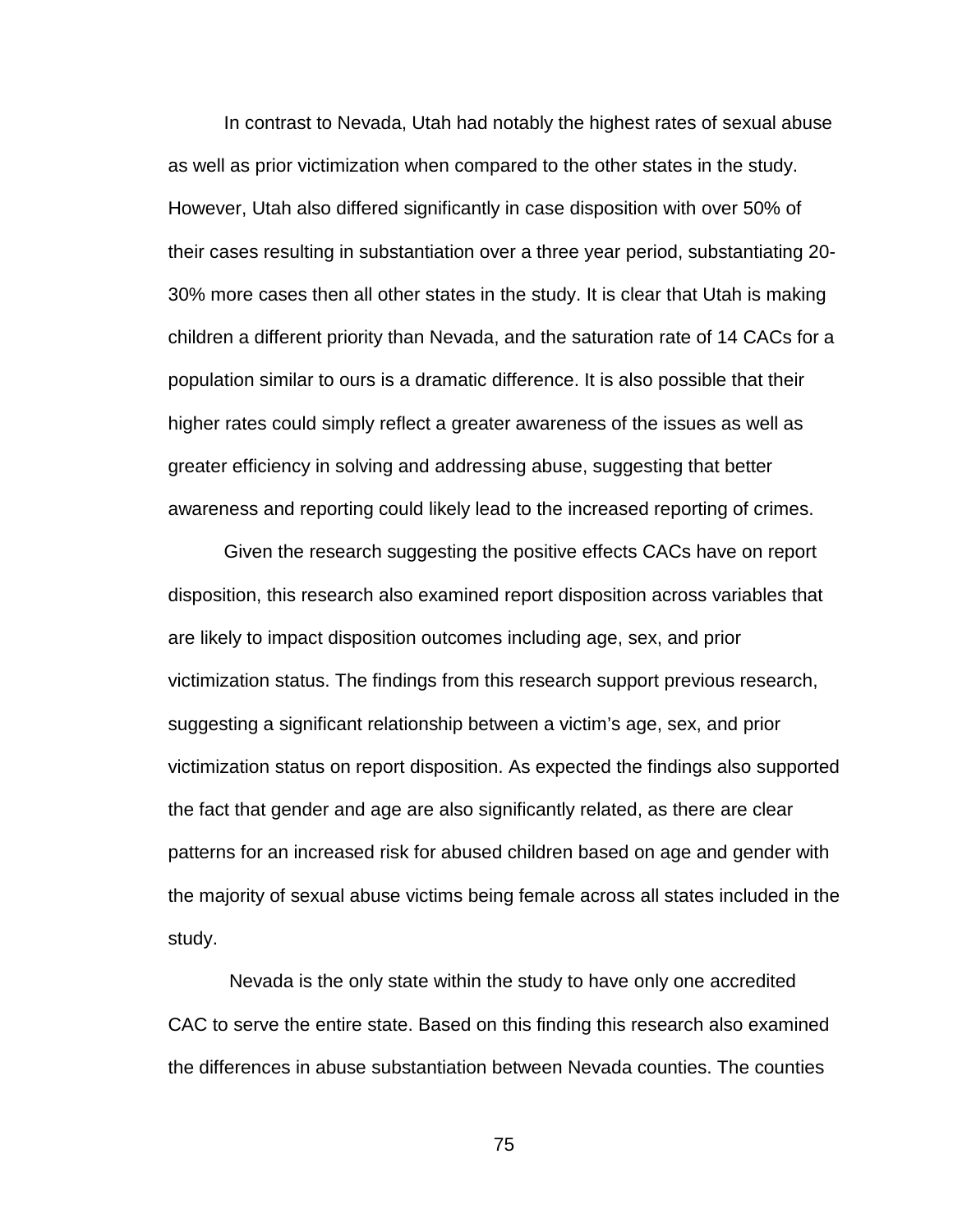were simplified into Clark (the only county housing a CAC), Washoe and Unspecified (consisting of all remaining Nevada counties). The findings suggest that while Nevada has the highest total number of sexual abuse allegations; it is also significantly higher in population that all other counties combined. Clark County (along with Unspecified Counties) have seen a relative increase in cases resulting in substantiation compared to Washoe county (Nevada's second largest county) which has seen a relative decrease in the substantiation of cases. In addition, Clark and Unspecified counties have seen a relative decrease in prior victimization for sexual abuse cases while Washoe has seen a relative increase each year since 2006. Finally, in comparing Nevada counties this research examined the difference in standardized abuse rates and found that Clark County had the lowest rate of sexual abuse when compared against the other counties and the state rate. These findings together suggest that despite the fact that Clark County makes up over 70% of the state's total population it is demonstrating a measurable improvement over the remaining counties.

 CACs are designed to facilitate in the successful prosecution of offenders through multiagency collaboration. The findings from this research found support that CAC saturation has a statistically significant impact on both case disposition and prior victimization at the highest level of significance of p<.001. Prior research has also shown that CACs improve both case disposition as well as satisfaction with the legal process for families supported through CACs (Jones et al., 2010). Further, we can assume that Nevada's lack of CACs means that fewer families feel supported as they go through their time of crisis since those facilities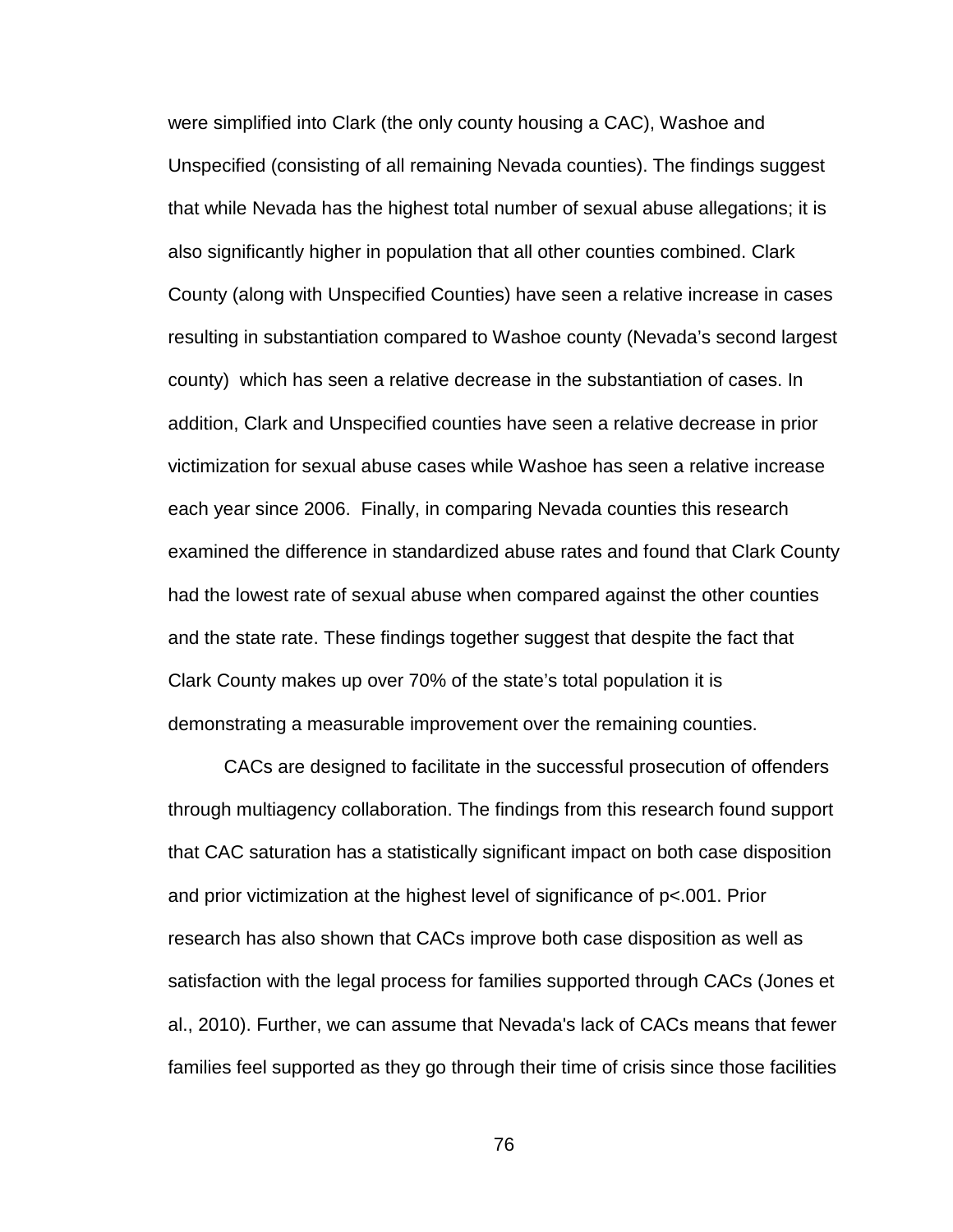have such a substantial impact on those families. Despite the fact that CACs have been identified as best practices and a quarter of Nevada's population is under the age of 18, the state has still chosen not make any legislative changes to ensure consistent funding towards supporting the most vulnerable children. Whereas other states have 7, 11 or 14 sites for multi disciplinary teams, Nevada has only been able to fund one (without any legislative guarantees for financial support each year). Not only does this decision reduce efficiency throughout the un-served counties, it leads to waste and a duplication of efforts, something we cannot afford in this time of fiscal restraint (National Children's Alliance, 2009).

Given the logic behind routine activities theory it would suggest that by eliminating the motivated offender and/or increasing the abilities of a capable guardian that we should see a difference in prior victimizations between those states with CACs and those without. While all of the states included within this study housed at least one CAC the state saturation of those CAC differed. When comparing prior victimization the findings from this research found some support for that theory. While the research did not find a statistical relationship between all states under study and victimization, the research did find a notable difference in the percentage of prior victimization between the states. In the interest of examining Nevada's stance, the research found that while Nevada (23.2%) did not have the lowest percentage (14.5%) of prior victimization it was also not the highest (38.6%), despite the fact that it has the least amount of CACs.

 One of fundamental purposes of this research was to discover if CACs themselves have an impact on prior victimization and report disposition. The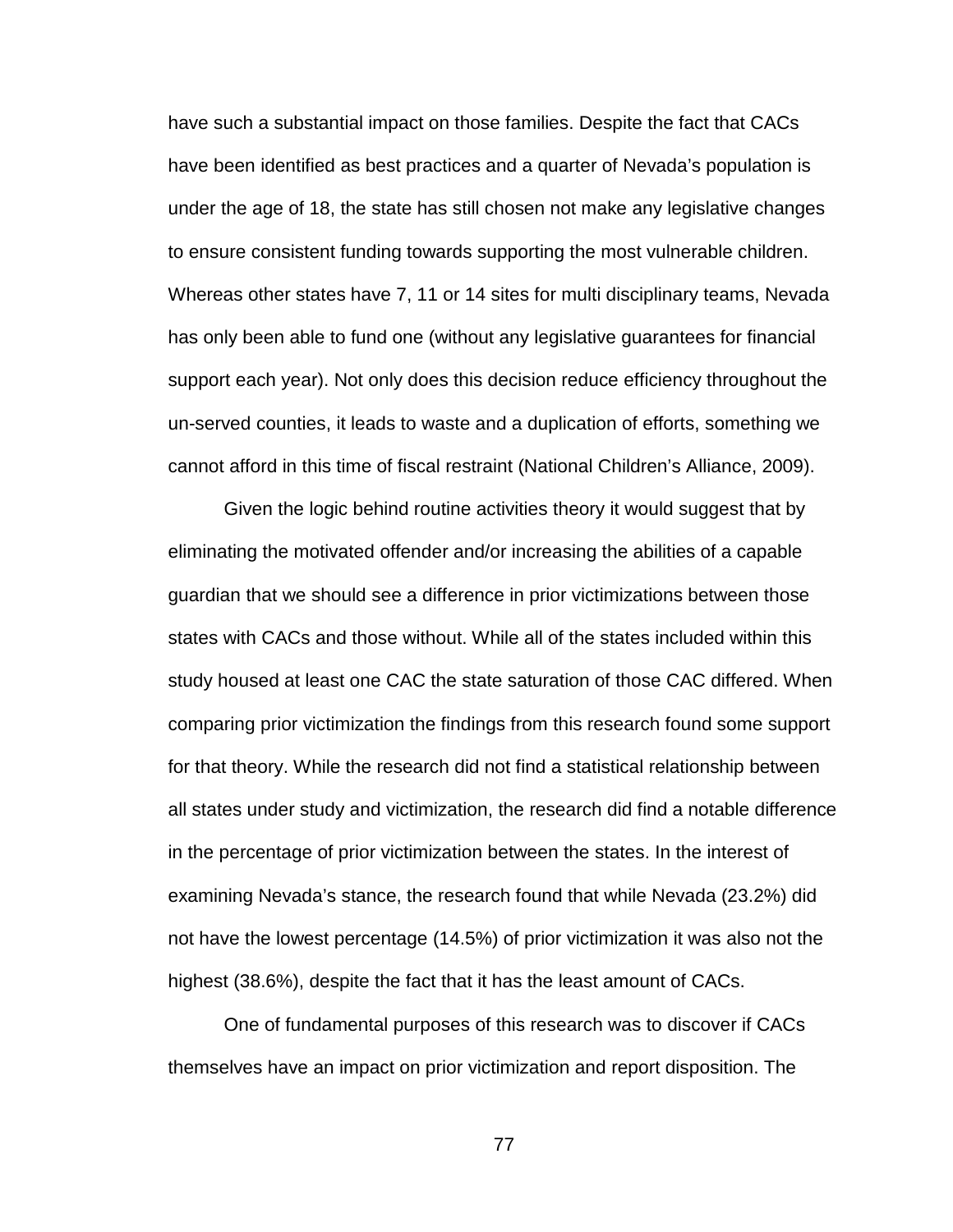research from this report found a positive statistically significant correlation between the amount of CAC located within a state on report disposition and prior victimization. Further, findings suggest that children are often more likely to be abused when they are younger and that after the onset of abuse younger victims have an increased potential for the exposure to new or continued abuse. These findings together support that given CACs positive impact on these variables, it would seem imperative to increase CAC saturation as method for both reducing prior victimization as well as increasing case substantiation.

## **Limitations**

 Despite the abundance of statistical data utilized in this study, several limitations still remain. While the data were pulled from and standardized by the National Child Abuse and Neglect Data System (NCANDS), there remain some inconsistencies with reporting. While the NCANDA includes various categorical responses reported by each state, the states themselves differ in the manner in which they report abuse. For example, while Utah had the most child sexual abuse allegation it also includes all data by any sexual abuse perpetrator where Nevada's CPS agencies primarily report only those sexual abuse cases perpetrated by guardians. According to the Child Maltreatment Report for 2008 less than 28% of all sexual abuse was committed at the hands of a parent or guardian (U.S. Department of Health and Human Services, 2010). These findings suggest that the manner in which each state reports could have a significant impact on the findings.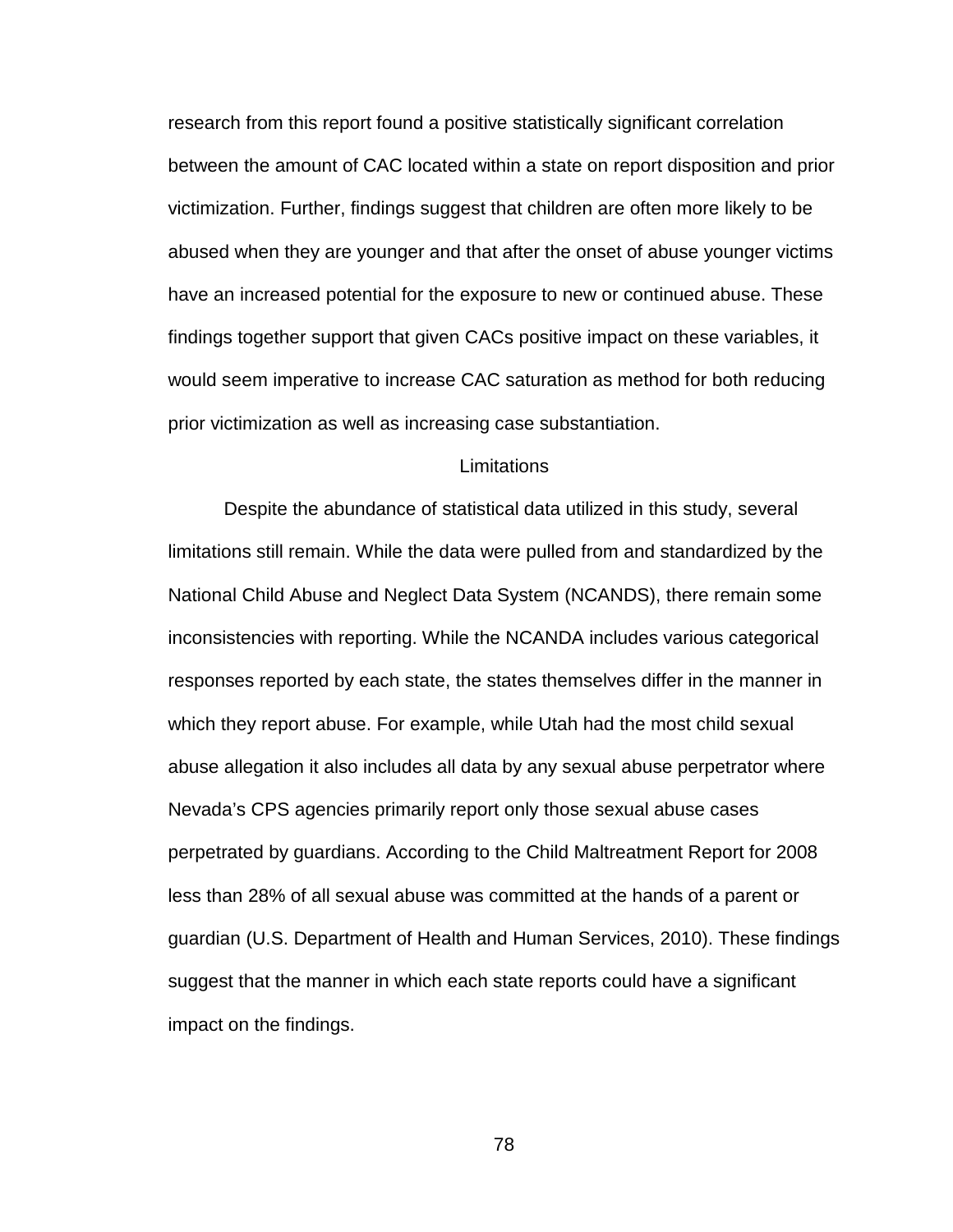In addition, given the research presented in the literature review of this report, supporting the fact that on an individual level, both non-offending guardians and abused children find positive results in the assessment of CAC, this research lacks any qualitative analyses on CAC effectiveness addressing individual satisfaction by residents of each state.

 Further this research did not control for any other factors that might impact case substantiation, sexual abuse rate or prior victimization such as community awareness programs, individual county initiatives/programs or alternative programs not regulated by the NCA. However, based on previous research and the data analyses used within this report it is still most likely that the results found in this research were in fact the result of CAC presence.

Finally, one of the most unavoidable limitations lies within the reporting of CSA. Given the various norms between cultures and families, it is likely that a large number of sexual abuses go unreported each year. Further, given the fact that advancements in the protection of children from sexual abuse has only begun to pick up momentum it is likely that we will see an increase in reporting as resources, technology and funding continue to increase in the effort to protect children from abuse.

### **Conclusion**

 Despite the limitations of this study, the findings lend support for the continued and increased efforts in protecting children through the use of CACs. While Nevada has made a significant stride in the adoption of their first CAC in Clark County, it is still among one of the lowest represented states in the country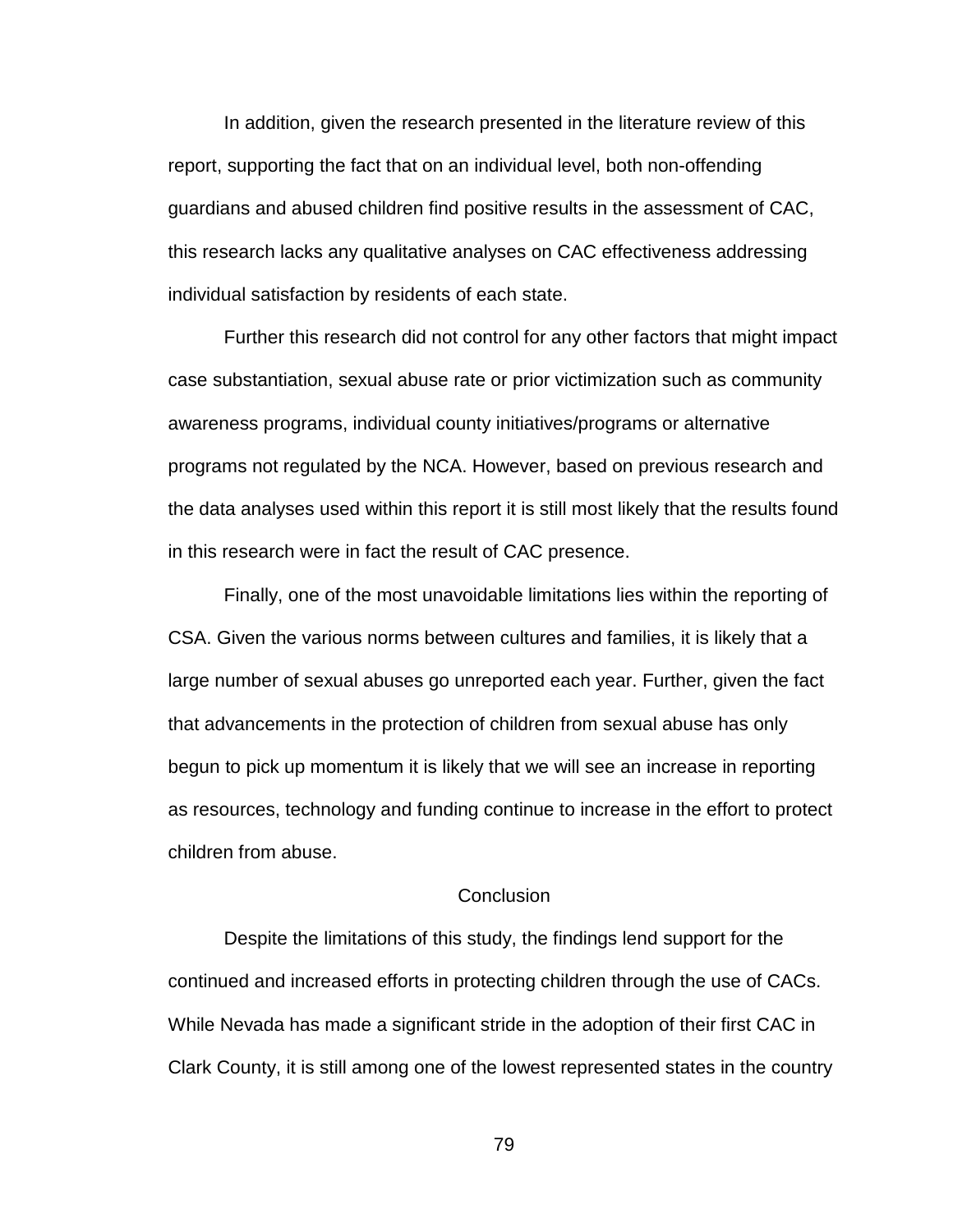and this research supports the findings that there is a positive relationship in the increased presence of CACs. Despite the fact that Clark county represents most of Nevada's population the findings from this study suggest that Washoe county could also benefit from the presence of a CAC as their substantiation rates continue to decline and prior victimization increase.

Research on the sexual abuse of children has come a long way from decades ago when blame was placed on the child suggesting that they asked for the abuse and for those (including the government) who would turn a deaf ear to those children that were being repeatedly abused at the hands of their guardians. Child sexual abuse has proven to be a serious concern with effects that can last a lifetime for those that are abused. Nevada has shown a significant deficit in the efforts at providing services (specifically CACs) to abused children by not at least keeping up with our neighbors and the majority of other states throughout the country. Given CACs monumental efforts in improving the events following abuse (interview, examination, prosecution, referral to appropriate resources, etc.) we are failing our children in Nevada by not having more CACs and using methods identified as best practices.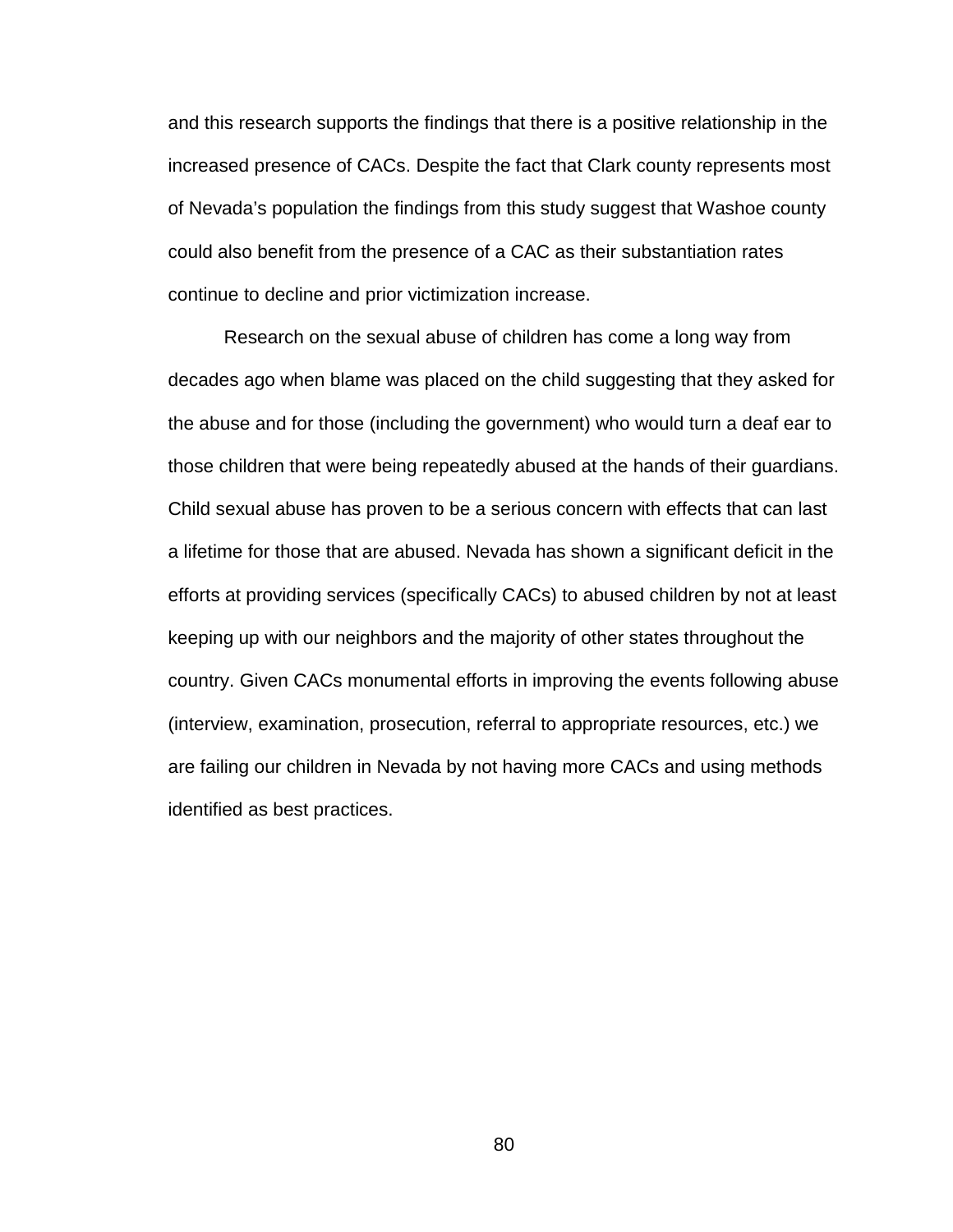## REFERENCES

- Alexander, P. C., Teti, L., & Anderson, C. L. (2000). Childhood sexual abuse history and role reversal in parenting. Child Abuse and Neglect, 24, 829- 838.
- Allen, B. (2011). The use and abuse of attachment theory in clinical practice with maltreated children, part I: Diagnosis and assessment. Trauma, Violence & Abuse, 12, 3-12.
- Bogaerts, S., Buschman, J., Kunst, M. J. J., & Winkel, F. W. (2010). Intra- and extra-familial child molestation as pathways building on parental and relational deficits and personality disorders. International Journal of Offender Therapy and Comparative Criminology, 54, 478-493.
- Bolen, R. M. (2001). Child sexual abuse: Its scope and our failure. New York: Kluwer Academic/ Plenum Publishers.
- Briere, J. (1992). Child abuse trauma: Theory and treatment of the lasting effects. Newbury Park, CA: Sage Publications Inc.
- Brown, C., & Winkelman, C. (2007). The effect of childhood trauma on later psychological adjustment. Journal of Interpersonal Violence, 22, 684-698.
- Burgess, A. W., Welner, M., & Willis, D. G. (2010). Educator sexual abuse: Two case reports. Journal of Child Sexual Abuse, 19, 387-402.
- Carlson, B. E., Maciol, K., & Schneider, J. (2006). Sibling incest: Reports from forty-one survivors. Journal of Child Sexual Abuse, 15, 19-34.
- Childhelp.org (2011). National child abuse statistics. Retrieved from http://www.childhelp.org/pages/statistics
- Child Welfare Information Gateway (2009). Major federal legislation concerned with child protection, child welfare, and adoption. Retrieved from http://www.childwelfare.gov/pubs/otherpubs/majorfedlegis.cfm
- Clarke, R. V., & Felson, M. (1993). Routine activity and rational choice. New Brunswick, NJ: Transaction Publishers.
- Clemmons, J. C., Walsh, K., DiLillo, D., & Messman-Moore, T. L. (2007). Unique and combined contributions of multiple child abuse types and abuse severity to adult trauma symptomatology. Child Maltreatment, 12, 172-181.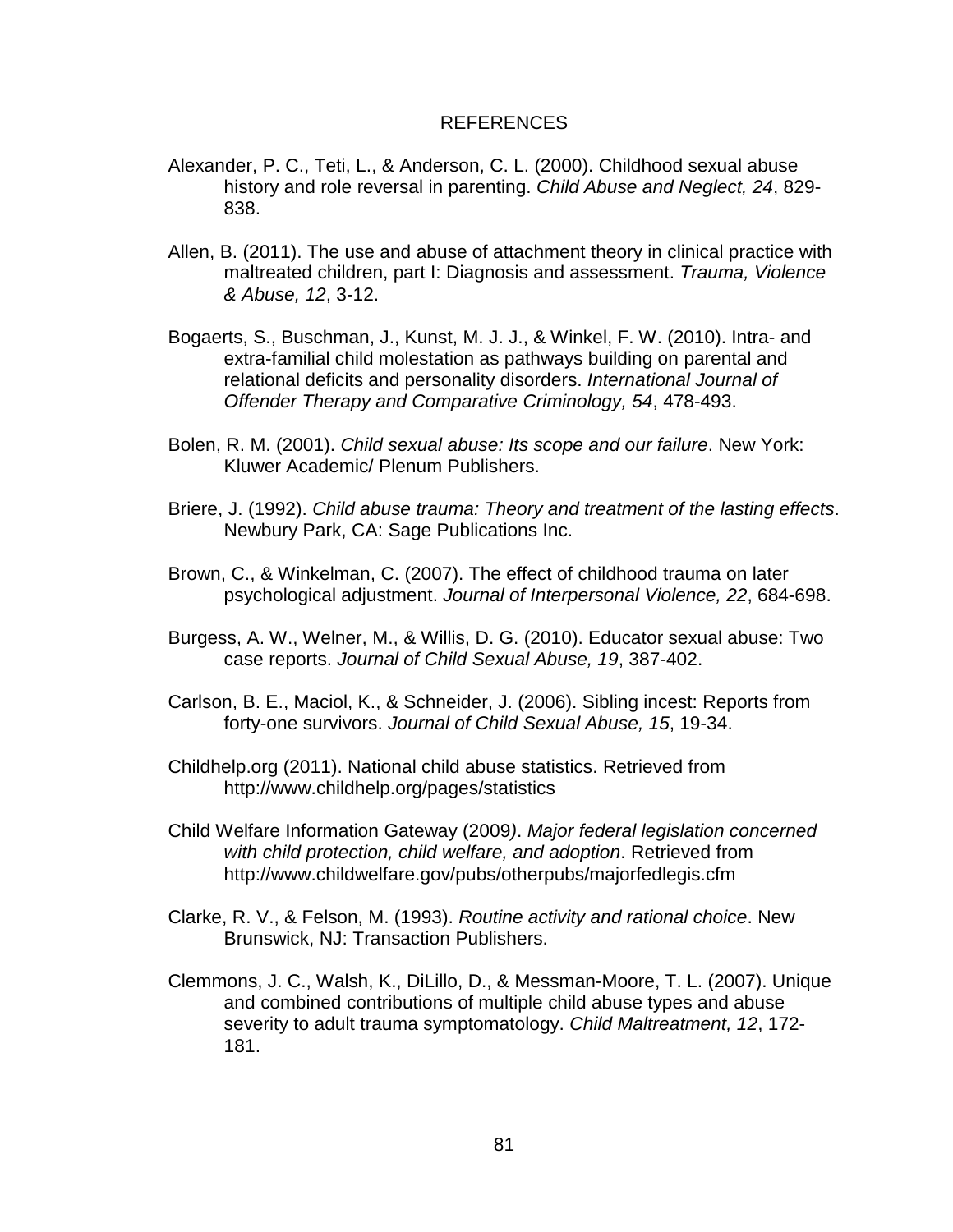- Cohen, L. E., & Felson, M. (1979). Social change and crime rate trends: A routine activity approach. American Sociological Review, 44, 588-608.
- Colton, M., Roberts, S., & Vanstone, M. (2010). Sexual abuse by men who work with children. Journal of Child Sexual Abuse, 19, 345-364.
- Conte, J. R. (Ed). (2002). Critical issues in child sexual abuse: Historical, legal, and psychological perspectives. Thousand Oaks, CA: Sage Publications.
- Craissati, J., McClurg, G., & Browne, K. (2002). Characteristics of perpetrators of child sexual abuse who have been sexually victimized as children. Sexual Abuse, 14, 225-239.
- Cross, T. P., Walsh, W. A., Simone, M., & Jones, L. M. (2003). Prosecution of child abuse: A meta-analysis of rates of criminal justice decisions. Trauma, Violence & Abuse, 4, 323-340.
- Cyr, M., Wright, J., McDuff, P., & Perron, A. (2002). Intrafamilial sexual abuse: brother-sister incest does not differ from father-daughter and stepfatherstepdaughter incest. Child Abuse and Neglect, 26, 957-973.
- Davidson, J. C. (2008). Child sexual abuse: Media representation and government reactions. New York, NY: Routledge-Cavendish.
- Davies, M., & Rogers, P. (2009). Perceptions of blame and credibility toward victims of childhood sexual abuse: Differences across victim age, victimperpetrator relationship, and respondent gender in a depicted case. Journal of Child Sexual Abuse, 18, 78-92.
- deMause, L. (1998). The history of abuse. Journal of Psychohistory, 25, 216-236.
- Epstein, M. A., & Bottoms, B. L. (2002). Explaining the forgetting and recovery of abuse and trauma memories: Possible mechanisms. Child Maltreatment, 7, 210-225.
- Ferrara, F. F. (2002). Childhood sexual abuse: Developmental effects across the lifespan. Pacific Grove, CA: Brooks/Cole.
- Feuereisen, P., & Pincus, C. (2005). Invisible girls: The truth about sexual abuse. Emeryville, CA: Seal Press.
- Filipas, H. H., & Ullman, S. E. (2006). Child sexual abuse, coping responses, self-blame, posttraumatic stress disorder, and adult sexual revictimization. Journal of Interpersonal Violence, 21, 652-672.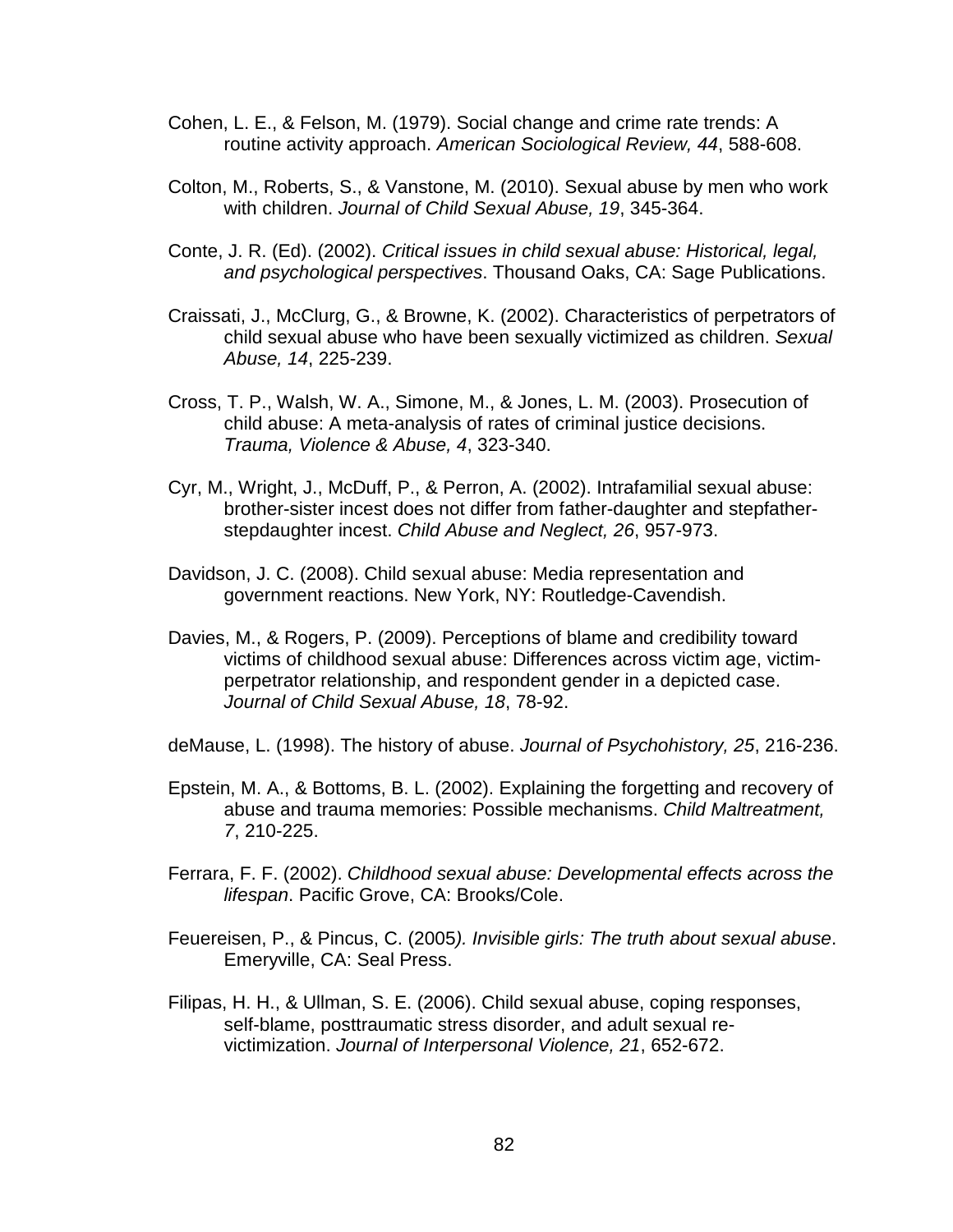- Finkelhor, D., & Asdigian, N. L. (1996). Risk factors for youth victimization: Beyond a lifestyles/routine activities theory approach. Violence and Victims, 11, 3-19.
- Finkelhor, D., & Jones, L. M. (2004). Explanations for the decline in child sexual abuse cases. Office of Juvenile Justice and Delinquency Prevention Bulletin. Retrieved from http://www.ncjrs.gov/pdffiles1/ojjdp/199298.pdf.
- Finkelhor, D., Ormrod, R., Turner, H., & Hamby, S. L. (2005). The victimization of children and youth: A comprehensive, national survey. Child Maltreatment, 10, 5-25.
- Freel, M. (2003). Child sexual abuse and the male monopoly: An empirical exploration of gender and a sexual interest in children. British Journal of Social Work, 33, 481-498.
- Freyd, J. J. (1997). II. Violations of power, adaptive blindness and betrayal trauma theory. Feminism & Psychology, 7, 22-32.
- Goldman, J., Salus, M. K., Wolcott, D., & Kennedy, K. Y. (2003). A coordinated response to child abuse and neglect: The foundation for practice. Child Welfare Information Gateway. Retrieved from http://www.childwelfare.gov/ pubs /usermanuals/foundation/foundation.pdf.
- Greenberg, D. M., Firestone, P., Nunes, K. L., Bradford, J. M., & Curry, S. (2005). Biological fathers and stepfathers who molest their daughters: Psychological, phallometric, and criminal features. Sexual Abuse, 17, 39- 46.
- Grosz, C. A., Kempe, R. S., & Kelly, M. (2000). Extrafamilial sexual abuse: Treatment for child victims and their families. Child Abuse and Neglect, 24, 9-23.
- Hamilton, C. E., & Browne, K. D. (1998). The repeat victimization of children: Should the concept be revised?. Aggression and Violent Behavior, 3, 47- 60.
- Heilbrun,K . (2003). Principles of forensic mental health assessment: Implications for the forensic assessment of sexual offenders. Annals of the New York Academy of Science, 989, 167-184.
- Herman, S. (2005). Improving decision making in forensic child sexual abuse evaluations. Law and Human Behavior, 29, 87-120.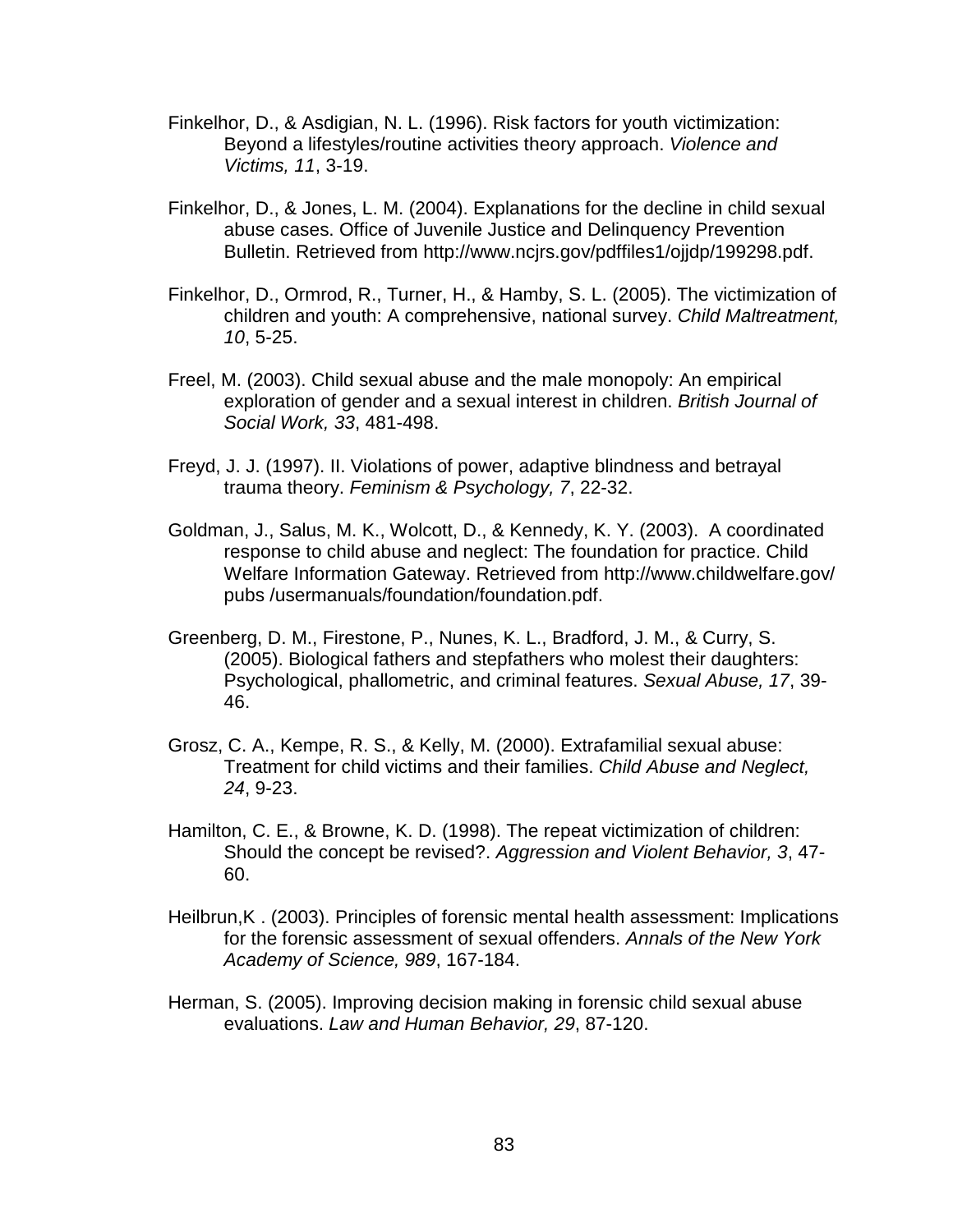- Joa, D., & Edelson, M. G. (2004). Legal outcomes for children who have been sexually abused: The impact of child abuse assessment center evaluations. Child Maltreatment, 9, 263-276.
- John Jay College Research Team (2004). The nature and scope of the problem of sexual abuse of minors by Catholic priests and deacons in the United States: A research study conducted by the John Jay College of Criminal Justice. Retrieved from http://www.usccb.org/nrb/johnjaystudy/
- Jones, L. M., Cross, T. P., Walsh, W. A., & Simone, M. (2005). Criminal investigations of child abuse: The research behind "best practices". Trauma, Violence, & Abuse, 6, 254-268.
- Jones, L. M., Atoro, K. E., Walsh, W. A., Cross, T. P., Shadoin, A. L., & Magnuson, S. (2009). Nonoffending caregiver and youth experiences with child sexual abuse investigations. Journal of Interpersonal Violence, 25, 291-314.
- Kairys, S., Ricci, L., & Finkel, M. A. (2006). Funding of child abuse evaluations: Survey of child abuse evaluation programs. Child Maltreatment, 11, 182- 188.
- Kansas Chapter of Child Advocacy Centers (2010). State Legislation. Retrieved from http://www.kscac.org/StateLegislation.html.
- Kempe, C.H., Silverman, F. N., Steele, B. F., Droegemueller, W., & Silver, H. K. (1962). The battered-child syndrome. Child Abuse & Neglect, 9, 143-154.
- Kim, H. H. (2000). Child abuse. San Diego, CA: Greenhaven Press Inc.
- Kuehnle, K., & Connell, M. (2010). Child sexual abuse suspicions: Treatment considerations during investigation. Journal of Child Sexual Abuse, 19, 554-571.
- Kwako, L. E., Noll, J. G., Putnam, F. W., & Trickett, P. K. (2010). Childhood sexual abuse and attachment: An intergenerational perspective. Clinical Child Psychology and Psychiatry, 15, 407-422.
- Lalor, K., & McElvaney, R. (2010). Child sexual abuse, links to later sexual exploitation/high-risk sexual behavior, and prevention/treatment programs. Trauma, Violence, & Abuse, 11, 159-177.
- Library of Congress (1984). Child Abuse Amendments of 1984. Retrieved from http://thomas.gov/cgi-bin/bdquery/D?d098:1:./temp/~bd1tFJ:@@@L&s umm2=m&|/home/LegislativeData.php?n=BSS;c=98|.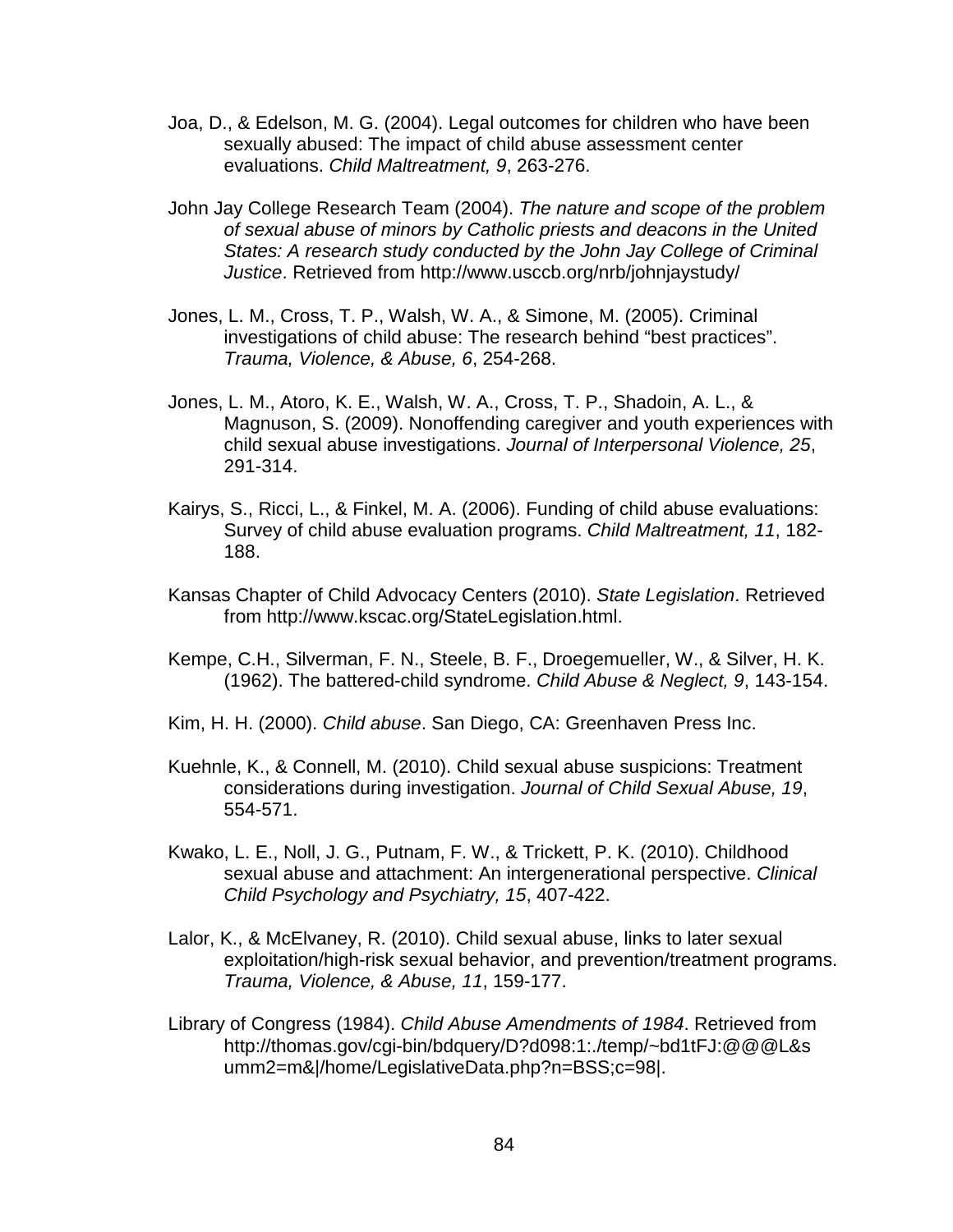- Library of Congress (1988). Child Abuse Prevention, Adoption, and Family Services Act of 1988. Retrieved from http://thomas.gov/cgi-bin/bdquery/D? d100:2:./temp/~bdYe5g:@@@L&summ2=m&|/home/LegislativeData.php? n=BSS;c=100|.
- Library of Congress (1996). Child Abuse Prevention and Treatment Act Amendments of 1996. Retrieved from http://thomas.gov/cgibin/bdquery/D?d104:1:./temp/~bd7UgZ:@@@L&summ2=m&|/home/Legis lativeData.php?n=BSS;c=104|.
- Library of Congress (2000). Child Abuse Prevention and Enforcement Act. Retrieved from http://thomas.gov/cgi-bin/bdquery/D?d106:1:./temp/ ~bddFO2:@@@L&summ2=m&|/home/LegislativeData.php?n=BSS;c=106
- Library of Congress (2003). Keeping Children and Families Safe Act of 2003. Retrieved from http://thomas.gov/cgi-bin/bdquery/D?d108:1:./temp/ ~bdrMkB:@@@L&summ2=m&|/home/LegislativeData.php?n=BSS;c=108
- Library of Congress (2006). Adam Walsh Child Protection and Safety Act of 2006. Retrieved from http://thomas.gov/cgi-bin/bdquery/D?d109:1:./temp/ ~bdfMio:@@@L&summ2=m&|/home/LegislativeData.php?n=BSS;c=109|.
- Library of Congress (2010). CAPTA Reauthorization Act of 2010. Retrieved from http://thomas.gov/cgi-bin/bdquery/D?d111:1:./temp/~bdfwQg:@@@L& summ2=m&|/home/LegislativeData.php?n=BSS;c=111|.
- Lilly, J. R., Cullen, F. T., & Ball, R. A. (2007). Criminological theory: Context and consequences. Thousand Oaks: CA, Sage Publications, Inc.
- Lippert, T., Cross, T. P., Jones, L., & Walsh, W. (2009). Telling interviewers about sexual abuse: Predictors of child disclosure at forensic interviews. Child Maltreatment, 14, 100-113.
- Long, P. J., & Jackson, J. L. (1993). Childhood coping strategies and the adult adjustment of female sexual abuse victims'. Journal of Child Sexual Abuse, 2, 23-39.
- National Children's Alliance (2009). Providing tools for child advocacy and prevention. Retrieved from http://www.nationalchildrensalliance.org /index.php?s=5
- Nelson, B. S., & Wampler, K. S. (2003). Further understanding the systemic effects of childhood sexual abuse: A comparison of two groups of clinical couples. Journal of Child Sexual Abuse, 11, 85-106.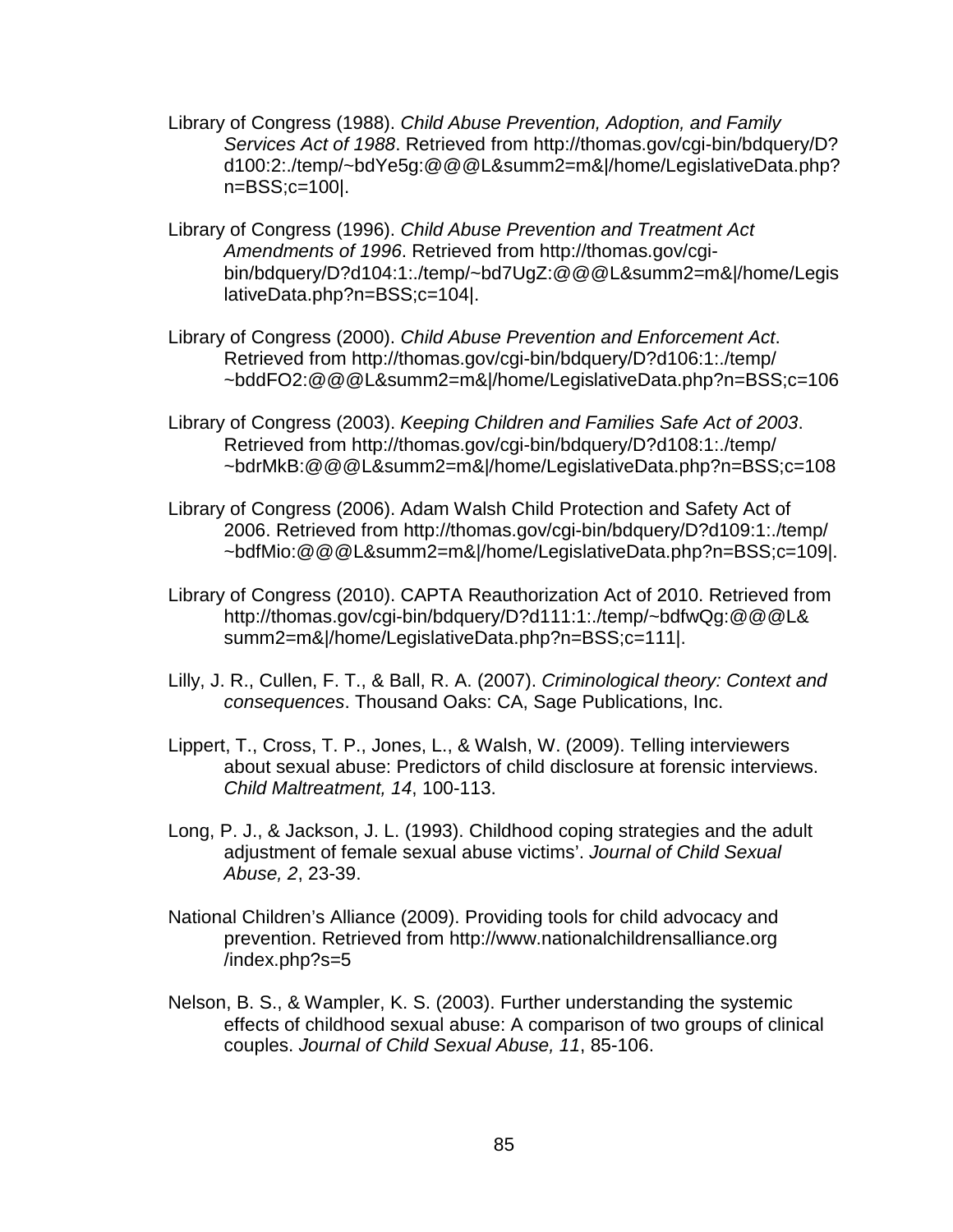- Nevada Kids Count (2010). Nevada Kids Count Data Book 2009. Retrieved from http://kidscount.unlv.edu/2009/kc\_wholedatabook\_2009.pdf
- Nevada Revised Statutes (2010). Table of Titles and Chapters. Retrieved from http://www.leg.state.nv.us/nrs/
- Pfohl, S. J. (1977). The "discovery" of child abuse. Social Problems, 24, 310-323.
- Phanichrat, T., & Townshend, J. M. (2010). Coping strategies used by survivors of childhood sexual abuse on the journey to recovery. Journal of Child Sexual Abuse, 19, 62-78.
- Plummer, C. A., & Eastin, J. A. (2007). System intervention problems in child sexual abuse investigations: The mothers' perspective. Journal of Interpersonal Violence, 22, 775-787.
- Reid, J. A., & Sullivan, C. J. (2009). A latent class typology of juvenile victims and exploration of risk factors and outcomes of victimization. Criminal Justice and Behavior, 36, 1001-1024.
- Runyon, M. K., Deblinger, E., Ryan, E. E., & Thakkar-Kolar, R. (2004). An overview of child physical abuse: Developing an integrated parent-child cognitive behavioral treatment approach. Trauma, Violence & Abuse, 5, 65-85.
- Schoedl, A. F., Costa, M. C. P., Mari, J. J., Mello, M. F., Tyrka, A. R., Carpenter, L. L., & Price, L. H. (2010). The clinical correlates of reported childhood sexual abuse: An association between age at trauma onset and severity of depression and PTSD in adults. Journal of Child Sexual Abuse, 19, 156- 170.
- Smith, D. W., Witte, T. H., & Fricker-Elhai, A. E. (2006). Service outcomes in physical and sexual abuse cases: A comparison of child advocacy centerbased and standard services. Child Maltreatment, 11, 354-360.
- Snyder, V. (2009). Romeo and romeo: Coming out from under the umbrella of sexual abuse. Whittier Journal of Child and Family advocacy, 8, 237-260.
- Staller, K. M., & Faller, K. C. ed. (2010). Seeking justice in child sexual abuse. New York, NY: Columbia University Press.
- Strickland, S. M. (2008). Female sex offenders: Exploring issues of personality, trauma, and cognitive distortions. Journal of Interpersonal Violence, 23, 474-489.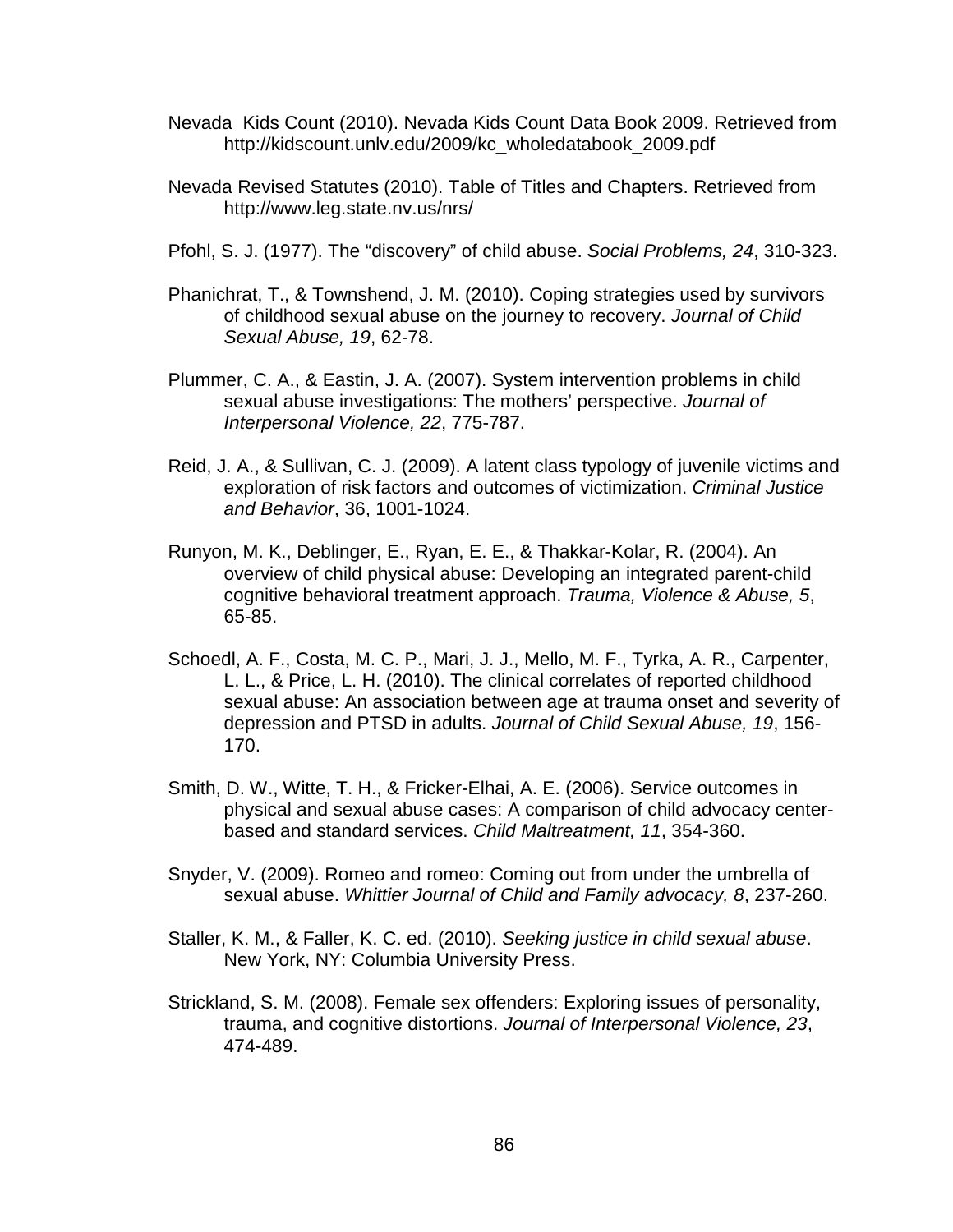- Ullman, S. E. (2007). Relationship to perpetrator, disclosure, social reactions, and PTSD symptoms in child sexual abuse survivors. Journal of Child Sexual Abuse, 16, 19-36.
- Utah State Legislature (2010). Utah Code- Title 67- Chapter 05b- Children's Justice Center Programs. Retrieved from http://le.utah.gov/~code/TITLE 67/67\_05b.htm.
- U.S. Department of Health and Human Services (2003). The child abuse prevention and treatment act. Retrieved from http://www.acf.hhs.gov/ programs/cb/laws\_ policies/cblaws/capta03/capta\_manual.pdf.
- U.S. Department of Health and Human Services (2006). Child maltreatment 2004: Reports from the states to the national child abuse and neglect data system. Washington, D.C.: Government Printing Office.
- U.S. Department of Health and Human Services, Children's Bureau (2010). Child maltreatment 2008. Retrieved from http://www.acf.hhs.gov/programs/ cb/pubs/cm08/cm08.pdf
- U.S. Social Security Administration (2010). Compilation of the social security laws; Title IV- grants to states for aid and services to needy families with children and for child-welfare services. Retrieved from http://www.ssa.gov/ OP\_Home/ ssact/title04/0400.htm.
- Walker, E. C., Holman, T. B., & Busby, D. M. (2009). Childhood sexual abuse, other childhood factors, and pathways to survivors' adult relationship quality. Journal of Family Violence, 24, 397-406.
- Walsh, W. A., Lippert, T., Cross, T. P., Maurice, D. M., & Davison, K. S. (2008). How long to prosecute child sexual abuse for a community using a children's advocacy centers and two comparison communities?. Child Maltreatment, 13, 3-13.
- Western Regional Child Advocacy Center (2007). State legislation. Retrieved from http://www.westernregionalcac.org/images/Nancys/Legislation/legi slationtotal.pdf
- Widom, C. S., Czaja, S. J., & Dutton, M. A. (2008). Childhood victimization and lifetime revictimization. Child Abuse and Neglect, 32, 785-796.
- Williams, M. B. (1993). Assessing the traumatic impact of child sexual abuse. Journal of Child Sexual Abuse, 2, 41-59.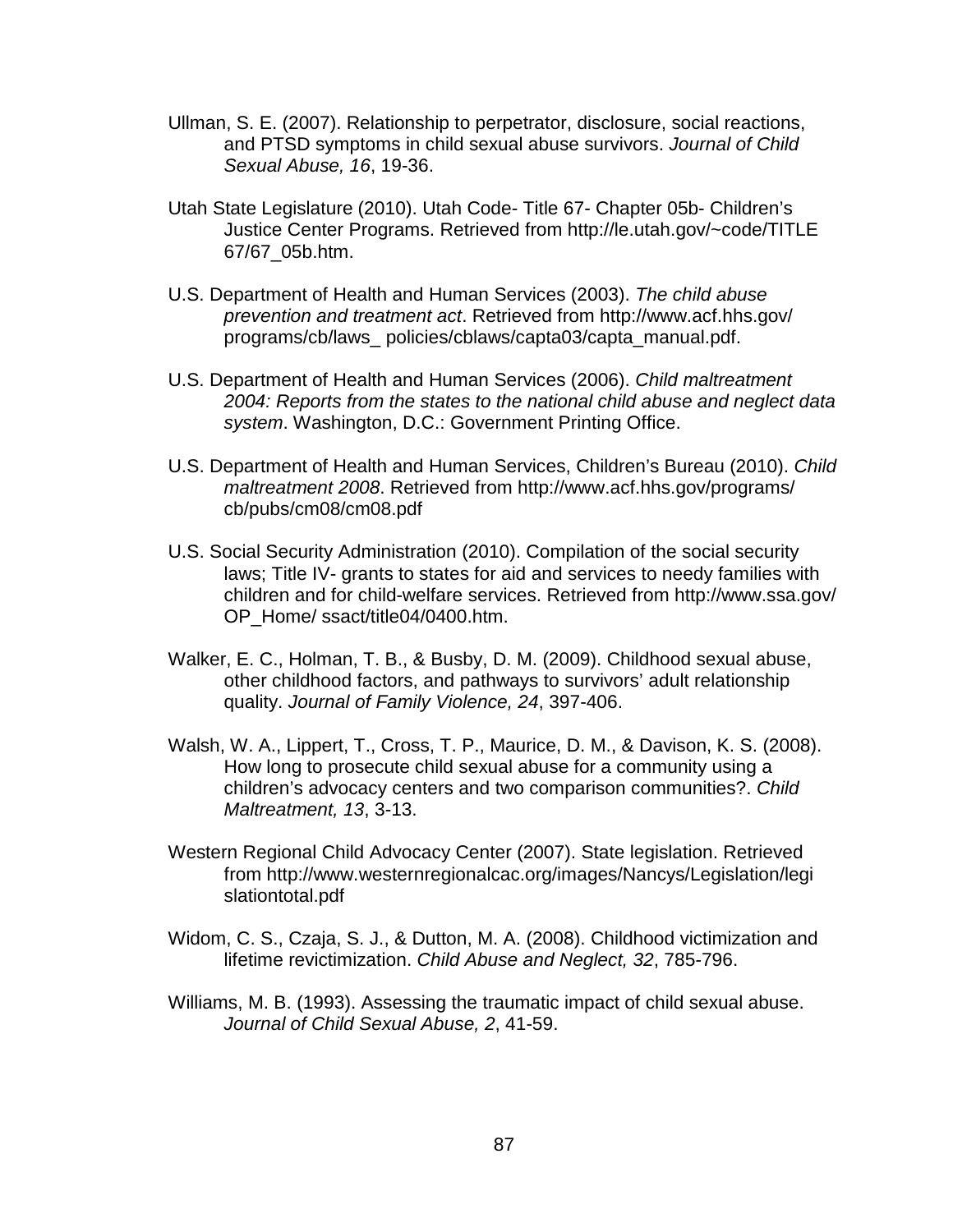- Williams, P. N. (2008). Comparison of child advocacy laws in abuse and neglect cases in England and the United States. North Carolina Central Law Review, 31, 33-56.
- Zinzow, H., Seth, P., Jackson, J., Niehaus, A., & Fitzgerald, M. (2010). Abuse and parental characteristics, attributions of blame, and psychological adjustment in adult survivors of child sexual abuse. Journal of Child Sexual Abuse, 19, 79-98.